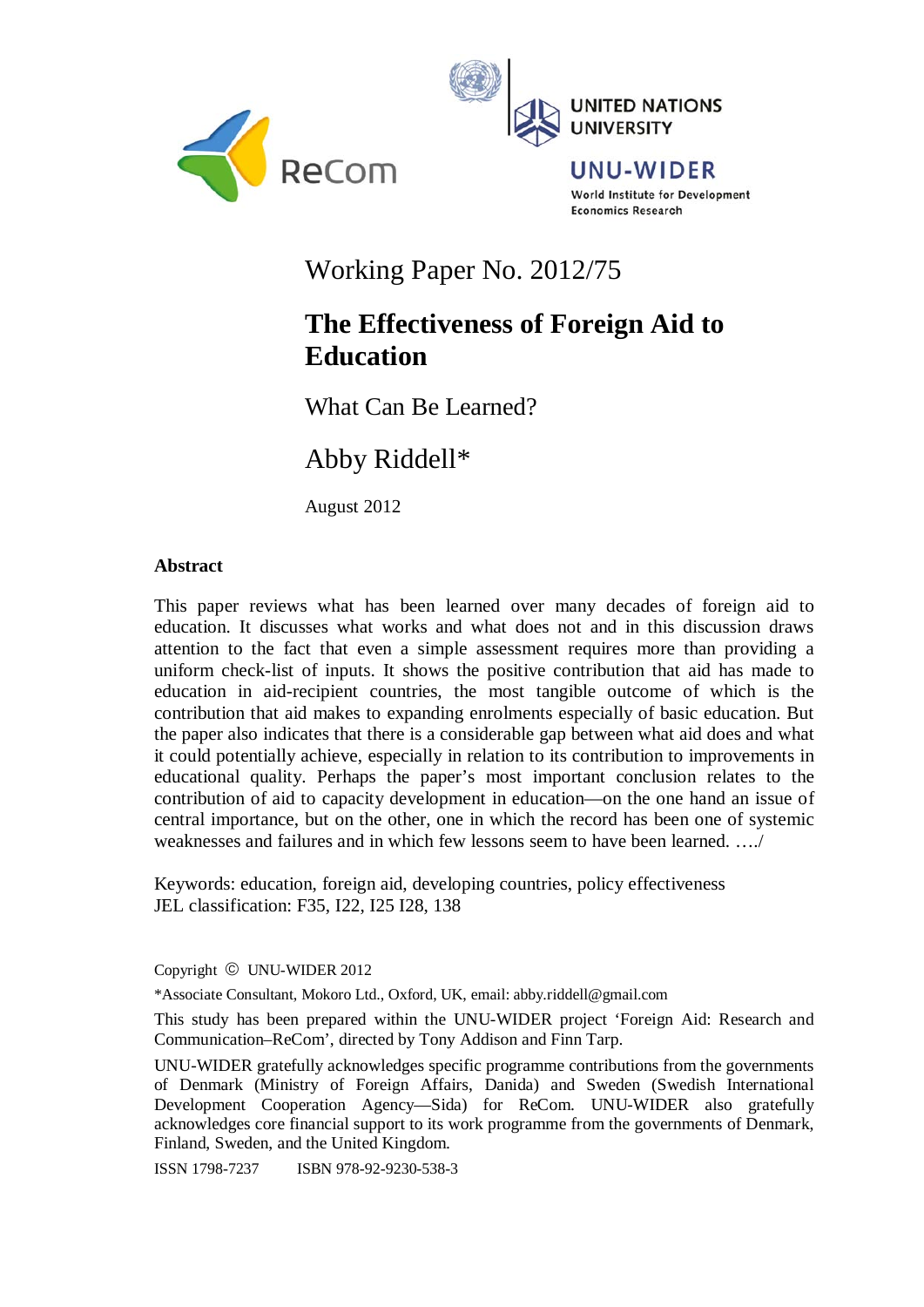…. This review shows that many of the lessons of what works in foreign aid to education are known, but they are not implemented. These lessons are of two sorts, the first cluster relates to the interface of aid with education systems in recipient countries. To make a difference, what is of paramount importance is to start at the level of the whole education sector—rather than to pick out the sub-sector most popular with donors and channel a disproportionate share of funds to make this 'work' better, for this distorts a government's sector-wide planning.

The second cluster of lessons are those related to the 'nuts and bolts' of education systems themselves—what makes them work, how the different bits fit together and how aid monies can distort priorities, making the government's co-ordination efforts difficult as well as creating fragmented accountability.

This review demonstrates the distortions caused by focusing on enrolments and insufficiently on quality, on products such as plans and educational management information systems (EMIS), and 'inputs', rather than processes and outcomes, what goes on in the classroom, what the students learn, whether the teachers' pay and status are sufficient to keep them in the classroom and continuing to teach. Sustainable education outcomes will not be achieved merely by reproducing yet more successful, but individual projects. Perversely, development agencies which focus only on demonstrable short-term impact may well be contributing, unwittingly, to an undermining of long-term impact on the education systems and their deepening development, to whose progress they are trying to contribute.

Tables and figures appear at the end of the paper.

*The World Institute for Development Economics Research (WIDER) was established by the United Nations University (UNU) as its first research and training centre and started work in Helsinki, Finland in 1985. The Institute undertakes applied research and policy analysis on structural changes affecting the developing and transitional economies, provides a forum for the advocacy of policies leading to robust, equitable and environmentally sustainable growth, and promotes capacity strengthening and training in the field of economic and social policy making. Work is carried out by staff researchers and visiting scholars in Helsinki and through networks of collaborating scholars and institutions around the world. www.wider.unu.edu publications@wider.unu.edu* 

UNU World Institute for Development Economics Research (UNU-WIDER) Katajanokanlaituri 6 B, 00160 Helsinki, Finland

Typescript prepared by Janis Vehmaan-Kreula at UNU-WIDER

The views expressed in this publication are those of the author(s). Publication does not imply endorsement by the Institute or the United Nations University, nor by the programme/project sponsors, of any of the views expressed.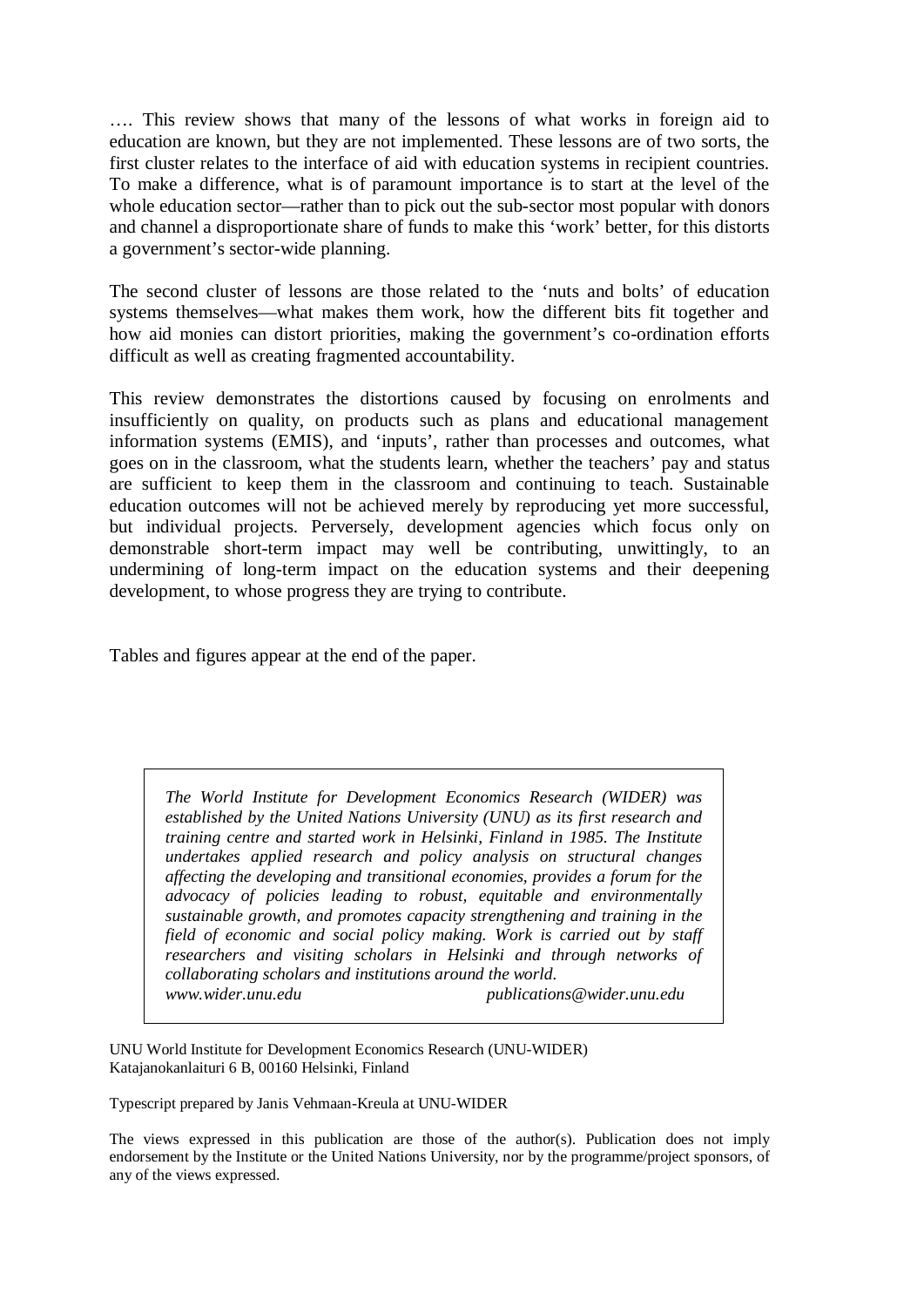# **Acronyms**

| <b>ADB</b>     | <b>Asian Development Bank</b>                          |
|----------------|--------------------------------------------------------|
| <b>ADEA</b>    | Association for the Development of Education in Africa |
| <b>AED</b>     | <b>Academy for Education Development</b>               |
| AusAID         | Australia's Aid Program                                |
| <b>AIBEP</b>   | Australia-Indonesia Basic Education Programme          |
| <b>BANBEIS</b> | Bangladesh Bureau of Education Information and         |
|                | <b>Statistics</b>                                      |
| <b>BEDP</b>    | <b>Basic Education Development Plan</b>                |
| <b>BESSIP</b>  | <b>Basic Education Sub-Sector Investment Program</b>   |
| <b>BRAC</b>    | <b>Bangladesh Rural Advancement Committee</b>          |
| <b>CETT</b>    | Centers of Excellence for Teacher Training             |
| <b>DPEP</b>    | <b>District Primary Education Programme</b>            |
| <b>ECCE</b>    | Early Childhood Care and Education                     |
| <b>EFA</b>     | <b>Education</b> for All                               |
| <b>EGRA</b>    | <b>Early Grade Reading Assessment</b>                  |
| <b>EMIS</b>    | <b>Education Management Information Systems</b>        |
| <b>EPDF</b>    | <b>Education Program Development Fund</b>              |
| <b>ESDP</b>    | <b>Education Sector Development Programs</b>           |
| <b>ESSP</b>    | <b>Education Sector Strategic Plan</b>                 |
| EU             | European Union                                         |
| <b>FESP</b>    | <b>Fiji Education Sector Program</b>                   |
| <b>FMIS</b>    | <b>Financial Management Information System</b>         |
| <b>FTI</b>     | <b>Fast Track Initiative</b>                           |
| <b>GBS</b>     | <b>General Budget Support</b>                          |
| <b>GEQIP</b>   | <b>General Education Quality Improvement Programme</b> |
| <b>GER</b>     | <b>Gross Enrolment Ratio</b>                           |
| GOI            | Government of India                                    |
| <b>GPE</b>     | Global Partnership for Education                       |
| <b>GSAT</b>    | <b>General Scholastic Achievement Test</b>             |
| <b>GTZ</b>     | Deutsche Gesellschaft für Technische Zusammenarbeit    |
| H&A            | Harmonisation and Alignment                            |
| <b>HLM</b>     | <b>Hierarchical Linear Modeling</b>                    |
| <b>ICT</b>     | <b>Information and Communication Technology</b>        |
| <b>IDA</b>     | <b>International Development Association</b>           |
| <b>IEG</b>     | <b>Independent Evaluation Group</b>                    |
| <b>IIEP</b>    | <b>International Institute for Education Planning</b>  |
| <b>INSET</b>   | <b>In-service Education Training</b>                   |
| <b>JESS</b>    | Joint Education Sector Support                         |
| <b>LAC</b>     | Latin America and the Caribbean                        |
| M&E            | Monitoring and Evaluation                              |
| <b>MDG</b>     | Millennium Development Goals                           |
| MoE            | Ministry of Education                                  |
| MoU            | Memorandum of Understanding                            |
| <b>NBEDS</b>   | <b>National Basic Education Development Strategy</b>   |
| <b>NCERT</b>   | National Council of Educational Research and Training  |
| <b>NER</b>     | <b>Net Enrolment Ratio</b>                             |
| <b>NFE</b>     | <b>Non-Formal Education</b>                            |
| <b>NGOs</b>    | Non-Governmental Organisations                         |
|                |                                                        |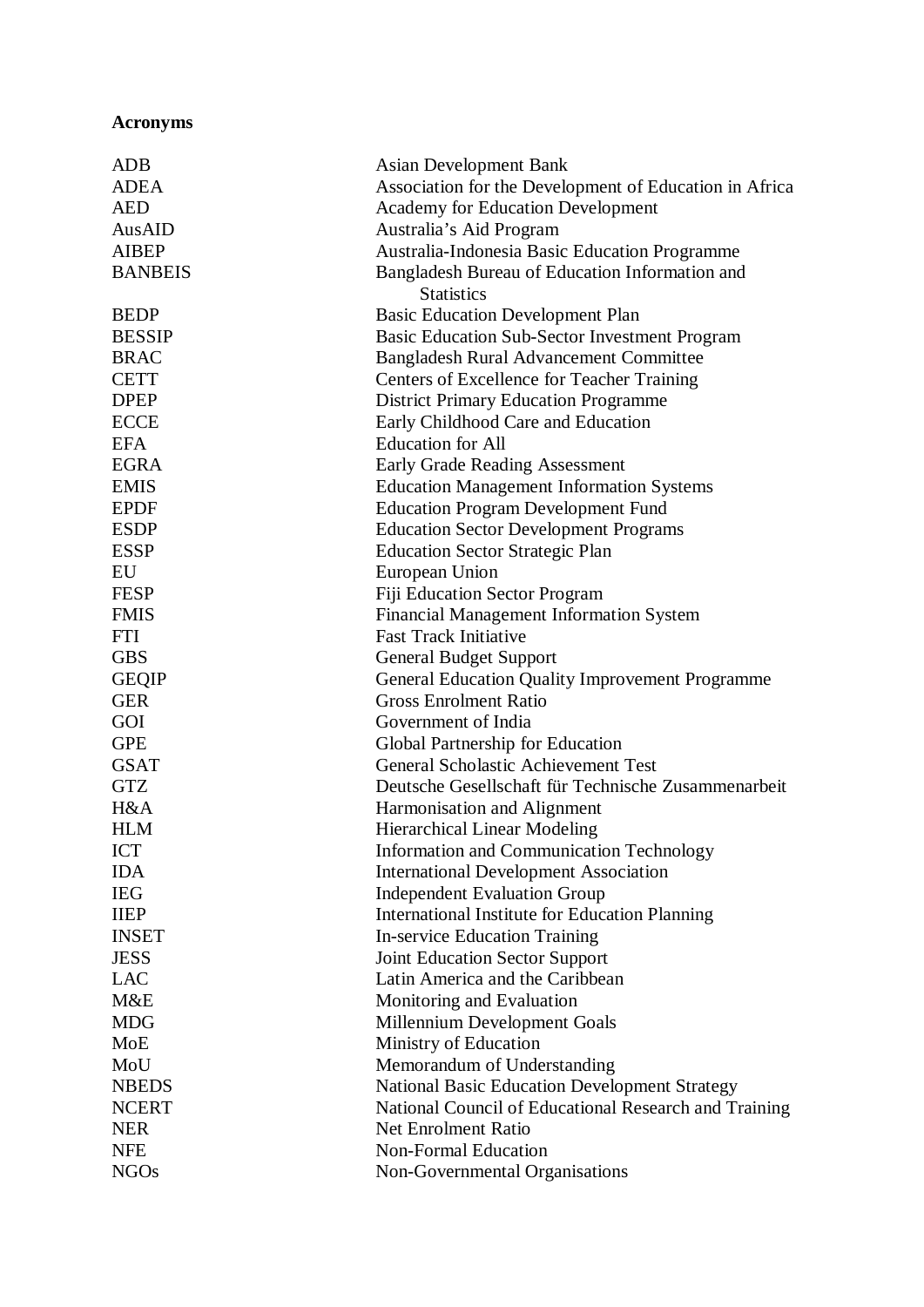| <b>NHP</b>               | New Horizons Programme                                |
|--------------------------|-------------------------------------------------------|
| <b>ODA</b>               | <b>Official Development Assistance</b>                |
| ODI                      | Overseas Development Institute                        |
| <b>OECD</b>              | Organization for Economic Cooperation and             |
|                          | Development                                           |
| <b>OLS</b>               | <b>Ordinary Least Squares</b>                         |
| <b>PASEC</b>             | Programme on the Analysis of Education Systems of the |
|                          | Conference of Ministers of Education of               |
|                          | Francophone Africa                                    |
| <b>PBAs</b>              | Programme-Based Approaches                            |
| <b>PDDEB</b>             | Ten year plan for the development of basic education  |
| <b>PEDPII</b>            | Primary Education Development Plan II                 |
| <b>PGBS</b>              | Partnership General Budget Support                    |
| <b>PIRLS</b>             | Progress in International Reading Literacy Study      |
| <b>PISA</b>              | Programme for International Student Assessment        |
| PIUs                     | <b>Project Implementation Units</b>                   |
| POC                      | <b>Priority Operating Costs</b>                       |
| <b>PRP</b>               | Primary Reading Programme                             |
| <b>PRSCs</b>             | <b>Poverty Reduction Strategy Credits</b>             |
| <b>PRSP</b>              | <b>Poverty Reduction Strategy Program</b>             |
| <b>QUEST</b>             | <b>Quality Education through Supporting Teaching</b>  |
| <b>QUIPS</b>             | <b>Quality Improvement in Primary Schools</b>         |
| <b>RCTs</b>              | <b>Randomized Controlled Trials</b>                   |
| Renstra                  | <b>Education Development Plan</b>                     |
| <b>ROSP</b>              | Reaching Out of School Pupils                         |
| <b>RTI</b>               | <b>Research Triangle Institute</b>                    |
| <b>SACMEQ</b>            | Southern and Eastern Africa Consortium on Monitoring  |
| <b>Education Quality</b> |                                                       |
| <b>SBS</b>               | <b>Sector Budget Support</b>                          |
| <b>SSA</b>               | Sarva Shiksha Abhiyan                                 |
| <b>SWAps</b>             | Sector-Wide Approaches                                |
| TA                       | <b>Technical Assistance</b>                           |
| <b>TIMSS</b>             | Trends in International Mathematics and Science Study |
| <b>UPE</b>               | <b>Universal Primary Education</b>                    |
| <b>WB</b>                | <b>World Bank</b>                                     |
| <b>WDD</b>               | <b>Whole District Development</b>                     |
| <b>WSD</b>               | <b>Whole School Development</b>                       |
| <b>ZCAI</b>              | Zambian Cognitive Assessment Instrument               |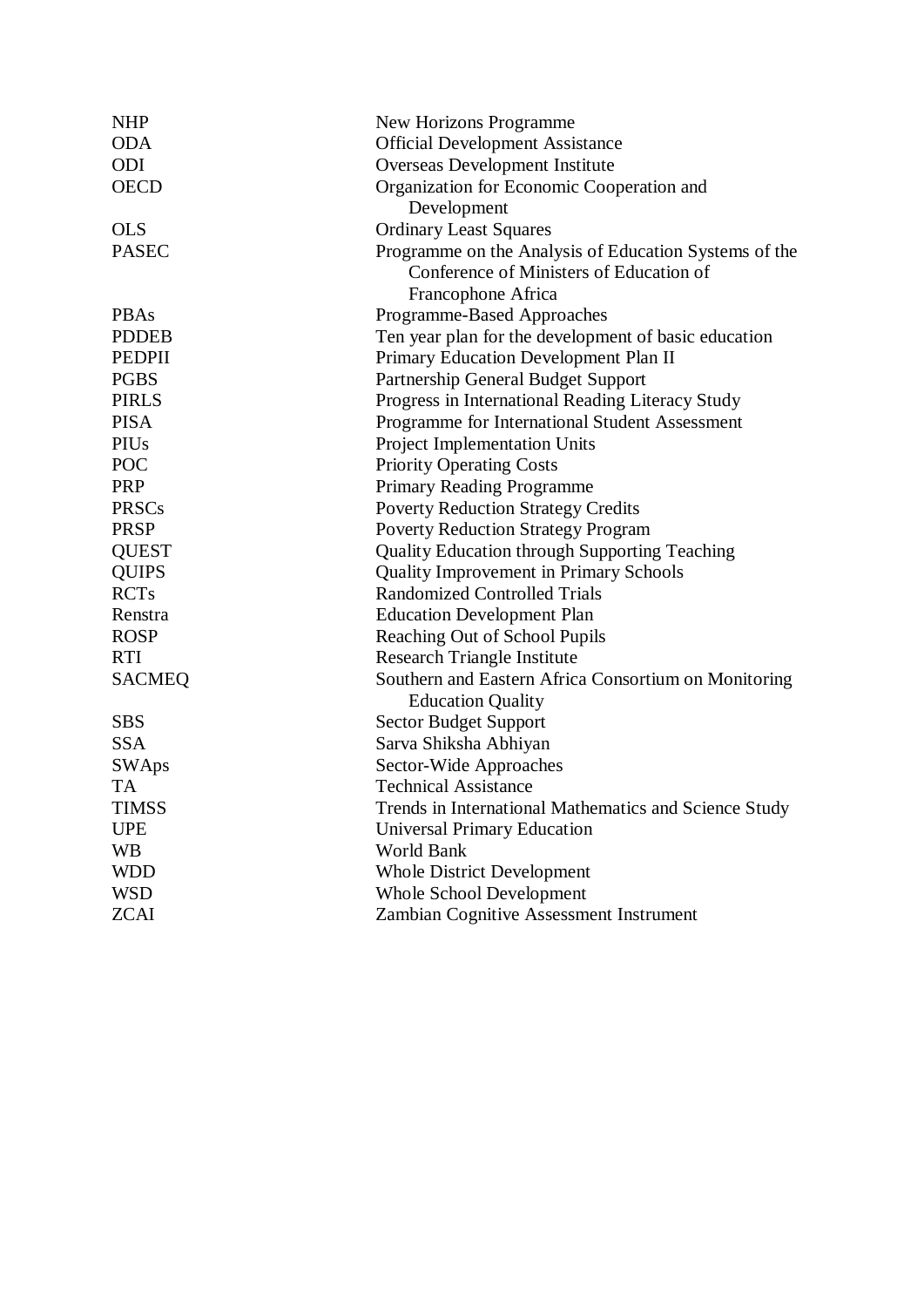*In an era of austerity at home, aid donors are increasingly expected to show how their own contributions are having an impact... It is extremely difficult to attribute increases in numbers of children in school, or improvements in learning attainment, to any one donor...The emphasis on identifying results (may) possibly lead(ing) to perverse outcomes... As a wealth of experience shows, sustained investment in education can have a catalytic effect on broader development outcomes, including economic growth, improved food security and gender empowerment. Focusing on quick wins is likely to undermine efforts to achieve these kinds of results. It will also mean that the hard-to-reach, who require targeted measures that are likely to be more costly and complicated, will get neglected. (UNESCO 2011a)* 

## **1 Introduction**

The simplicity of the question, 'What do we know about what works in foreign aid to education?' unfortunately, is not matched by the simplicity of a list of effective interventions or the simplicity in the way aid to education is provided. In recent years there have also been many new and different approaches in the provision of aid to education. If that doesn't make an assessment of the effectiveness of aid to education difficult enough, the challenges are compounded by the fact not only that education serves many purposes, but educational outcomes are influenced more by what goes on outside schools than within them—widening further the complexities involved in assessing the effectiveness of foreign aid to education. It is at least as challenging as assessing attempts to reform and improve our own national education systems, without crossing international boundaries. Nonetheless, decades of work and accrued knowledge and experience have yielded lessons of what works best, even if such lessons reflect detailed approaches involving capacity development, mentoring, new accountabilities as well as specific 'inputs'.

The basics of support to education comprise what could be termed 'first order' educational requirements such as classrooms, teachers and instructional materials. However, educational outcomes are profoundly influenced by a range of critical and less easily measurable factors such as the nature of the curriculum, the effectiveness of teacher training, the appropriateness of learning materials, school location, school and teacher amenities, the mentoring, supervision and leadership of heads and teachers, the status and respect afforded them by the local community and its involvement in the school. Foreign aid to education can both focus on and contribute greatly to some of these building blocks to improved learning, but drawing a direct causal connection between the foreign aid provided and learning achievements involves far more than merely counting the number of pupils enrolled in primary school and assessing progress towards universal enrolment, one of the Millennium Development Goals. But even here critical problems often arise. When countries near the goal of universal primary education, many face huge challenges to include the final five or so per cent, as these are the 'hardest-to-reach' often including those with a range of disabilities and those from marginalized groups. Achieving anything near to universal access also remains a huge challenge in many fragile states, no less ensuring that the learning provided within the classroom is of a standard and quality to enable those passing through the schools to lead fulfilling and productive lives.

Against this complex backdrop, most aid agencies take the 'easy' route in providing an account to the public at home of the results of their interventions in the education field—by focussing mostly on reporting on the 'numbers assisted' rather than educating the public, on whose votes they rely, and deepening public awareness of the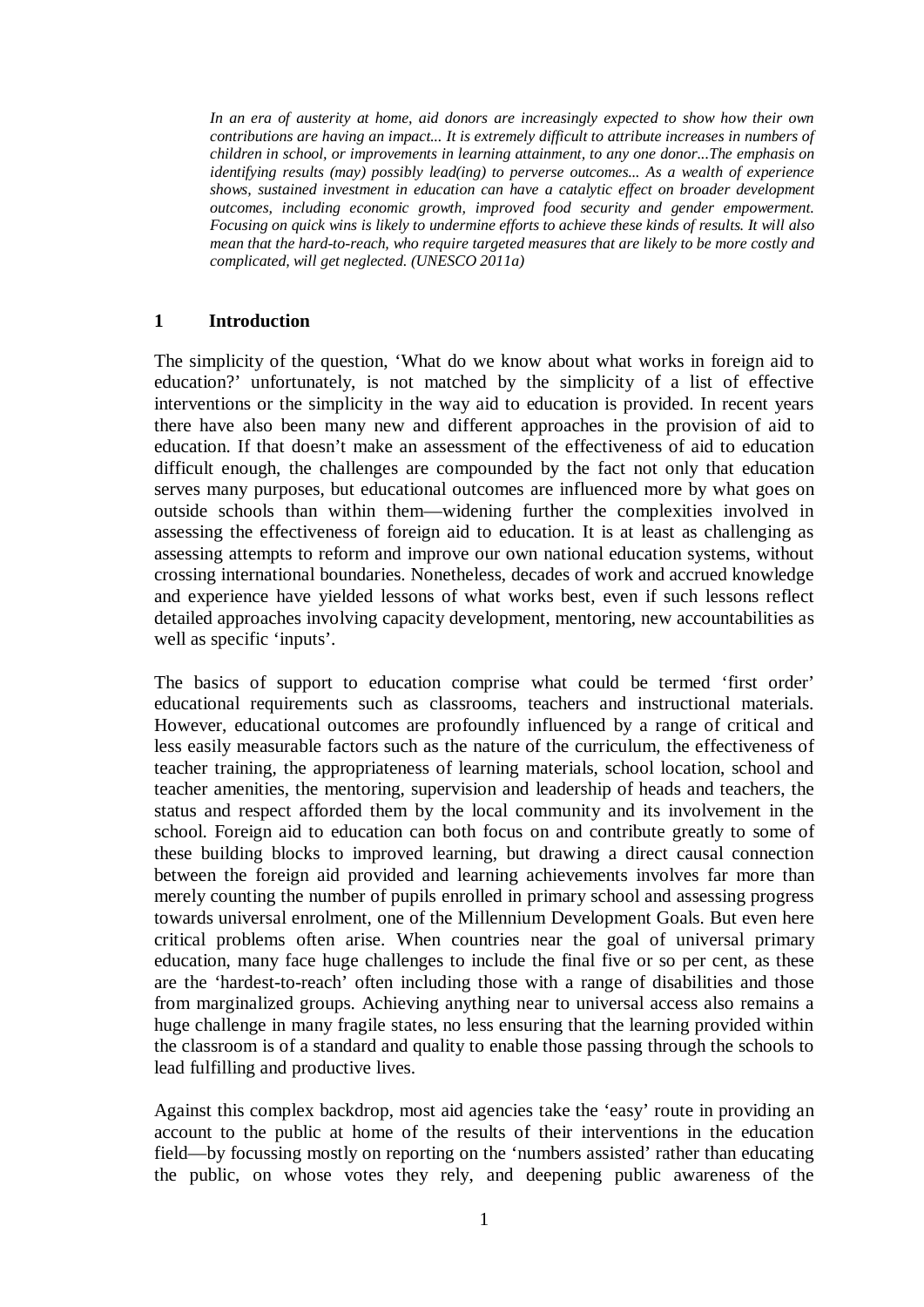complicated nature of development effectiveness (and only one of its constituents, aid effectiveness). In some cases, they go even further, claiming in their 'simple soundbites' achievements for which the evidence is wanting. For instance, the largest multidonor funded education programme, the Global Partnership for Education (GPE, formerly known as the Fast-Track Initiative or FTI) claims that 'countries receiving support from the GPE perform better in all basic education indicators than countries receiving no Partnership support' implying that 'their' foreign aid has 'worked'.1 In contrast, having reviewed the best available evidence, the Preliminary Report of the Mid-Term Evaluation of the Education for All (EFA) Fast Track Initiative (Cambridge Education, Mokoro Ltd. and Oxford Policy Management 2009), was only able to conclude that there is 'no robust evidence that FTI-endorsed countries have systematically outperformed un-endorsed ones'.2

The purpose of this paper is to review what has been learned over many decades of foreign aid to education. It will discuss what works and what doesn't and in this discussion will draw attention to the fact that even a simple assessment requires more than providing a uniform check-list of 'inputs'. It will go on to provide some guidance as to how aid effectiveness can be improved to reach more sustainable, education outcomes. Section 2 focuses on what we know about aid's impact on education, going through some of the constituent factors and some of the major studies of aid to education. It is divided into two parts. The first part discusses what the evidence on aid impact tells us and the second part (from 2.10) on what are some of the lessons of the impact of aid to education. Section 3 examines each of the more important ways aid has been provided—the different 'aid modalities' project aid, sector-wide approaches (SWAps) including programme-based approaches (PBAs) and budget support. Some of the ways these interventions have changed and been improved over time are also discussed. Section 3 focuses on some of the most important 'wider issues' that are essential to understanding the overall contribution that aid can make to education and what factors continue to impede success. This includes what we know about bringing to scale different aid-supported programmes, and the lessons learned and challenges still facing aid donors in the critical areas of budgetary support, institutional strengthening, the political dimensions of aid-giving, the 'transferability' of aid-supported educational programmes, capacity development via technical co-operation, knowledge transfer, financial support and South-South dialogue. Finally, Section 5 draws together the different threads of earlier sections to make some concluding overall comments on the effectiveness of aid to education and what has been learned.

### **2 What works in foreign aid to education?**

 $\overline{a}$ 

Educationists have continually pointed out (with considerable justification) that it is far easier to show the impact of aid-supported health interventions than education ones: improvements in mortality rates are more visible than increased learning! However,

<sup>1</sup> http://www.globalpartnership.org/results/comparative-performance-data-gpe-vs-non-gpe-countries/ (accessed 3 January 2012). Five indicators were used: (1) total enrolment; (2) primary school completion rate; (3) gender parity in primary completion; (4) percentage of repeaters; and (5) percentage of total government expenditure devoted to education.

<sup>2</sup> The Report continues: 'These findings are not surprising, given the short data series available, the likelihood of selection biases, the complexity of underlying processes and the heterogeneity of countries within each group. The only safe conclusion is that the mid-term evaluation cannot rely on global comparisons of this sort, and will need to base its findings on careful country case studies'.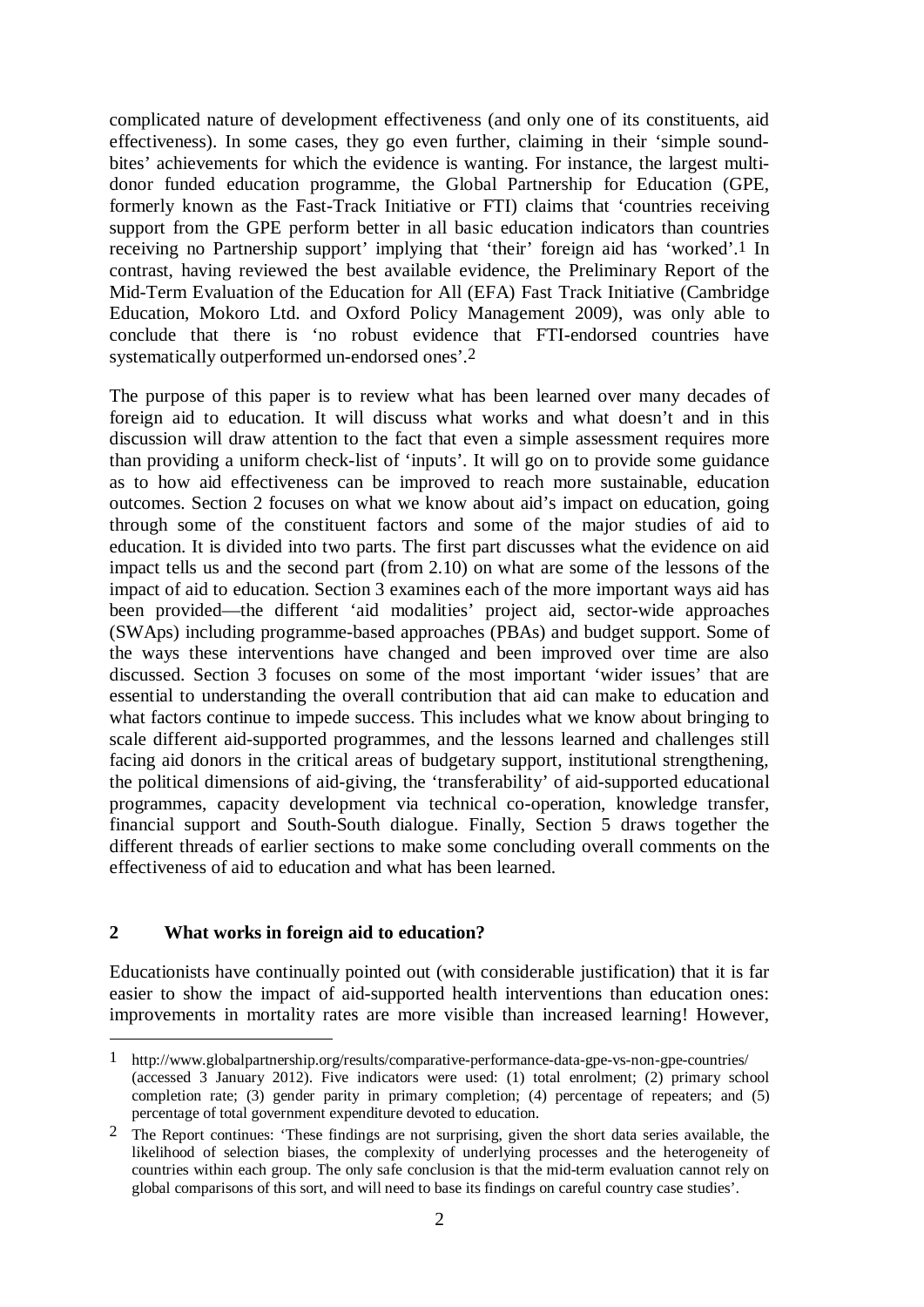when attempting to assess the contribution of aid to service-delivery, aid to the health sector faces quite similar challenges as does aid to education. This is because attribution is typically multifaceted: providing textbooks and speeding up textbook distribution, like the provision of anti-malarial bednets, will no doubt contribute to overall impact, but determining and especially trying to quantify its specific contribution to broader outcomes is far from easy when set alongside many other contributory factors, only some of which are aid-related. And to identify *sustainable improvements* is even more difficult as it requires attention to the social, political and economic contexts of the reform as well as the inter-linkages with inputs from other sectors. The world of aid remains littered with visible examples of unsustained projects illustrating the changing fads and fashions of the aid industry. The picture of tractors lying in fields abandoned and rusting for lack of spare parts was a familiar sight in the 1960s and 1970s, replaced by unrepaired and abandoned boreholes across villages in the 1980s and 1990s. Today, we see new computers piled high, unopened and unused in secondary school classrooms in Africa for lack of electricity.

## **2.1 Aid to education and aid impact studies**

<u>.</u>

From 1995-2010 total aid to education increased in real terms by 360 per cent, from US\$2.9bn (in constant 2010 US\$) to US\$13.3bn in 2010 (see Table 1 and accompanying graph). Over this same period, total aid to basic education increased by 630 per cent, to secondary education, by 294 per cent and to post-secondary education, by 244,268 per cent.3 Whereas the breakdown by sub-sector of aid to education in 1995 comprised 19 per cent to basic, 12 per cent to secondary education and less than 1 per cent to post-secondary education, in 2010, this breakdown was 30 per cent for basic, 10 per cent for secondary education, and with post-secondary education attracting 40 per cent of total aid to education.

Whilst we know that such increased aid monies have helped to contribute to many of the achievements over the past decade, it has been much harder to quantify this impact as is discussed below. Part of the problem has been the focus of impact on school enrolment and attainment rather than on measurements of the quality of education, such as on improved learning. To some extent, this has been rectified by the creation of data sets from international achievement studies such as the Programme for International Student Assessment (PISA) (http://www.pisa.oecd.org), Trends in International Mathematics and Science Study (TIMSS) and Progress in International Reading Literacy Study (PIRLS) (http://timssandpirls.bc.edu)—though these have been taken up by relatively few developing countries—as well as from regional learning achievement studies such as the Southern and Eastern African Consortium for Monitoring Educational Quality (SACMEQ) (www.sacmeq.org) and the Programme on the Analysis of Education Systems of the Conference of Ministers of Education of Francophone Africa (PASEC) (http://www.confemen.org).4 However, the focus of many development agencies has still been on the contribution of aid toward the

<sup>3</sup> These total aid to education figures can be compared with those for total aid to the health sector: for the same period, in real terms, aid to the health sector increased from US\$2.4bn to US\$9.2bn, an increase of 284 per cent, and for aid to basic health, the increase was 397 per cent, from US\$1.4bn to US\$7.1bn (OECD/DAC International Aid Statistics, Creditor Reporting System). Also see Table 6. http://stats.oecd.org/Index.aspx?datasetcode=CRS1 (accessed 5 April 2012)

<sup>4 &#</sup>x27;Programme d'analyse des systèmes éducatifs de la CONFEMEN', where CONFEMEN stands for 'Conférence des ministres de l'éducation des pays ayant le français en partage'.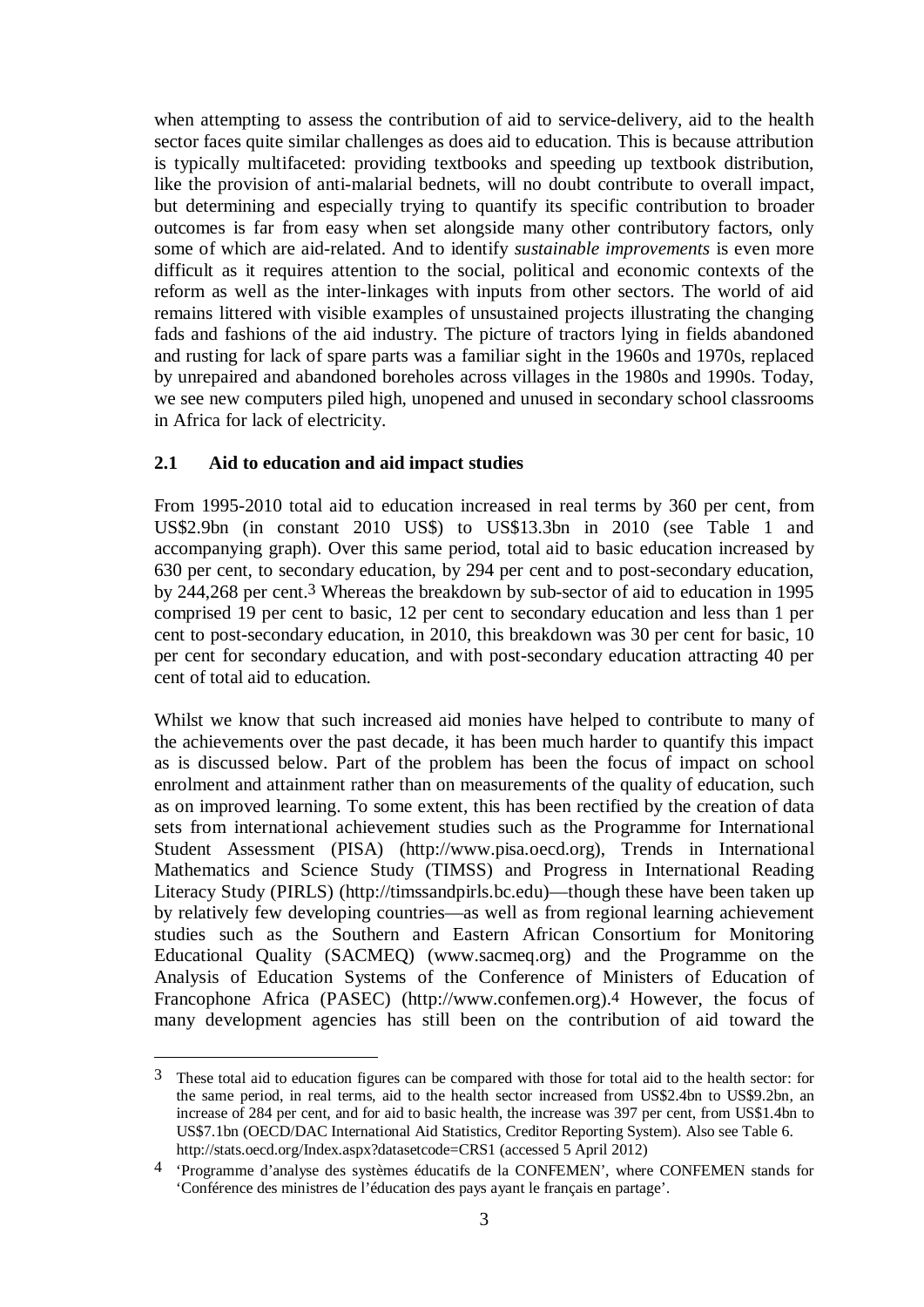achievement of the Millennium Development Goals, and therefore on increased enrolments, attainment and gender parity. Thus, the Education for All Global Monitoring Report notes the achievements of the education sector worldwide in developing countries as 52 million more children in primary school between 1999 and 2008, reductions in the numbers of children out of school (halved in South and West Asia) and improved gender parity in primary enrolment in regions starting the decade with the greatest gender gaps (UNESCO 2011c).

Aid monies have been channelled into a variety of interventions such as school feeding programmes, classroom construction, teacher education, girls' scholarships, programmes to reduce student drop-out, curriculum development, targeting different educational levels and utilizing different aid modalities. Individual country project impact evaluations by development agencies have tended to produce more positive results than the studies of aid impact utilizing panel data from international aid and education statistics, as will be discussed below. When focused on the impact of aid to education on outcomes such as access to education or years of completed education, studies have found very small impact. For instance, Michaelowa and Weber (2006) found an increase in the primary completion rate of 2.5 points for an increase in aid to education of 1 per cent of GDP. Their study utilized sectoral aid data drawn from OECD DAC statistics from the early 1970s to 2000 and education statistics drawn from the UNESCO Institute of Statistics data base for 2006 encompassing 120 low and lower-middle-income countries. To put this result into perspective, aid to education in the 1990s across the data set countries was 0.3 per cent of GDP. The authors' regressions uncovered negative aid impact in countries with extremely oppressive regimes and showed that government expenditure had no greater impact on educational outcomes than aid.

The same authors followed up this work by disaggregating sectoral aid by education level in (Michaelowa and Weber 2007) but found no greater impact than in their earlier work. In this further study, they utilized short term annual data for the period 1999-2004 to investigate whether aid to country-owned strategies, would uncover more significant effects, as well as the longer-term structural panel data for 1990-2004. The same valueadded approach was used as in their prior study. Maximum coefficient values of 2.5 per cent for an increase in the aid budget by 1 per cent of GDP were obtained regardless of education level. There was some evidence of decreasing returns to aid for primary and secondary education.

Another panel data study (Dreher et al. 2006) analyses the overall impact of aid over several decades using a production function approach covering 96 low and middleincome countries from 1970-2004, with aid data from 1973 on, and using averages over five year spans. Their results indicate an impact of aid approximately two to three times higher than the estimates of Michaelowa and Weber: on average increasing aid to education by 1 per cent of GDP produces an increase in primary enrolment of 2.5–5 per cent. They do not find that government expenditure on education increases enrolment significantly, nor democracy.

Hanushek's research on the relationship between educational expenditure and student outcomes goes back many decades, one of his early papers (Hanushek 1981) illustrating the lack of such a relationship, an issue which was subsequently examined by Hedges et al. (1994) in an exchange with Hanushek not limited to different modelling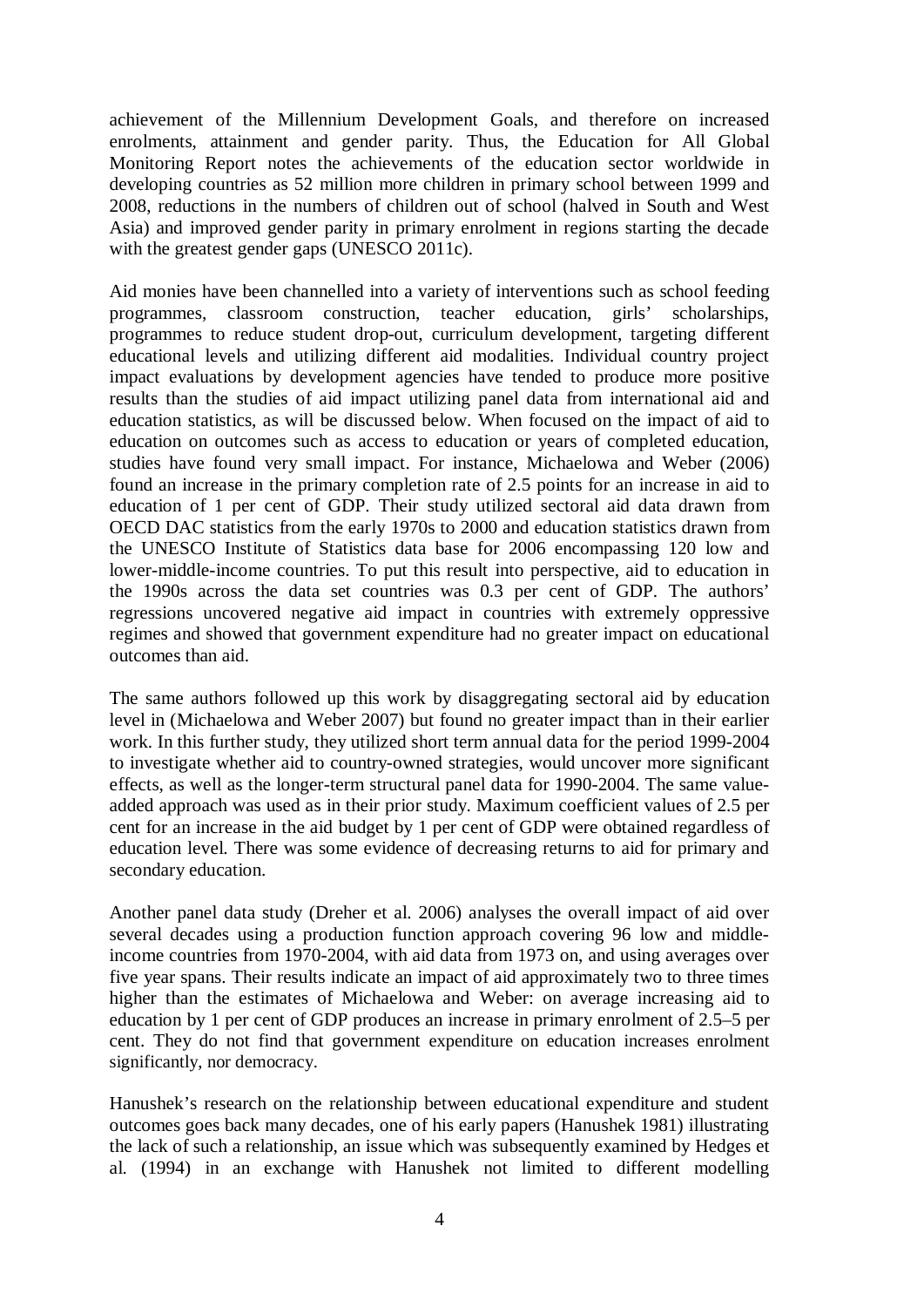approaches.5 Whilst this earlier work was not focused on aid to education, the lack of relationship found between education expenditure and educational outcomes is important in order to understand the inefficiencies that dog the use of educational monies for raising educational achievement. Hanushek and Woessman (2007), looking at the impact of education quality, rather than education expenditure on economic growth, present strong evidence of a relationship between cognitive skills and economic growth. However, this does not take us any closer to the impact of aid—and its *use*—on educational outcomes, including improving educational quality, in spite of its more relevant focus.6

Indeed, identifying the contribution that aid monies make to learning outcomes, in contrast to the focus solely on quantitative expansion of educational systems is a growing feature of the literature on impact and reflects decades of school effectiveness research which has tried to identify the impact on learning outcomes of particular interventions. It is to this research that we now turn.

# **2.2 School effectiveness research**

School effectiveness research was first undertaken within the industrialized world, and hence by donor countries themselves, and subsequently used within developing countries, primarily by industrialized country researchers, focused on production functions that were termed 'determinants of achievement', isolating individual inputs and trying to assess which would give the most 'bang' for each aid 'buck' contributed to an education system.7 Though the research in aid-recipient countries mirrored that carried out in industrialized countries, surprisingly, the early conventional wisdom from this work made out that developing countries were different from industrialized countries because the school rather than family background factors mattered more in influencing learning achievement differences—reinforcing the view that providing aid to schools was an effective way of using aid resources. However, the veracity (and simplicity) of these early conclusions have been challenged by other work.<sup>8</sup> School effectiveness research continues especially with the increasing attention being paid to the production of more direct measures of educational quality through learning assessments (see Wagner 2011).

# **2.3 Randomized control trials**

In recent years, donors have given less attention to aid inputs and tried to focus more on results and impacts and outcomes of the aid provided. Interestingly, as increased emphasis has been placed on showing impact and results for aid expenditure, a lot of aid-supported research has reverted to studying specific inputs or pilot projects, through randomized controlled trials (RCTs) that isolate treatment groups and their outcomes from non-recipients, modelled on, for instance, drug trials in which placebos are unsuspectingly given.

1

<sup>5</sup> See (Hedges et al 1994a, 1994b) and (Hanushek 1994).

<sup>6</sup> Indeed, it is ironic that the MDGs focused on the quantitative indicator, primary school completion, as a proxy for the quality of education, i.e. the number of years thought to be sufficient for the retention and sustainability of the capacities acquired.

<sup>7</sup> For example (Lockheed and Verspoor 1991).

<sup>8</sup> See discussion in (Riddell 1989).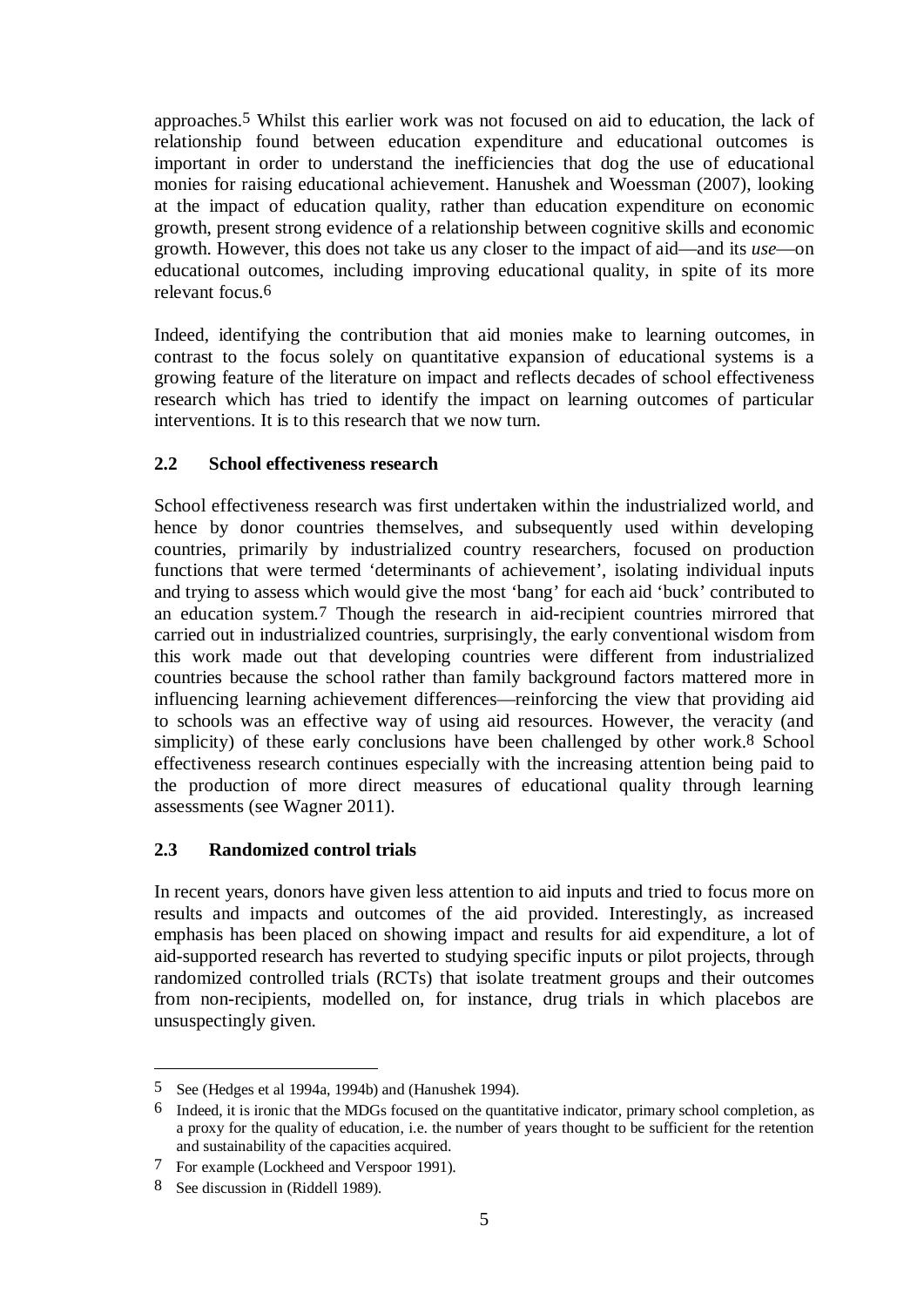Table 2 provides a summary of the key impact results of some representative examples of such interventions over the past decade. The academic literature is increasing rapidly, as RCTs have emerged as a 'gold standard' of impact analysis, though serving a donor's interest far more than that of a recipient country, which will always have to focus on the education system as a whole, and not merely the individual policy interventions, which like the research, typically, are financed and directed externally.

The work presented in Table 2 encompasses the findings from studies of several different types of interventions. Thus, scholarships (conditional cash transfers) given to poor female students in rural Cambodia have had positive effects on their attendance, though not on their learning (Ferreira et al. 2009). Eighteen months into the programme, recipient children did no better in maths and vocabulary tests than they would have done had they been absent. A more complex scholarship programme devised in Bogota, Colombia impacted positively on attendance rates, pass rates, enrolment, graduation and matriculation (Barrera-Osorio 2008) with the largest impact on children who were paid only if they matriculated high school. The evidence from research into conditional cash transfers in education by the World Bank (Fiszbein and Schady 2009) predominantly underlines the impact of such interventions on enrolment and attendance rather than on learning achievement. Similarly, the impact of deworming treatment in Kenyan schools studied by Kremer and Miguel (2004) is shown in increased school participation rates, but not in relation to greater learning achievement.

Other types of interventions studied through randomized control trials include different approaches to accountability in schools, increasing the information available to parents and local communities on school and student performance; increasing teacher accountability, through performance incentives and monitoring, as well as the employment of non-civil service 'contract' teachers; and school-based management. The World Bank reviews much of the available evidence on these interventions in (Bruns et al. 2011). This shows more mixed impact on learning achievement, as opposed to attendance. Learning gains for relatively poor private schools in rural Pakistan are achieved as a result of the information campaign on school and student performance in the Andrabi, Das and Khwaja (2009) study, for example. The Muralidharan and Sundararaman (2011) study of the impact of teacher performance incentives and hiring additional contract teachers in Andhra Pradesh, India also shows impact on learning achievement. In fact the impact of teachers' bonuses was three times as large as that of the block grants to schools, and the bonus system even improved test scores on tests in other subjects where no teacher incentive was attached. The earlier Duflo and Hanna (2005) teacher incentive study in rural India similarly shows impact on learning achievement. Strengthening school-based committees through grants and a combination of other inputs such as training, democratic election and/or linkage with village committees in rural Indonesia found significant results only for attendance, however, and not for learning achievement (Pradhan et al. 2011).

As can be seen from the results of these different studies, some of the RCTs showed that a positive impact resulted from the particular intervention, and others not. However, it is important to add that when aid monies are financing such research, even when there are positive or promising results, there is no saying whether the intervention will be taken up by policy makers, especially if donor funds are not provided for its upscaling. The crucial issue relates to 'knowledge transfer' which is discussed further in section 3.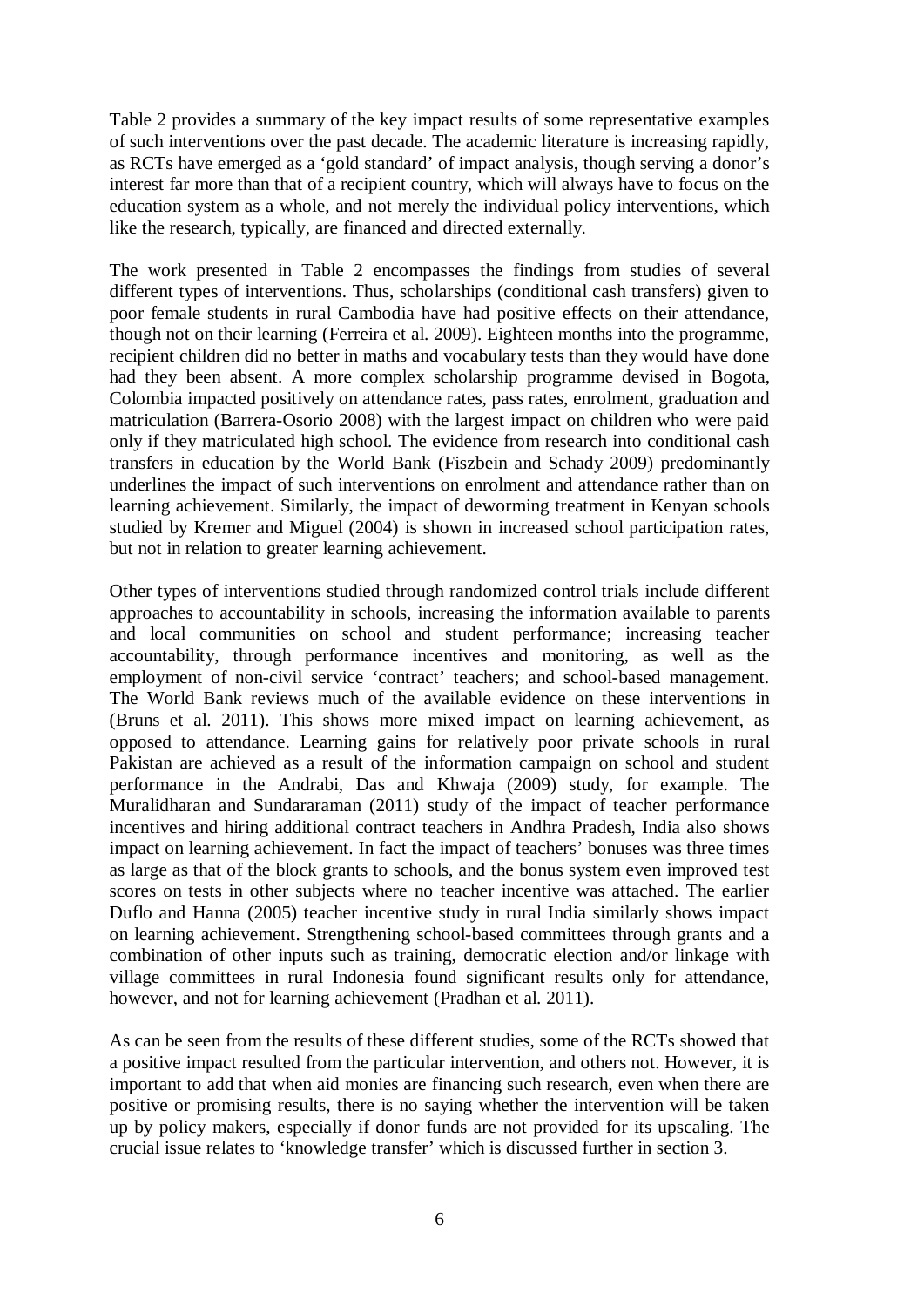It is evident that much has been uncovered with respect to the specific effects of individual inputs or approaches in providing aid to education. However, 'the' lesson of what works in aid to education has become clearer and it is this: that providing effective aid to education which seeks not merely to increase 'numbers'—of children in school, textbooks, schools and teachers—but to make a lasting improvement to learning and thus has quality at its core, is both complex and difficult. There is no 'set' and established blue-print of what to do that can be applied willy-nilly to all countries. What is needed will be informed not only by the educational system as a whole but by the political economy and sociology of education systems, and by the goals and purpose of formal and non-formal education systems. It will include the obvious basic inputs of teachers, classrooms and instructional materials, but will also need to include or take stock of the status, salary scales and deployment of teachers who, themselves have been educated, the curricula and design and use of examinations, the mentoring, supervision and support of teachers, the policy analysis and targeting of resource allocation to embrace systemic and specific needs, including meeting ethnic, locational and gender requirements, and advancing increased access for those with disabilities with sufficient attention paid to quality improvement so as not to create a second-class system provided for those without alternative choices. This is a far cry from the simple approach of an aid agency building classrooms or providing textbooks alone, and points to the need for agencies to face the far more challenging agenda of helping ministers and ministries of education address better the complexities of issues involved in building improved and sustainable education systems.

Whether through school effectiveness research utilizing production functions or randomized controlled trials of particular interventions, neither approach is capable on its own of an holistic template of education reform. Thus, as aid to education has financed many different interventions, which subsequently, have been studied with such models, perhaps it should not be surprising that such a blue-print hasn't emerged. As Glewwe and Kremer (2005) found in their review of research into the impact on education outcomes in developing countries, 'providing additional resources ... may have little impact on learning. More recent evidence from natural experiments and randomized evaluations paints a more mixed, but far from uniformly positive, picture' (pp. 2-3). Pritchett (1996), in an earlier investigation of the counter-intuitive lack of education's impact on economic growth in studies which focused on enrolment rate outcomes, hypothesized that increases in the quantity of education could be jeopardized by the quality of education. Hence, we see today, a much greater focus on the cognitive outcomes of education.

# **2.4 Planning, and judging success**

Good planning can shed light on some of the inter-linkages between aid's specific contribution and its overall impact, foreseeing the consequences of particular aid interventions. This is often in spite of even aid to the education sector as a whole typically being ring-fenced by ministries or NGOs as well as by the sectoral departments of development agencies themselves. Indeed, planning and the surrounding education management information systems (EMIS) feeding such plans have constituted a major area of aid to education: helping countries to create reliable and robust data on issues such as enrolments, transition rates and to plan the expansion of school systems and assess teacher training needs (see Cambridge Education, Mokoro Ltd. and Oxford Policy Management (2010) Appendix IV). Planning's significant role has been reified,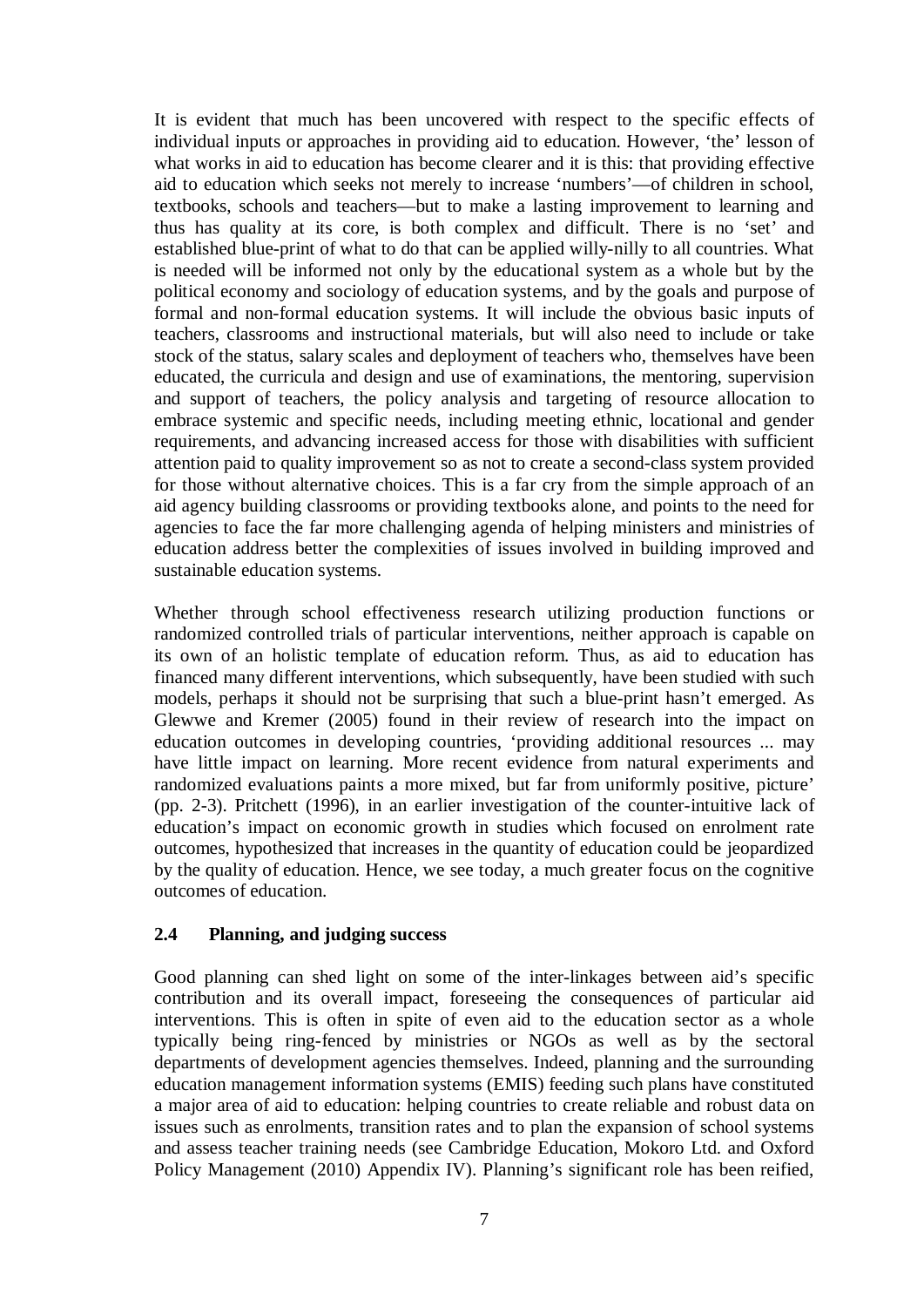perhaps, in the multi-donor GPE that was premised on the commitment made by the international community in Dakar9 that 'no country with a credible plan would be thwarted from implementing it for a lack of resources'. Nonetheless, without some national data collection yielding the gaps in educational provision—for example, of classrooms, textbooks, teachers or latrines—or the black spots of poor outcomes whether of access, completion or learning achievement, for instance—it would be hard to determine where to target aid-supported interventions no less independent, national reforms. Indeed, such mapping of needs has extended into research typically funded by aid monies to determine the effectiveness of different inputs to educational reform. Thus, as reported above, for example, girls' scholarships have been an intervention used in many countries to address gender disparities in school access and completion, based on the accumulated data of EMIS as well as household surveys.

We have seen how 'impact', judged of such interventions by RCTs, is able to deal more satisfactorily with the problems of identifying the specific policy's impact in the sea of other contributory factors. However, how should success (or positive impact) be judged as a result of aid's intervention? When is a 'successful' policy sustained and sustainable? After one year? Two years? Five? Is the fact that girls remain in school and graduate sufficient? Or is it necessary to ask whether the ministry will continue to prioritize such an intervention once donor funds are no longer available?

As well as focusing on the impact of a particular policy intervention such as girls' scholarships, hiring contract teachers or deworming students, if aid monies are directed at planning and data collection such as with EMIS, how should 'impact' be judged for contributing to such basic capabilities necessary for addressing education development and identifying the areas requiring prioritization and the policy interventions to address them? Largely because such basic capabilities are prerequisites of the greater alignment of aid to education with a country's own objectives, and because donor countries and their agencies have committed themselves to the Paris Declaration on Aid Effectiveness (2005), 'success' has been judged by the production of the 'plan' or the 'EMIS' or whatever particular *output* has comprised the objective of the aid monies. Indeed, aid to planning and EMIS has typically been a precursor to most educational investment using the new aid modalities (see below), rather than particular projects.

The success of aid to educational planning, however, needs to be judged not only by the products or outputs produced, such as an educational plan or an annual educational data census, but, also (and far more importantly) by the successful *use* of such outputs, that is by the contribution they make to furthering better educational outcomes.10 Providing more textbooks and raising primary school completion, for instance, have often been taken as 'proxies of learning' and other, qualitative, sustainable outcomes, but there is, of course, no guarantee that they *do* contribute to better learning. In the case of educational planning, it is the use of such plans and EMIS data for identifying resource needs, targeting allocations and determining appropriate policies which comprise the qualitative outcomes and which illustrate that processes of systemic change are taking place. 'Successful' planning is linked to ownership, leadership, capacity development,

 $\overline{a}$ 

<sup>9</sup> The World Education Forum, Dakar, Senegal, 26-28 April 2000.

<sup>10</sup> See the discussion of aid-funded use of data for planning purposes in (Riddell 1997) covering Namibia, Botswana and Zimbabwe.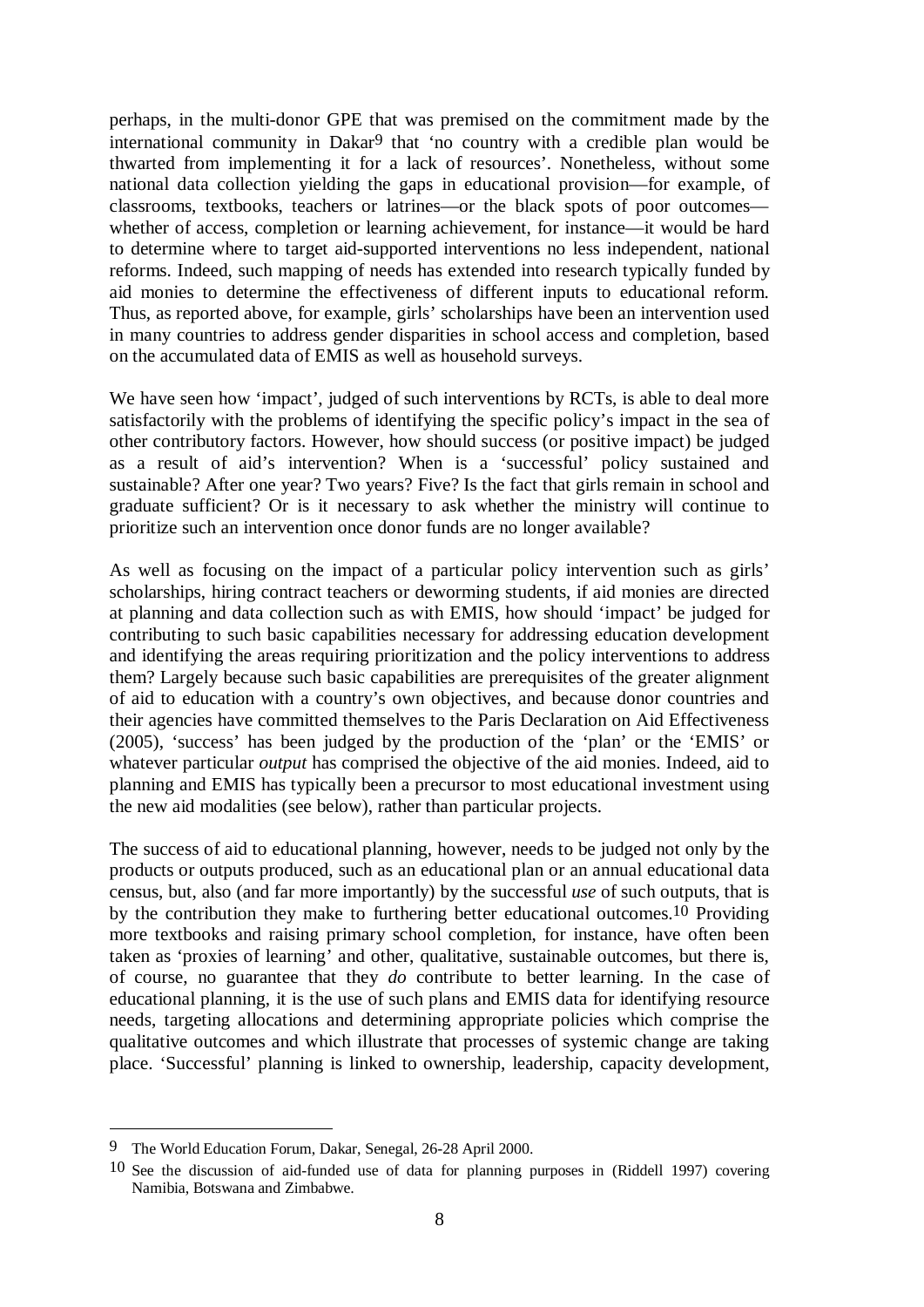public sector reform and the institutional and organizational capacity development that underwrites individual skill acquisition.11

# **2.5 New aid modalities: overview**

More sophisticated approaches were initiated from the mid-1990s to try to address the complexity of education systems. These included budget support, from which funds could be utilized for the education sector, as well as 'sector-wide approaches' or SWAps. These new aid modalities emerged from critiques of the weaknesses of providing aid in the form of discrete projects. The problem with projects was not that they didn't 'work', but that they tended to create islands of excellence amidst seas of disadvantage and so did not provide lasting solutions to a country's educational problems or they isolated individual variables for support. For example, one aid agency might support teacher education, and another textbook production, but if the cracks between such support were not filled systematically, the education systems' new weave would continue to be threadbare. What was needed was a more systemic approach and it was this which the new aid modalities sought to begin to provide. The Paris Declaration was, in fact, the culmination of much of the work piloted in many parts of the world in aid to the social sectors. The share of project aid, however, remains large in comparison with these other forms of aid, still comprising nearly half (48 per cent) of all ODA to education in 2010 or almost US\$6.4bn out of US\$13.3bn.12

# **2.6 SWAps and PBAs**

Sector-wide approaches as a means of providing aid to education emerged from the accumulation of evidence of the disappointing lack of sustainability of aid projects in the mid-1990s, with the health and education sectors as the first testing grounds for these new approaches, primarily in Africa. Since that time, SWAps have been widely adopted, both in education and other sectors, and a considerable number of evaluations of 10-15 years' experience have been carried out to enable judgements to be made about their effectiveness and impact.

The term 'programme-based approach' came into being largely so that development agencies who were less keen either on channelling their resources primarily through government, who wanted to include NGOs and CSOs more directly in their programmes, or who were still wedded to projects but who also wanted to be included with the 'SWAp' donors could 'feel part' of these new aid initiatives (UNESCO 2007). Irrespective of the terms used, the idea of both SWAps and PBAs is to align the aid being given more closely to an education sector plan, and the Paris Declaration commitments on aid effectiveness13 provide the broader context for such sector development.

There is a certain irony to the term 'SWAp' for two reasons. The first is that so many SWAps have been *sub-*sectoral rather than sectoral—with a strong focus on the primary sector. The second is that SWAps were created by the donors, not by the recipient

<u>.</u>

<sup>11</sup> See (Bray and Varghese 2011); (Riddell 2009); and (Cambridge Education, Mokoro Ltd. and Oxford Policy Management 2010) Volume 2—Annexes, Annex G: The FTI and Capacity Development.

<sup>12</sup> See Table 3 and Section 3 on SWAps and Budget Support.

<sup>13</sup> Paris Declaration on Aid Effectiveness (2005).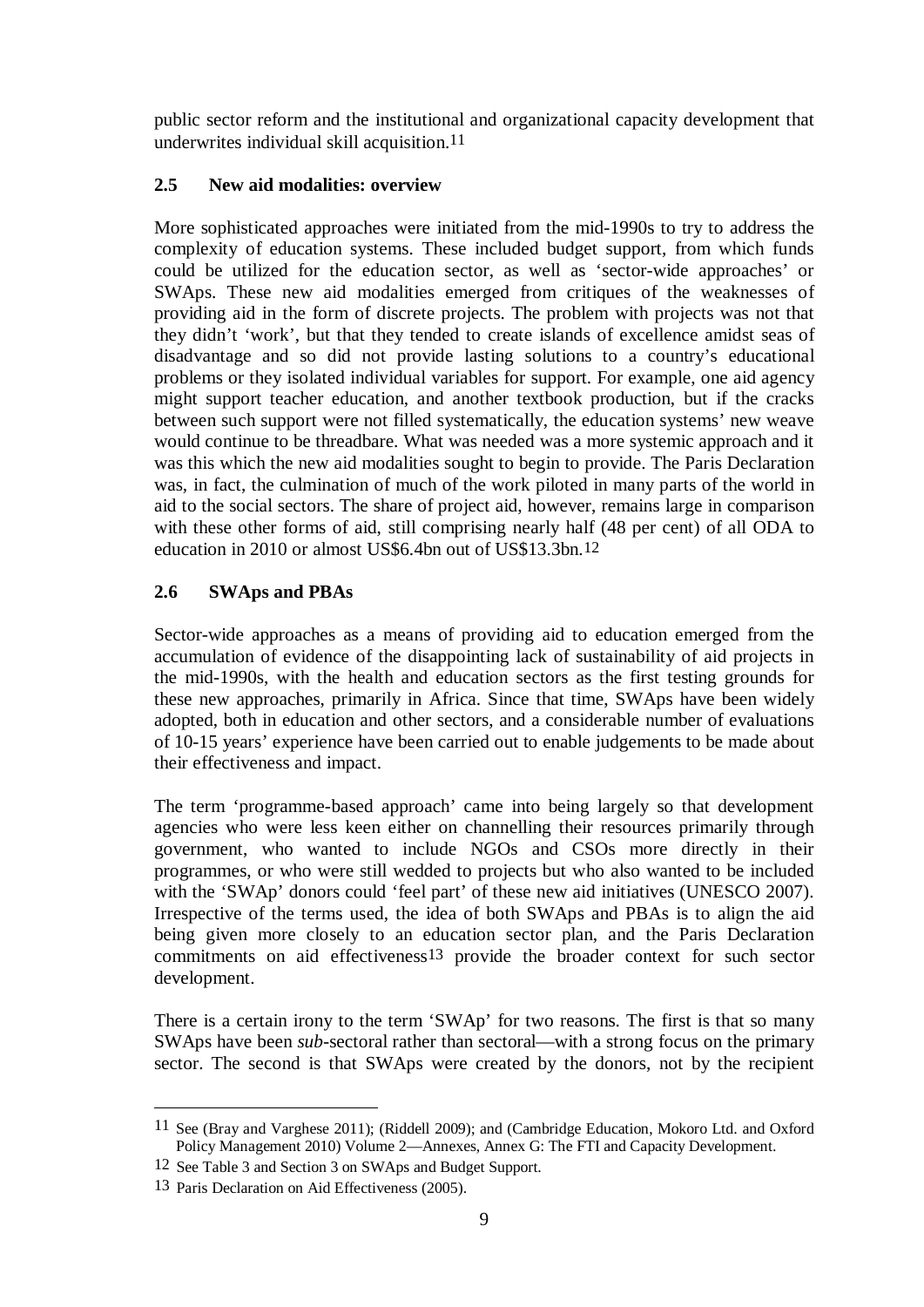countries. They were largely superimposed on countries steeped in a history of donorpromoted projects, countries which had struggled to promote the notion of sector-wide planning with donors, typically with the support of UN agencies, such as UNESCO, within the context of reforming their educational systems as a whole (UNESCO 2007).

How important are SWAps and PBAs to education aid? As originally conceived, SWAps were meant both to address the weaknesses of stand-alone project aid and to try to capture the significant potential benefits of donors working more co-operatively in a joint enterprise with recipients aimed both at improving educational outcomes and strengthening recipient capacities. As they began to be set up across a growing number of recipient countries, SWAps encompassed different aid modalities which could include some project aid, provided these projects were consistent with and helped contribute to wider educational goals, and build local capacities. Thus SWAps are best (and more accurately) understood more as an approach, rather than necessarily implying a wholesale move away from projectized funding.

Because the terms 'SWAp' and 'PBA' both denote 'approaches' and are not aid modalities as such, definitional differences obscure precise figures (OECD 2006b). Data from the 2009 EFA Global Monitoring Report suggest SWAps are of growing significance: the share of aid delivered through sector programmes in education increased from 31 per cent in 1999–2000 to 54 per cent in 2005–06. However, if one were to use the categorization of types of aid in the OECD/DAC statistical database, then in 2010 only 5 per cent of total aid to education comprised sector budget support, with an additional 3 per cent in the form of pooled or basket funds (see Table 3). This does not mean, confusingly, that development agencies utilizing project aid are not contributing to SWAps, however.14 Notwithstanding the trend reported in the EFA GMR for an increasing share of aid to education going through SWAps, under the EFA Fast Track Initiative (FTI) (now called the Global Partnership in Education (GPE), which described itself as 'a new aid paradigm supporting aid effectiveness as a key objective' and as 'an excellent model for donor co-ordination and collaboration', (FTI 2009), from 2002 to the end of 2009, the project modality of providing education aid was used in 28 countries, pooled funds in 6 countries, and sector budget support in only 4 countries.15 And as noted above, GPE contributors are committed to utilizing the most 'aligned' aid modality. Yet, in the recent Mid-Term Evaluation of FTI, in only Burkina Faso and Zambia—out of 17 country case studies—did FTI show a strong positive contribution to aid harmonization and alignment with country systems.16

Yet of the 28 FTI-endorsed low-income countries up to 2010, 21 of these had SWAps in place or under preparation (FTI Secretariat). It would seem that some development agencies are engaged in a game of semantics, contributing and engaging with education

 $\overline{a}$ 

<sup>14</sup> It is currently difficult to create a time series of ODA by aid type as these classifications are being mapped historically by OECD/DAC Statistics just now (2012).

<sup>15 (</sup>Cambridge Education, Mokoro Ltd. and Oxford Policy Management 2010) and Tables I.42 and I.44 in Appendix I of Volume 3.

<sup>16 (</sup>Cambridge Education, Mokoro Ltd. and Oxford Policy Management 2010); and note: 'Overall, the apparent lack of consistency across case study countries in the criteria for using different aid modalities has contributed to blurring the image of the FTI as a champion of Paris Declaration objectives in-country'. The cases of Burkina Faso and Zambia's applications to FTI illustrate the challenge to the World Bank's adherence to 'due diligence' in its management of FTI's Catalytic Fund.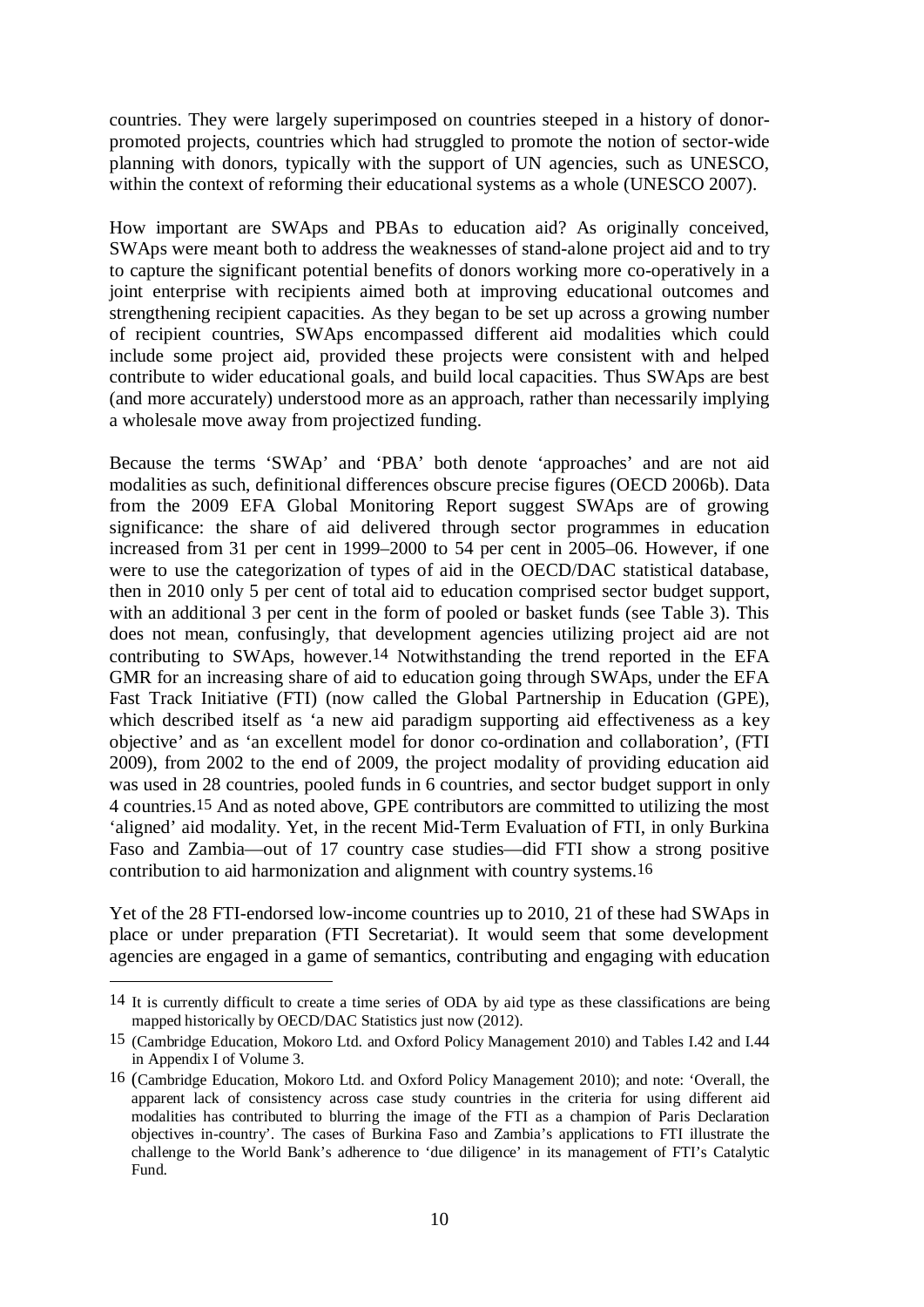SWAps but remaining quite risk-averse in terms of using either sector budget support or a pooled fund for its aid monies.

# **2.7 Budget support**

Channelling aid through national budgets has been a feature of aid provision in recent years, either as general or sectoral budget support, in spite of the proportion of aid channelled through these aid modalities still being quite small. As we have seen, sector budget support comprised 5 per cent of aid to education in 2010 and general budget support just 2.6 per cent of all aid to all sectors. Despite the small overall proportion of aid channelled through budget support, in some countries, however, it has comprised as much as 20-30 per cent of their official aid. This was the case, for instance, in the early 2000s in Ethiopia, Tanzania, Uganda and Burkina Faso (Advisory Board for Irish Aid 2008). Both forms of budget support have relevance to the discussion of aid to education. Indeed, an understanding of the considerable experience with budget support—both general and education sector-specific—will add to our discussion of what works in aid to education, especially as experiences with SWAps across different countries have embraced a variety of aid modalities.

# **2.8 Institutional reform of education and political economic insights**

The new aid modalities provide a more holistic perspective on the role of aid to education, prioritizing the aid recipient's objectives in their education plans. Having to balance policy options for a whole education system takes one along a different path from determinants of achievement research, and also from RCTs which focus on individual interventions. They comprise a more complicated interface of aid impacting educational systems rather than merely individual, identifiable outcomes. This raises the issue of institutional reform, together with all the interlinkages between different institutions rather than any individual education policy *per se*. Thus, for instance, public sector reform might have a greater impact on classroom teaching than any particular teaching intervention. The positive impact of teachers' bonuses in the research reviewed above, illustrates the importance of incentives, but it is questionable whether such a policy could be brought to scale outside of wider institutional reform, for instance. As Hanushek and Woessman write, 'For educational investments to translate into student learning, all the people involved in the education process have to face the right incentives that make them act in ways that advance student performance' (Hanushek and Woessman 2007: 79).

Those who have studied the political economy of educational reform such as Grindle, raise other important, related issues of relevance to those policies that are enacted. For instance, she writes, 'In practice, whatever the ideas behind social policy interventions, there tends to be a political bias in favour of more services rather than higher quality ones' (Grindle 2010: 21). Political trade-offs often fly in the face of evidence of impact of discrete interventions. The prominence of investment in building schools or enabling increasing access to them biases politicians toward such investments: they are better vote-catchers than improving the quality of education which is both much more difficult to achieve and less rapidly observable.

Relatedly, Grindle's analysis also shows that with the failure to impact educational quality, one result of continuing investment in quantitative improvement is that the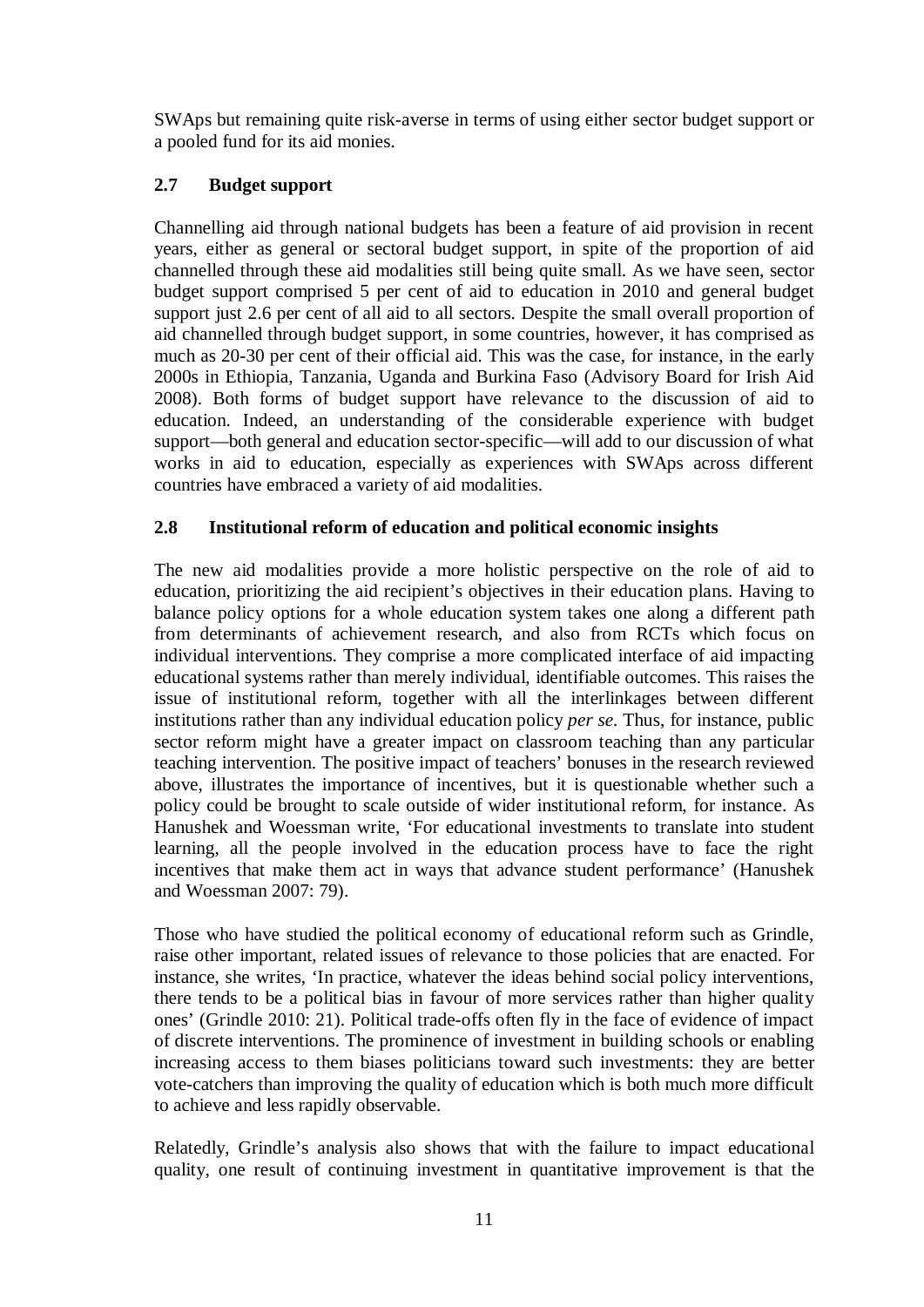middle-class exit the public system, leaving the poorer families who are harder to organize and to give voice to their concerns about the quality of education their children are receiving.

Likewise, Booth's work points to the need not only to identify the 'right' institutional reforms, just like the policy interventions with the greatest impact, but those that are feasible, where there is room to manoeuvre (Booth 2011), echoing Grindle's alert to socalled 'best practices' and development fads which even if tested, will still be constrained by domestic political processes affecting policy outcomes. (Grindle 2010) How many policies are enacted on the basis of a donor's pilot impact evaluation when the necessary monies are provided by the donor? How many continue after the funds are no longer provided? This is why a longer-term as well as more complex understanding of judging success is so important.

## **2.9 Long-term and short-term impact: different approaches**

Field experiments can test individual policy interventions *in situ* and therefore, are contextualized for the country—or at least the locality—where they are being tested. The impact results can contribute to the evidence base for a palette of reforms at any one particular time, but unless followed up, there is no knowing whether their impact will be successfully scaled up and be sustainable.

A recent analysis by the EU's auditors is quite candid about the difficulty of attributing changes in outcome indicators to any particular project or programme, pointing to three reasons for this (European Court of Auditors 2011). First of all, there is the time lag involved—to develop and implement the programme, and in order to see results, to complete the programme as well as to integrate it with other support elements. For instance, a programme of curriculum development will need to be followed by textbook and learning material development, teacher training, and only after implementation in the classroom will any impact on students' learning be possible to investigate.

Second, it will be necessary to disentangle the impact of the programme in question from other, related factors. The facility of RCTs in isolating the influence of the programme in question from other variables, given experimental conditions, is what has made the methodology so attractive to researchers. It has the cachet for economists that multilevel analysis has had for educationists faced with the non-random variances on student outcomes previously explained away in ordinary-least-squares (OLS) equations. Such variances have provided the meat of much educational research investigating the impact of different policy interventions, making possible the study of groups of students within their classes with their particular teachers and methods and resources, in particular schools and areas—all of which contribute to student outcomes. (Yu 2007; Michaelowa 2001; Michaelowa and Wechtler 2006)

The third difficulty of attribution is that even in highly aid-dependent countries in which aid comprises a large proportion of educational investment, the identification of the particular contribution of any one programme or fund will be confounded by others'. So if the time lag necessary to study impact has not defeated the investigation of causality, then the other factors will.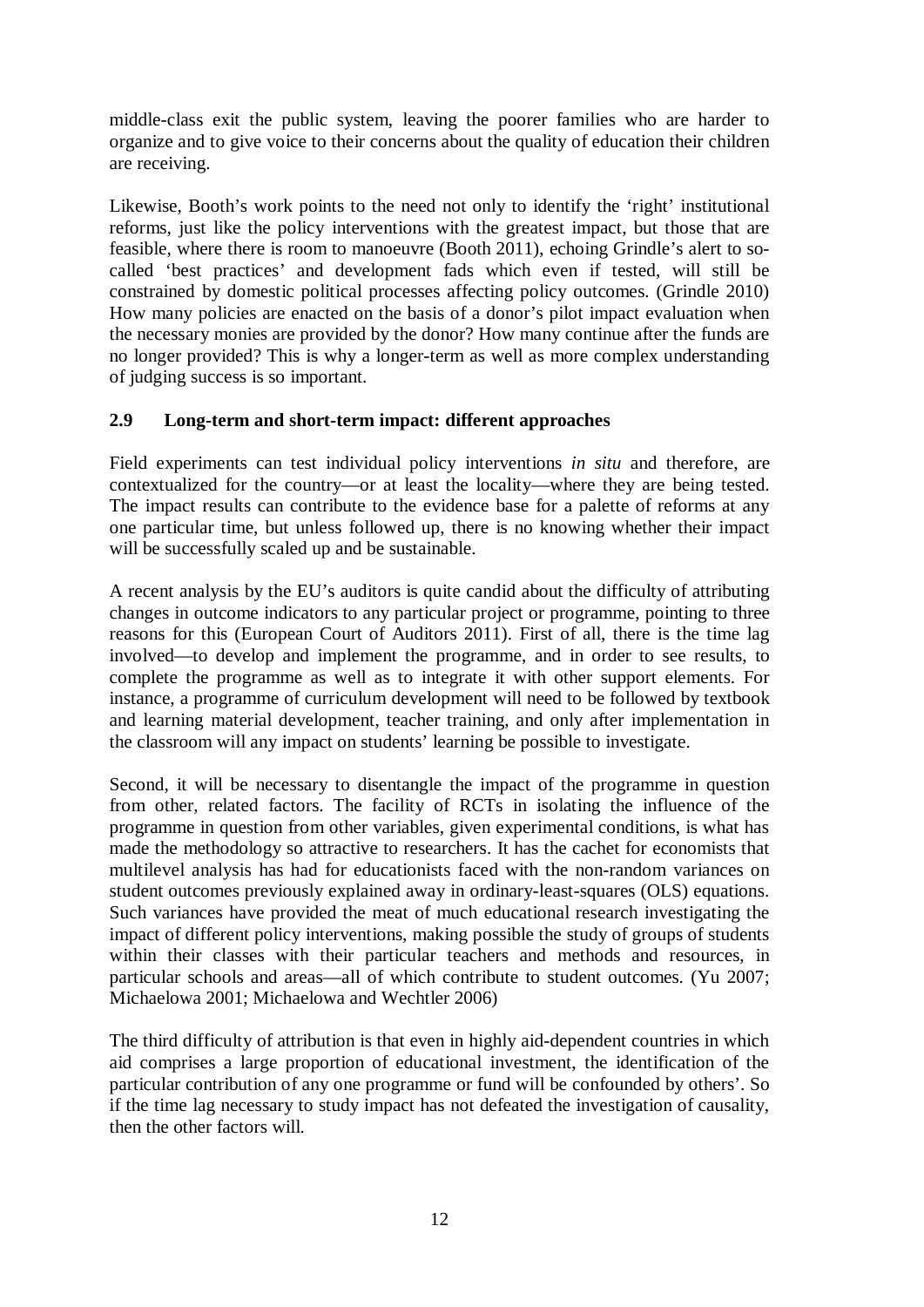An alternative to such impact analyses, given the difficulties of attribution, has been to study long-term trends in outcomes, such as enrolment, drop out, repetition, learning achievement—if the data have been available—and many quality proxies such as primary completion rate, pupil-teacher ratio, pupils per textbook, percentage trained teachers, etc. However, as has been discussed above, no significant relationship between expenditure—and this can be domestic or external—and qualitative student outcomes has been uncovered. The resurgence of donor investment in learning achievement assessments, one could view perhaps as a swan song to aid this type of long-term impact assessment. Yet, one could also see it as a replication of what has already been attempted, unsuccessfully—in terms of identifying impact—in industrialized countries for many years.

Since 2002, the EFA Global Monitoring Report has reviewed the progress made toward Education for All. The most recent Report (UNESCO 2011b) asks: 'Does increased financing make a difference to the rate of progress towards the Education for All goals?' The authors acknowledge that it is difficult to answer the question and that the evidence is mixed, association not being the same as causation. Appendix 1, 'Aid, Policies and Progress toward EFA in 13 Countries', illustrates some of the educational outcomes achieved in countries receiving significant aid funds over recent periods in order to provide some evidence, at least, of such association.

### **2.10 Lessons of aid's impact on education**

We now shift focus from what the evidence on impact tells us to some of the lessons of aid's impact on education. Glewwe and Kremer comment on the importance of contextualizing interventions within wider 'processes': 'Rather than an engineering process of replicating 'best practices' and assuming costs, development is about evolution, growth, and continuous improvement. The most significant contribution of development programmes may be in initiating and stimulating change, rather than starting project activities that cannot be continued without on-going subsidies'. They continue, 'most education policy change has little direct or immediate impact on school quality, and some has unanticipated—and sometimes negative—outcomes as other parts of the system adapt to the new policy (Glewwe and Kremer 2005).

This point is developed further by Pritchett—himself an economist of education—who writes, provocatively, of the 'irrelevance of the economics of education'. He argues—in the context of developing countries dependent on development assistance—that economists typically bolster the role of the state vis-à-vis parents and communities in three ways: first, by legitimizing schooling as a public good (rather than its also being a private good in which families have a stake); second, by engaging in research for policy makers who do not subsequently disseminate the results of such research; and third, by perpetuating 'false notions' about how innovations will be brought to scale. (Pritchett 2008). With such insulation from involvement in decision making and the contributions made by aid to the evidence base for policy, public pressures for improvements to the quality of education remain muted. Some of the accountability reforms analysed by RCTs provide examples of recent attempts to engage the public in education movements to improve the quality of education. But if these, too, remain as single intervention additions to the panoply of factors contributing to education outcomes, they, too, are tarred with the criticisms directed at ring-fenced projects.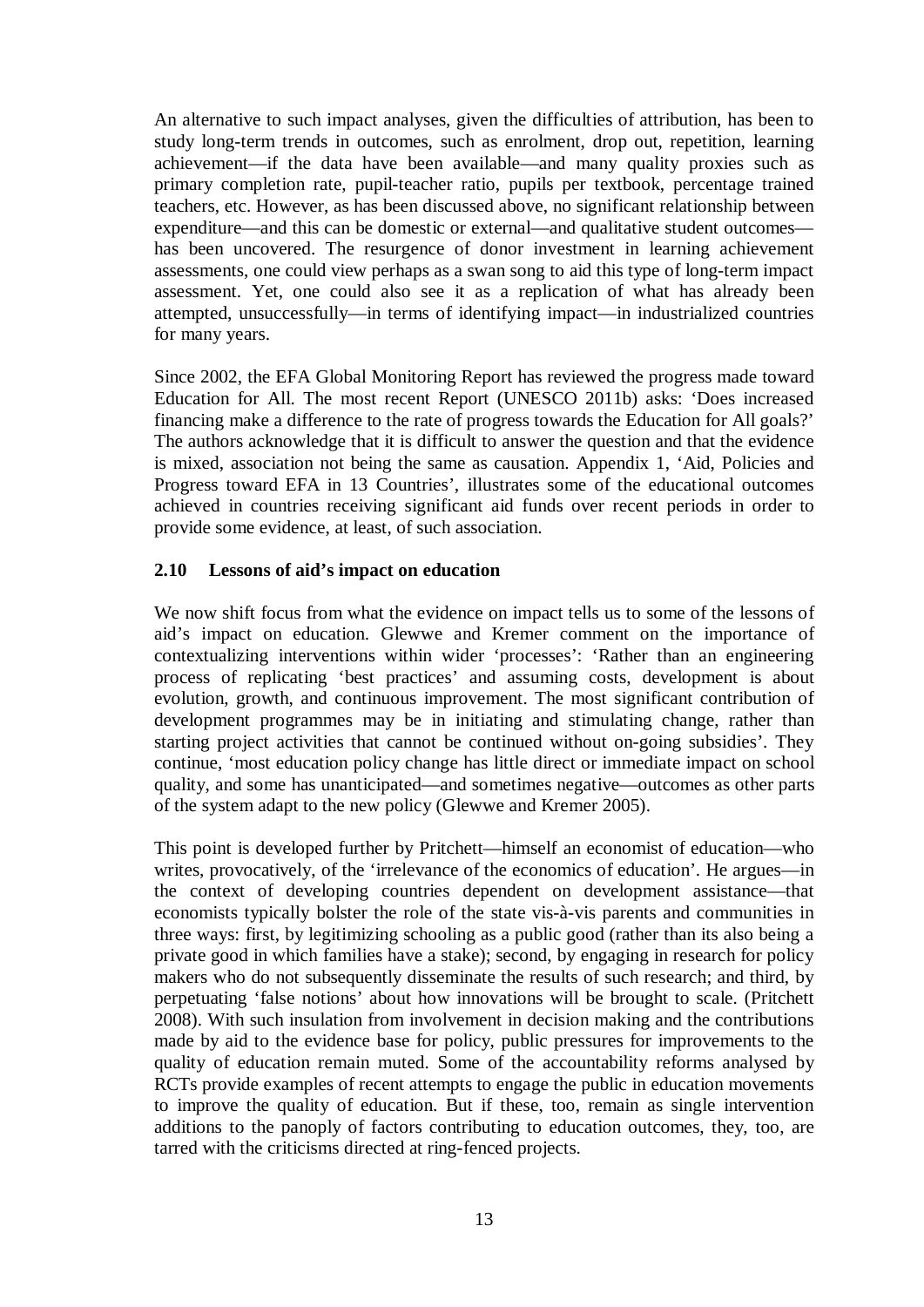The developing world is replete with examples of unsustainable—and unsustained innovative projects together with the research and evaluations which illustrate their effectiveness, but which subsequently, are not brought to scale. Table 4 provides some examples of such projects and their evaluation results where learning achievement has been measured and is discussed below. The remainder of this section reviews some of the lessons that have been drawn from some of the development agencies' syntheses of their aid to education. In searching for the impact of aid to education on education outcomes, especially of educational quality, as opposed merely to access and quantitative enrolment increases, we have used several sources, none of which has been decisive in describing 'what works' sustainably: the long-term quantitative panel data, the school effectiveness research, the RCTs in education and the multitude of project or programme evaluations.

The European Commission (EC) has analysed, reflected on and consolidated the lessons from its experience of support to education in developing countries in a recent publication (European Commission 2010). One of the first lessons outlined is the importance of working on a whole sector approach which not only includes the continuum from early childhood education through to lifelong learning, but which also reinforces the linkages between education and the world of work. Related to this lesson is a second one which underlines the linkages between education and other sectors that impact access, quality and inclusion in education. For instance the linkages between education access and addressing the needs of children with physical disabilities or who are suffering from malnutrition or debilitating diseases, need to be included in any education sector plan: it is not sufficient simply to adhere solely to 'educational' inputs. Similarly, the fundamental intersectoral linkage between teachers' compensation and public sector reform is another important example of looking beyond the education sector for solutions or alternative approaches. The decentralization of education management has been implemented in many countries with the support of aid monies. However, as education administrations are decentralized, they should not suffer the fate of being poorly resourced and so unviable. It used to be the case that development agencies would not allocate funding for teachers' or administrators' salaries, seeing such recurrent expenditure as a national responsibility. This has changed with the introduction of sector-wide support. These are all examples of intersectoral linkages which need to be considered from the start, and not as afterthoughts.

The EC also has underlined the importance of some of its aid effectiveness practices as 'lessons' from its experience in giving aid to education. Such practices include the division of labour amongst development agencies engaged in the sector, so as not to crowd in work on the same sub-sector or issue. Also included is complementarity, to ensure appropriate and sufficient coverage of different educational areas, for instance, to avoid all the Member States funding teacher education. The coherence of EU policy is also highlighted, ensuring, for instance, that what one is giving with one hand in support to the education sector, is not being negated by another, such as with trade tariff restrictions or attracting skilled nationals away from their countries.

The EC's review of the evidence (European Commission 2010) also shows that countries with more balanced investments across the different educational sub-sectors are those which have grown fastest. Yet, in spite of the consensus on the need for such a comprehensive and balanced approach, uneven development has characterized the education trajectories of so many countries, a contribution to which have been the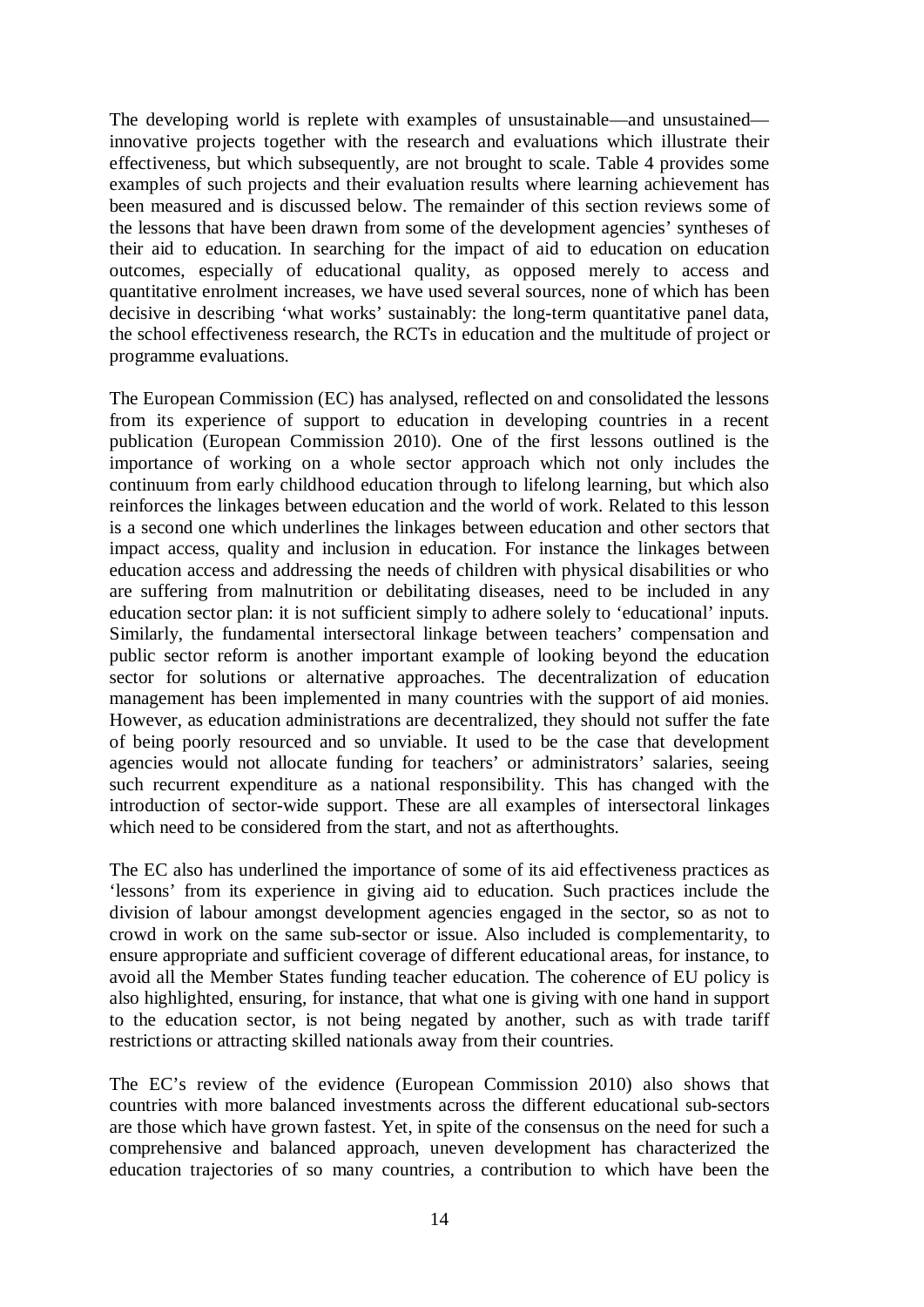different preferences of development agencies for particular education sub-sectors over the past decades. Table 1 illustrates this well. Whereas in 1995 less than 1 per cent of aid to education went to post-secondary education, in 2010 it comprised 40 per cent of all aid. Whilst aid to basic education has grown from 19 per cent in 1995 to 33 per cent in 2005, in 2010, its share diminished to 30 per cent of total aid. The share of aid going to secondary education, meanwhile, has been quite steady over this period, ranging from 12 per cent in 1995 to 10 per cent in 2010. Yet it is this sub-sector which is meant to feed post-secondary education, especially in countries in which universal primary education has been or has nearly been attained.

When international representatives met in Dakar, Senegal in 2000 and committed their countries and development agencies to Education for All, the Dakar EFA commitment did not focus only on primary education, nor on access, but included education quality, which belatedly has returned as a key agenda item for aid to education (World Education Forum 2000). These commitments went considerably beyond those made ten years previously in Jomtien, Thailand, that every person's basic learning needs should be met (World Declaration on Education for All and Framework for Action to Meet Basic Learning Needs 1990). This was in part because of the focus of MDG 2 on primary school completion, which, in itself, was an attempt to go beyond merely enrolment statistics to a minimum of five years primary school completion, as a proxy indicator of learning. The Dakar commitments included goals related to comprehensive early childhood care and education as well as the learning needs of all young people and adults, adult literacy, achieving gender equality in education and improving all aspects of the quality of education. The commitments focused on ensuring that by 2015 all children, particularly girls, children in difficult circumstances and those belonging to ethnic minorities, would have access to and complete, free and compulsory primary education of good quality. In contrast, MDG 2 is to ensure that all children will be able to complete a full course of primary schooling (United Nations 2000). The new aid modalities had the potential to go beyond primary education and to focus on the whole education system, but in practice, even *sector*-wide approaches (sic) have mainly concentrated on basic education.

If one looks at what is emphasized in the publicity surrounding MDG 2 after ten years, the positive achievements noted are the surges in enrolments following the abolition of primary school tuition fees in many countries (viz. Burundi, Ethiopia, Ghana, Kenya, Mozambique, Malawi, Nepal, and Tanzania), the additional classrooms, teaching materials and teachers hired, and the focus on attracting and retaining in school girls, ethnic minorities, and the hard to reach (UN 2010). No mention is made of learning, in spite of the investments made and aid channelled into important building blocks for increasing enrolments, numbers of teachers, infrastructure, promoting girls' education and expanding access. MDG 2 would seem to have trumped the more comprehensive, quality-focused EFA commitments.

Table 4 presents the evaluation findings of a selection of USAID project or programme evaluations carried out over the past two decades which investigated the impact of USAID interventions on learning achievement. The Chapman and Quijada (2009) review of USAID education project evaluations notes the prevalence of student learning achievement as the most important indicator of education quality—in 28 of the 33 projects reviewed—though with only 9 evaluations methodologically able to draw valid conclusions, i.e. with comparison groups. Of these, in only 5 interventions are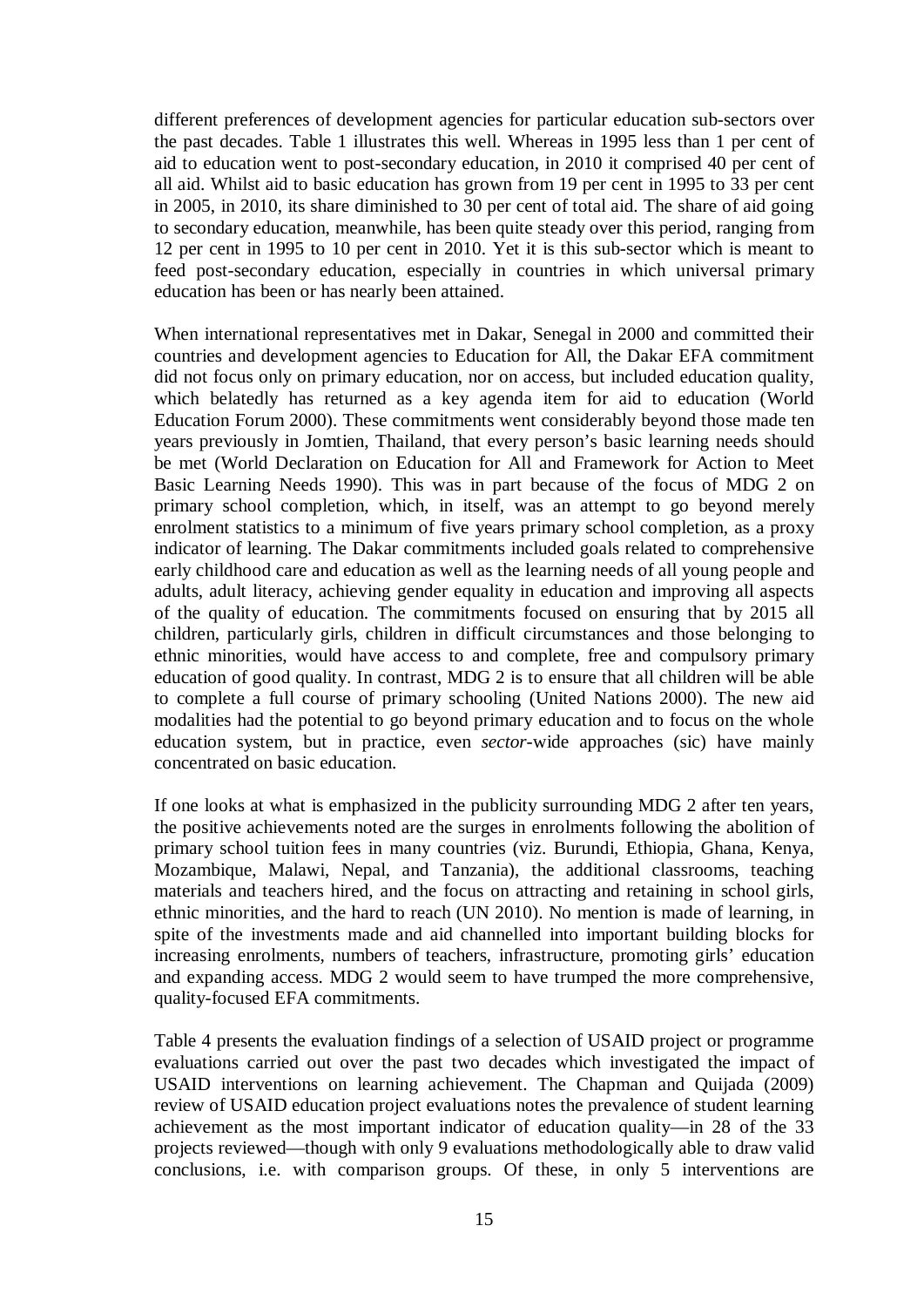significant learning gains recorded. Table 4 covers two comprehensive intervention programmes—in Malawi (Hebert, Randolph, and Udedi 2002) and Jamaica (Chesterfield et al. 2002)—the introduction of continuous assessment in Swazi schools (Clark and Pearson 1996), teachers' professional development in Ghana (The QUIPS Program Evaluation Team 2005) as well as a set of Latin American and Caribbean countries (Aguirre Division 2006), and a school health and nutrition programme in Zambia (Freund et al. 2005). Mixed results are reported for the impact on learning achievement, across the different evaluations, with the Ghanaian and Zambian project evaluations—which utilized more rigorous methodologies—able to record significant learning achievement gains for the students benefiting from the programmes. Like Kenny (2010), who draws out the comparison between 'schooling' and 'learning', in spite of the investments made with aid monies, there are often relatively small learning gains, even in those projects recording positive impact, as can be seen from Table 4.

USAID commissioned an in-depth evaluation of its support to education (Gillies 2010)17 over two decades which covered the following topics and considered the implications for national education policy of supporting EFA goals and more effective support from donor agencies:

- abolition of school fees,
- decentralization,
- cost effectiveness of complementary education systems for hard-to-reach populations,
- school effectiveness with an emphasis on efficient use of instructional time,
- indicators and information systems,
- secondary school teacher shortages, and
- donor effectiveness.

A key finding is the lack of sustainability of the interventions assessed, in spite of the success of most projects, 'education systems neither improve nor sustain reforms' (Gillies 2010: viii). Indeed, in all the evaluation findings summarized in Table 4, not one is seen to be sustainable without increased funds allocated to the different project costs involved, whether for training, printing, salaries, deworming drugs or learning materials once the 'project' has been completed.

The (Gillies 2010) study points to other factors beyond financial sustainability as being crucial for sustainable change. The integration of any intervention within the context of the long-term goals for the education system is a first priority—whether the interventions involve decentralization, service delivery, policy dialogue, information and analysis, teacher training, workshops, textbooks or testing. It is the context of the programmes that must be understood. This implies that best practices cannot merely be transferred from one country to another.

Second, the authors point to ownership of the programme or intervention—not merely at the top—but throughout the system—involving each level of stakeholder from national through regional down to school level administrators and including teachers and parents. Development agencies often elicit approval at the top and then implement

 $\overline{a}$ 

<sup>17</sup> This evaluation draws on (Chapman and Quijada 2009).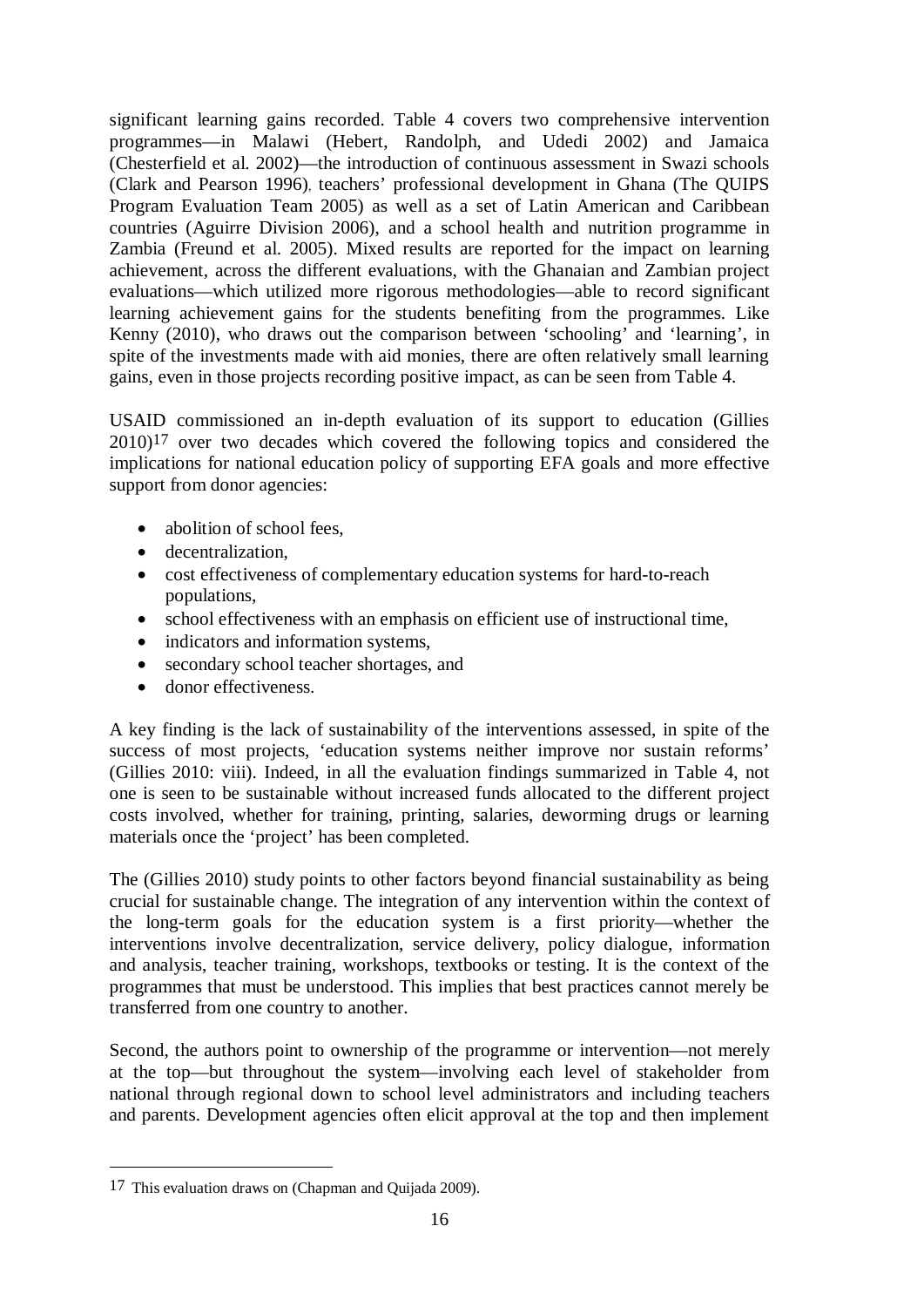the programme, or the pace of implementation is too great to ensure such thorough involvement leading to ownership.

Third, the authors point to the necessity of having 'feedback loops' that can sustain change and bring interventions to scale. Such 'loops' can involve public information, gaining political support, devising incentives, etc. (Gillies 2010). Such feedback loops are fundamental to sustainable, systemic change and continuous improvement, requiring the alignment between institutional leadership and stakeholder ownership. Without such stakeholder involvement and ownership, surviving frequent changes in political leadership will be difficult. This is true, of course, for any education system.

These findings dovetail and are wholly consistent with those of Grindle (2010) referred to above. The strong implication is clear: for aid to education to have a sustainable impact on educational systems, approaches are needed which focus beyond the shortterm and beyond particular or specific interventions. If aid is to have a lasting effect, it needs to be provided longer term time-frame, and with much greater attention paid to the educational system as a whole, including the institutions, organizational practices and incentives, with sufficient understanding of the political, economic and social context which underpins it and with which it has a critically important interface. In short, if aid to education is to 'work', what is needed is something quite different from the typical 'aid project', a type of intervention which does not lend itself easily to short term impact assessments. Thus, even if project evaluations are positive (and this includes methodologically rigorous ones), when viewed from the perspective of longterm sustainability, their wider impact will remain in doubt.

Confirming the wider applicability of the results of this survey of the USAID evidence, a study of the relationships between learning scores and other measures of school quantity and quality (Education Policy and Data Center 2008), utilizing learning assessment and examination data for 25 developing countries, found no strong nor consistent relationship between learning scores and 'entry rate, primary net attendance rate, survival rate', nor 'the pupil teacher ratio'. Thus, the evidence suggests that many of the so-called achievements or successes of aid to education would seem to have a pyrrhic quality.

# **3 The evidence on aid modalities**

### **3.1 Aid modalities**

What has been achieved by the different aid modalities donors have applied to different recipient countries? The experiences of 13 countries, among them those receiving amongst the most education aid from different donors, are brought together and summarized in Appendix 1. The information provided illustrates the different achievements and challenges of quite a diverse group of countries. Confirming the thrust of the earlier discussion, on the one hand, the summary data reveals successes of individual projects together with considerable experience with SWAps and an increase in enrolments; yet, on the other hand, it draws attention to the challenges of contributing to providing a quality education for all which can assist recipient countries' development: 'the' issue which remains high on everyone's development agendas. The experiences of this set of countries is representative of the challenges of high repetition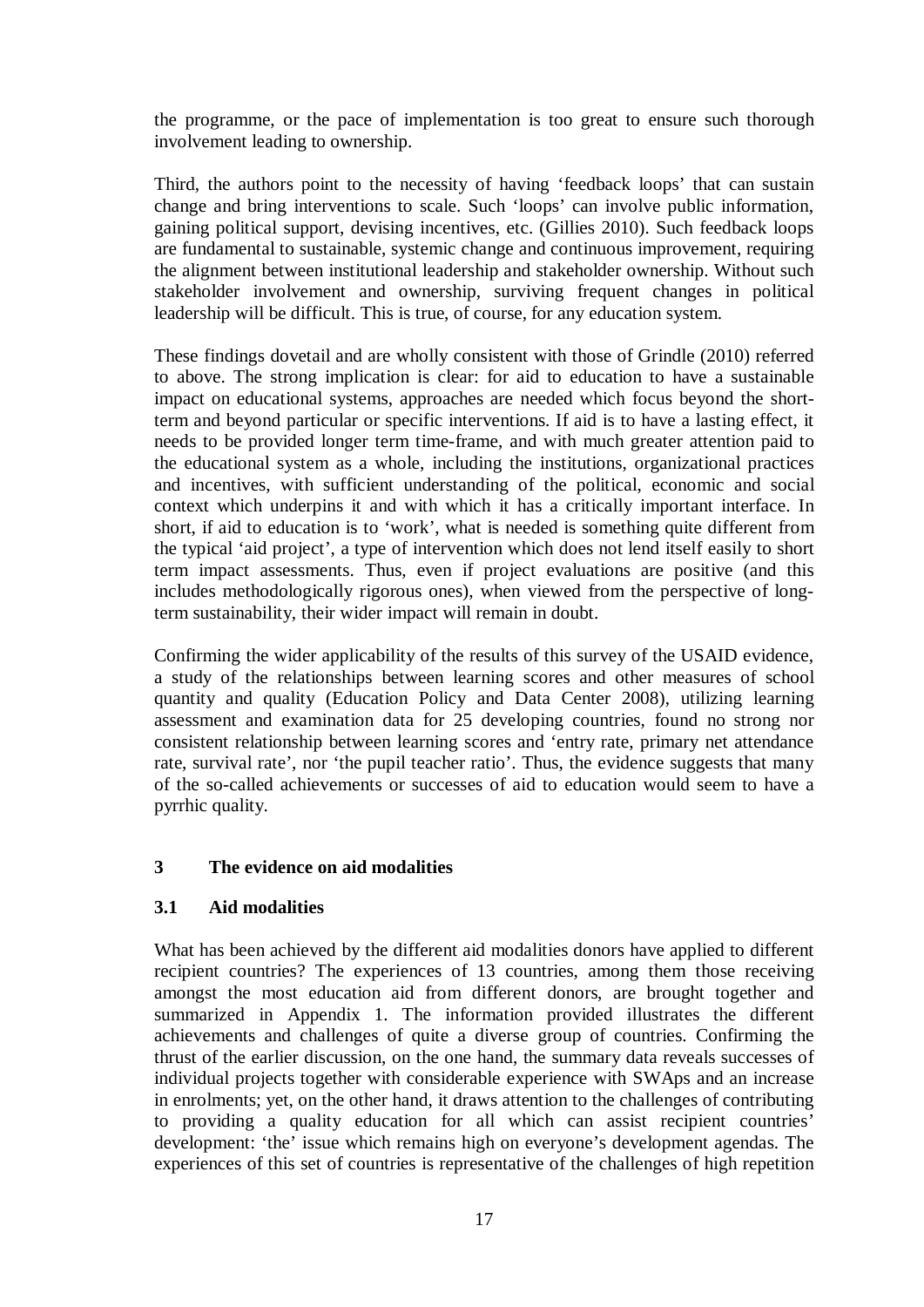and drop-out rates as well as attracting the most disadvantaged to schools: that is, going beyond MDG 2 to embrace the EFA commitments made in 2000 in Dakar.

# **3.2 Project aid**

The fact that project aid continues to be given in significant amounts is striking. In 2010 nearly half of the total aid to education committed to developing countries was in projectized form (see Table 3). This is in spite of repeated critiques and the cumulative experience of the advantages of the new aid modalities. Project aid is given either with lip service paid to the international commitments on aid effectiveness or with rationalizations as to why project aid is the appropriate approach. Some projects, of course, can serve important purposes, especially in piloting new approaches. However, the clear implication of the reviews and assessments of their impact is that their success can never make more than a partial and limited contribution to sustainable educational progress, given the complexity of reforming education systems and the need for all the different and diverse stakeholders in education (and not only the aid donors) to work together to achieve lasting change. This is 'the' lesson from the above review of the evidence of aid's impact, echoing the thrust behind the commitment to alignment with country systems in the Paris Declaration on Aid Effectiveness. Indeed, development partners in the multi-donor Global Partnership for Education are committed to using the most aligned modality, and if not, then having to provide a full justification or explanation (EFA-FTI 2007), the GPE clearly delineating the spectrum of aid modalities from the least to the most aligned as being: project support, pooled fund support, sector budget support (EFA-FTI 2008).

Rigorous analysis of different aid modalities is made more difficult by donors adopting the 'new' rhetoric of co-operation and arguing that they are providing their aid to education as part of sector-wide approaches while continuing to provide aid in project form, but in a manner little different from traditional practices. This continues to occur. For instance, the commitment to reducing the number of stand-alone Project Implementation Units (PIUs) within which discrete donor-funded projects were run, has often resulted in their reinvention, as Ministry-embedded, equivalent PIUs, within which local staff are paid supplementary salaries to ensure the work of the Unit is prioritized, where such staff are answerable to technical assistants (TA) or even their line managers, who, themselves, have been designated as Project Directors.18 These changes ensure that these Units are not 'counted' as stand-alone PIUs, but in practice they function almost the same as they have always done.

# **3.3 The importance of context**

 $\overline{a}$ 

The evidence summarized in the previous section made clear that any successful intervention requires considerable contextualization—if not of the theory and placement of the intervention within the educational reform, then certainly in terms of ownership and direction by nationals, as opposed to donors or their specially hired technical assistance (TA). If there is no national buy-in of the project intervention, then the

<sup>18</sup> There are many examples of this, including those in which the recipient governments legislate for ministry staff working on such donor projects to receive 'priority operating costs' (POC) (supplements) in relation to such work, such as in Cambodia, where the 'POC' is only due such staff in the GPE (WB-administered) and ADB project offices—in the Ministry of Education, Youth and Sport (Royal Government of Cambodia 2010).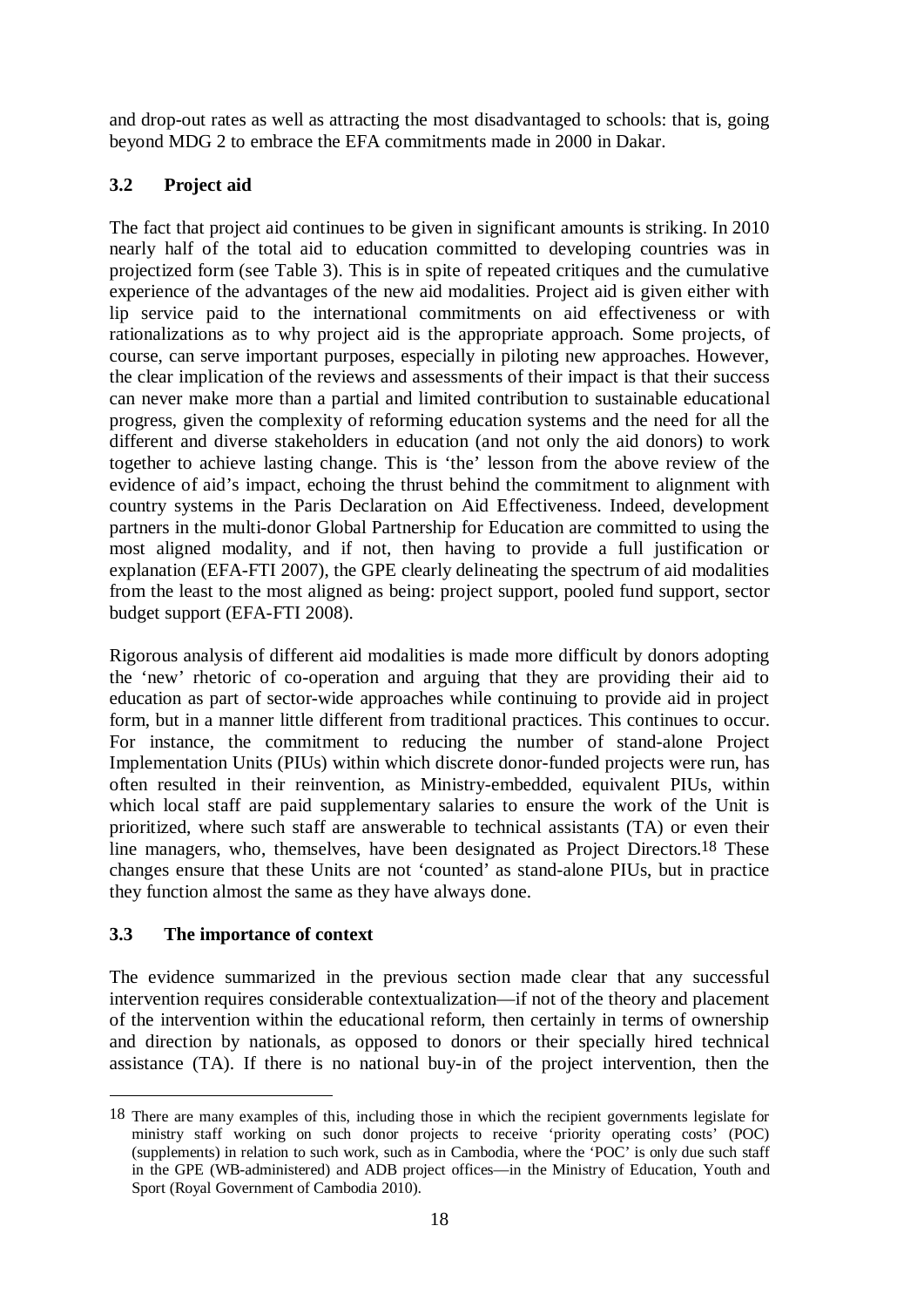sustainability, if not the 'success' in the short-term, will be questionable. Good examples of successful projects, therefore, are typically those taken up by the educational or political leadership.

In a recent review of research into 'Factors Influencing Educational Quality and Effectiveness in Developing Countries' commissioned by GTZ, the German aid agency, four sets of key variables emerged that would require possible investigation and contextualization in any aid to education (Riddell 2008). They are categorized as follows, into: (1) supporting inputs; (2) enabling conditions; (3) school climate; and (4) the teaching/learning process. With the exception of ability grouping and repetition, which were found to be negative influences on educational quality, when analysed in the studies reviewed, all the rest were found to have positive influences on educational quality. There are no surprises in the lists. Amongst the supporting inputs are the following: textbooks and instructional materials, class size, distance (to school), classroom/school amenities, pre-school education, children's health and nutrition, parental and community involvement in the school, teacher supervision and development, and standards or institutional guidelines.

Suggesting that these variables be considered in designing any educational intervention—due to the positive findings for these variables in many studies—is not the same as implying that a 'determinants of achievement' approach is necessary to decide which factors are suitable for investment. Rather, they are best seen more as a starting point for dialogue, once one has surveyed the information available on each of them, engaging not only policy makers, but wide stakeholder groups. Similarly, there needs to be a balance among the different variables, given their interaction, or their contribution to improving school quality may be jeopardized (Mingat 2005).

Under 'enabling conditions' are listed, of course, teachers and principals as well as 'time', which typically includes annual teaching hours, student absenteeism, etc. With respect to teachers, some of the variables requiring local investigation include: subject knowledge, verbal ability, language, pre-service and in-service education, pedagogical repertoire, experience, proximity and gender; and for principals, their leadership, supervision skills and training.

School climate raises important issues about the local community, its relationship to the school and its professional staff, similarly, teachers' commitment, incentives and status. In addition are such variables as order and discipline, the goals for the improvement of the school, the curriculum, and school standards and expectations.

Finally, the category 'teaching/learning process' includes many of the variables on which so many education interventions are based, namely: time on task, pedagogy, mother tongue, reading, homework, assessment and feedback, and multi-grade classroom approaches.

If one looks at evaluations of individual projects, many of the concerns surrounding the need for a holistic, comprehensive and contextualized approach are examined. For instance, the recent AusAID completion report of the Australia Indonesia Basic Education Program (AIBEP) (Australia Indonesia Basic Education Program (AIBEP) 2010) refers to the interdependence of the different components of the programme, the teacher training, the training of principals, district supervisors and co-ordinators, the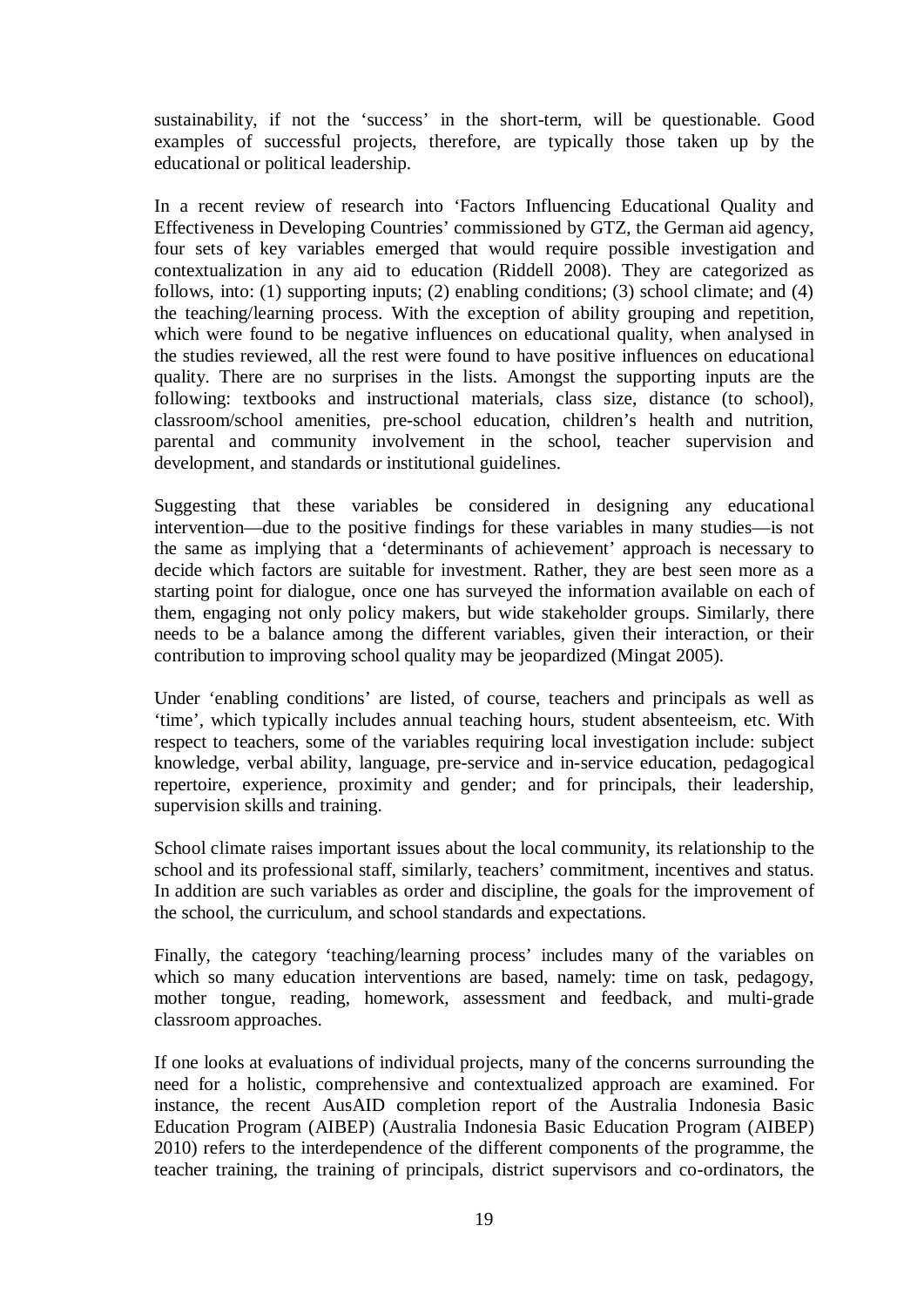capacity development in whole school and whole district development, financial management, planning and monitoring from the central level down to the school level; and the evaluation warns against too great an influence of AusAID in the overall design, which would inhibit the integration of these components into a coherent programme.

A different point—on sustainability—is raised in the recent evaluation of the AusAID Fiji Education Sector Program (FESP) (Pennington etc. 2010) but one which could equally apply to many programmes, not least sector wide approaches which are meant to rely on a greater degree of national ownership and direction and typically involve considerable capacity development. The evaluation points out that the handover of activities underestimated the technical capacity and/or available resources needed for maintaining the programme as well as the high degree of staff turnover at the senior levels.

This evaluation also highlighted the importance of measuring educational outcomes, rather than concentrating primarily on the detailed monitoring and evaluation of the implementation of each activity. This would have improved the programme's ability to measure its own performance, contributions and impact. (Pennington et al. 2010) The devotion of M&E funds specifically for project activities, rather than for this wider, national purpose, is a weakness of wider applicability and is often the case in ministries of education whose M&E budgets are under-resourced.

Thus, even projects undertaken for trialling new approaches also require some advance thinking with respect to how they are carried out, whether it is more than with the blessings of the senior administrators or policy makers and whether they carve out some ownership in the process, whether they fit within a sector plan, fill a gap, and are coordinated by the ministry, with respect to others' contributions; whether they enable onthe-job capacity development and do not entail merely flown in experts who manage the project's implementation, leave, study its impact and then return to report back on its impact to senior people.

These comments and their applicability also resonate with the assessments made of the application of much educational research carried out with aid monies. At times, such research and its findings remain unused within the recipient country because of deaf ears down the line of those who have no stake in new policy implementation. One reason for this is that policy implementation drawing on the research findings, besides making more use of the development agency's resources, may require the introduction of systemic changes to the way things are done which have not been part of the policy makers' mindsets. They might be happy for the project to take place, especially if it is financed and managed by external 'experts', but when it comes to scaling-up, there is often limited 'buy-in'. For example, there is no evidence of any country in which contract teachers have superseded civil service teachers' employment. And if there were, there is no saying that the impact would be comparable to that measured in a pilot such as the (Muralidharan and Sundararaman 2011) study. Such impact analyses study a particular period of time, and who is to know—without the benefit of hindsight whether upscaling is achieved. 'Successful' projects, for instance, such as conditional cash transfers or school nutritional or health programmes, no less the introduction of enhanced school census data collection, fail to be implemented successfully to scale either because of lack of funds or sufficient involvement and incentivization of all the stakeholders. Projects need not only to be technically clear, but also to avoid being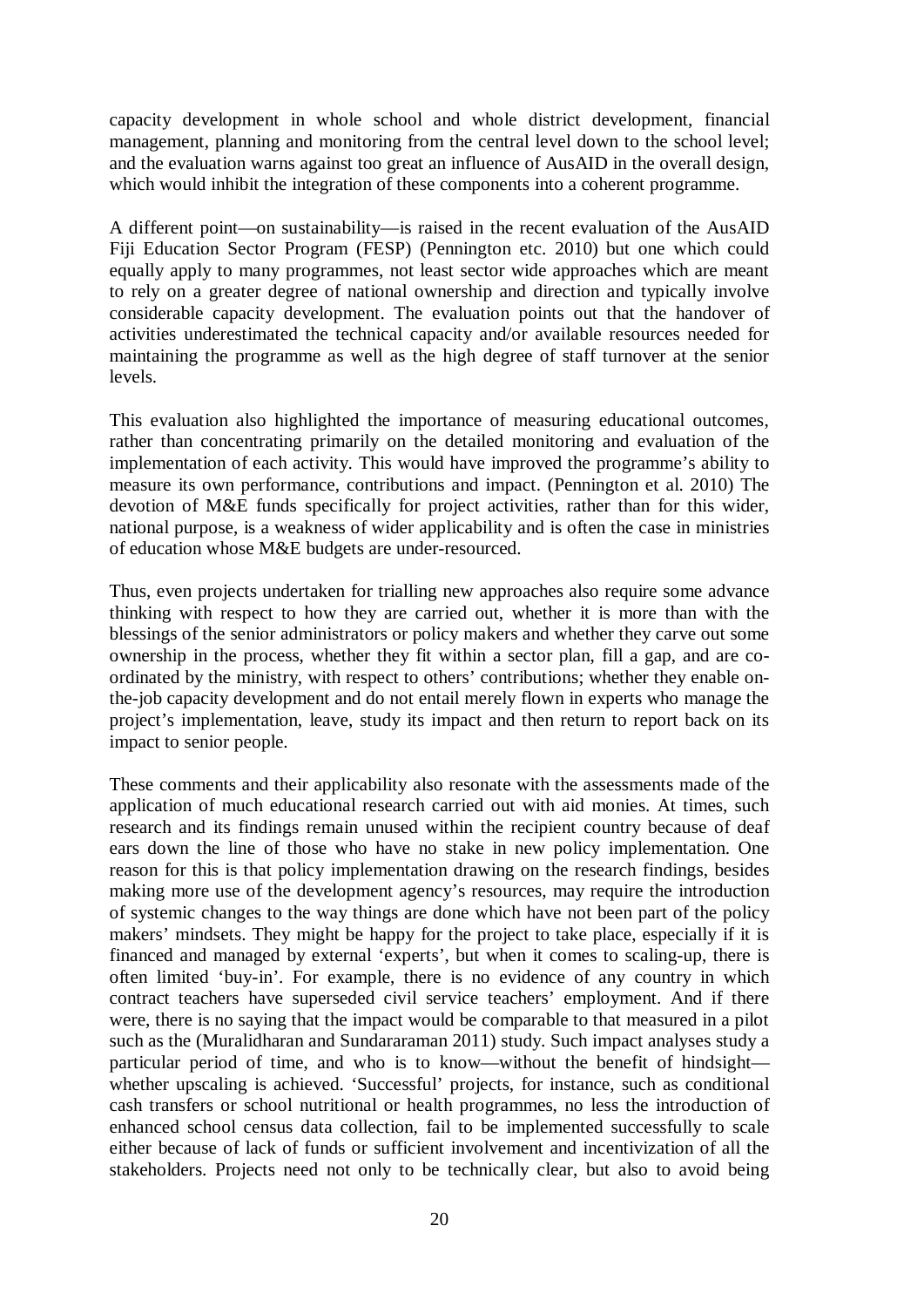politically blind. None of the USAID projects reviewed in Section 2 was unquestionably sustainable, either financially—because of insufficient national budgets to take over from USAID funding—or because of insufficient 'buy-in' by those with political power throughout the system (Chapman and Quijada 2009: 276).

A major 2006 Independent Evaluation Group (IEG) evaluation of primary education projects supported by the World Bank (Nielsen et al. 2006) pinpoints some of these concerns and is discussed below. However, one must bear in mind the processes of learning from such lessons, and whether the mentoring necessary to ensure systemic uptake—both in the development agencies and in the ministries—is in place, for the incentives of donor professionals—as well as their contractors—need to be considered as much as the incentives of those with whom they are working in-country.

One of the factors uncovered as responsible for weak learning outcomes in the World Bank evaluation related to the failure to ensure adequate reading skills were developed in the early primary years. Examples are given from three country projects, in Mali, Honduras and Peru (World Bank 2000). Relatedly, the evaluation points out the lack of baseline data such as participation rates, delivery of services and quality inputs, especially learning outcomes, disaggregated by gender and by socioeconomic status. The lack of such data has often prevented good programme design, and the inability to judge impact. Insufficient experimentation with local solutions to raise learning outcomes is a further lesson pointed out in the evaluation, and the lack of attention to teacher recruitment policies and performance incentives.

What is encouraging is that some of the lessons from the IEG evaluation (Nielsen et al. 2006) have been fed into the World Bank's current approach. Early grade reading, measuring learning outcomes, and focusing on teachers' incentives, for instance, have all featured in more recent World Bank projects, together with a focus on the most disadvantaged. A precursor to the World Bank's (and USAID's) support for reading was the Primary Reading Programme (PRP) that was carried out in Zambia. This began in the mid-1990s and having been piloted successfully, was then taken up in the Zambian SWAp, the Basic Education Sub-Sector Investment Programme (BESSIP). However success does not seem to have been sustained. In spite of the foreseen integration and upscaling of the PRP into the Ministry's curriculum and teacher education, a recent evaluation of the PRP did not find evidence of the same, distinct success of the PRP over non-PRP approaches in learning outcomes (IOB Impact Evaluation 2008). One wonders whether the uptake of the Early Grade Reading Assessment (EGRA) and its approach to teaching reading (Research Triangle Institute (RTI) International 2009) will meet with the same initial but unsustained success.

Other lessons also emerge from the IEG study (Nielsen et al. 2006). The evaluation recognizes that the most successful objective of the Bank's programmes was increased access or expanded enrolments. However the Independent Evaluation Group (IEG) recognizes that some of these achievements—primarily based on supply-side inputs such as classrooms and textbooks—contributed less than they should have done to education outcomes without the supportive investments also seen to be necessary. For instance, the arrival of textbooks at a school was often seen as a successful meeting of the project's objectives, rather than the beginning of the necessary mentoring through teacher supervision in how best to make use of the textbooks. Other 'big bang' contributions to enrolment expansion, such as fee abolition, automatic promotion, the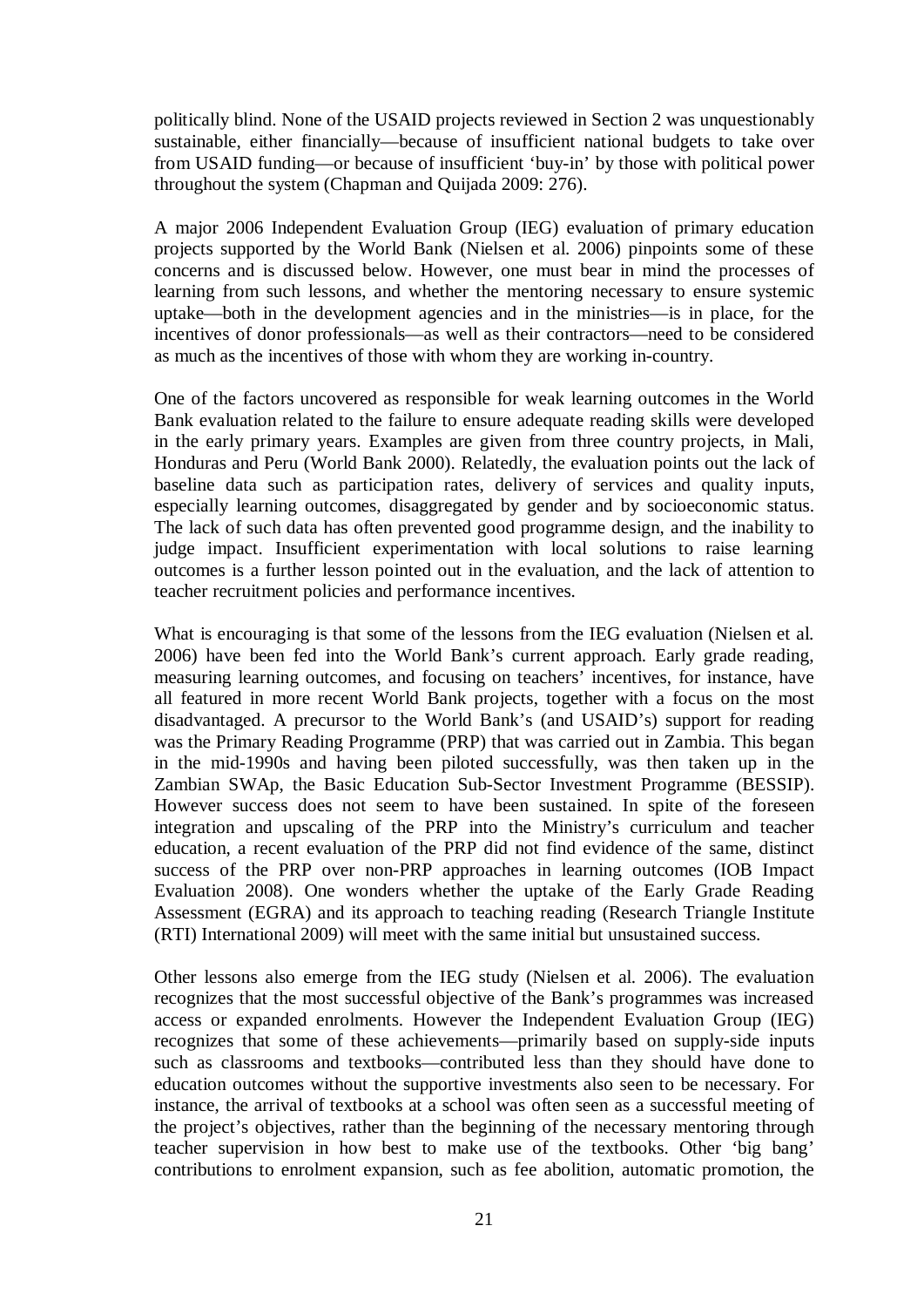provision of contract teachers or double-shifting, it was recognized, had negative effects both on learning outcomes and the sustainability of the interventions. If a child is merely promoted from one grade to the next without improved learning, the efficiency of the education system may increase in terms of student years taken for primary school completion, but the ultimate objectives of the investment, clearly, are greatly diminished. The evaluation recognizes that weak management incentives for quality rather than quantity improvements need to be addressed, though it is unclear what further 'determinants of achievement' studies based on learning assessments will contribute to this condundrum, which is a political, rather than a technical issue at best.

What the evidence suggests is that while it is important to recognize the 'successes' of projects, it is also necessary to be vigilant with respect to the prerequisites of their sustainability, especially when brought to scale. The evidence also suggests the greater difficulty in achieving sustainable learning outcomes. The success of efforts to improve student learning across World Bank projects covered in (Nielsen et al. 2006) and across USAID projects of the same period is 'around 2 to 6 per cent, depending on context, subject matter, and grade level' (Chapman and Quijada 2008).

# **3.4 SWAps**

Education SWAp experience has been reviewed in a recent study by a long-standing British educational consultancy firm, CfBT (Boak and Ndaruhutse 2011). Their study is based on an analysis of the global as well as the grey literature, covering education SWAps in diverse countries. An evaluation carried out for the French development agency, *L'Agence Française de Développement* (AFD) (Cafferini and Pierrel 2009) examined in detail the SWAp experiences in Burkina Faso, Mauritania and Niger. The main conclusions of these two studies provide a mixed picture and one far less positive than is commonly conveyed in donor literature. Thus whilst SWAps are in theory still heralded as better than project aid and as the evidence illustrates, a number of practical benefits have resulted, there have also been problems, some serious. For instance, many donors have not changed their earlier practices in giving aid, while institutional management constraints and capacity development and political hurdles have held back the potential of SWAps to make a greater difference to education in aid-recipient countries. Few evaluators who have assessed the impact of SWAps would challenge the view that the gap between what SWAps have done and what they could do, remains both large and still far too wide (Cambridge Education, Mokoro Ltd. and Oxford Policy Management 2010; Netherlands Ministry of Foreign Affairs 2003).

The (Boak and Ndaruhutse 2011) analysis of the impact of SWAps in education drew many conclusions from the experiences of different countries engaged in such an approach, similar to the findings of the earlier AFD study (Cafferini and Pierrel 2009). SWAps brought with them many expectations of changed donor-recipient behaviour, not all of which have been met. For instance, the harmonization and alignment gains from SWAps have not always materialized, and there has been more limited progress on meaningful engagement between national governments and civil society (Institute for Health Sector Development 2003). As we have seen, the bulk of aid to education remains in project form, challenging harmonization and alignment meaningfully. 'Light' alignment in a SWAp has often meant little more than ensuring that the project objectives matched 'an' objective in the education sector development plan. And civil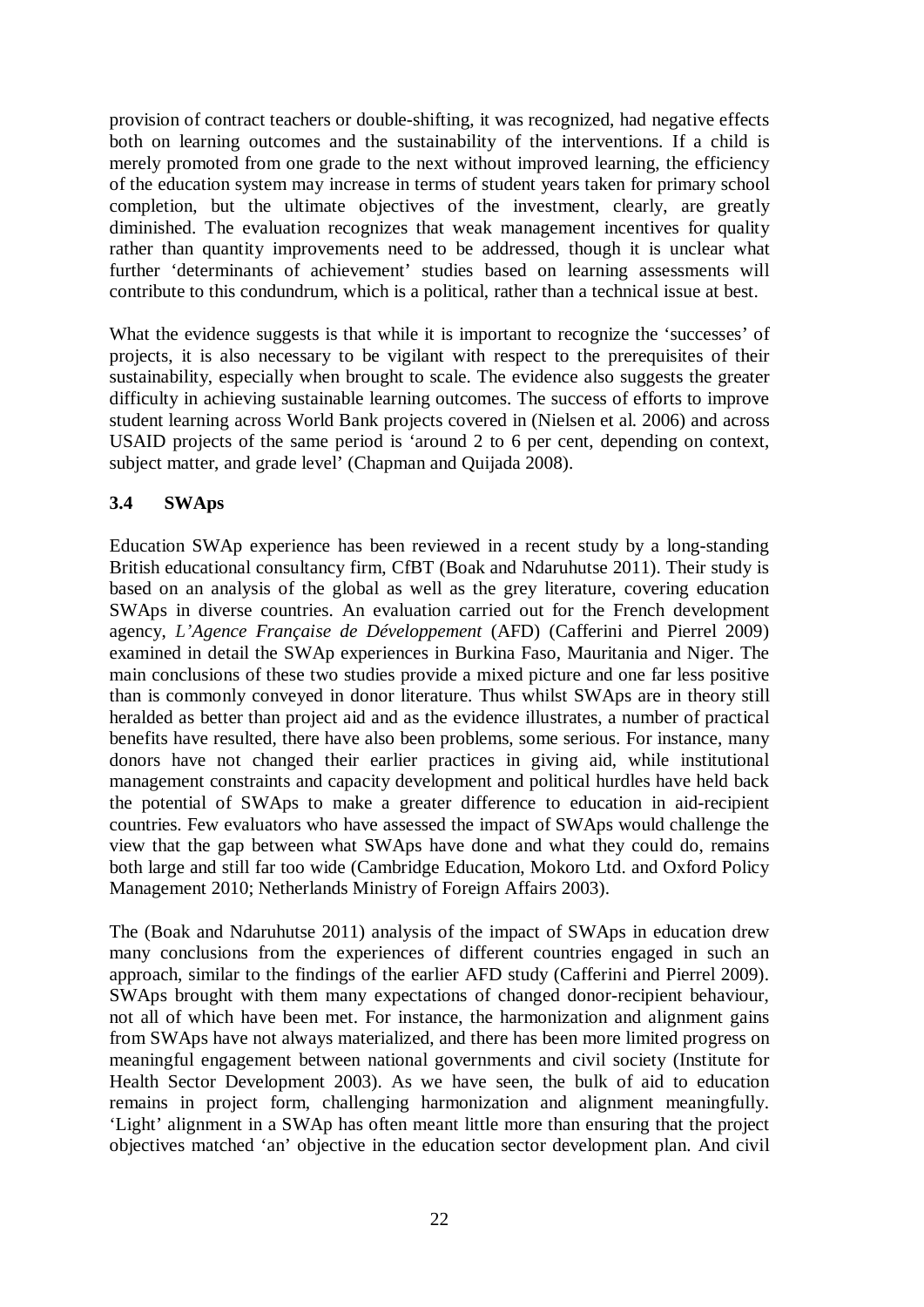society engagement has often meant little more than having a single representative on the otherwise donor agency—government education group.

Boak and Ndarahurutse's study points to a further, important, expected dividend from a SWAp: more appropriate and relevant prioritization of sector objectives and programmes (rather than the sum total of what donor agencies bring to the table). But as they point out, this requires national leadership as well as public policy assessments, which Cafferini and Pierrel refer to as often 'embryonic' and generally inadequate. Neither have transactions costs been reduced—as expected—with SWAp engagement, but rather, the reverse.

Boak and Ndaruhutse's analysis, however, underlines certain achievements that have emerged from education SWAps: improved inter-governmental relationships as well as partnerships between national governments and donors; and improved planning capacity and broad institutional development. Providing aid 'on-budget' has enabled broad statecitizen accountability, especially when policy trade-offs and their underlying resource needs are made transparent. Whereas donors in the past were shy to support recurrent costs, SWAps have often encompassed these, and coupled with support for capacity building, this has added value. SWAps have also contributed to what have become common practices across many countries: fee-free basic education service delivery, and in some cases, post-basic education. The enrolment gains seen in many countries due to the abolition of school fees have been supported through SWAps. In addition, SWAps have influenced targeting of the disadvantaged in gaining access to education in many countries through policies which have emerged from policy dialogue between donors and government, for instance (UNICEF 2006).

Stepping back from these more detailed effects, more generally what has emerged from these two studies is the highlighting of a number of problems in relation to practices by donors and recipients in SWAps: they have identified areas where more work is needed in order to make SWAps more successful than they have been to date. The Boak and Ndaruhutse study points not only to the need for greater ownership and leadership by recipient countries, but from the donors' perspective, the need to analyse the political economy of each country before implementing a SWAp, to understand and incorporate formal and informal incentives into the design of a SWAp. Both studies illustrate how donor practices often undermine such ownership. For instance, when the data provided in sector reviews is inadequate for the donors' purpose, often due to weak EMIS, donors often launch their own, additional review missions. Similarly, the underdeveloped links between SWAps and civil service reforms, public financial management and sector management reviews—all of which may well be supported by the same donor groups often results in poor national integration of such fundamental policies (Brown et al. 2001). The AFD study points to weaknesses in relation to capacity development. It is argued that donor capacity development initiatives are often little more than mass training and the provision of equipment, provided too late and poorly co-ordinated, diminishing the potential returns, especially to institutional development. There are other donor practices referred to which diminish the step-change SWAps were intended to make to aid effectiveness and thereby development effectiveness. For instance, general budget support and sector support programmes are often poorly co-ordinated; there is often excessive planning and funding targets taking precedence over policy dialogue and strategic decision making; the sub-sector focus of so many education SWAps has made the integration of the education system more difficult; monitoring and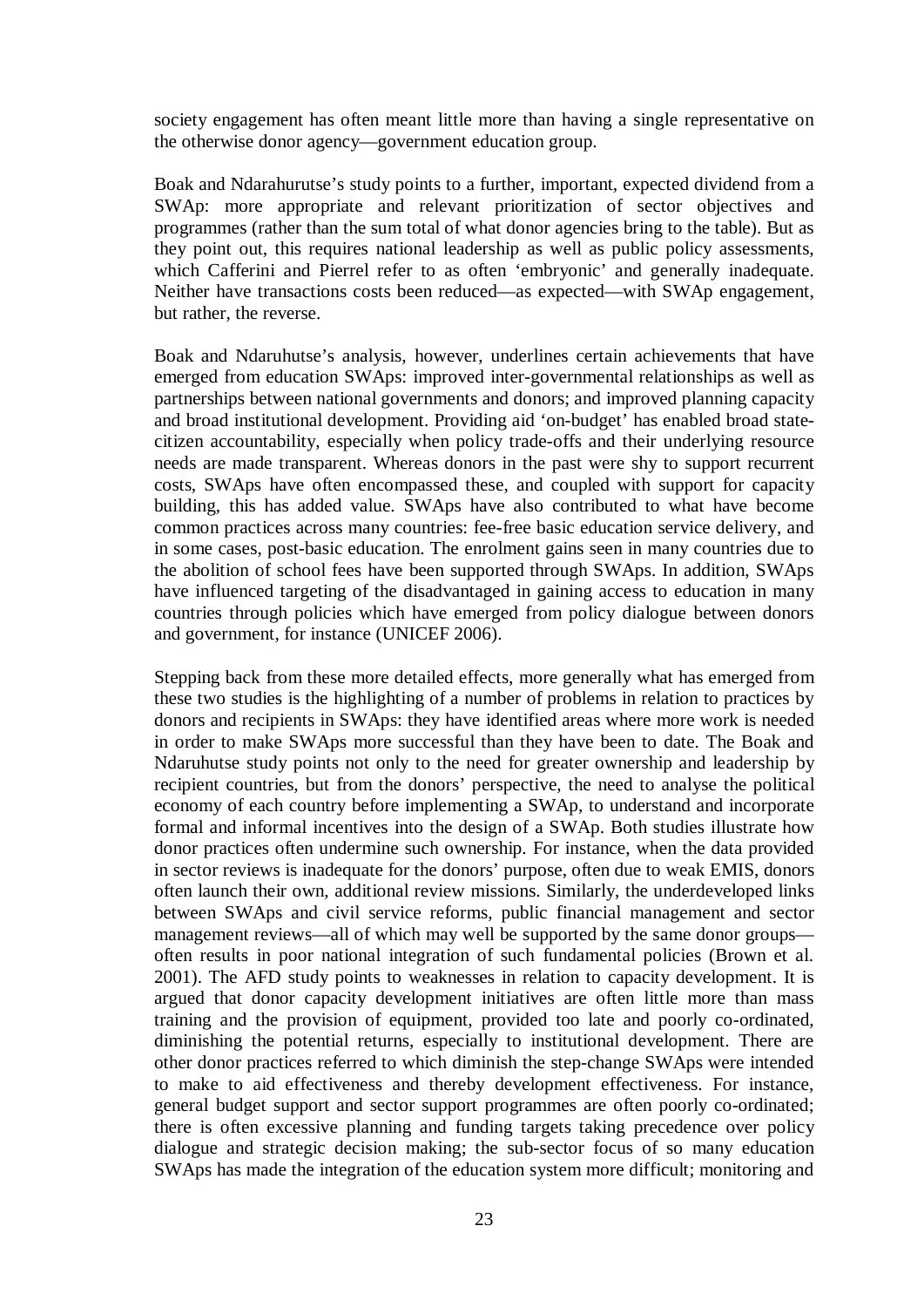evaluation of external resources does not include government budget M&E. In sum, rather than the bolstering of country systems, donor behaviour within SWAps often brings with it few externalities for national systems, whether for planning, budgeting, monitoring and evaluation, sector reviews, human resource policy, etc.

After one and a half decades of experience with education SWAps it is evident that different donors have approached SWAps in different ways, with the more risk averse less willing to work co-operatively and move away from project aid if this significantly risked reducing their ability to trace the distinct contribution of 'their aid'. For instance, neither France nor Japan contributes to pooled or sector budget support for education (see Table 5). The greater the number of donors who adopted this way of working and the larger their contribution to education, the more it undermined the different cooperative benefits of the joint approach that SWAps were set up to create—alignment with country systems, joint monitoring reviews (i.e. without additional agency reviews), joint missions, co-ordinated capacity development, etc. The three surveys of the Paris Declaration (OECD 2006, 2008, 2011) carried out illustrate well such donor behaviour. And for their part, some aid-recipient governments participated and went along with SWAps but were reluctant to lean on donors to change old practices and ways of working for fear of losing aid that was more likely to continue to be provided in the old project form (Cambridge Education, Mokoro Ltd. and Oxford Policy Management 2010).

# **3.5 Budget support**

 $\overline{a}$ 

The largest, most comprehensive and in-depth evaluation of General Budget Support was undertaken in the mid-2000s, (IDD and Associates 2006) which included seven country case studies, underlining the importance of the increased expenditure and expanded basic services resulting from Partnership General Budget Support (PGBS). The evaluation was preceded by an 'evaluability' study addressing the methodological challenges of identifying attribution and causality (Lawson et al. 2003 and Lawson and Booth 2004), and the study used 'contribution analysis', drawing a causality map, which addressed the changes from entry conditions considering 'policy as well as institutional and flow-of-funds effects, and paying special attention to feedback loops within the system'19 (IDD 2006:S2). Box 1 summarizes the specific impact of PGBS on education from this evaluation in relation to the seven countries analysed. In many ways the general findings reinforce those of other studies reviewed in this paper—some strong positive (but not universal) results in relation to quantitative improvements, but questions in relation to quality and a lack of firm evidence in relation to institutional strengthening.

<sup>19</sup> Elbers et al. (2007) proposed an alternative evaluation methodology for budget support, commenting that just as donors are increasingly using GBS, they are also interested in statistical impact evaluation methods which are suited for project evaluations and not GBS. 'Donors want to assess the effectiveness of aid at the sector or national level but it is not clear how this should be done'. It is of interest that the application of their methodology to Zambian education in the early 2000s found that enrolment increases had a strong (negative) effect on educational quality, that the number of teachers had no significant direct effect on quality, and that the number of classrooms and availability of textbooks had only a weak, if significant effect on education quality. To an educationist, such findings, in spite of the greater 'robustness', are about as interesting as the early determinants of education studies of Ghana (Glewwe and Ilias 1996) that found that the most significant effect on school attainment was the prevalence of blackboards and whether or not the school had a leaky roof.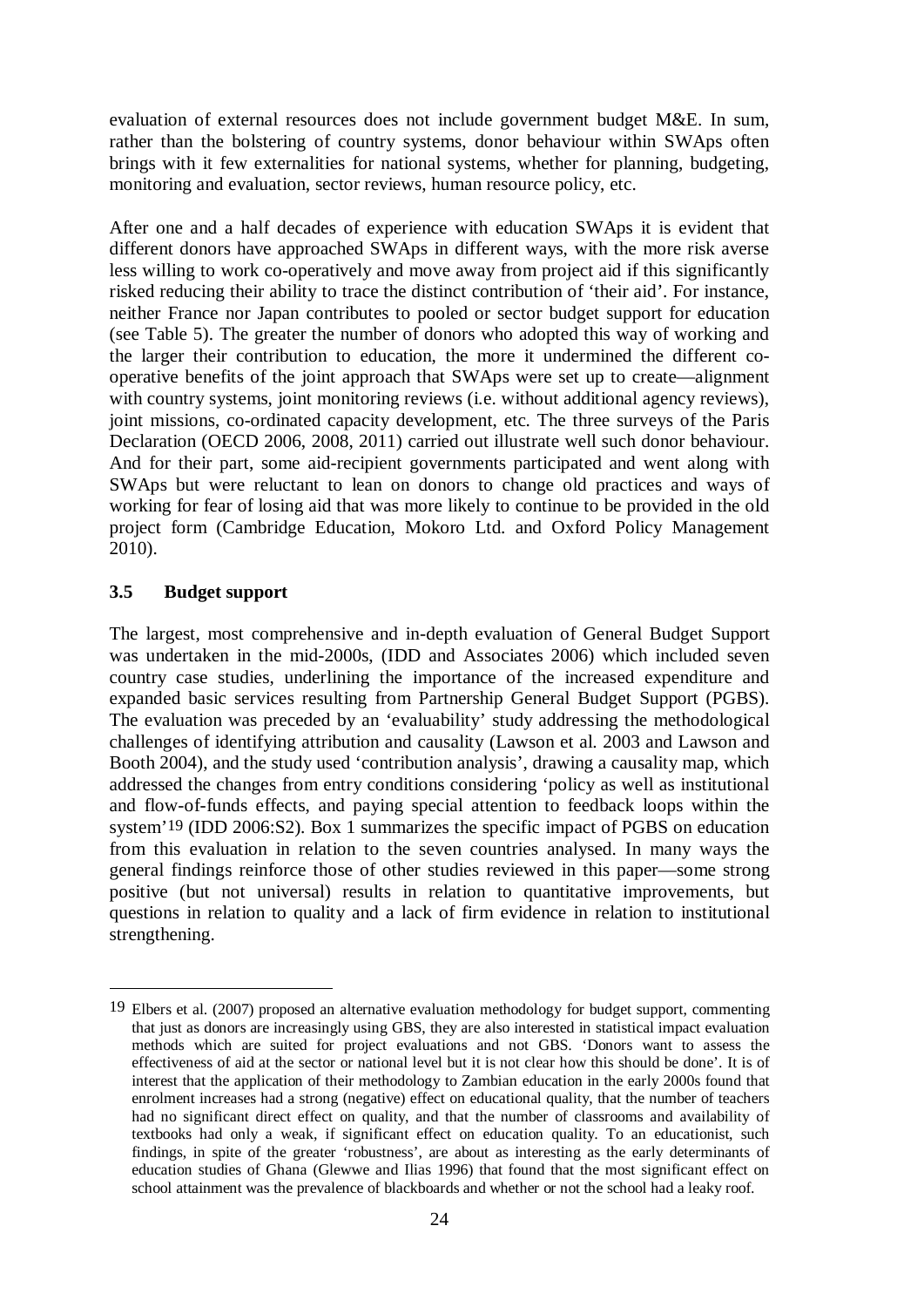### Box 1: General budget support and aid to education

**Burkina Faso:** PGBS has had an impact on poverty reduction related to living conditions through expansion in the delivery of basic services.

**Malawi:** Malawi's first effort at PGBS was a false start based on over-optimistic expectations concerning macroeconomic discipline. Ownership of pro-poor strategies has been weak. As with other aid to Malawi, PGBS donors have tried to use conditions as a substitute for ownership, but with little success.

**Mozambique:** PGBS has had a modest effect in extending access to basic services in all the Poverty Reduction Strategy Program (PRSP) priority areas. PGBS has begun to bring sector ministries into a wider policy debate which is more crosssectoral, and somewhat more inclusive of civil society stakeholders.

**Nicaragua:** Nicaragua was at an earlier stage of PGBS than the other six countries.Visible impacts of PGBS (on the pattern of public expenditures, on the budgeting system, and, ultimately, on poverty) could not be expected at this point.

**Rwanda:** It enabled government to fund activities related to PRSP priorities such as 'feefree' primary education. One of the most positive results of PGBS in Rwanda has been additional external resources for the budget facilitating government spending on priorities, including the expansion of basic social services (IDD and Associates 2006, individual country briefs).

**Uganda:** PGBS supported higher total and propoor expenditures. Additional spending was largely channelled towards basic services delivered by local governments and PGBS thus accelerated decentralization. PGBS helped to strengthen overall and sector policy dialogue and analysis and enabled rapid expansion in the delivery of basic services to the poor through decentralized bodies.

**Vietnam:** Recent Poverty Reduction Strategy Conditions (PRSCs) include policy actions to improve service delivery in health and education; it is too early to judge their effect, but their potential impact is significant. PGBS has supported nonincome poverty reduction through increasing the use of health and education services by poor groups.

(General points extracted from IDD and Associates 2006, and country-specific points from individual country briefs.)

The most obvious effects of PGBS on service delivery have been through increased expenditure and expanded basic services (especially in education and health). Other points emerging from the study include the following: that the expansion of basic services has often been accompanied by a deterioration in quality; that other PGBS effects (through policies and, especially, through institutional changes) are likely to take longer in any case; and that improved allocative and operational efficiency of public finance management…allied to PGBS dialogue and performance targets, have considerable potential to address issues of quality and access (IDD and Associates 2003).

Many of the key findings from the analyses of the impact of SWAps in education discussed above are also echoed in a more recent evaluation of sector budget support, (using the same methodology as the GBS study) (Williamson and Dom 2010), and which included country studies of Mali's and Rwanda's education sectors specifically. Box 2 synthesises some of the findings from this study, including the expansion of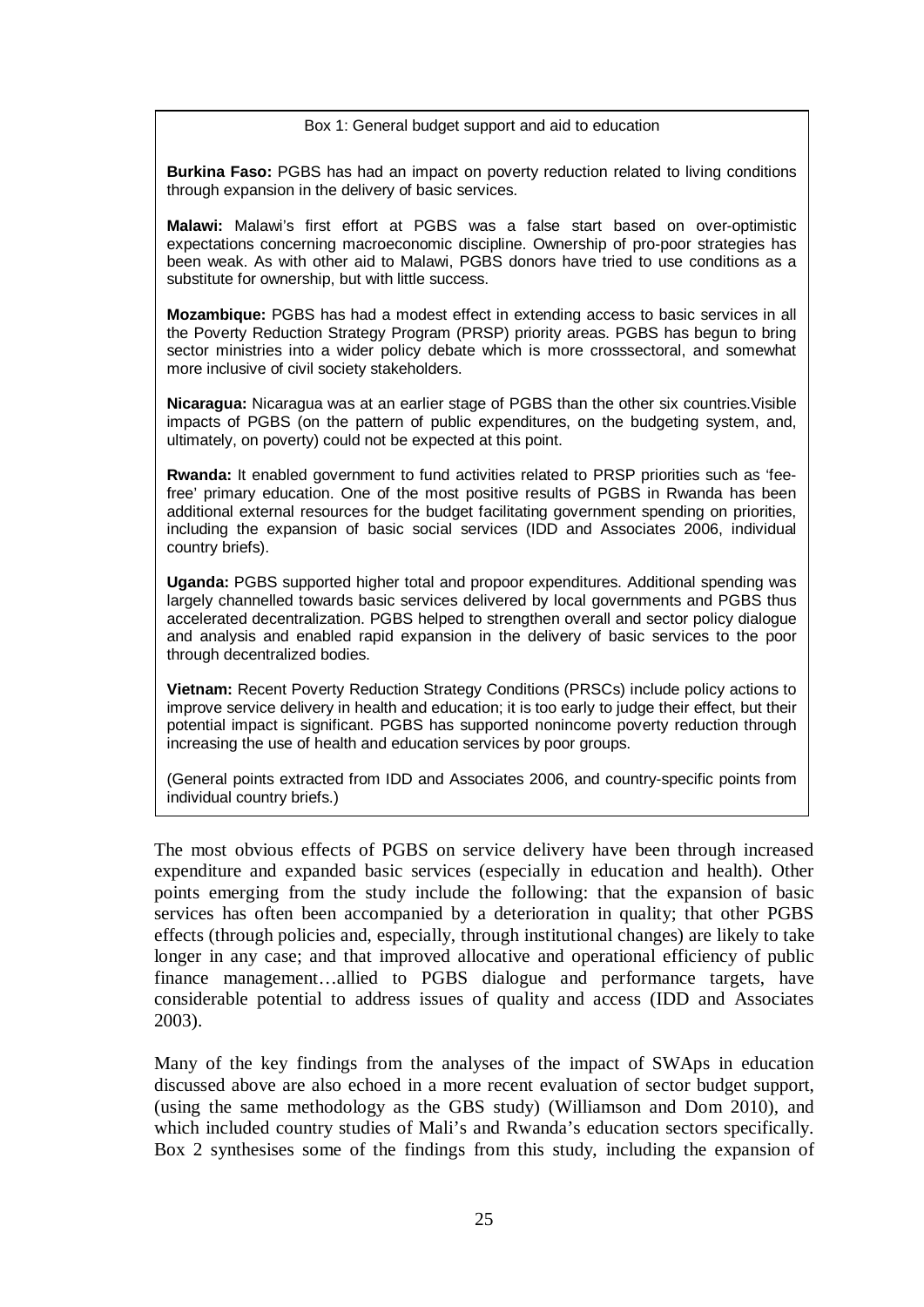#### Box 2: Education Sector Budget Support Lessons

#### *Expansion of Service Delivery*

- SBS has generally helped support the expansion of service delivery, through financing a major share of service delivery inputs.

- The contribution that SBS has made to service delivery inputs has certainly ensured that the quality and equity of services is higher than it otherwise would have been in cases where free basic services have been introduced.

- SBS has supported greater efficiency in the use of public resources, through facilitating improvements in planning, the budgeting cycle, financial management and accountability, though progress has been uneven.

- SBS funds have helped facilitate policy implementation, which has reinforced ownership of policies. The relative predictability of SBS funding has helped further. SBS has also helped strengthen government accountability, through supporting the establishment of stronger sector policy and review processes. Over time there is evidence that recipient governments are taking a greater lead in policy making. Financial accountability is also stronger as a result of SBS, but SBS has failed to strengthen accountability for service delivery.

#### *Understanding and Addressing Quality of Education*

The failure to address management and human resource issues reflect(s) a broader problem, which is that SBS programmes have not responded well in addressing the quality of services. *Lack of attention to service delivery processes-information gap* 

The lack of influence of SBS on quality is symptomatic of a lack of attention to service delivery processes when compared to the monitoring of inputs and results, typically defined in terms of outcomes.

#### *Lack of consensus on what education processes matter most*

Even though there was a proliferation of impact evaluation types of studies, in education at least, there is no general consensus on what process aspects matter most—and an emerging consensus that this is probably context-specific.

### *Close management and supervision of service delivery at lower levels lacking*

Tackling quality issues requires a good understanding of the constraints to achieving quality outcomes... and close management and supervision of service delivery at lower levels. SBS programmes have typically not invested in this. Non-financial SBS inputs in the context of SWAps have focused more on upstream policy and monitoring processes.

### (Williamson and Dom 2010)

service delivery and the failure of sector budget support to address adequately the quality of services. The evaluation highlights, additionally, the diminished policy dialogue surrounding education sector budget support, attributing this in part to the deprofessionalization of in-country donor staff, their mobility and the tendency for line ministry policy and planning departments to take the lead on the dialogue. As the authors explain, policy and planning departments 'tend to be made up of individuals with finance and economics backgrounds who have limited interaction with frontline service providers. They are therefore more comfortable discussing plans and budgets than specific issues relating to service delivery'. Such underlying reasons for diminished policy dialogue affect not only inter-departmental communication within ministries of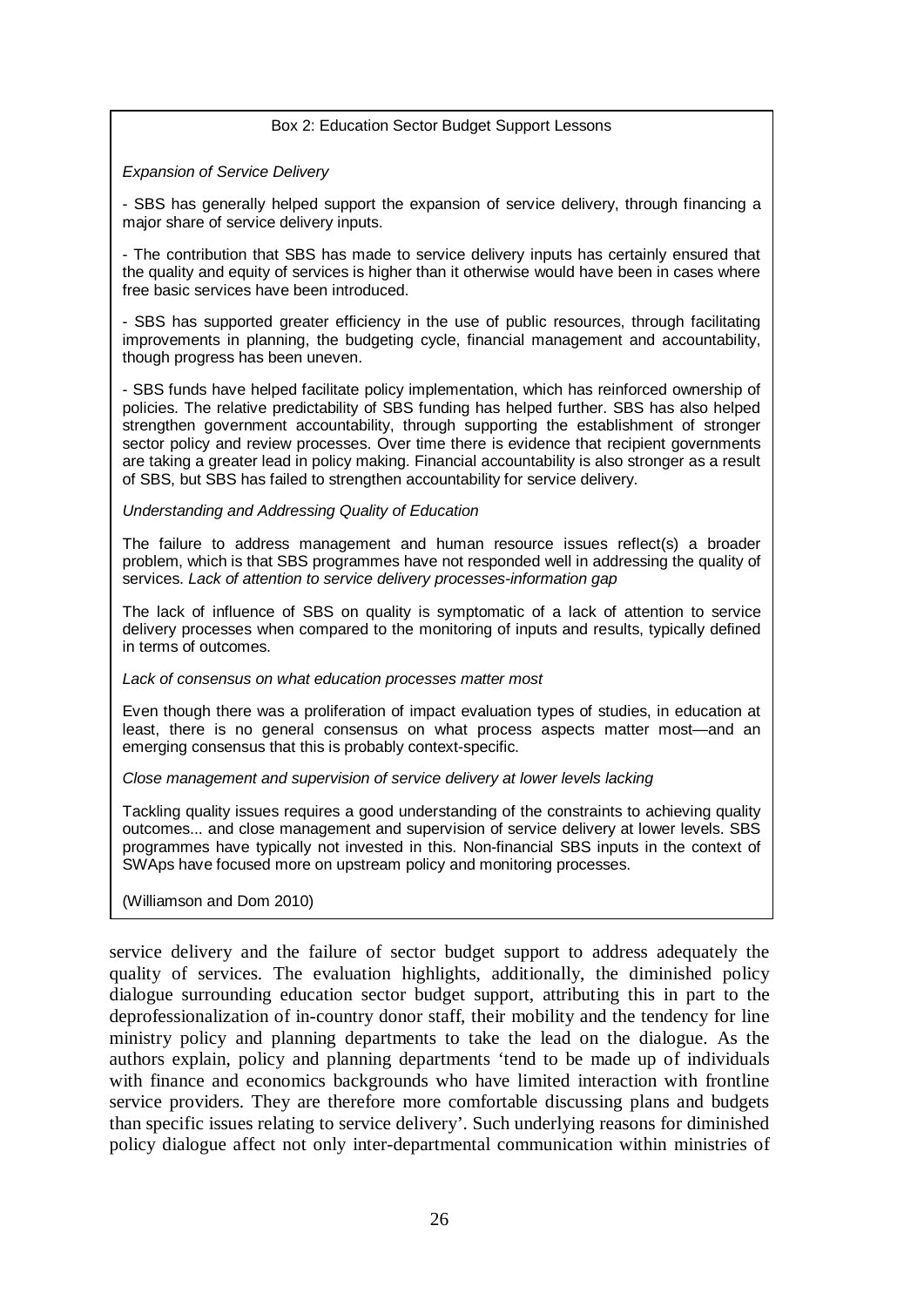education, but the utility of policy-related research for ministries of education, as will be discussed below concerning knowledge transfer.

# **4 What could work better in foreign aid to education?**

Many of the lessons from the decades of experience of foreign aid to education are well known to donors but most have not been implemented, for a variety of reasons which this section of the paper will discuss. Answering the question, 'What would work better in foreign aid to education?' requires one to consider the obstacles to implementation. Problems lie in both the development agencies themselves as well as within the recipient countries. The recent survey of progress made in relation to the Paris Declaration commitments illustrates well how difficult it is to induce behaviour change (Organization for Economic Cooperation and Development (OECD) 2011). It shows that five years on from the international commitments, only one of the thirteen targets has been reached, and that only marginally. Indeed, to tick the box on 'co-ordination of technical co-operation', a development agency need only to have 'co-ordinated' with one other agency: it doesn't imply co-ordination among all development agencies nor that co-ordination was managed by the recipient country; what is more, the target itself was far from ambitious, aiming only at achieving co-ordination of 50 per cent of technical co-operation.

# **4.1 Capacity development, knowledge transfer and technical co-operation**

One of the great blind spots in foreign aid, generally, relates to capacity development. The problem is not that capacity development has been neglected. Quite the opposite: it has been a major focus of donor aid efforts. The problem lies in the manner in which it has been approached. Donors have decades of 'capacity building' experience and huge sums of money have been spent on capacity development. Indeed in recent years, even more has been spent on 'capacity development' in part as a risk aversion strategy trying to ensure that aid monies are being well spent when applying the new aid modalities and facilitating greater alignment with country systems and when more and more aid decisions are being taken and programmes managed by recipient governments (European Commission 2006; Cambridge Education, Mokoro Ltd. and Oxford Policy Management 2010, Annex G). Capacity development failures, however, have continued to be manifested in projects as well as in SWAps, in pooled funds and in budget support programmes. They could be seen as the beam in the donors' eyes as they point out the mote in recipient governments'. 'Knowledge transfer' and 'technical co-operation' need to be viewed from within the perspective of the track record of capacity development.

So what precisely is the problem? There are the mantras of good practice in capacity development. For example, the Accra Agenda for Action (2008) stresses the fundamental importance of leadership, management and co-ordination by recipient governments when approaching the issue of building up national institutions and ensuring their effective functioning. Indeed, our understanding of 'good practice' in capacity development has moved along the trajectory from 'gap-filling' and individual training to paying 'attention not only to skills and organizational procedures, but also to issues of incentives and governance', as the Organization for Economic Cooperation and Development (OECD) guidance puts it (Organization for Economic Cooperation and Development 2006a).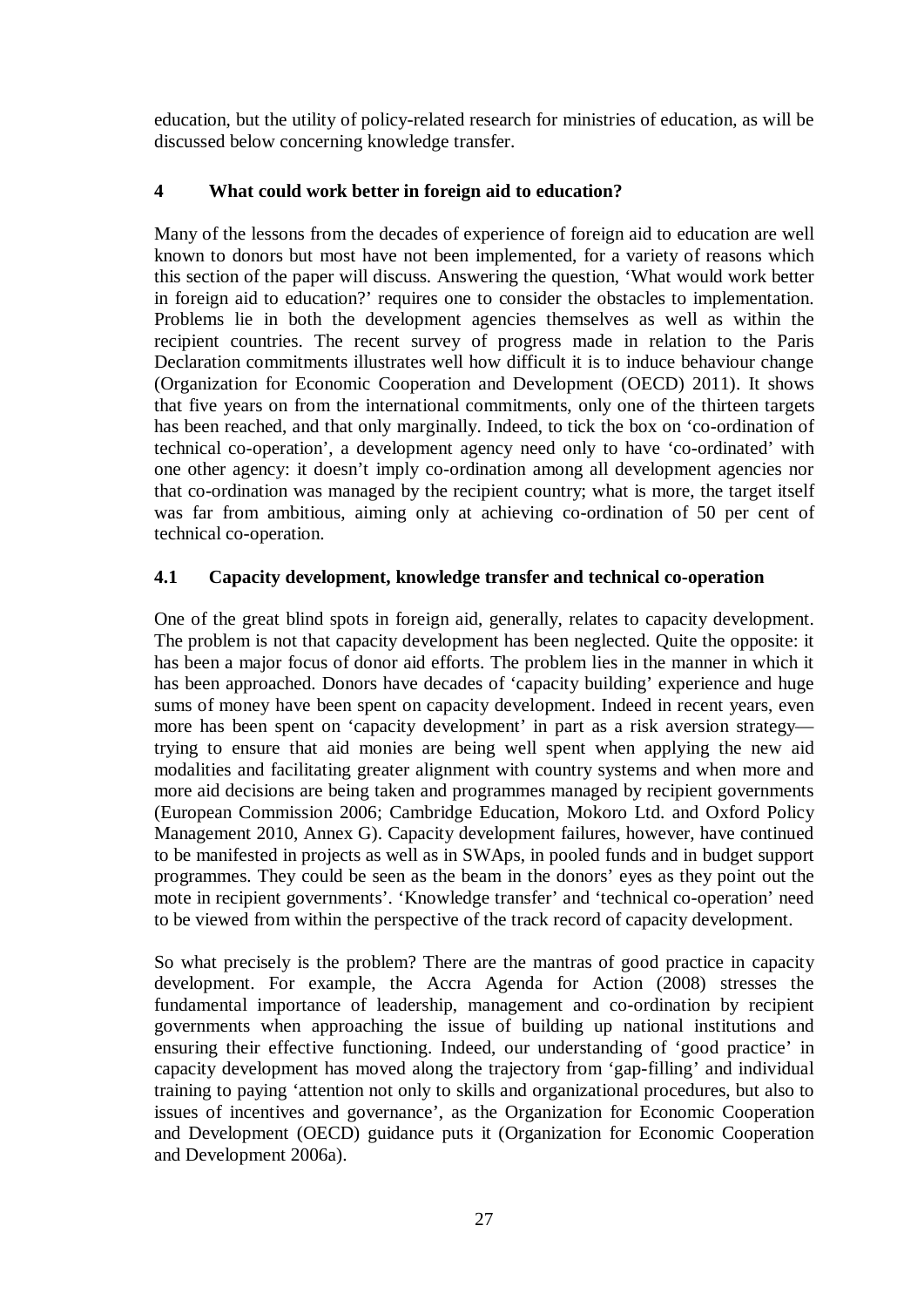Institution building has been clearly highlighted as requiring further attention in the evaluations reviewed above. However, efforts to link foreign aid to institution building and organizational development in a way that builds durable institutions and develops sustainable organizations is where much of the aid effectiveness to education has fallen short.

Monitoring and mentoring the processes and changes needed in what goes on in the classroom to improve the quality of education are crucial linkages that have been highlighted in the evaluations of sector budget support and in the evaluations of education SWAps. Failures to build and sustain adequate capacities in the classroom can easily be seen as problems that national governments have to address: they require national leadership and management as well as real ownership. When, in the world of SWAps, the project director in the Ministry of Education is no longer responsible for reporting on classroom competence and performance to the interested development agency, where does the incentive lie and the monitoring take place to ensure that the required reforms have been institutionalized, and who is overseeing their further development? Who has the incentive to see that this is done? This is where buy-in is so central. Notwithstanding all the talk of the crucial importance and need for local coordination and management, what is crucial for the donor—and this may well hold up further disbursements—is that *its* capacity development plans are followed through. What this leads to is typically the donor continuing to direct, possibly in all but name, a national co-ordinator/manager often being appointed as a counterpart to any technical assistants brought in to do the job. What further complicates the process is that the national co-ordinator may well be one of those whose capacities require further development in order to carry out his role (De Grauwe 2009 including background studies; Netherlands Ministry of Foreign Affairs 2011).

One of the reasons that this approach persists is that the way that capacity development is 'managed' by donor agencies. Capacity development projects attract the personnel for the jobs, a request for proposal may be issued by the development agency, to which consultancy firms respond with their rosters of 'experts' with the know-how and track records to do the job. Often, a team of people will be chosen, who may never have met each other before, and whose interpersonal skills may well also be an unknown. Local firms and personnel may well be included in the roster, but typically, it is difficult for them to compete with international consultancy firms. And there may well be considerable tokenism in the appointment of locals to the team, without any more knowledge of their track records than their having participated in other such projects (Williams et al. 2003).

Perhaps the technical assistants will have long-term contracts (e.g. 3-4 years); perhaps they will come and go at different stages of the programme. Whatever is organized, how will the capacity development be evaluated? The capacity development could be for planning, EMIS, teacher education, testing, policy analysis, supervision, leadership training, whatever. Is success the education plan, the results-based budget, the EMIS, the new teacher development plan, or the new examinations, to take but a few of the examples? Or is success looking beyond the 'products' (including whatever training takes place) to the utilization of what has been learned? Who will be concerned with the sustainability of the capacity development once the donor is no longer investing in that area (and thus project directorships will wane, monitoring may not include the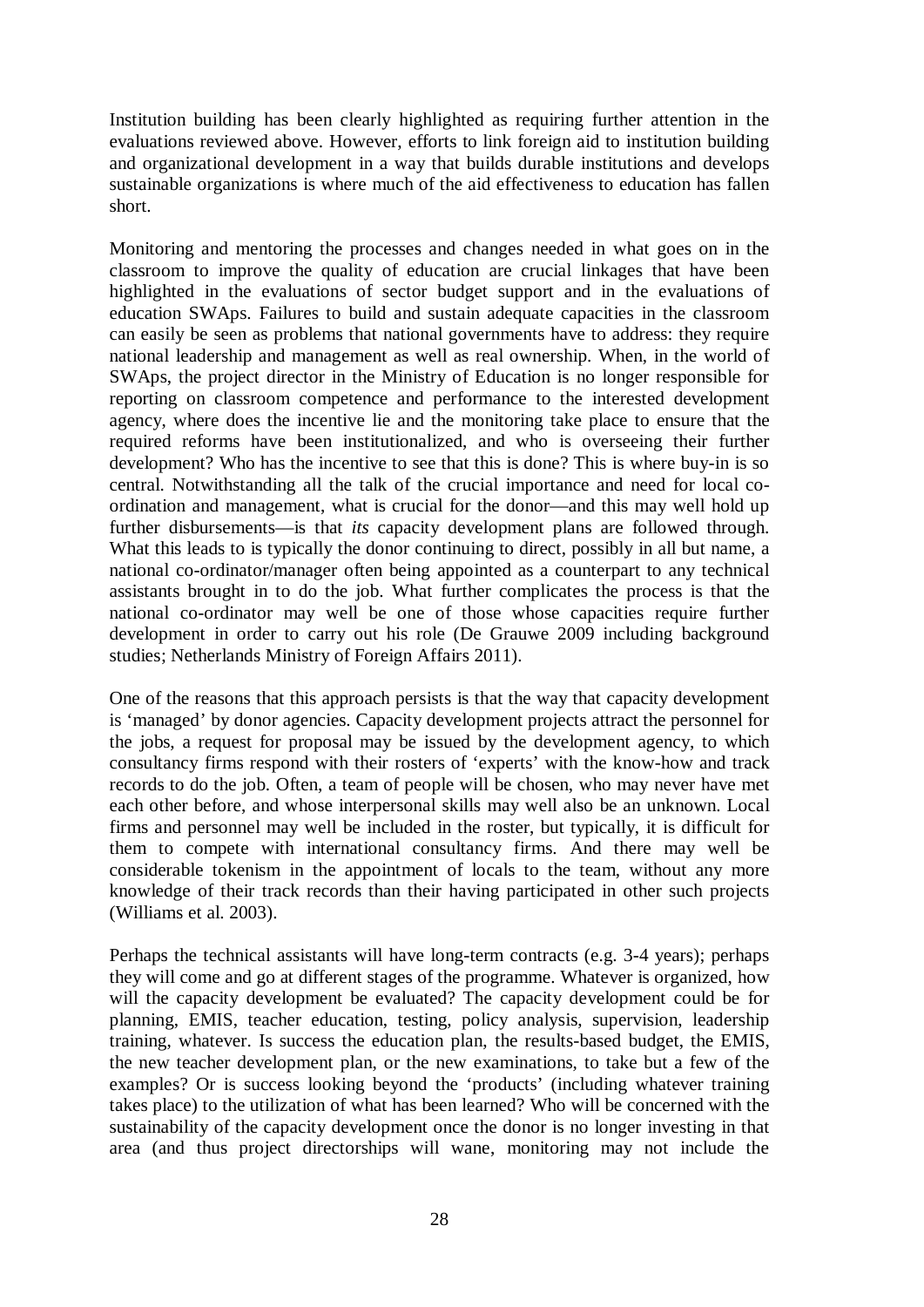additional information required, and evaluations may be over too short a time to see impact with longevity)?

When viewed from this perspective, it is easier to see the weaknesses of typical current approaches—at every stage of the process described above. Yet, the development 'business' carries on in this way because no one donor is responsible for stepping back and pointing out the weaknesses and no one has the necessary power to change the system, dysfunctional though it clearly is, with livelihoods dependent on its continuity—in the recipient country as well as internationally.

UNESCO's International Institute for Education Planning (IIEP) has carried out extensive research into capacity development in the education sector20 including two case studies of donor influence on capacity development in education planning in Guyana and Bangladesh (Riddell 2011) in which all of the significant factors emerging from the above review are highlighted. The Mid-term Evaluation of the FTI also focused on capacity development and specifically the Education Programme Development Fund (EPDF)21, one of whose aims was to ensure that credible plans were developed on which FTI funding could be based. The evaluation uncovered the importance of focusing on the *process* of capacity development and not merely the product.22 When funding is predicated on capacity development, the danger is that it becomes formulaic.

What is particularly worrying is that these problems have been repeatedly highlighted in successive evaluations of capacity development, both within the education sector and beyond. Some of the issues highlighted by the World Bank in a 2005 report on capacity development in Africa are still pertinent (World Bank 2005):

- The fact that public sector capacity building has been treated 'as a collateral objective'—'rather than as a core goal in its own right'.23
- Despite capacity building being a priority 'most activities lack quality assurance processes at the design stage, and they are not routinely tracked, monitored, and evaluated'.24
- Most of the capacity building carried out has been 'fragmented, on a project basis' and that 'the health and education sectors face greater challenges (than others) because they are labour intensive and decentralized, relying on thousands

<u>.</u>

<sup>20</sup> The synthesis report of the series, 'Rethinking capacity development' is: De Grauwe (2009) Without Capacity There is No Development, International Institute for Education Planning, UNESCO, Paris.

<sup>21</sup> See (Cambridge Education, Mokoro Ltd. and Oxford Policy Management 2010), Volume 3, Appendix IV.

<sup>22</sup> The case of Burkina Faso, which underwent two different phases of EPDF-sponsored capacity development is notable. The latter took a longer time and was not foreshortened due to disbursement pressure (Chiche et al. 2010).

<sup>23</sup> World Bank practice generally, cited in World Bank 2005.

<sup>24</sup> This is referred to as one of the results of capacity development being considered as a collateral objective. Other aid agencies have taken on capacity development specifically as a building block for their education programmes, especially in SWAps, when greater reliance on nationals and country systems is expected, see European Commission 2006 and OECD 2006a, for instance.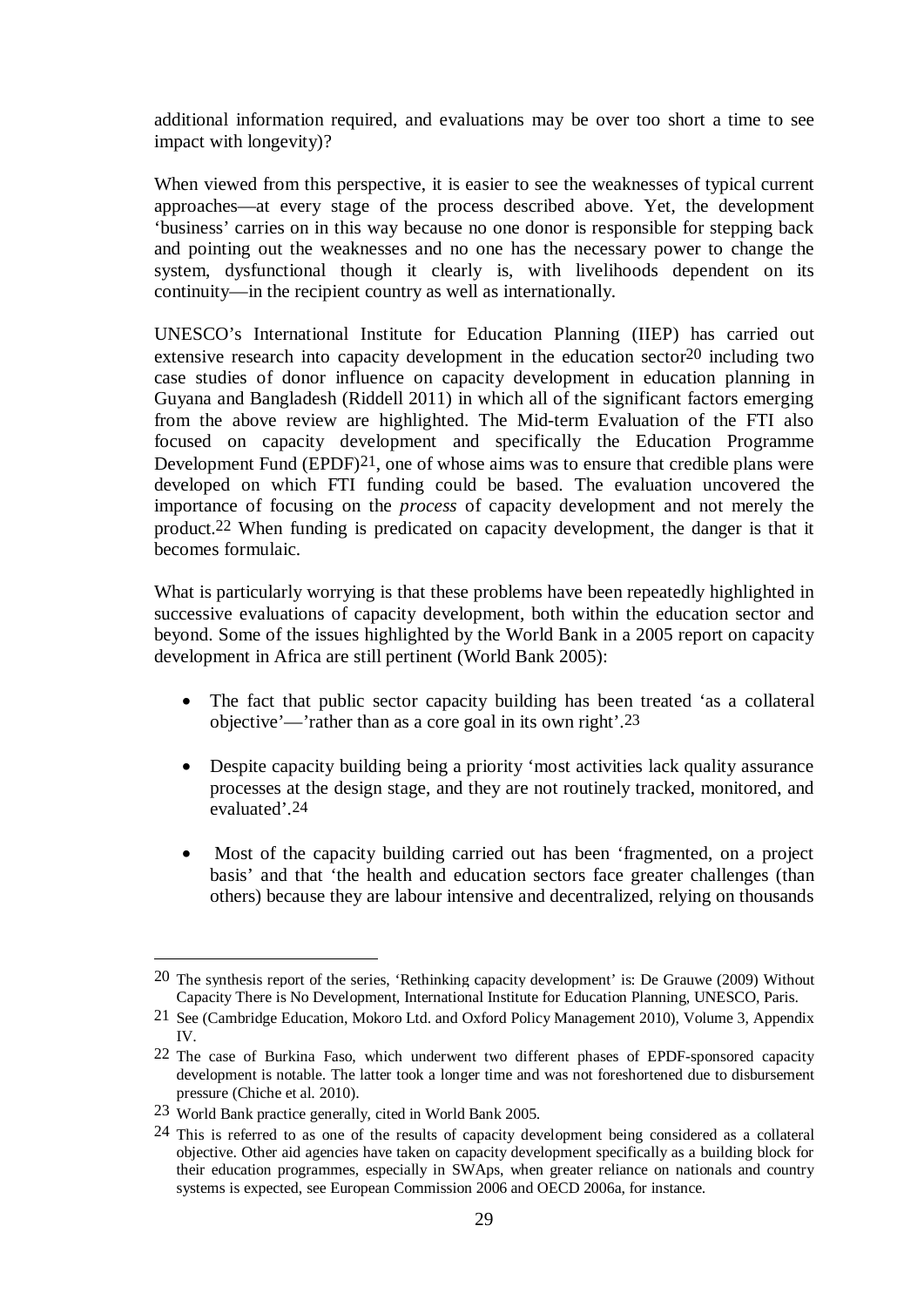of dispersed frontline service providers'.25

- Where technical assistance (TA) has been used to fill the gaps in skills needed to manage Bank-funded projects, it has had little impact on strengthening client capacity'.26
- 'Regional operations … have focused on the supply of individual skills in the public sector without ensuring that the skill-building is appropriately synchronized with organizational and institutional changes needed to improve public sector performance'.27

# **4.2 What do we know about the 'transferability' of aid-supported educational programmes?**

What we know about the 'transferability' of aid-supported educational programmes is closely linked to what we know about bringing to scale any pilot educational projects. It encompasses the following: that the contextualization of programmes into the (unique) political economy of the recipient country and ministry is crucial, that local ownership and national leadership are essential; that capacity development initiatives surrounding the 'transferred' programmes are comprehensive, and also locally owned and led; and that there is (always) locally-based co-ordination by those buying in to the programme. If the programme is not only to be successfully transferred but also sustained, then it is also important that those involved need to include not only relevant stakeholders in the central ministry, but key stakeholders 'down the line' to the local authorities and to the schools in question.<sup>28</sup> What this suggests is that there are really no very 'new' lessons coming out of transferability other than those already highlighted above, in section 4.1.

The cumulative and extensive knowledge built up from evaluations and research of educational aid interventions do provide lessons of what might work in different contexts. Hence, development agencies wanting to find quick wins may continue to fund education programmes that have been found to be successful elsewhere, provided they understand the (different) local context. They may also continue to offer the capacity development they assess as being necessary and provide the bulk of the inputs, including finance. However, without ownership and national leadership, and the interconnections within the education system as a whole, such programmes will always continue to be someone else's agenda. To be successful, education programmes need to be conceived and run systemically. Even short-term interventions need to be conceived within long-term frameworks that relate to the way institutions are run and organized and with an understanding of the way that current incentives work within institutions. Too often donors are keener to apply and transpose institutional models from their own countries to recipient countries, in effect trying to replace those that exist and (however

 $\overline{a}$ 

<sup>25</sup> Reference is made to the Ghana Education Sector Project (World Bank 2004).

<sup>26</sup> Reference is made to all 6 country case studies in (World Bank 2003: 32-3): Bolivia, Burkina Faso, Ghana, Romania, Uganda, and Vietnam.

<sup>27</sup> Reference is made to the World Bank's own regional programmes and World Bank Institute programmes.

<sup>28</sup> Five years after Independence, the Minister of Education in Zimbabwe wryly observed that one-third of the parents of those students able to access secondary school places in local newly-built schools chose to send their children to schools further afield for a better quality education, even though the costs to them were far higher (Personal communication).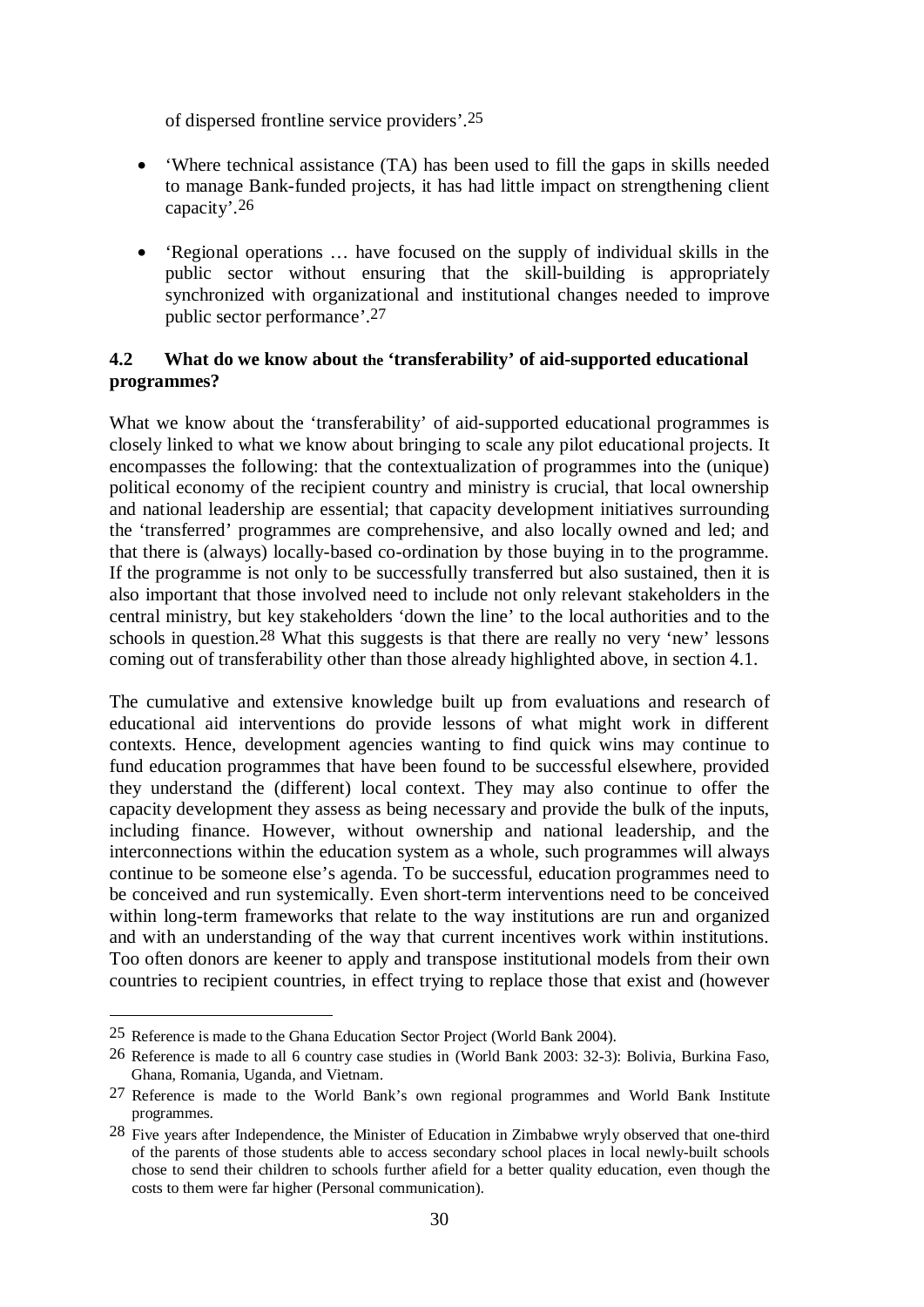ineffectually) do function, than they are in understanding how local institutions, embedded in their own political economy, might be more effectively changed. Donors remain to this day keener to focus on a problem and try to fix it quickly than to understand how and why the problem arose in the first place—usually a key to achieving successful outcomes.

The Accra Agenda for Action<sup>29</sup> 'calls for strengthening the capacity of partner countries to lead and manage development. It states that together developing countries and donors will systematically identify areas in which there is a need to strengthen capacity to perform and deliver services at all levels. Donors' support for capacity development will be demand-driven and designed to support country ownership, and donors and partner countries will work together at all levels to promote operational changes to make capacity development more effective'. This analysis of *what* needs to be done still provides many of the important pointers to what would help to make aid to education (and to other sectors) more effective. As discussed above, the problem lies less in not knowing what to do than in the failure to implement. The Accra Agenda for Action, like the Paris Declaration on Aid Effectiveness before it, needs to be taken to heart by development agencies and not set aside because of the lack of progress in these very fundamental areas.

## **4.3 South-South Co-operation**

The Busan statement30 which was the key outcome of the most recent (4th) High Level Forum on Aid Effectiveness was the first that included the 'new official donors', notably India, China and Brazil as well as representatives of civil society organizations in an internationally agreed statement on aid effectiveness. This explains, at least in part, why the Statement seems to water down some of these earlier commitments by referring to 'differential commitments' and 'the ways in which the principles are applied ... across countries at various stages of development, and among the different types of public and private stakeholders involved'. Clearly, South-South and triangular cooperation are important and form part of the increasingly complex 'jig-saw' of relationships and stakeholders with roles to play in enhancing the impact and effectiveness of aid. There is the potential for such relationships to differ in practice from North-South co-operation, but there is nothing automatic about South-South cooperation producing more sustainable, quality outcomes.

Box 3 provides examples of South-South co-operation of particular relevance to the education sector, drawn from the documents prepared for the 4th High Level Forum, but no information is provided on whether these initiatives have produced positive outcomes.

One way in which the gap between the rhetoric and the reality of capacity development, institutional development and knowledge transfer might be narrowed is through the incentive system. Clearly, the incentives for deepening aid effectiveness need to be strengthened. As was stated in the overview of South-South co-operation, 'While setting up South-South learning and knowledge exchange often draws on enormous enthusiasm

<u>.</u>

<sup>29</sup> Accra High-Level Forum on Aid Effectiveness, September 2008.

<sup>30</sup> Busan Partnership for Effective Development Co-operation (2011) Fourth High Level Forum on Aid Effectiveness, Busan, Republic of Korea,1 December.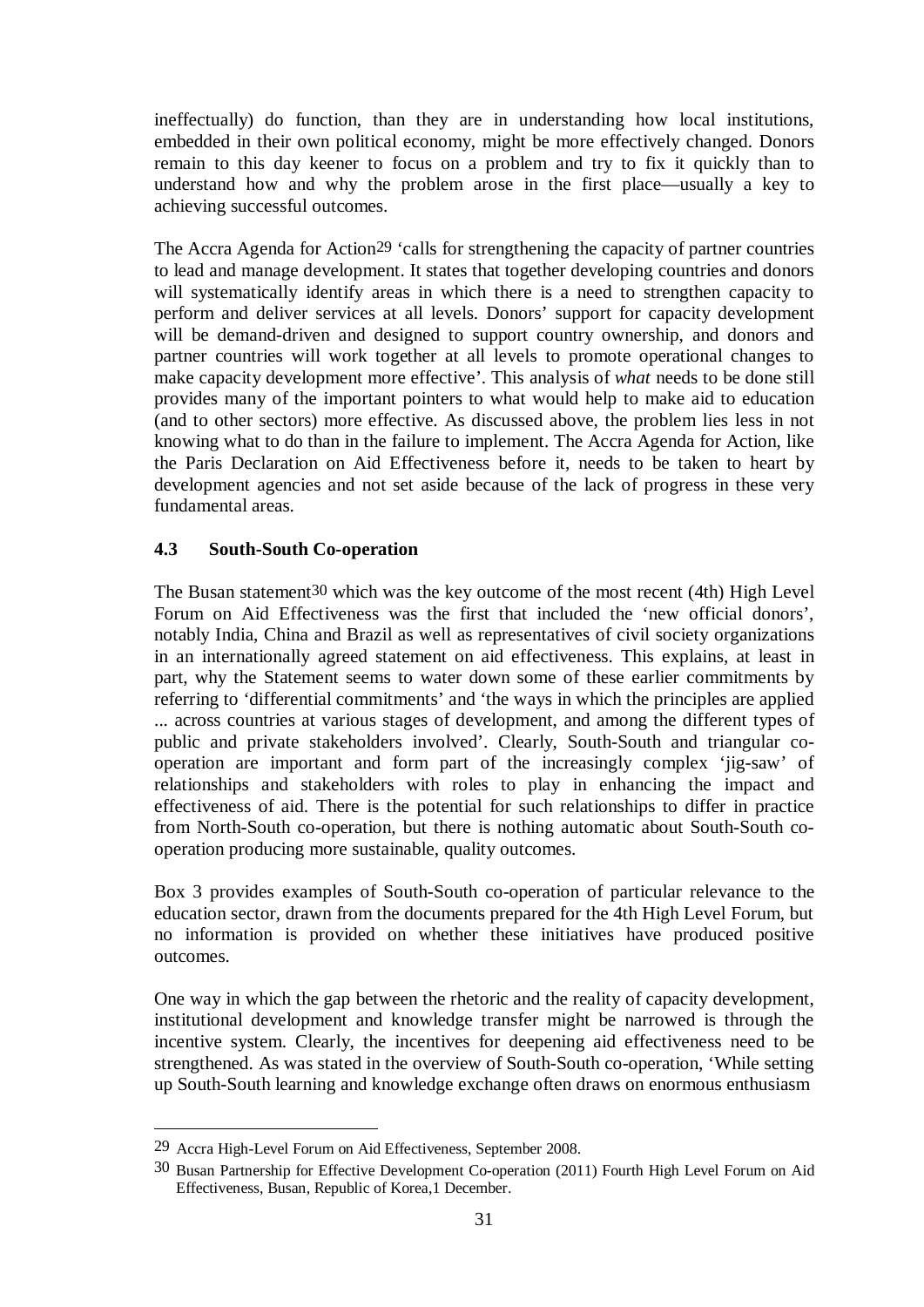Box 3: Some examples of south-south co-operation in education

**India-East Africa Education Research.** The India-based ASER Centre and the East African civil service organization Uwezo build local capacity for assessing results of education policies in Kenya, Tanzania, and Uganda. The surveys strive to feed into education reforms and to create informed, homegrown, 'bottom-up pressure' to effectively improve education systems Funding is provided by the US Hewlett Foundation. (2008-present)(AP-23).

**NEPAD e-school programme.** The purpose is to accelerate development of information and communication technology (ICT) infrastructure and skills through supporting technical and information-technology-based education. The e-Africa Commission was created in 2001 and adopted as an ICT Task Team by NEPAD in 2002. It is responsible for developing policies, strategies, and projects at the continental level as well as managing the structured development of the ICT sector in the context of NEPAD (2006–2015) (AFR11).

**Bangladesh-Korea ICT training.** The Bangladesh Bureau of Education Information and Statistics (BANBEIS), in collaboration with the Korea International Cooperation Agency (KOICA) set up and operates a state-of-the-art Training Center in the country with 5 (five) ICT labs to facilitate building appropriate IT infrastructure (2006- 2009) (AP-13).

**Kenya-Japan Secondary Science and Maths Strengthening.** Jointly implemented in 32 African countries through INSET and dispatch of experts for teachers and education managers, funded by JICA. (1998-2013) (AFR-5).

**Mexican University Exchange Programme** with Belize, Costa Rica, Guatemala, Honduras, El Salvador, Nicaragua, and Panama to 'expand and consolidate systems for transmitting, creating, and applying scientific and technological knowledge by promoting the formation of human resources on priority issues for regional development and the study of the most pressing problems' (1998-2010) (LAC-41).

**Nigeria—Recovering from brain drain through scientific and technical exchange.** Offering attractive research facilities in African countries such as South Africa and Nigeria to universities, polytechnics, and colleges of education and research centers in Africa. Funding through ADB (1999-present) (AFR-19).

**Colombia Knowledge Exchange with Caribbean Basin.** To consolidate regional economic development. The strategy is centered on the strengthening of institutions in five priority areas: technical education and vocational training, disaster assistance and prevention, food safety and nutrition, bilingualism, and academic mobility (2009-2010) (LAC19).

**Mexico-Chile Strategic Partnership.** Created a joint co-operation fund to finance technicalscientific and education-cultural co-operation programmes, projects, and activities in the public sector (2007-present) (LAC21).

**World Bank—Investing in South-South Knowledge Exchange.** A flexible funding mechanism to facilitate just-in-time knowledge and experience exchanges among development practitioners. Designed to respond to specific demands from low-income countries that want to learn from their counterparts in other developing countries (2008-present) (GL1).

(Extracted from *Boosting South-South Cooperation in the Context of Aid Effectiveness* 2011 Part 2; bracketed numbers correspond to specific interventions.)

Both the author and UNU-WIDER have been unable to ascertain the copyright holder of this text. If the copyright holder becomes known to us we will make every effort thereafter to give the correct attribution as per standard copyright protocol.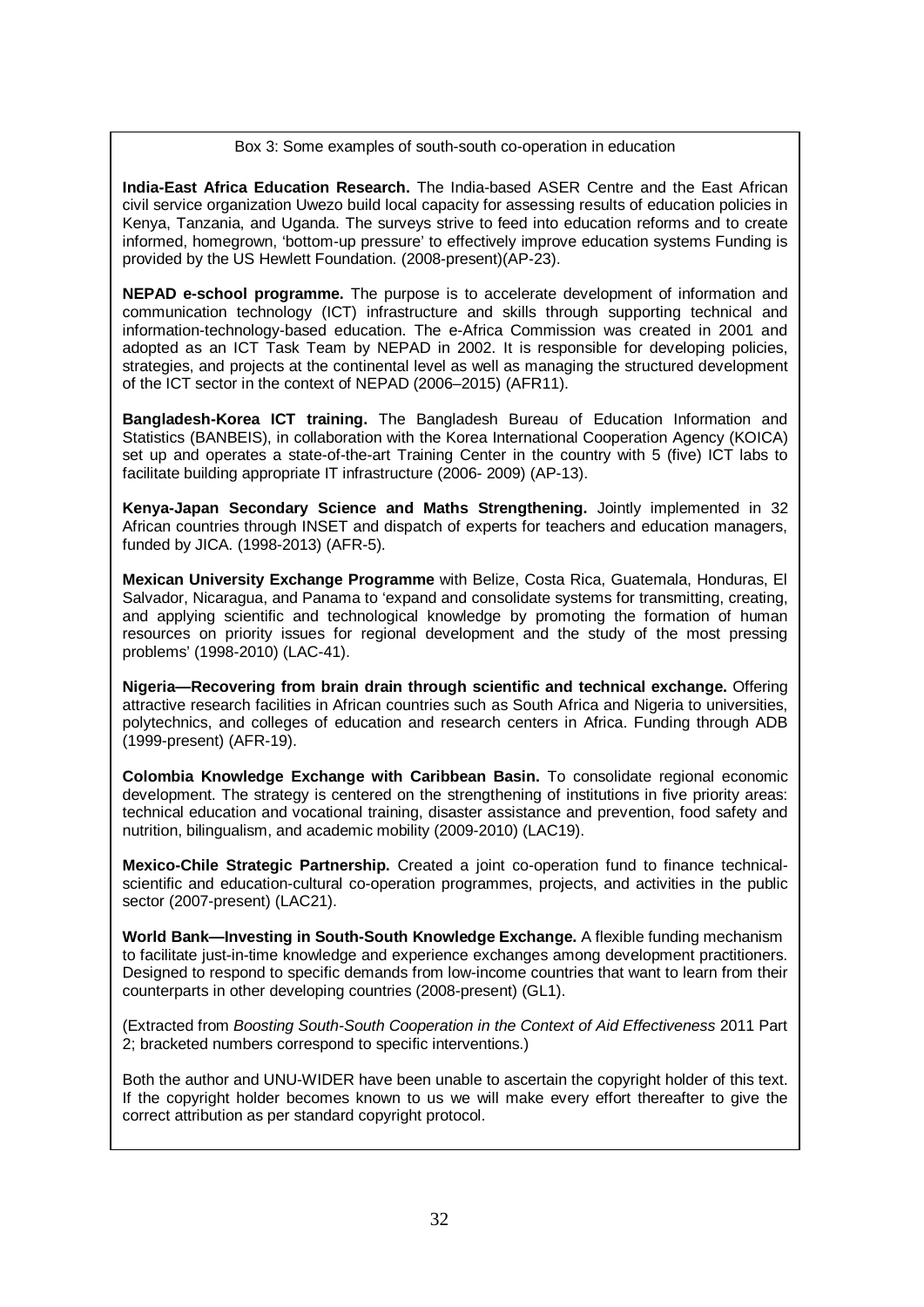of the involved actors, implementing longer-term activities can face challenges. Frequent changes of decision-makers and officials in the public sectors stand out as a critical factor putting at risk continuity in implementation and accumulation of lessons learned'.31 It is the longer-term sustainability and capacities of the institutions and organizations responsible for the strategic management of the education sector and the co-ordination of foreign aid contributions to it that requires greater attention by all.

## **4.4 What do we know about the scalability of aid-supported educational programmes?**

One of the clear lessons of effective aid to education is that a holistic, systemic view is required. In most cases, this is represented by the education sector development plan and donors then look beyond such a plan for the other macro influences on its implementation: the share afforded to education in public expenditure, teachers' salaries and allowances and their relationship to public service reform, a sectoral medium-term expenditure framework and a results framework. However, putting all the pieces together is a challenging task, made more complicated by the multiple demands made of education ministries to meet different donors' requests. Upscaling educational programmes is made more difficult by the fragmentation of donors' contributions, but if agreement on the co-ordination of different inputs can be reached, the bringing to scale of successful pilot programmes is likely to be more successful. Just the same, the challenges of foreseeing and accommodating appropriately all the linkages within the educational system of any programme will need to be addressed. Thus, for instance, if a new curriculum is piloted and then developed for national implementation, one will need to foresee the changes needed to teacher education—both preservice and inservice; textbooks; assessment; and one will not be able to shy away from the issues of ownership, local management and co-ordination, communication with the wider stakeholder groups, etc. This is the backdrop against which to discuss the scaling-up of (pilot) educational projects and programmes.

The challenges of 'going to scale' have been addressed in a number of studies of education reform. Some of the most important insights and lessons from these are discussed below. Samoff et al.'s (2001 and 2011) studies highlight the lack of documentation of pilot education reforms in Africa that have been effectively scaled up to become nation-wide programmes. Their 2011 study relies on a variety of evidence, including much grey literature, building on their earlier review, covering 16 African country reports of experiences with different education programmes. Their findings confirm several lessons that have emerged from African experience discussed above in 'what works' (and could work better) in aid to education. The authors underline the importance of charismatic and effective local leadership, strong local demand for the innovation at each site, and adequate (not necessarily high level) funding.

They also warn against various negative effects of upscaling, resulting in the destruction of promising reforms. Local roots need to be cultivated, raising the challenge (to donorsupported programmes) of programme replication, especially where external funding superimposes policies in place of local initiative. The authors emphasize that what needs to be replicated are the 'conditions that permitted the initial reform to be

1

<sup>31</sup> Boosting South-South Cooperation in the Context of Aid Effectiveness: Telling the Story of Partners Involved in More than 110 Cases of South-South and Triangular Cooperation, Part 1, 2011.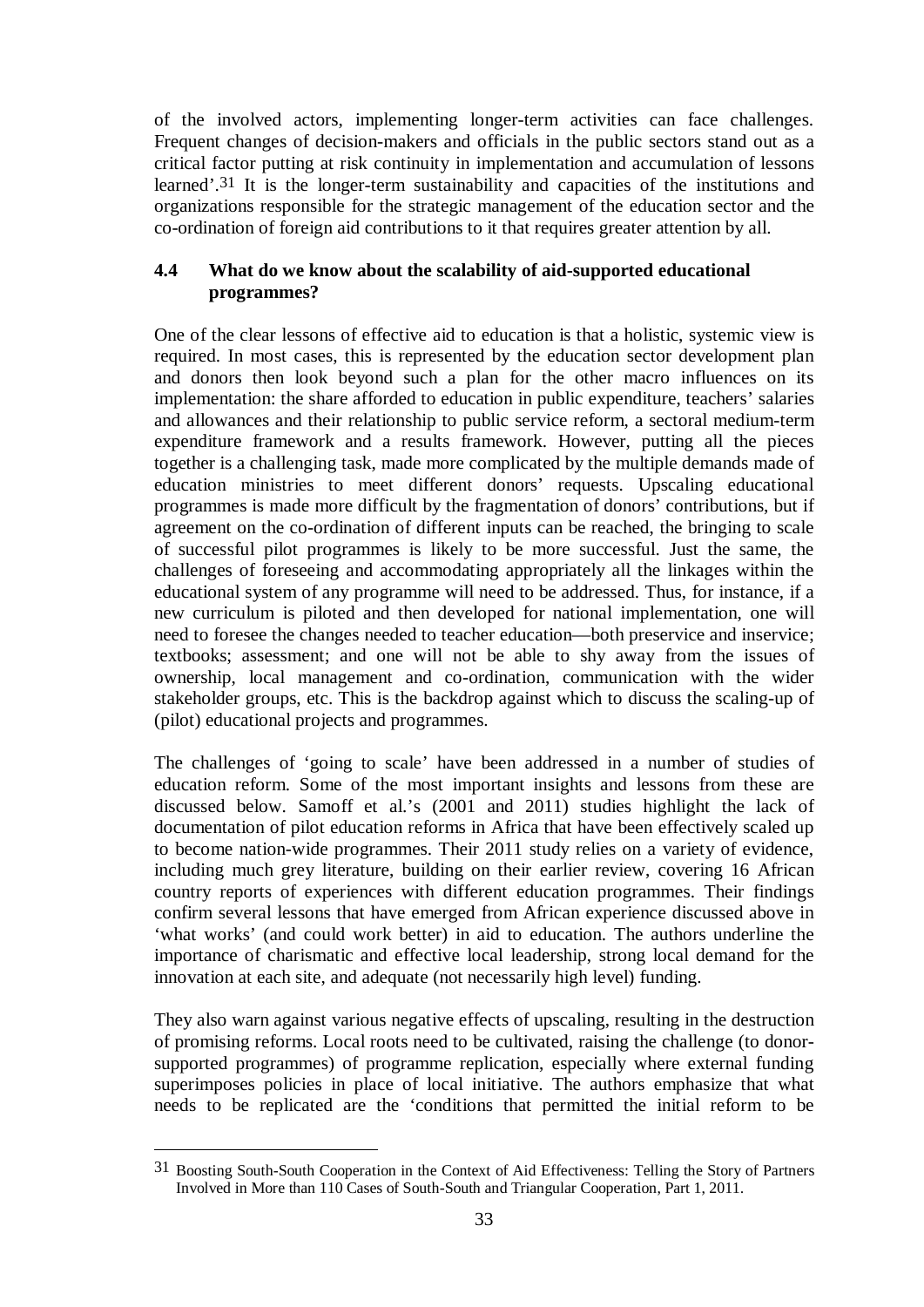successful', pointing to inclusive local participation and the necessary 'political space for reform'. Their further warnings are against general blueprints, given the need to embrace upscaling as a learning process (Samoff et al. 2011).

The USAID education programme review referred to in Section 2.10 (Gillies 2010) similarly underlines the components of reform that need to be successfully addressed for bringing pilot projects to scale: genuine ownership and leadership at all levels and the sustainability of the reform. As noted above, none of the projects reviewed in (Chapman and Quijada 2009), which fed into the Gillies review, were found to be sustainable. These factors go beyond any positive impact of the individual pilot project itself and therefore provide a wider framework in which the results of such evaluations need to be considered. As was noted, 'In none of the cases, however, are specific reforms operating at acceptable quality standards on a national scale. In the rush to scale up in a 'costeffective' way, there is a tendency to look for a formula, instead of recognizing that the human process of developing ownership, strengthening new behaviours, and changing systems is done at province-by-province, district-by-district, and school-by-school levels' (Gillies 2010 referring to the cases of Egypt, El Salvador, Namibia, Nicaragua and Zambia).

A World Bank synthesis of case studies, focusing on bringing to scale development programmes more generally (World Bank 2002) listed a number of lessons, which have fed into the spread of the new aid modalities in aid to education. On the recipient country side, the lessons read as some of the prerequisites for a SWAp, especially the necessary capacity development (OECD 2006a). They include: country commitment to improving policies, governance and institutions; sound policies and committed leadership at the country level (supported by appropriate expenditure frameworks and effective budget execution); community and country ownership; adequate operational capacity to implement at all levels; capacity of communities to participate effectively, and the right incentives. On the side of donors, the lessons for bringing programmes to scale include: external support for change and capacity building; financial resources adequate to scale up programmes that work; and value-for-money considerations as well as government's seeing the advantages in scaling up. The examples draw on case studies32 which led, for instance to the Indicative Framework used in FTI, which proved controversial (Cambridge Education, Mokoro Ltd. and Oxford Policy Management 2010), precisely because it appeared as a blueprint for transferring 'best practice', and thus working against the contextualization that has been emphasized as being necessary in most other evaluations of education outcomes reviewed here.

Evidence of a project's success is clearly an insufficient basis for upscaling: all three reviews pinpoint the importance of adequate funding, strong demand, adaptability, sufficient capacity to manage the larger-scale intervention and local ownership and leadership as crucial ingredients of success. (Samoff et al. 2011) and (Gillies 2010) both emphasize the importance in upscaling of understanding the conditions and context that enabled the reform to take place before attempting to replicate it and the importance of wide stakeholder involvement.

 $\overline{a}$ 

<sup>32</sup> It has been impossible to access the companion volume referred to in their synthesis: Development Effectiveness and Scaling Up: The Case Studies: Accelerating Progress Toward Education for All: Building on Success and Failures, but references on scaling up education programmes, in the first volume (World Bank 2002) are to: Uganda, Malawi, Ghana, El Salvador, Tanzania, Guinea and Madagascar.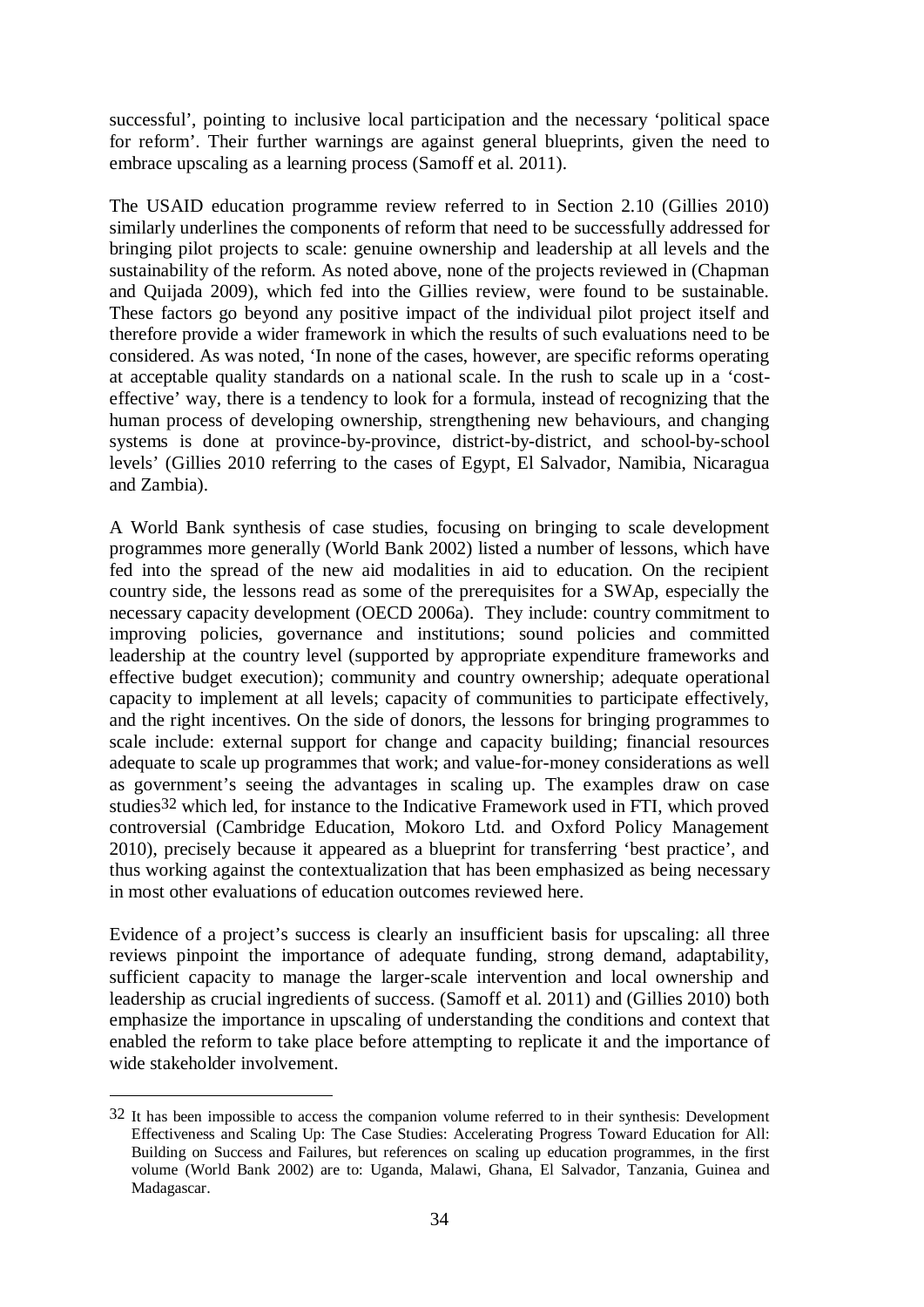## **5 Concluding remarks**

<u>.</u>

The education sector has accounted for a substantial share of ODA since 1995, between 5 and 8 per cent over this period. And like most of the other social sectors, its share of total ODA has not decreased, but increased slightly (see Table 6). In 2010 total ODA to education was some US\$13bn. This paper has shown the positive contribution that this aid has made to education in aid-recipient countries, the most tangible outcome of which has been the contribution made to expanding enrolments especially of basic education. But the paper also indicates that there is a considerable gap between what aid does and what it could potentially achieve, especially in relation to its contribution to improvements in educational quality. However, perhaps the paper's most important conclusion relates to aid's contribution to capacity development in education—on the one hand, an issue of central importance, but on the other, one in which the record has been characterized by systemic weaknesses and failures and in which few lessons seemed to have been learned.

If capacity development is at the root of much of what does not work, as well as what could work better in foreign aid to education, how has this been played out across the different factors that have emerged from this review of the evidence? Certainly the complexity of education systems and the multiplicity of factors that influence the outcomes of those who pass through them is a central issue, repeatedly highlighted in this review with clear implications both for enhancing educational outcomes as well as for designing appropriate capacity development policies.

The paper highlights weaknesses of particular approaches. For instance, as the discussion in Section 4 makes clear, projectizing capacity development is not the answer, nor are donor-led capacity assessments that identify 'gaps' and then try (all too quickly) to fill them because even when the competencies are developed, their sustainability within a ministry of education has been questionable. Another problem is related to the fact that most ministry of education staff comprise former teachers who have been seconded to the different technical directorates. Typically, there is a disconnect between overall public sector reform and the teaching profession which means that there is usually no clear career path for planners and policy analysts distinct from that of teachers 33

Aid to the education sector has certainly helped to expand the technical skill base of ministry staff, by increasing, especially, the planning and EMIS functions, but, as the paper has shown, donors have repeatedly given priority to skills training to deliver more immediate products such as the plans or the annual school census data over progress in institutional and organizational capacity development, so that insufficient attention has been paid to their use within the ministry: one cannot 'make' staff use data unless it serves a purpose. If, or when, the purpose is to 'supply' data to donors for 'their' accountability rather than for the ministry's own targeting and resource allocation, then the plans and policy analysis will quickly become more like alien instruments than tools that, embedded in the core workings of the ministry, enhance the government's ability to respond better to its own demands for information and its use. The same can be said for decentralized levels of the ministry. Data use must be driven by need, not directed

<sup>33</sup> Not to mention the typical disconnect of teachers, generally, with public sector reform and the many ways of attempting to square the increased expenditure on teachers' salaries with enrolment expansion by encouraging teaching contracts *outside* the civil service.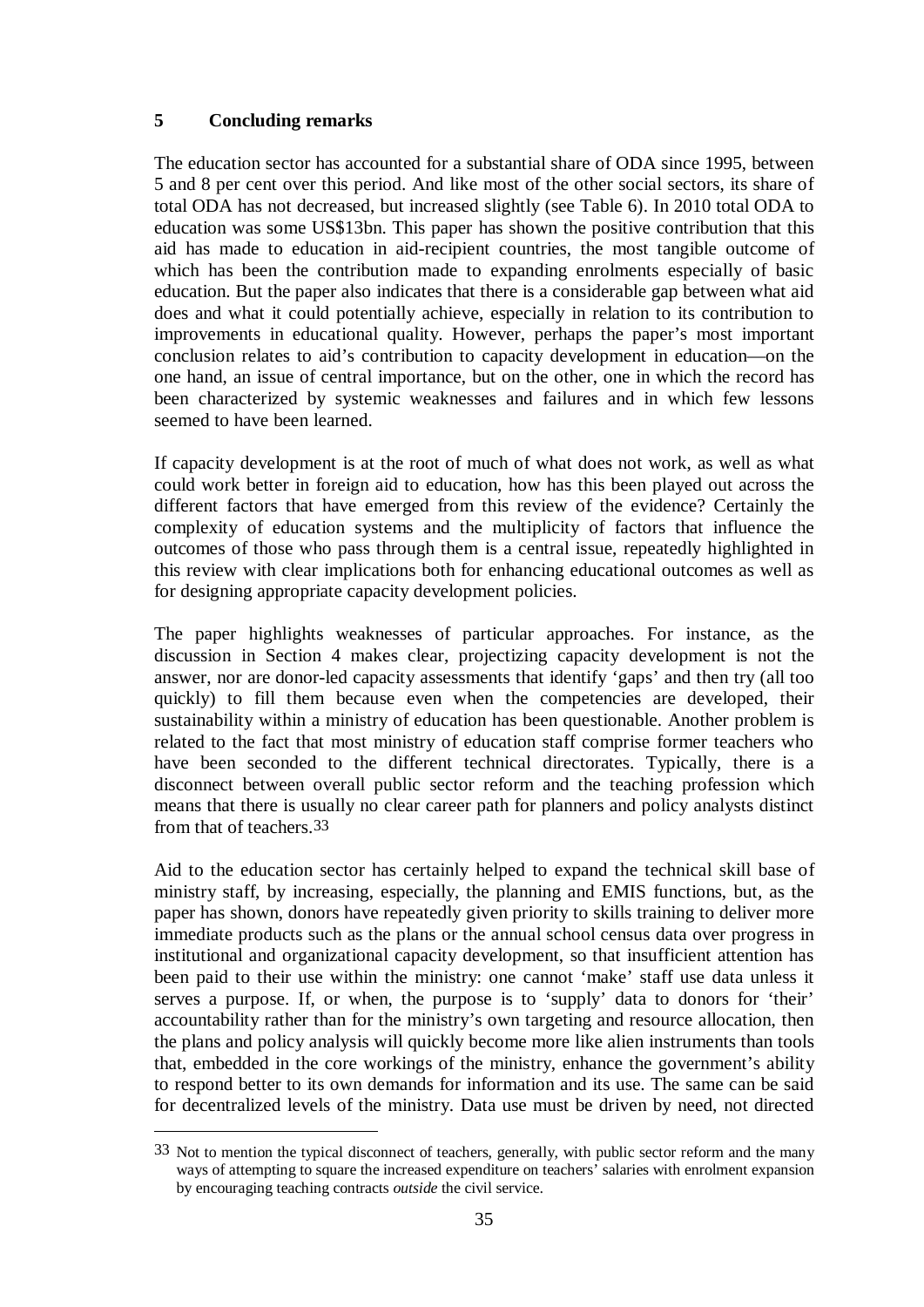from on high, or from outsiders, or it will remain someone else's agenda. Institutional capacity development is certainly urgently needed, and not only to enhance the abilities of the central ministry's planning department, but of all the departments and throughout the levels of any decentralized administration and management.

Responsibility for the weakness of aid's contribution to capacity development in education lies not solely with the contributing donors, however. In the absence of national leadership hungry for such capacity development, aid's contribution will be lessened considerably, given the lack of sustainability of the capacities developed. When donors drive the capacity development agenda, ministry officials may well agree to the proposed capacity development projects and work with donors to help achieve their objectives, and staff may well be trained. But the likelihood of the overall 'system' improving—and thus, the outcomes one hopes to achieve, not only of increased enrolments but learning—will be low, as the evidence consistently and repeatedly confirms. Furthermore, because education is always an issue of central political importance in aid-recipient countries (as it clearly is, too, in donor countries), efforts to improve the system will always be more complex than writing plans and expecting outcomes to be achieved merely by deploying technical advisors to train local planners and educationists. What this suggests is the need for broad accountability and transparency of information, such as pointed out by Pritchett, in warning that aid's bolstering of the state's role in the provision of education services as a public good (Pritchett 2008) may inadvertently diminish the voice of private (individual and family) stakeholders.

Recent years have seen a marked shift by donors towards greater attention to education quality, no doubt due, in part, to the limited evidence of their aid's impact as seen in the various evaluations reviewed above: development agencies are belatedly emphasizing some of the broader EFA goals beyond MDG 2, as has been pointed out. And they are financing considerable learning achievement assessments, such as EGRA, but also the regional and international achievement surveys. The danger is that either, like the plans, the EMIS and the policy analysis, the information garnered from these assessments will not be used to focus on improving the system, or that internationally managed assessments will supersede the national assessments required and will utilize the limited, trained staff to focus on trying to achieve objectives other than those nationally owned and understood. In practice the results of such assessments are often not put into the public domain due to government's embarrassment by the low scores achieved just when the transparency is needed to engage wider stakeholders in educational improvement.

So, we come back to the main question of this paper, 'What works in foreign aid to education?' Perhaps we need to proceed with slightly more humility, by pointing out that the experts are still not agreed about what works in our own educational systems at home. Thus, rather than starting with the bag of tricks that are typically unloaded when they get off the plane to have discussions with ministry staff, education specialists from donor countries might approach their task of trying to help by acknowledging their need to learn as well as to impart knowledge. They could *ask* for help in trying to model systemic routes aimed at making a difference, not least by focusing more on how better to strengthen local capacities and less on ensuring 'our' aid works. This, after all, is what alignment is all about, though it seldom looks like this. The Paris Declaration offered a step-change to the major development agencies. It is clear from the surveys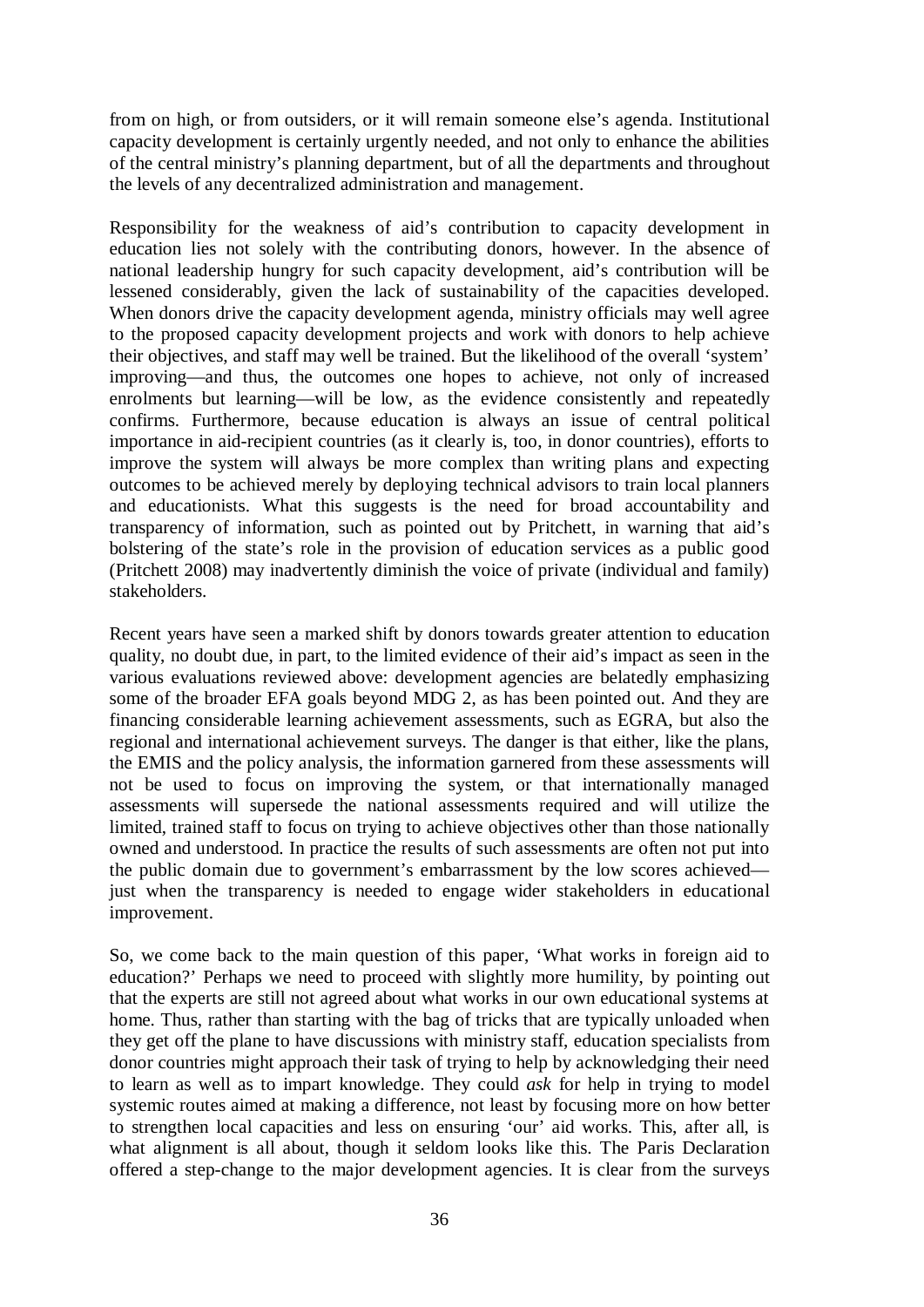carried out that most agencies are not living up to their commitments, even when measured by the relatively weak indicators used to judge progress.34

This review has shown that many of the lessons of what works in foreign aid to education are known, but they are not implemented. These lessons are of two sorts, the first cluster relates to the interface of aid with education systems in recipient countries. To make a difference, what is of paramount importance is to start at the level of the whole education sector—rather than to pick out the sub-sector most popular with donors and channel a disproportionate share of funds to make this 'work' better, for this distorts a government's sector-wide planning. (What happens to the menu items that are 'off' and so not selected?) Making the Paris Declaration work should be high on the agenda of development agencies—after all they have signed it! There are also lessons for development agencies about how they should behave with each other. Co-operation among donor agencies can only be successful if donors are willing to challenge those of their number whose activities undermine the corporate effort.35 This will often mean that countries have to accept, for example, traditional, ring-fenced projects with top-ups paid to ministry staff and essentially, with accountability to development agencies rather than to national institutions even when other development agencies are providing unearmarked budget support.

The second cluster of lessons are those related to the 'nuts and bolts' of education systems themselves—what makes them work, how the different bits fit together and how aid monies can distort priorities, making the government co-ordination efforts more difficult as well as creating fragmented accountability. Add to this the projectized capacity development and the untouched institutional or organizational development, together with any lack of leadership or ownership of the capacity development, and the distorting influence of aid monies likely trumps their contributions. This review has demonstrated the distortions of focusing on enrolments and insufficiently on quality, on products such as plans and EMIS, and 'inputs', rather than processes and outcomes, what goes on in the classroom, what the students learn, whether the teachers' pay and status are sufficient to keep them in the classroom and continuing to teach, etc.

At the beginning of this review, it was stated how much easier it is to judge the impact of health rather than educational interventions. Students aren't dying due to the ineffectiveness of education aid, but many are still not learning or not learning enough. Aid to education and its evaluation needs to be systemic and long-term, and the capacity development that is afforded needs to be nationally managed and co-ordinated. Sustainable education outcomes will not be achieved merely by reproducing yet more successful, but individual projects. Perversely, development agencies that focus only on demonstrable short-term impact may well be contributing, unwittingly, to an undermining of the education systems and their deepening development, to whose progress they are trying to contribute.

<u>.</u>

<sup>34</sup> The recent evaluation of the World Bank's harmonization and alignment (H&A) (Independent Evaluation Group 2011) made the following recommendation: 'Provide recognition to Bank staff for undertaking H&A by introducing a specific budget code for staff to charge time spent on coordination, for both task- and non-task-related co-ordination activities'. This example may be one way of taking forward the need for donor agency staff behaviour to change, as has been underlined here.

<sup>35</sup> However, there seems to be an unwritten rule that development agencies don't criticize each other. Thus, they back off making judgments (in public) about each others' behaviour as one would in a peer-based review.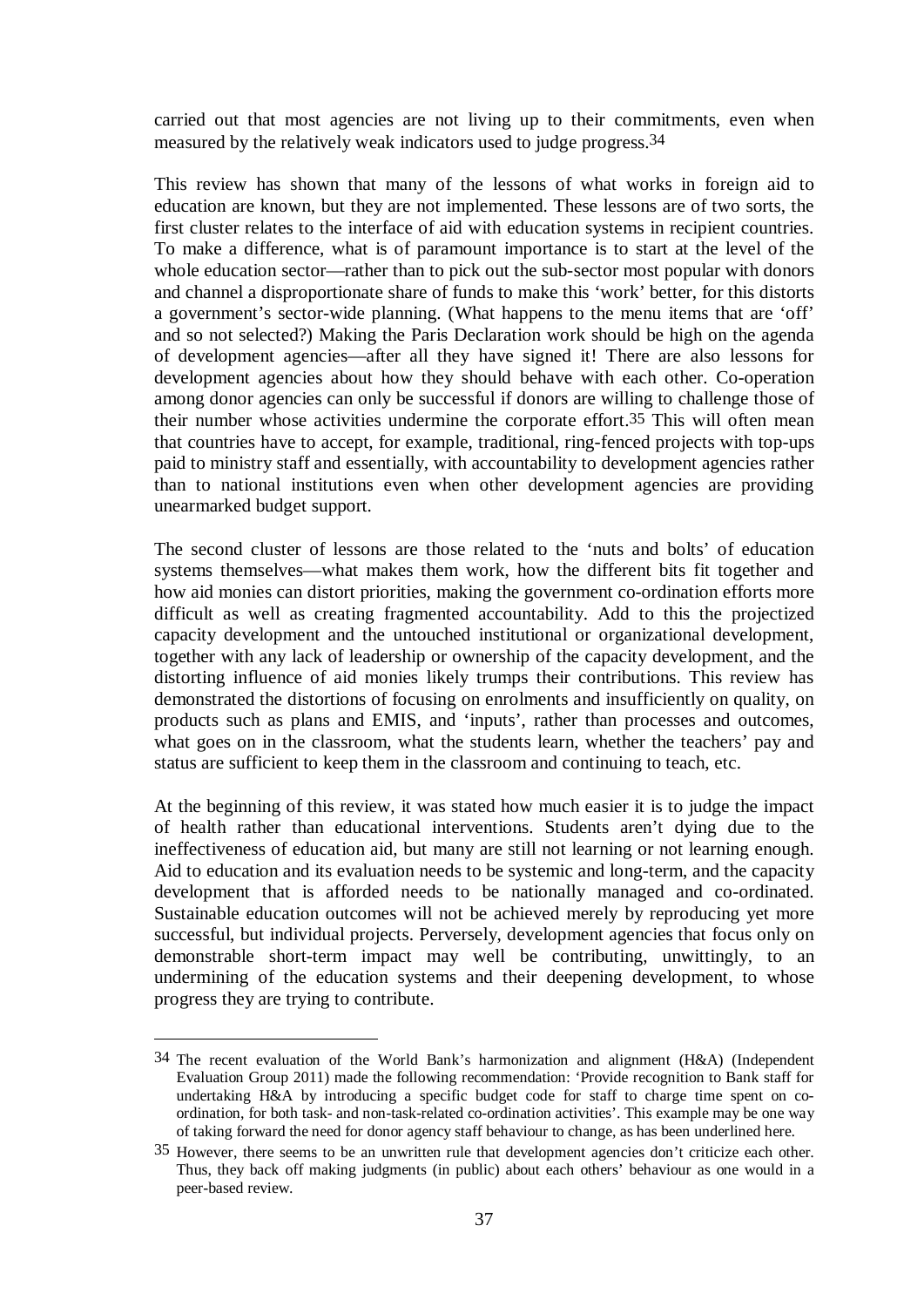| Country             |     |     | education (US\$m)** | Total aid (committed) to | Total aid<br>(disbursed) to<br>education<br>$(USSm)^{1}$ |     |     | Aid (committed) to<br>basic education<br>$(US$m)*$ |     |      | Aid (disbursed)<br>to<br>basic education<br>$(USSm)^2$ |                          | Net enrolment<br>rate (NER)<br>primary<br>$(%)^1$ |                | Survival rate<br>to grade 5<br>$(\%)$ |
|---------------------|-----|-----|---------------------|--------------------------|----------------------------------------------------------|-----|-----|----------------------------------------------------|-----|------|--------------------------------------------------------|--------------------------|---------------------------------------------------|----------------|---------------------------------------|
|                     |     |     | 1995 2000 2005 2010 |                          | 2009                                                     |     |     | 1995 2000 2005 2010                                |     | 2002 | 2009                                                   | 1999                     | 2008                                              |                | 1999 2007                             |
| Bangladesh          | 136 | 92  | 402                 | 273                      | 211                                                      | 35  | 65  | 93                                                 | 176 | 90   | 150                                                    | $\overline{\phantom{a}}$ | 85                                                | ۰              | $55^x$                                |
| <b>Burkina Faso</b> | 13  | 27  | 91                  | 119                      | 195                                                      | 8   | 8   | 52                                                 | 57  | 53   | 115                                                    | 35                       | 63                                                | 68             | 82                                    |
| Cambodia            | 22  | 20  | 46                  | 106                      | 44                                                       | 16  | 3   | 15                                                 | 50  | 17   | 19                                                     | 83                       | 89                                                | 56             | 62                                    |
| Ethiopia            | 12  | 67  | 46                  | 132                      | 562                                                      | 4   | 24  | 19                                                 | 40  | 56   | 286                                                    | 36                       | 78                                                | 56             | 47                                    |
| India               | 57  | 575 | 94                  | 1167                     | 776                                                      | 34  | 379 | 19                                                 | 577 | 261  | 641                                                    | $\overline{\phantom{a}}$ | $90^2$                                            | 62             | $66^x$                                |
| Indonesia           | 314 | 175 | 188                 | 332                      | 432                                                      | 74  | 29  | 158                                                |     | 48   | 178                                                    | $\overline{\phantom{a}}$ | 96                                                | $\blacksquare$ | 86                                    |
| Mozambique          | 10  | 112 | 239                 | 199                      | 295                                                      | 55  | 126 | 95                                                 |     | 84   | 180                                                    | 52                       | 80                                                | 43             | 60                                    |
| Nicaragua           | 64  | 47  | 47                  | 55                       | 80                                                       | 47  | 33  | 34                                                 | 18  | 32   | 40                                                     | 76                       | 92                                                | 48             | 51                                    |
| Pakistan            | 213 | 46  | 263                 | 467                      | 566                                                      | 195 | 10  | 120                                                | 213 | 120  | 269                                                    | $\blacksquare$           | 66*                                               |                |                                       |
| Rwanda              | 7   | 72  | 25                  | 60                       | 124                                                      | 28  | 11  | $\overline{7}$                                     |     | 26   | 61                                                     | $\overline{\phantom{a}}$ | 96                                                | 45             |                                       |
| Tanzania            |     | 72  | 59                  | 219                      | 342                                                      | 2   | 49  | 7                                                  | 14  | 215  | 153                                                    | 49                       | 99                                                |                | 87 <sup>Y</sup>                       |
| Vietnam             | 42  | 120 | 305                 | 451                      | 496                                                      | 18  | 20  | 87                                                 | 26  | 37   | 194                                                    | 96                       | $\overline{\phantom{a}}$                          | 83             | $92^{\text{X}}$                       |
| Yemen               | 0   | 130 | 42                  | 62                       | 102                                                      | 92  | 38  | 17                                                 |     | 23   | 72                                                     | 56                       | 73                                                | 87             |                                       |

Appendix 1: Aid, policies and progress toward EFA in 13 countries

Source: First 4 columns from OECD/DAC International Aid Statistics, Creditor Reporting System http://stats.oecd.org/Index.aspx?datasetcode=CRS1 (accessed 31 March 2012); remainder from GMR Aid Disbursements 2002-2009 Tables 3, 5 and 7 (UNESCO 2011b).

Notes:

<sup>1</sup> (2009 Constant US\$) from GMR Aid Disbursements 2002-2009 Tables 3, 5 and 7 (UNESCO 2011b).<br><sup>2</sup> First figure is average 2002-3 annual average total aid to basic education, and next figure is total aid to basic education

\* National estimate.

\*\* (2009 Constant US\$) OECD/DAC International Aid Statistics, Creditor Reporting System http://stats.oecd.org/Index.aspx?datasetcode=CRS1 (accessed 31 March 2012).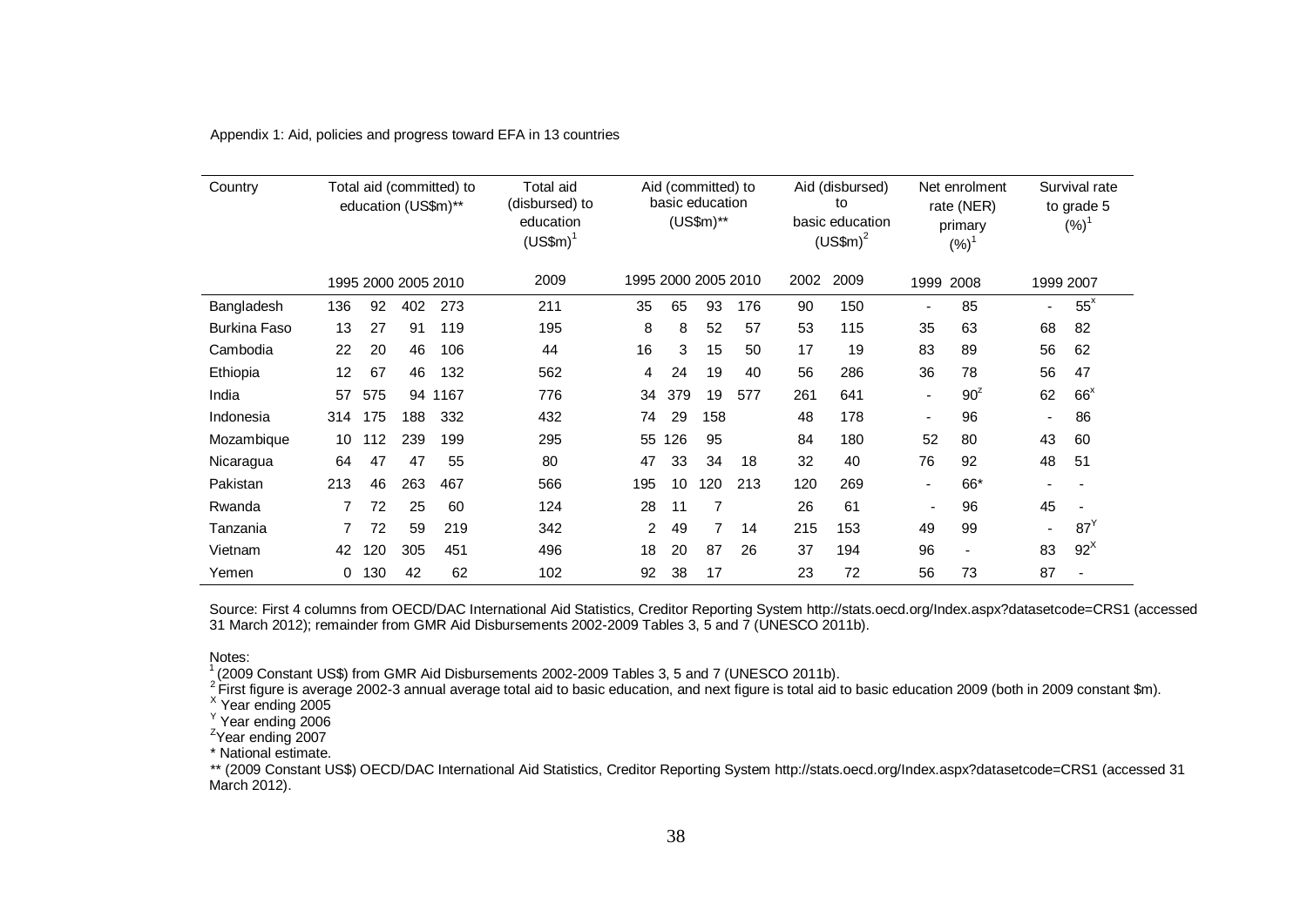| <b>BANGLADESH</b>                                                                                                                                                                        |                                                                                                                                                                                                                                                                                                                                                                                                                                                                                               |                                                                                                                                                                                                                                                                                                                                                                                 |                                                                                                                                                                                                                                                                                                            |                                                                                                                                                                                                                                                                                                                                                                                                                                                                                                                                                                                                                                                       |
|------------------------------------------------------------------------------------------------------------------------------------------------------------------------------------------|-----------------------------------------------------------------------------------------------------------------------------------------------------------------------------------------------------------------------------------------------------------------------------------------------------------------------------------------------------------------------------------------------------------------------------------------------------------------------------------------------|---------------------------------------------------------------------------------------------------------------------------------------------------------------------------------------------------------------------------------------------------------------------------------------------------------------------------------------------------------------------------------|------------------------------------------------------------------------------------------------------------------------------------------------------------------------------------------------------------------------------------------------------------------------------------------------------------|-------------------------------------------------------------------------------------------------------------------------------------------------------------------------------------------------------------------------------------------------------------------------------------------------------------------------------------------------------------------------------------------------------------------------------------------------------------------------------------------------------------------------------------------------------------------------------------------------------------------------------------------------------|
| Achievements/                                                                                                                                                                            | Institutional                                                                                                                                                                                                                                                                                                                                                                                                                                                                                 | <b>Access</b>                                                                                                                                                                                                                                                                                                                                                                   | Learning                                                                                                                                                                                                                                                                                                   | <b>Aid Modality/</b>                                                                                                                                                                                                                                                                                                                                                                                                                                                                                                                                                                                                                                  |
| <b>Challenges</b>                                                                                                                                                                        | <b>Environment</b>                                                                                                                                                                                                                                                                                                                                                                                                                                                                            |                                                                                                                                                                                                                                                                                                                                                                                 |                                                                                                                                                                                                                                                                                                            | <b>Comments</b>                                                                                                                                                                                                                                                                                                                                                                                                                                                                                                                                                                                                                                       |
| Close to UPE/<br>Main challenges:<br>Improving low<br>levels of most<br>indicators.                                                                                                      | Aims of Primary Education<br>Development Programme II<br>(PEDPII, 2002): improve<br>quality and access to primary<br>education, improve<br>management and capacity.<br>Policy environment:<br>characterized by high level of<br>donor support and<br>involvement. Strict<br>requirements for registration of<br>non-state providers of<br>education, but lack of ongoing<br>supervision and fragmented<br>distribution of oversight<br>responsibilities among<br>government agencies.         | More schools and<br>classrooms; stipends<br>since 2002; ROSP<br>reaching .5m out of<br>school kids; girls<br>secondary stipends                                                                                                                                                                                                                                                 | School meals at<br>primary level. Move<br>towards child-centred<br>education. Education<br>for Indigenous<br>Children, operated by<br>BRAC. NGO efforts to<br>improve quality: e.g.<br><b>PLAN Community</b><br>Learning for children<br>from disadvantaged<br>communities.                                | Different SWAps for public and NFE<br>(BRAC) schools; 1989-2007: universal<br>GER has almost been reached with gender<br>balance, but the institutional capacity and<br>quality aspects have not improved much<br>(e.g., low adult literacy rate of 55% and<br>high cycle dropout rate of about 50%); high<br>transaction costs associated with<br>complicated implementation arrangements,<br>especially through the big SWAp<br>introduced in the PEDP-II during the time<br>when the executing agency's capacity was<br>not sufficient to handle it and when initial<br>necessary conditions for harmonization<br>were not put in place (ADB 2008) |
| <b>BURKINA FASO</b>                                                                                                                                                                      |                                                                                                                                                                                                                                                                                                                                                                                                                                                                                               |                                                                                                                                                                                                                                                                                                                                                                                 |                                                                                                                                                                                                                                                                                                            |                                                                                                                                                                                                                                                                                                                                                                                                                                                                                                                                                                                                                                                       |
| Achievements/<br><b>Challenges</b>                                                                                                                                                       | Institutional<br><b>Environment</b>                                                                                                                                                                                                                                                                                                                                                                                                                                                           | <b>Access</b>                                                                                                                                                                                                                                                                                                                                                                   | Learning                                                                                                                                                                                                                                                                                                   | <b>Aid Modality/</b><br><b>Comments</b>                                                                                                                                                                                                                                                                                                                                                                                                                                                                                                                                                                                                               |
| Increased primary<br>education NER<br>while improving<br>gender parity.<br>Increased survival<br>rate to grade 5./<br>Main challenges:<br>Improving low<br>levels of most<br>indicators. | 2000 PRSP: focus on primary<br>and nonformal basic<br>education. Ten-year basic<br>education development plan<br>(PDDEB 2002). Goals:<br>expanding basic education;<br>improving the quality and<br>relevance of basic education;<br>intensifying and improving the<br>quality of literacy campaigns;<br>improving planning and<br>management capacities. Civil<br>society involvement in PDDEB<br>through national education<br>coalition. Harmonization of<br>donor support to PDDEB. Joint | Basic education: High<br>priority on school<br>infrastructure, with 37%<br>increase in number of<br>primary school<br>classrooms since 2001.<br>Resources targeted to 20<br>least educated provinces<br>and to monitoring.<br>Gender equity: waiver of<br>fees for girls in the first<br>year of primary school.<br>Literacy: Fund for<br>Literacy and Non-Formal<br>Education. | Expansion of school<br>canteens in rural areas.<br>2006 convention on<br>school health care and<br>nutrition. Expansion of<br>bilingual schools. 47%<br>increase in teacher<br>numbers since 2001.<br>Less than 60% can<br>read fluently at the end<br>of primary educ.<br>(Cafferini and Pierrel<br>2007) | Period covered by the sector-wide<br>programme: 2000-2009<br>Before 2005: non-budget common fund;<br>after 2005: targeted budget sector support;<br>contribution to a specific account dedicated<br>to MoE expenditure; then non-targeted<br>sector budget support: payment to<br>Treasury without allocation. PGBS has had<br>an impact on poverty reduction related to<br>living conditions through expansion in the<br>delivery of basic services. (IDD and<br>Associates 2006)<br>FTI's procedures and analytical tools<br>supported the planning efforts of the basic<br>education sub-sector to move closer to                                  |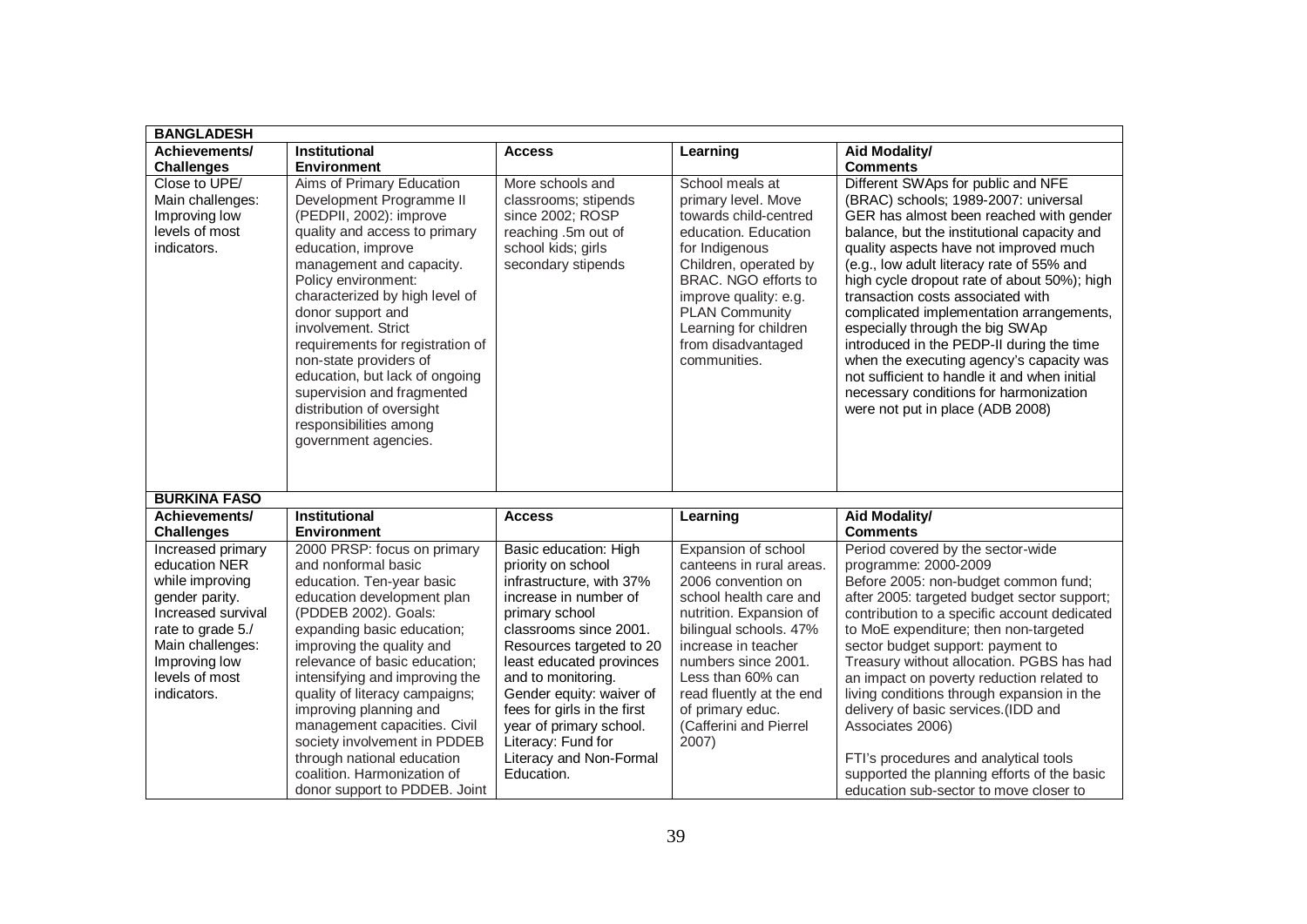|                                         | Review Missions to improve<br>PDDEB monitoring.<br>Centralized public<br>administration, but with 2004<br>Code for Territorial<br>Communities and 2006<br>municipal elections marking a<br>new phase in decentralization<br>strategy. |                                                   |                                           | what could be called a 'credible' plan<br>enabling additional funds to be invested<br>(Chiche et al. 2010) |
|-----------------------------------------|---------------------------------------------------------------------------------------------------------------------------------------------------------------------------------------------------------------------------------------|---------------------------------------------------|-------------------------------------------|------------------------------------------------------------------------------------------------------------|
| <b>CAMBODIA</b>                         |                                                                                                                                                                                                                                       |                                                   |                                           |                                                                                                            |
| Achievements/<br><b>Challenges</b>      | <b>Institutional</b><br><b>Environment</b>                                                                                                                                                                                            | <b>Access</b>                                     | Learning                                  | Aid Modality/<br><b>Comments</b>                                                                           |
| Increased primary                       | <b>Education Strategic Plans</b>                                                                                                                                                                                                      | ECCE: Emphasis on                                 | Improvement of toilets                    | FTI Catalytic Fund monies projectized in                                                                   |
| education NER and                       | 2000-2005 and 2006-2010,                                                                                                                                                                                                              | disadvantaged                                     | and water access in                       | spite of existing budget support-'due                                                                      |
| survival rate to                        | 2009-2013 incorporating                                                                                                                                                                                                               | communities. Pre-school                           | new and existing                          | diligence' of WB Trust Funds supervision;                                                                  |
| grade 5. The                            | Dakar EFA goals. Move                                                                                                                                                                                                                 | year for 5- to 6-year-olds,                       | schools. New                              | contributed to regression of aid                                                                           |
| gender gap both at                      | towards sector-wide approach                                                                                                                                                                                                          | home-based and family                             | curriculum in basic                       | effectiveness; fragmented donor projects                                                                   |
| primary level and at<br>lower secondary | involving much dialogue and<br>negotiation with donors.                                                                                                                                                                               | support programmes for<br>children under 5. Basic | education grades,<br>based on achievement | despite having many aid effectiveness<br>fundamentals, viz. Education Sector                               |
| level has effectively                   | Decentralization, with some                                                                                                                                                                                                           | education: Construction                           | standards and more                        | Working Group, Partnership Principles, Aid                                                                 |
| been closed./ Main                      | funding direct to schools for                                                                                                                                                                                                         | of schools, especially in                         | gender sensitive.                         | Effectiveness Advisors; M&E fragmented;                                                                    |
| challenges:                             | first time. All schools given                                                                                                                                                                                                         | remote areas. Multigrade                          | Inclusion of locally                      | MoEYS 'co-ordination' top-down and                                                                         |
| Reducing low levels                     | operational budgets (2001).                                                                                                                                                                                                           | approaches to reduce                              | relevant life skills and                  | fragmented by donor interfaces with                                                                        |
| of survival rate to                     | Capacity-building to support                                                                                                                                                                                                          | number of 'incomplete                             | HIV/AIDS programmes                       | technical departments. and multiplicity of                                                                 |
| grade 5, reducing                       | decentralization.                                                                                                                                                                                                                     | schools' in border.                               | in schools. Pilot                         | committees; Capacity Development                                                                           |
| repetition rates                        |                                                                                                                                                                                                                                       | remote and ethnic                                 | bilingual education                       | Partnership Fund retrofit donors' capacity                                                                 |
| which in general,<br>had declined but   |                                                                                                                                                                                                                                       | minority areas. Multiple<br>shifts in overcrowded | programmes in ethnic<br>minority areas.   | development activities into plan and lacks<br>strategic leadership; disconnect of MoEYS                    |
| have increased                          |                                                                                                                                                                                                                                       | schools. Advocacy on                              | Incentives to recruit                     | with public sector reform which has not                                                                    |
| subsequently in                         |                                                                                                                                                                                                                                       | benefits of girls'                                | teachers locally and                      | moved significantly. (Purcell et al. 2010)                                                                 |
| many areas; low                         |                                                                                                                                                                                                                                       | education through                                 | attract teachers to rural                 |                                                                                                            |
| levels of education                     |                                                                                                                                                                                                                                       | partnerships with NGOs,                           | areas, especially                         |                                                                                                            |
| among teachers;                         |                                                                                                                                                                                                                                       | CSOs. 'Safe boarding                              | female teachers.                          |                                                                                                            |
| teachers' low                           |                                                                                                                                                                                                                                       | places' for girls. Youth                          | Continuous in-service                     |                                                                                                            |
| salaries; continued                     |                                                                                                                                                                                                                                       | and adults: Re-entry                              | training and teacher                      |                                                                                                            |
| prevalence of                           |                                                                                                                                                                                                                                       | classes for joining                               | development through                       |                                                                                                            |
| informal school<br>fees; limited        |                                                                                                                                                                                                                                       | primary or lower<br>secondary. Equivalency        | school clusters.<br>Automatic grade       |                                                                                                            |
| accountability and                      |                                                                                                                                                                                                                                       | courses combining basic                           | promotion. Reluctance                     |                                                                                                            |
| capacity in terms of                    |                                                                                                                                                                                                                                       | education with practical                          | to publicize learning                     |                                                                                                            |
| system                                  |                                                                                                                                                                                                                                       | livelihood and life skills.                       | achievement data.                         |                                                                                                            |
| administration and                      |                                                                                                                                                                                                                                       | NFE for 'hard to reach'                           |                                           |                                                                                                            |
| governance; and                         |                                                                                                                                                                                                                                       | groups.                                           |                                           |                                                                                                            |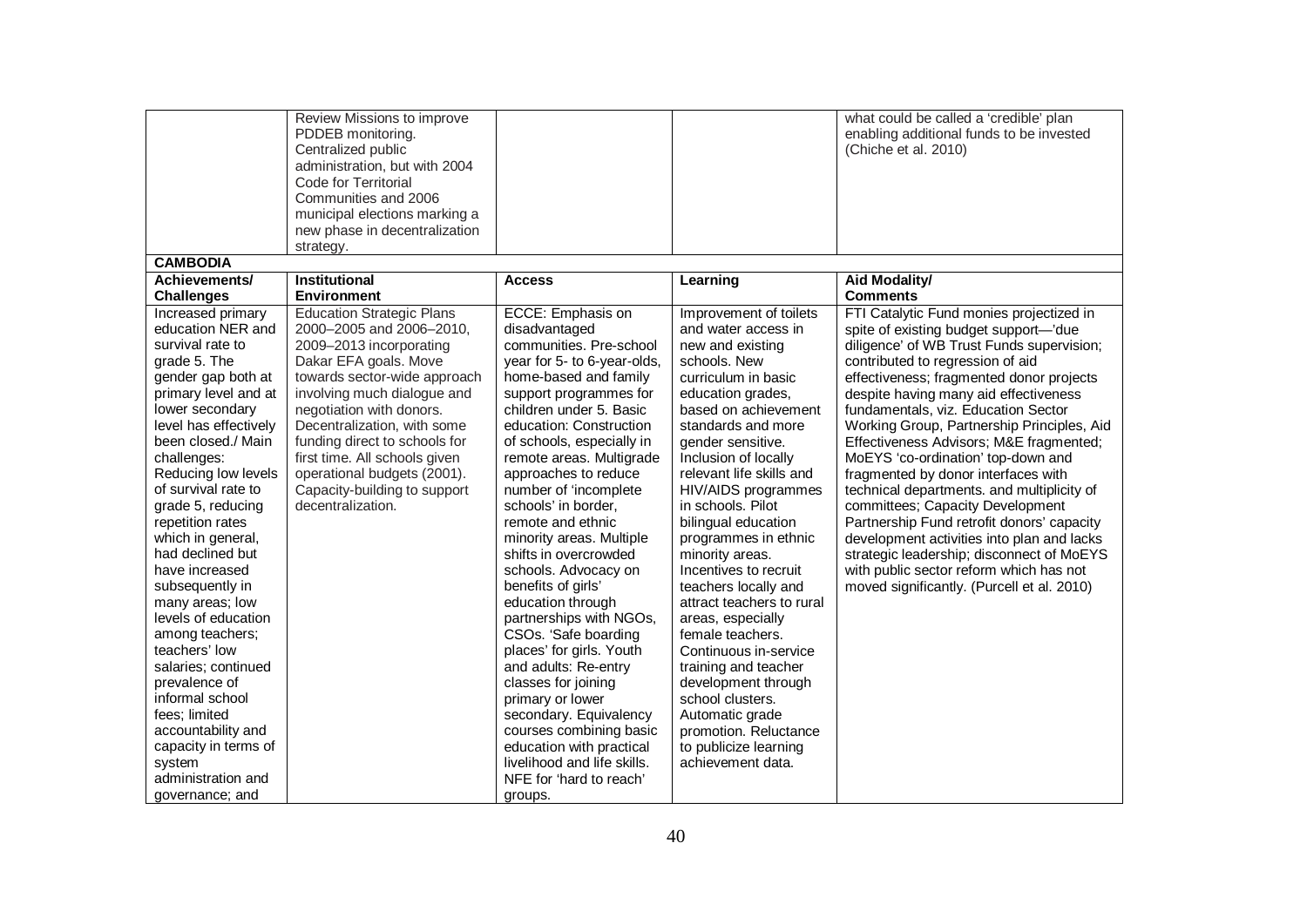| the slow pace of       |                                 |                           |                          |                                               |
|------------------------|---------------------------------|---------------------------|--------------------------|-----------------------------------------------|
| decentralization       |                                 |                           |                          |                                               |
| and                    |                                 |                           |                          |                                               |
| deconcentration        |                                 |                           |                          |                                               |
| reforms.               |                                 |                           |                          |                                               |
| <b>ETHIOPIA</b>        |                                 |                           |                          |                                               |
| Achievements/          | <b>Institutional</b>            | <b>Access</b>             | Learning                 | Aid Modality/                                 |
| <b>Challenges</b>      | <b>Environment</b>              |                           |                          | <b>Comments</b>                               |
| Substantially          | Since 1994 Education and        | School Fee abolition.     | Continuous               | International co-operation and                |
| increased primary      | Training Policy, strong         | ESDP 3: affirmative       | assessment and           | development finance is likely to have         |
| NER.                   | commitment to EFA, especially   | actions for females.      | automatic promotion for  | contributed to Ethiopia's progress,           |
| Approximately 3        | UPE by 2015. Three              | pastoral and agro-        | grades 1 to 3. Teacher   | accounting for around 17% of projected        |
| million pupils were    | subsequent Education Sector     | pastoral groups and       | reforms with focus on    | education expenditure in 2010 (UNESCO         |
| in primary school in   | Development Programmes          | those with special needs. | pre- and in-service      | 2009). The multi-donor General Education      |
| 1994/95. By            | (ESDPs): focus on expanding     | Some specific             | training. Quotas         | Quality Improvement Programme (GEQIP)         |
| 2008/09, primary       | equitable access to primary     | approaches for            | encouraging more         | was launched in 2009, with the aim of         |
| enrolment had risen    | and vocational education,       | pastoralist children:     | female teachers in rural | implementing a new curriculum, providing      |
| to 15.5 million-an     | restructuring education system  | mobile schools, boarding  | schools and more         | textbooks and teacher guides, improving       |
| increase of over       | and improving quality. Linked   | hostels. Strategies to    | women in education       | teacher training and building administrative  |
| 500%. Significantly    | to government poverty           | promote girls' enrolment: | management.              | capacity (World Bank 2008). Supported by      |
| improved gender        | reduction strategy. A range of  | community sensitization   | Leadership and           | a US\$50 million (IDA) credit, it is expected |
| parity at primary      | donors supporting education.    | campaigns, improving      | Management               | to leverage a collective investment of        |
| level. Increased       | Regular dialogue and joint      | safety by accompanying    | Programme: nationwide    | US\$417 million in additional resources       |
| survival rate to       | sector reviews with             | girls to school, reducing | initiative to upgrade    | from the government, the FTI Catalytic        |
| grade 5. The           | government to develop           | distance travelled,       | skills of primary and    | Fund and other development partners (ODI      |
| number of children     | ESDPs. Non-state provision:     | improving toilets and     | secondary school         | 2011) FTI had only limited impact on the      |
| out of school fell     | gradual expansion, with better  | sanitation. For out-of-   | principals. Distribution | local planning processes and at times had     |
| from just over 6.4     | dialogue between NGOs, and      | school children:          | of free textbooks to     | a detrimental effect due to lack of clarity   |
| million to around      | government regulation of non-   | alternative basic         | disadvantaged            | and delays. The main value added by the       |
| 2.7 million ('99-'08)/ | state provision through         | education, providing link | students.                | FTI appears to have been an element of        |
| Main challenges:       | registration, but concern about | to upper primary; but     | Establishment of a       | increased rigour to the national planning     |
| Improving low level    | quality of teacher training.    | coverage still low. 2006  | Master's programme in    | process and eventually additional finance     |
| of pre-primary         | Regular collection of education | MoE special needs         | Adult Education and      | to support the implementation of those        |
| coverage.              | data by most districts and      | education strategy.       | Lifelong Learning in     | plans (Dom 2010 and Bermingham 2011)          |
| Reducing large         | regions, but weak analysis.     |                           | 2007. Key pro-poor       |                                               |
| numbers of out-of-     |                                 |                           | policies and initiatives |                                               |
| school children and    |                                 |                           | to improve education     |                                               |
| illiterate youth and   |                                 |                           | outcomes                 |                                               |
| adults. Addressing     |                                 |                           |                          |                                               |
| regional disparities.  |                                 |                           |                          |                                               |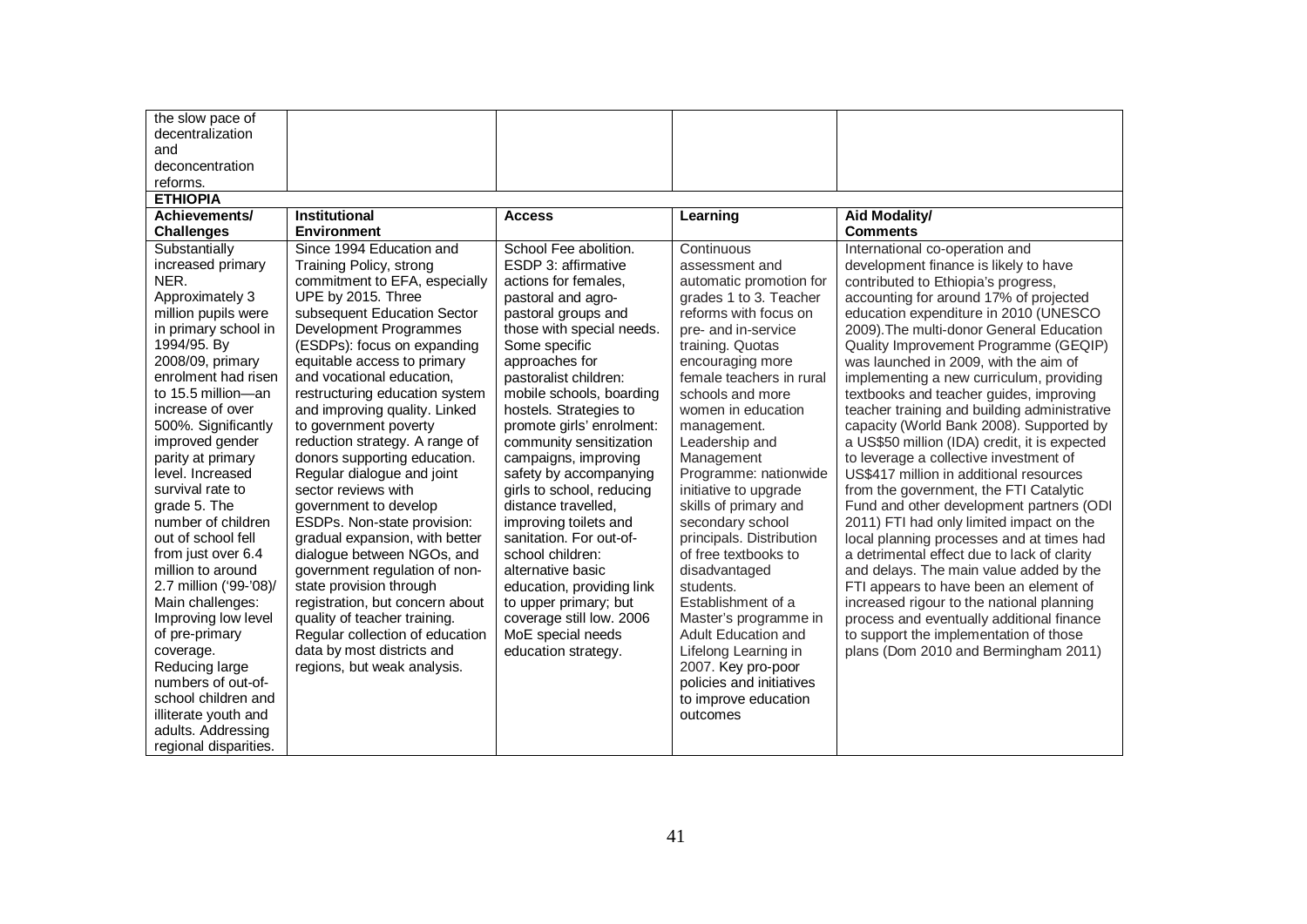| <b>INDIA</b>                                                                                                                                                                                                                                                                                                     |                                                                                                                                                                                                                                                                                                                                                                                                                                                                                                                                                                                                        |                                                                                                                                                                                                                                                                                                                                                                                                                                                                                                                                                                                                                                                                                                                        |                                                                                                                                                                                                                                                                                                                                                                                                                                                                                                                                                                                                                                                                                                                                                                                                                                                                                                                                                              |                                                                                                                                                                                                                                                                                                                                                                                                                                                                                                                                                                                                                                                                  |
|------------------------------------------------------------------------------------------------------------------------------------------------------------------------------------------------------------------------------------------------------------------------------------------------------------------|--------------------------------------------------------------------------------------------------------------------------------------------------------------------------------------------------------------------------------------------------------------------------------------------------------------------------------------------------------------------------------------------------------------------------------------------------------------------------------------------------------------------------------------------------------------------------------------------------------|------------------------------------------------------------------------------------------------------------------------------------------------------------------------------------------------------------------------------------------------------------------------------------------------------------------------------------------------------------------------------------------------------------------------------------------------------------------------------------------------------------------------------------------------------------------------------------------------------------------------------------------------------------------------------------------------------------------------|--------------------------------------------------------------------------------------------------------------------------------------------------------------------------------------------------------------------------------------------------------------------------------------------------------------------------------------------------------------------------------------------------------------------------------------------------------------------------------------------------------------------------------------------------------------------------------------------------------------------------------------------------------------------------------------------------------------------------------------------------------------------------------------------------------------------------------------------------------------------------------------------------------------------------------------------------------------|------------------------------------------------------------------------------------------------------------------------------------------------------------------------------------------------------------------------------------------------------------------------------------------------------------------------------------------------------------------------------------------------------------------------------------------------------------------------------------------------------------------------------------------------------------------------------------------------------------------------------------------------------------------|
| Achievements/                                                                                                                                                                                                                                                                                                    | Institutional                                                                                                                                                                                                                                                                                                                                                                                                                                                                                                                                                                                          | <b>Access</b>                                                                                                                                                                                                                                                                                                                                                                                                                                                                                                                                                                                                                                                                                                          | Learning                                                                                                                                                                                                                                                                                                                                                                                                                                                                                                                                                                                                                                                                                                                                                                                                                                                                                                                                                     | <b>Aid Modality/</b>                                                                                                                                                                                                                                                                                                                                                                                                                                                                                                                                                                                                                                             |
| <b>Challenges</b>                                                                                                                                                                                                                                                                                                | <b>Environment</b>                                                                                                                                                                                                                                                                                                                                                                                                                                                                                                                                                                                     |                                                                                                                                                                                                                                                                                                                                                                                                                                                                                                                                                                                                                                                                                                                        |                                                                                                                                                                                                                                                                                                                                                                                                                                                                                                                                                                                                                                                                                                                                                                                                                                                                                                                                                              | <b>Comments</b>                                                                                                                                                                                                                                                                                                                                                                                                                                                                                                                                                                                                                                                  |
| High level of<br>primary education<br>NER; significantly<br>improved adult<br>literacy and gender<br>parity./ Main<br>challenges:<br>Providing primary<br>education to<br>socially<br>marginalized<br>minority groups;<br>reducing dropout<br>rate in primary<br>education;<br>improving quality of<br>learning. | Constitutional amendment<br>(2002) making education for<br>ages 6 to 14 a fundamental<br>right for all. National Child<br>Rights Commission (2006).<br>Ongoing work to enact a 'right<br>to education' law. Memoranda<br>of understanding with nonstate<br>providers clarifying<br>responsibilities in service<br>delivery to disadvantaged<br>populations. The GOI's goals<br>for SSA, which began in 2001,<br>were for: a) all 6-11 year olds<br>to complete five years of<br>primary schooling by 2007;<br>and b) all 6-14 year-olds to<br>complete eight years of<br>elementary schooling by 2010. | Basic education: since<br>1975, much expanded<br><b>Integrated Child</b><br>Development Scheme<br>covering nutrition, health<br>and pre-school education<br>nationwide. Small<br>schools (one teacher/one<br>classroom) to increase<br>access. Backward<br>Region Grant Fund to<br>reduce disparities in<br>poorest regions.<br>Incentives to increase<br>demand and reduce cost<br>for the poor, particularly<br>girls: midday meals,<br>school uniforms, free<br>textbooks. National<br>Programme for Education<br>of Girls at Elementary<br>Level. Residential<br>schools for girls. Youth<br>and adults Programmes<br>such as Jan Shikshan<br>Sansthan, offering<br>vocational training for 14-<br>to 25-year-olds | <b>New National</b><br><b>Curriculum Framework</b><br>(2005): child centred<br>co-operative learning;<br>revised syllabuses and<br>textbooks. Assessment<br>of student learning<br>through government<br>(NCERT: National<br><b>Council of Educational</b><br>Research and Training)<br>and non-government<br>organizations<br>(Pratham); in<br>Karnataka, state<br><b>School Quality</b><br>Assessment<br>Organization.<br>Decentralized<br>countrywide on-site<br>support to teachers<br>through Block- and<br><b>Cluster-level Resource</b><br>Centres, NCERT:<br>framework for school<br>quality indicators in<br>preparation, for<br>assessing and grading<br>schools. Support for<br>principle of mother<br>tongue. In Andhra<br>Pradesh, instruction in<br>eight tribal languages<br>since 2003. Distribution<br>of free textbooks to<br>disadvantaged<br>students. Promotion of<br>ICTs in education:<br>SchoolsNet, supports<br>creation of schools | Largest WB funded education programme<br>in 1990s (District Primary Education<br>Programme) with multiple donors' support,<br>streamlined to govt's own 'EFA', Sarva<br>Shiksha Abhiyan, and fewer donors<br>welcomed. The SWAp featured joint<br>support by DfID, the EU and IDA (WB)<br>(together committing more than US\$1<br>billion over the period 2004 to 2007.)<br>Increase in private education challenges<br>quality EFA for all. A host of district level<br>database managers were trained to start<br>up and maintain the M&E system,<br>nevertheless there are still quality control<br>issues and low demand for the data in<br>decision making. |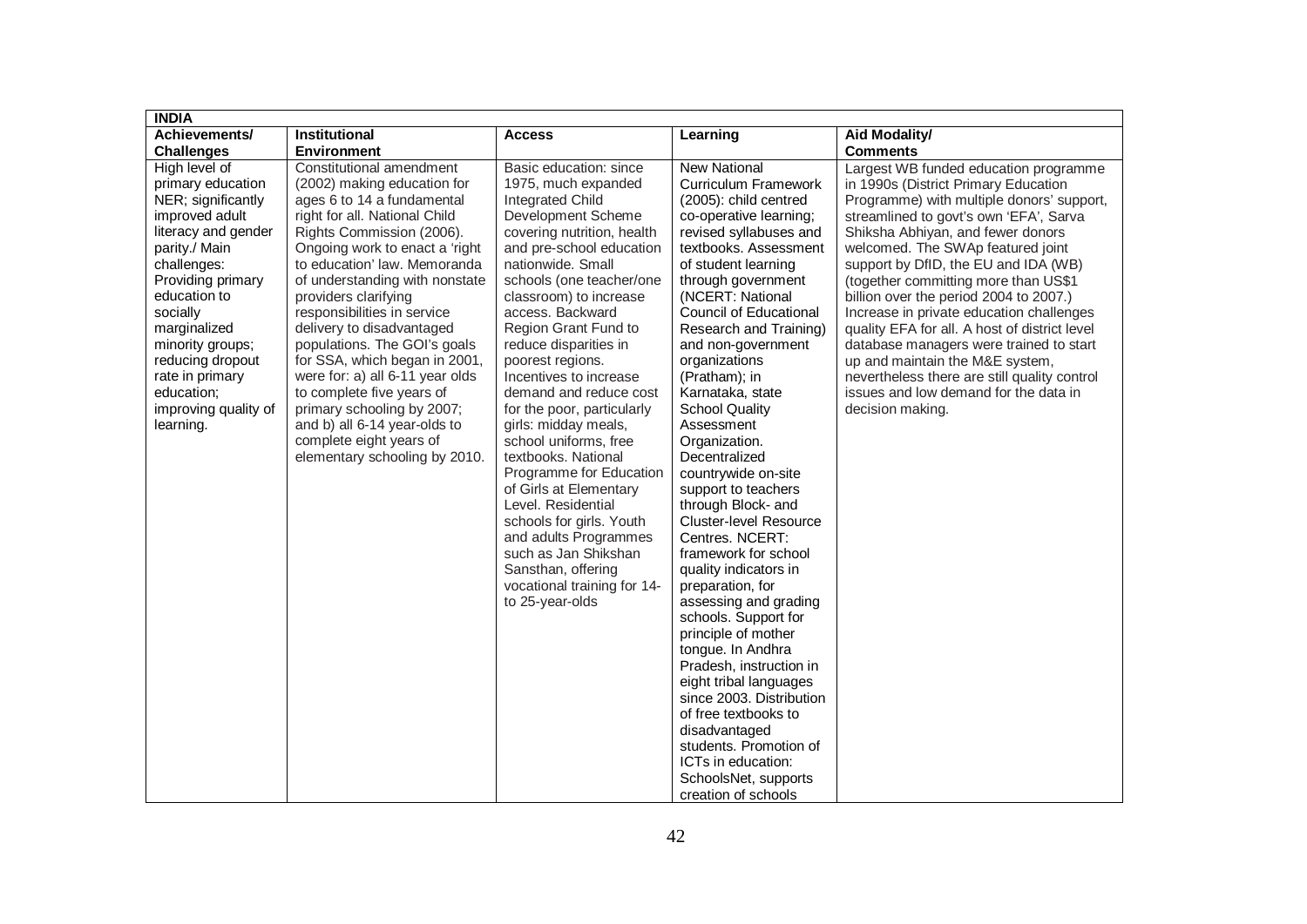|                    |                                 |                          | networks to enhance       |                                               |
|--------------------|---------------------------------|--------------------------|---------------------------|-----------------------------------------------|
|                    |                                 |                          | teaching and learning     |                                               |
|                    |                                 |                          | through collaboration     |                                               |
|                    |                                 |                          | and information           |                                               |
|                    |                                 |                          | sharing. A majority of    |                                               |
|                    |                                 |                          | rural students in India   |                                               |
|                    |                                 |                          | are not acquiring basic   |                                               |
|                    |                                 |                          | reading and math skills   |                                               |
|                    |                                 |                          | at an early age. (GOI     |                                               |
|                    |                                 |                          | 2010) DPEP                |                                               |
|                    |                                 |                          |                           |                                               |
|                    |                                 |                          | Evaluation: the main      |                                               |
|                    |                                 |                          | conclusion that can be    |                                               |
|                    |                                 |                          | drawn is that while       |                                               |
|                    |                                 |                          | there has been some       |                                               |
|                    |                                 |                          | improvement in            |                                               |
|                    |                                 |                          | average learning          |                                               |
|                    |                                 |                          | outcomes under DPEP       |                                               |
|                    |                                 |                          | I and II, despite rapid   |                                               |
|                    |                                 |                          | increases in              |                                               |
|                    |                                 |                          | enrolments, the           |                                               |
|                    |                                 |                          | absolute levels of basic  |                                               |
|                    |                                 |                          | knowledge and skills in   |                                               |
|                    |                                 |                          | project (mostly rural) is |                                               |
|                    |                                 |                          | still very low in most    |                                               |
|                    |                                 |                          | locations.                |                                               |
| <b>INDONESIA</b>   |                                 |                          |                           |                                               |
| Achievements/      | <b>Institutional</b>            | <b>Access</b>            | Learning                  | <b>Aid Modality/</b>                          |
| <b>Challenges</b>  | <b>Environment</b>              |                          |                           | <b>Comments</b>                               |
| Increased pre-     | 2003 EFA National Plan of       | ECCE: Expanded pre-      | Outcome-based             | Four major development partners               |
| primary education  | Action: detailed EFA targets    | primary schools in rural | curriculum. Mother        | supporting basic education: AusAID, the       |
| GER. Increased     | for 2015, integrated into 2005- | areas. Basic education:  | tongue in early grades    | EC, the Netherlands and the WB. Lack of       |
| adult literacy     | 2009 MoE strategy. Each         | Multiple shifts in       | outside Bahasa            | agreement on what is entailed in SWAp         |
| rate/Main          | province has own strategic      | overcrowded schools.     | Indonesia areas. Efforts  | despite support; aligned in terms of the      |
| challenges:        | education plan. Decentralized   | Pilots to test other     | to improve teacher        | overall Renstra (education development        |
| Reducing large     | education since 2001; overall   | approaches to reach poor | qualifications.           | plan), but fragmented in terms of internal    |
| number of out-of-  | strategy of community-based     | and remote communities.  |                           | co-ordination within the ministry. Following  |
| school children.   | school management. National     |                          |                           |                                               |
|                    |                                 | School-community         |                           | enrolment increases, focus on quality of      |
| Improving survival | movement for completion of      | partnerships to support  |                           | education and regional disparities.           |
| rate to grade 5.   | basic education involving       | students at risk of      |                           | Government committed to upgrading all         |
|                    | parents, communities.           | dropping out. Youth and  |                           | teachers' qualifications, certifying teachers |
|                    |                                 | adults: Non-formal re-   |                           | and schools and applying national             |
|                    |                                 | entry and equivalency    |                           | education standards. Thus, post-basic         |
|                    |                                 | programmes.              |                           | education should continue reform agenda.      |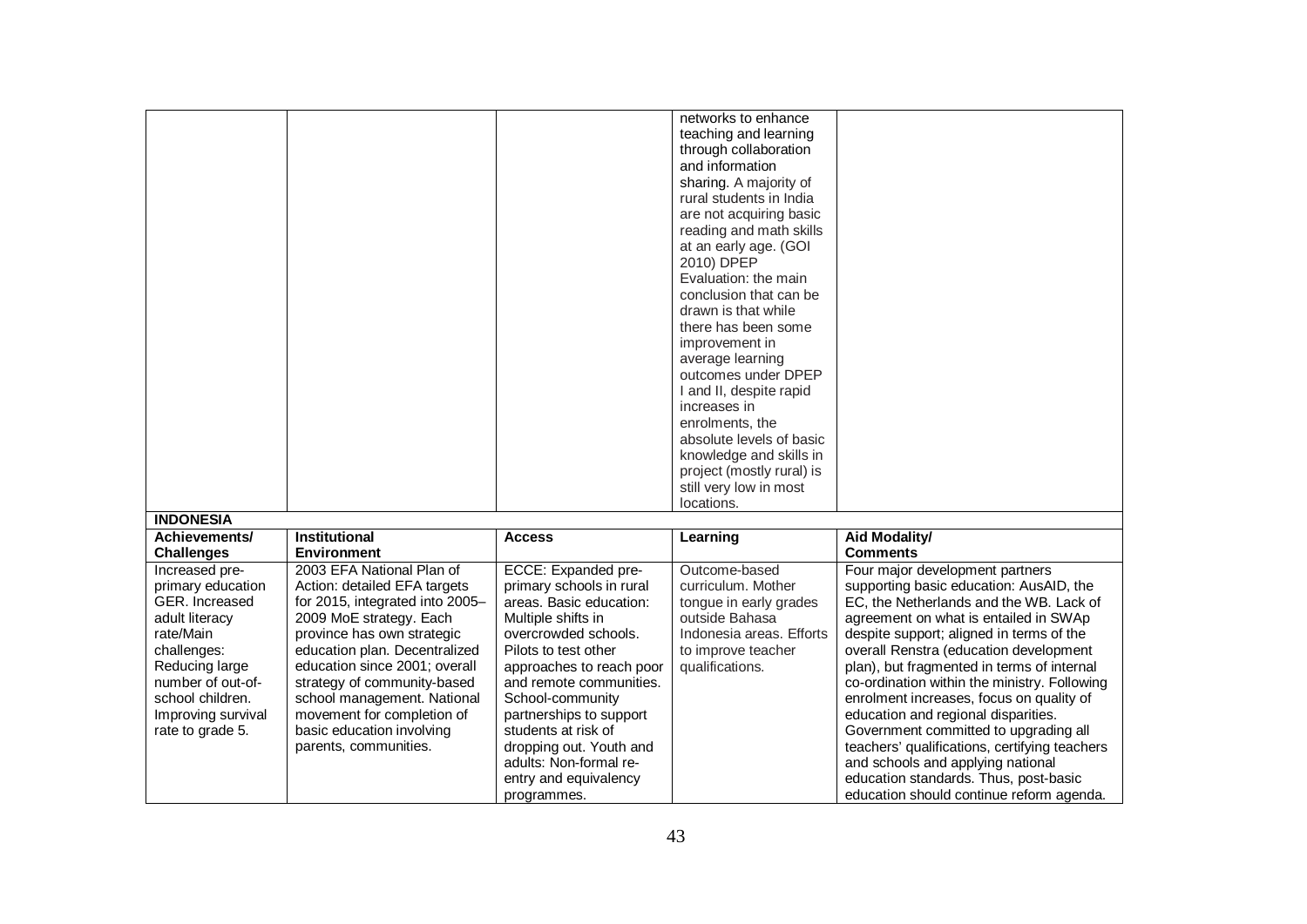|                                                                                                                                                                                                                                                                                                                       |                                                                                                                                                                                                                                                                                                                                                                                                                                                         |                                                                                                                                                                                        |                                                                                                                                                                                                                                                                                                                                                                                                                                                                                                   | 'Mixed' coherence of the current Renstra<br>with overall civil service reform and district<br>education development plans require<br>greater focus on sector outcomes than<br>activities/outputs.(Fearnley-Sanders et al.<br>2008)                                                                                                                                                                                                                                                                                                                                                                                                                                                                                                                                                                                                                                                                                                                                                                                                                                                                                                           |
|-----------------------------------------------------------------------------------------------------------------------------------------------------------------------------------------------------------------------------------------------------------------------------------------------------------------------|---------------------------------------------------------------------------------------------------------------------------------------------------------------------------------------------------------------------------------------------------------------------------------------------------------------------------------------------------------------------------------------------------------------------------------------------------------|----------------------------------------------------------------------------------------------------------------------------------------------------------------------------------------|---------------------------------------------------------------------------------------------------------------------------------------------------------------------------------------------------------------------------------------------------------------------------------------------------------------------------------------------------------------------------------------------------------------------------------------------------------------------------------------------------|----------------------------------------------------------------------------------------------------------------------------------------------------------------------------------------------------------------------------------------------------------------------------------------------------------------------------------------------------------------------------------------------------------------------------------------------------------------------------------------------------------------------------------------------------------------------------------------------------------------------------------------------------------------------------------------------------------------------------------------------------------------------------------------------------------------------------------------------------------------------------------------------------------------------------------------------------------------------------------------------------------------------------------------------------------------------------------------------------------------------------------------------|
| <b>MOZAMBIQUE</b>                                                                                                                                                                                                                                                                                                     |                                                                                                                                                                                                                                                                                                                                                                                                                                                         |                                                                                                                                                                                        |                                                                                                                                                                                                                                                                                                                                                                                                                                                                                                   |                                                                                                                                                                                                                                                                                                                                                                                                                                                                                                                                                                                                                                                                                                                                                                                                                                                                                                                                                                                                                                                                                                                                              |
| Achievements/                                                                                                                                                                                                                                                                                                         | <b>Institutional</b>                                                                                                                                                                                                                                                                                                                                                                                                                                    | <b>Access</b>                                                                                                                                                                          | Learning                                                                                                                                                                                                                                                                                                                                                                                                                                                                                          | Aid Modality/                                                                                                                                                                                                                                                                                                                                                                                                                                                                                                                                                                                                                                                                                                                                                                                                                                                                                                                                                                                                                                                                                                                                |
| <b>Challenges</b>                                                                                                                                                                                                                                                                                                     | <b>Environment</b>                                                                                                                                                                                                                                                                                                                                                                                                                                      |                                                                                                                                                                                        |                                                                                                                                                                                                                                                                                                                                                                                                                                                                                                   | <b>Comments</b>                                                                                                                                                                                                                                                                                                                                                                                                                                                                                                                                                                                                                                                                                                                                                                                                                                                                                                                                                                                                                                                                                                                              |
| Increased by<br>primary NER and<br>improved gender<br>parity. Improved<br>survival rate to<br>grade 5./Main<br>challenges:<br>Extending pre-<br>primary coverage<br>from low level.<br>Further expanding<br>primary enrolment,<br>in particular for<br>girls. Improving low<br>levels of youth and<br>adult literacy. | <b>Education Sector Strategic</b><br>Plan II (2005-2009): based on<br><b>National Education Policy</b><br>(1995) as well as ESSP I.<br>Continued commitment to EFA<br>and MDGs. Broader strategy<br>of public sector reform,<br>emphasizing decentralization,<br>improved management,<br>strengthened capacity at all<br>levels. Directorate for Adult<br>and Non-Formal Education<br>within MoE, with provincial and<br>district-level representation. | 2005 abolition of school<br>fees. New strategy for<br>adult and non-formal<br>education, based on<br>research and stakeholder<br>consultation. Expansion<br>of adult literacy classes. | New curriculum for<br>primary education:<br>mother tongue<br>instruction in early<br>grades, transition later<br>to national language<br>(also in in-service<br>teacher training).<br>Increase in female<br>recruits in pre-service<br>teacher training<br>institutions. HIV/AIDS<br>training for teachers<br>and managers.<br>Increased management<br>and training for school<br>principals. Direct<br>Support to Schools,<br>providing direct grants<br>for learning materials<br>and supplies. | FTI has had a negative impact on the<br>efficiency and effectiveness of aid due to 1)<br>the protracted negotiations over the<br>disbursement channel for FTI funds and<br>the resultant reduction in harmonization;<br>and 2) the renegotiation of the common<br>fund procedures, making exceptions for the<br>WB, particularly in procurement and<br>reporting. This reversed the steps made<br>towards aid effectiveness and alignment<br>outlined in the 2006 MoU. FTI was<br>particularly effective in influencing policy<br>decisions in two areas: teacher training and<br>low cost classroom construction. Despite<br>capacity development having been one of<br>the main objectives of the two education<br>sector programmes over the past ten<br>years, FTI had little direct influence in this<br>area and a negative impact in some<br>respects. A capacity development strategy<br>was not included within the accelerated<br>classroom construction programme and<br>due to this the programme has run into<br>difficulties. EPDF funds have also been<br>used for a variety of ad-hoc purposes.<br>(Bartholomew et al. 2010) |
| <b>NICARAGUA</b>                                                                                                                                                                                                                                                                                                      |                                                                                                                                                                                                                                                                                                                                                                                                                                                         |                                                                                                                                                                                        |                                                                                                                                                                                                                                                                                                                                                                                                                                                                                                   |                                                                                                                                                                                                                                                                                                                                                                                                                                                                                                                                                                                                                                                                                                                                                                                                                                                                                                                                                                                                                                                                                                                                              |
| Achievements/                                                                                                                                                                                                                                                                                                         | <b>Institutional</b>                                                                                                                                                                                                                                                                                                                                                                                                                                    | <b>Access</b>                                                                                                                                                                          | Learning                                                                                                                                                                                                                                                                                                                                                                                                                                                                                          | <b>Aid Modality/</b>                                                                                                                                                                                                                                                                                                                                                                                                                                                                                                                                                                                                                                                                                                                                                                                                                                                                                                                                                                                                                                                                                                                         |
| <b>Challenges</b>                                                                                                                                                                                                                                                                                                     | <b>Environment</b>                                                                                                                                                                                                                                                                                                                                                                                                                                      |                                                                                                                                                                                        |                                                                                                                                                                                                                                                                                                                                                                                                                                                                                                   | <b>Comments</b>                                                                                                                                                                                                                                                                                                                                                                                                                                                                                                                                                                                                                                                                                                                                                                                                                                                                                                                                                                                                                                                                                                                              |
| Increased pre-                                                                                                                                                                                                                                                                                                        | National Education Plan 2001-                                                                                                                                                                                                                                                                                                                                                                                                                           | ECCE: Expanded                                                                                                                                                                         | Measures to address                                                                                                                                                                                                                                                                                                                                                                                                                                                                               | The most effective advances in CD have                                                                                                                                                                                                                                                                                                                                                                                                                                                                                                                                                                                                                                                                                                                                                                                                                                                                                                                                                                                                                                                                                                       |
| primary school                                                                                                                                                                                                                                                                                                        | 2015 and MoE Joint Work                                                                                                                                                                                                                                                                                                                                                                                                                                 | community pre-school                                                                                                                                                                   | early school failure:                                                                                                                                                                                                                                                                                                                                                                                                                                                                             | been delivered through the SWAp process.                                                                                                                                                                                                                                                                                                                                                                                                                                                                                                                                                                                                                                                                                                                                                                                                                                                                                                                                                                                                                                                                                                     |
| GER. Increased                                                                                                                                                                                                                                                                                                        | Plan 2005-2008, aligned with                                                                                                                                                                                                                                                                                                                                                                                                                            | education centres,                                                                                                                                                                     | elimination of automatic                                                                                                                                                                                                                                                                                                                                                                                                                                                                          | The joint working arrangements and                                                                                                                                                                                                                                                                                                                                                                                                                                                                                                                                                                                                                                                                                                                                                                                                                                                                                                                                                                                                                                                                                                           |
| primary education                                                                                                                                                                                                                                                                                                     | the National Development                                                                                                                                                                                                                                                                                                                                                                                                                                | located mainly in rural                                                                                                                                                                | promotion, introduction                                                                                                                                                                                                                                                                                                                                                                                                                                                                           | reviews that the SWAp process entails                                                                                                                                                                                                                                                                                                                                                                                                                                                                                                                                                                                                                                                                                                                                                                                                                                                                                                                                                                                                                                                                                                        |
| NER. Increased                                                                                                                                                                                                                                                                                                        | Plan aimed at meeting EFA                                                                                                                                                                                                                                                                                                                                                                                                                               | and urban areas of                                                                                                                                                                     | of educational                                                                                                                                                                                                                                                                                                                                                                                                                                                                                    | have permitted the officials of the MOE to                                                                                                                                                                                                                                                                                                                                                                                                                                                                                                                                                                                                                                                                                                                                                                                                                                                                                                                                                                                                                                                                                                   |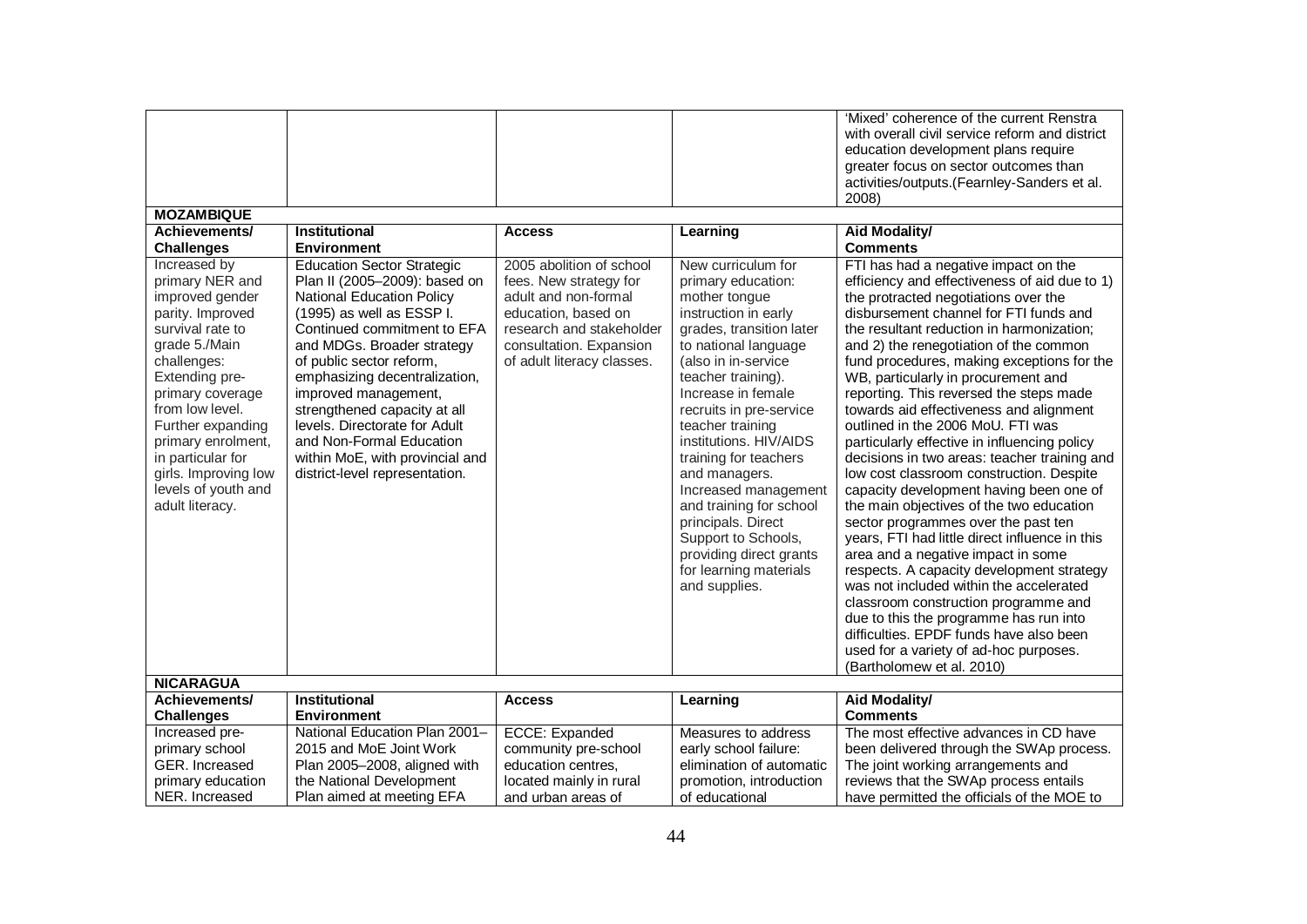| survival rate to<br>grade 5./Main<br>challenges:<br>Addressing<br>subnational<br>economic<br>disparities in<br>access to primary<br>school and in<br>retention. Reducing<br>high repetition<br>rates. Increasing<br>survival to grade 5<br>from very low level.<br>Improving low level<br>of learning<br>achievements in<br>national<br>assessments. | goals- Main areas: relevance<br>and quality; extended supply<br>and demand for education;<br>better governance. First<br>General Law on Education<br>(2006): rights and<br>responsibilities of individuals,<br>society and the state regarding<br>education. Decentralized<br>education management to<br>municipal governments from<br>2004 to 2007. Participation of<br>local governments and civil<br>society in formulation of<br>municipal educational plans. | extreme poverty, mostly<br>with teachers lacking<br>formal qualifications.<br><b>Basic education: Grants</b><br>to reduce school costs for<br>very poor households,<br>especially in rural areas;<br>e.g. Social Protection<br>Network, providing<br>conditional cash transfers<br>to increase enrolment<br>and retention in primary<br>school. School meal<br>programmes in<br>disadvantaged areas to<br>reduce dropout. Children<br>with disabilities:<br>endorsement of inclusive<br>education, but | upgrading programme<br>for grades 1 and 2.<br>Pilot of new curriculum<br>based on<br>competencies. Efforts<br>by MoE to keep parents<br>informed about school<br>performance; use of<br>national assessment<br>results to address<br>weaknesses (e.g.<br>academic guides,<br>management training<br>for principals).                                                                                                                | improve their capacities for leadership and<br>management of the sector. The FTI<br>contributed to these advances in that it was<br>one of the factors that led to the<br>establishment of the Sector Roundtable<br>and to the launching of the SWAp.<br>Capacity development initiatives continue<br>to be fragmented over numerous projects<br>and there is no clear shared vision on how<br>to move forward. In addition, the selection<br>of the WB grant modality as the aid<br>delivery instrument for FTI-CF allocations<br>has also meant that possible indirect<br>effects on capacity building-through the<br>use of the national financial systems and<br>procedures-have not been achieved.<br>(Visser-Valfrey et al. 2010)                                                                   |
|------------------------------------------------------------------------------------------------------------------------------------------------------------------------------------------------------------------------------------------------------------------------------------------------------------------------------------------------------|-------------------------------------------------------------------------------------------------------------------------------------------------------------------------------------------------------------------------------------------------------------------------------------------------------------------------------------------------------------------------------------------------------------------------------------------------------------------|--------------------------------------------------------------------------------------------------------------------------------------------------------------------------------------------------------------------------------------------------------------------------------------------------------------------------------------------------------------------------------------------------------------------------------------------------------------------------------------------------------|-------------------------------------------------------------------------------------------------------------------------------------------------------------------------------------------------------------------------------------------------------------------------------------------------------------------------------------------------------------------------------------------------------------------------------------|-----------------------------------------------------------------------------------------------------------------------------------------------------------------------------------------------------------------------------------------------------------------------------------------------------------------------------------------------------------------------------------------------------------------------------------------------------------------------------------------------------------------------------------------------------------------------------------------------------------------------------------------------------------------------------------------------------------------------------------------------------------------------------------------------------------|
|                                                                                                                                                                                                                                                                                                                                                      |                                                                                                                                                                                                                                                                                                                                                                                                                                                                   | disregarded in practice.                                                                                                                                                                                                                                                                                                                                                                                                                                                                               |                                                                                                                                                                                                                                                                                                                                                                                                                                     |                                                                                                                                                                                                                                                                                                                                                                                                                                                                                                                                                                                                                                                                                                                                                                                                           |
| <b>PAKISTAN</b><br>Achievements/                                                                                                                                                                                                                                                                                                                     | Institutional                                                                                                                                                                                                                                                                                                                                                                                                                                                     | <b>Access</b>                                                                                                                                                                                                                                                                                                                                                                                                                                                                                          | Learning                                                                                                                                                                                                                                                                                                                                                                                                                            | Aid Modality/                                                                                                                                                                                                                                                                                                                                                                                                                                                                                                                                                                                                                                                                                                                                                                                             |
| <b>Challenges</b>                                                                                                                                                                                                                                                                                                                                    | <b>Environment</b>                                                                                                                                                                                                                                                                                                                                                                                                                                                |                                                                                                                                                                                                                                                                                                                                                                                                                                                                                                        |                                                                                                                                                                                                                                                                                                                                                                                                                                     | <b>Comments</b>                                                                                                                                                                                                                                                                                                                                                                                                                                                                                                                                                                                                                                                                                                                                                                                           |
| Improved primary<br>education NER,<br>literacy and gender<br>parity./Main<br>challenges: Raising<br>low levels of most<br>indicators.                                                                                                                                                                                                                | National Education Plan<br>(2000-2010), National Action<br>Plan for EFA (2001-2015),<br>and short- and medium-term<br>plans. Decentralization:<br>responsibility for policy<br>formulation at federal level,<br>with provinces responsible for<br>delivery and teacher training.<br>Monitoring a priority; National<br><b>Education Census.</b>                                                                                                                   | Stipend and voucher<br>programmes for girls in<br>secondary education.<br>Many NGO non-formal<br>programmes for working<br>children and others:<br>Community School for<br>Gypsy Children,<br><b>Community Based</b><br>School Programmes for<br>Girls, Zindagi Trust<br>programmes.                                                                                                                                                                                                                   | Twana Pakistan: school<br>nutrition programme for<br>5- to 12-year-olds.<br>Planned new<br>curriculum with focus<br>on integrated national<br>curriculum framework.<br>2002 madrasa reform:<br>introduction of secular<br>subjects into<br>curriculum. Gender-<br>sensitive<br>textbooks.Examination<br>system emphasizing<br>rote learning. 2007 pilot<br>of National Education<br>Assessment System for<br>grades 4, 8. Increased | Aid to Pakistan is dominated by a small<br>number of large donors: the WB, ADB,<br>USAID, Japan and the UK. Most external<br>funds have been disbursed through project<br>modalities. Weak capacity hampers policy<br>and planning at federal and provincial<br>levels and is also a central challenge to<br>education management at the district level.<br>There are serious issues in terms of<br>personal, organizational, and institutional<br>capacities at all levels. Since<br>decentralization, the district government is<br>responsible for the day to day planning and<br>delivery of education. Weak capacity often<br>reflects systemic weaknesses<br>'Development budget' activities, including<br>capacity development, tend to be left to the<br>donors, but, in the absence of effective |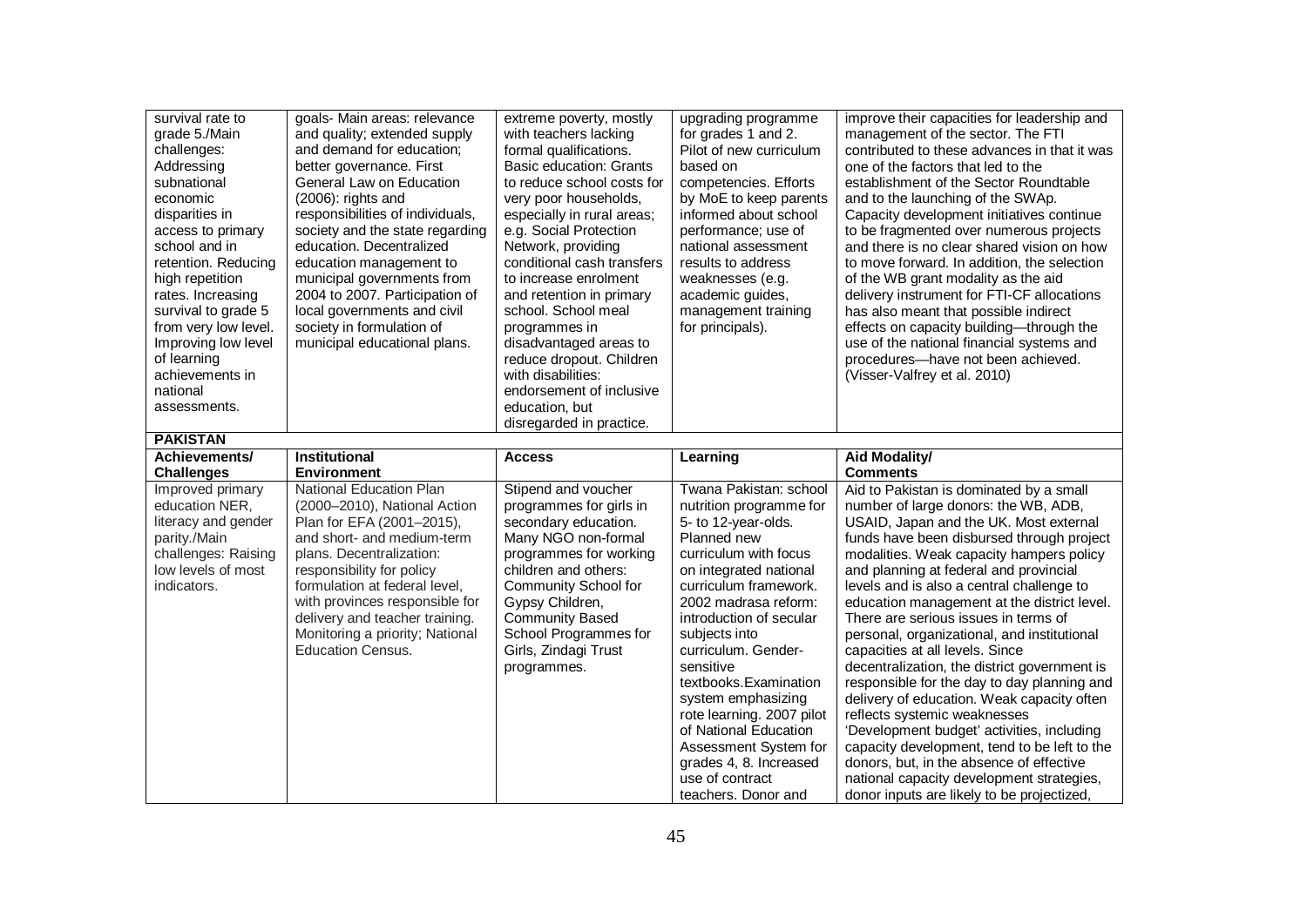|                                                                                                                                                                                                                                  |                                                                                                                                                                                                                                                                                                                                                                                                                                                                                                                                                                                                                                         |                                                                                                                                                                                                                                                                                                                                                                                                                                                                                                                                                                                       | NGO efforts to improve<br>teacher training: AED<br>Pakistan Teacher<br>Education and<br>Professional<br>Development<br>Programme to upgrade                                                                                                            | excessively focused on individual training<br>and gap-filling, and of doubtful<br>sustainability. (Lister et al. 2010)                                                                                                                                                                                                                                                                                                                                                                                                                                                                                                                                                                                                                                                                                                                                                                                                                                                                                                                                                                                                                                                                                                                                                                                                                                                    |
|----------------------------------------------------------------------------------------------------------------------------------------------------------------------------------------------------------------------------------|-----------------------------------------------------------------------------------------------------------------------------------------------------------------------------------------------------------------------------------------------------------------------------------------------------------------------------------------------------------------------------------------------------------------------------------------------------------------------------------------------------------------------------------------------------------------------------------------------------------------------------------------|---------------------------------------------------------------------------------------------------------------------------------------------------------------------------------------------------------------------------------------------------------------------------------------------------------------------------------------------------------------------------------------------------------------------------------------------------------------------------------------------------------------------------------------------------------------------------------------|--------------------------------------------------------------------------------------------------------------------------------------------------------------------------------------------------------------------------------------------------------|---------------------------------------------------------------------------------------------------------------------------------------------------------------------------------------------------------------------------------------------------------------------------------------------------------------------------------------------------------------------------------------------------------------------------------------------------------------------------------------------------------------------------------------------------------------------------------------------------------------------------------------------------------------------------------------------------------------------------------------------------------------------------------------------------------------------------------------------------------------------------------------------------------------------------------------------------------------------------------------------------------------------------------------------------------------------------------------------------------------------------------------------------------------------------------------------------------------------------------------------------------------------------------------------------------------------------------------------------------------------------|
|                                                                                                                                                                                                                                  |                                                                                                                                                                                                                                                                                                                                                                                                                                                                                                                                                                                                                                         |                                                                                                                                                                                                                                                                                                                                                                                                                                                                                                                                                                                       | mathematics, science,<br>English-language skills.                                                                                                                                                                                                      |                                                                                                                                                                                                                                                                                                                                                                                                                                                                                                                                                                                                                                                                                                                                                                                                                                                                                                                                                                                                                                                                                                                                                                                                                                                                                                                                                                           |
| <b>RWANDA</b>                                                                                                                                                                                                                    |                                                                                                                                                                                                                                                                                                                                                                                                                                                                                                                                                                                                                                         |                                                                                                                                                                                                                                                                                                                                                                                                                                                                                                                                                                                       |                                                                                                                                                                                                                                                        |                                                                                                                                                                                                                                                                                                                                                                                                                                                                                                                                                                                                                                                                                                                                                                                                                                                                                                                                                                                                                                                                                                                                                                                                                                                                                                                                                                           |
| Achievements/<br><b>Challenges</b>                                                                                                                                                                                               | Institutional<br><b>Environment</b>                                                                                                                                                                                                                                                                                                                                                                                                                                                                                                                                                                                                     | <b>Access</b>                                                                                                                                                                                                                                                                                                                                                                                                                                                                                                                                                                         | Learning                                                                                                                                                                                                                                               | <b>Aid Modality/</b><br><b>Comments</b>                                                                                                                                                                                                                                                                                                                                                                                                                                                                                                                                                                                                                                                                                                                                                                                                                                                                                                                                                                                                                                                                                                                                                                                                                                                                                                                                   |
| Increased primary<br>education NER.<br>Significantly<br>decreased<br>repetition rate in<br>primary education./<br>Main challenges:<br>Improving school<br>quality and youth<br>and adult literacy<br>from current low<br>levels. | 2003 Education Sector Policy,<br>which led to Education Sector<br>Strategic Plan (ESSP) based<br>on Long Term Strategy and<br>Financial Framework,<br>including commitment to<br>MDGs, nine-year basic<br>education cycle, and science<br>and technology. Both guided<br>by government's Vision 2020<br>and poverty reduction strategy.<br>ESSP update, involving wider<br>stakeholder consultations.<br>2000 Decentralization Policy<br>and Strategy: local<br>participation and power to<br>raise revenue. Ongoing civil<br>service reforms since 1998,<br>leading to decentralized<br>procurement, budget<br>management and service. | 2003 abolition of primary<br>school fees.<br>Development of manuals<br>to improve school<br>construction. 2006<br>national policy for girls'<br>education, including<br>promotion of science and<br>technology studies.<br>Special funding<br>programmes, e.g.<br>Genocide Survivors Fund<br>and District Education<br>Fund to give orphans and<br>vulnerable children<br>access to education. Pilot<br>of Catch-Up Programme<br>as alternative for those<br>who missed formal<br>schooling. 2005 National<br>Policy and Strategy for<br>Functional Literacy for<br>Youth and Adults. | National curriculum<br>policy since 2003.<br>Stronger parental role<br>in Parent Teacher<br>Associations via<br>allocation of school-<br>based capitation<br>grants. New Teacher<br>Service Commission, to<br>address chronic<br>shortage of teachers. | The education sector in Rwanda had<br>already largely moved from project to<br>sector budget support in the first half of the<br>2000s and most donors were delivering<br>their support through sector budget support<br>under the Joint Education Sector Support<br>(JESS) agreement. (Bermingham 2011<br>)GBS enabled government to fund<br>activities related to PRSP priorities such as<br>'fee-free' primary education. One of the<br>most positive results of PGBS in Rwanda<br>has been additional external resources for<br>the budget facilitating government<br>spending on priorities, including the<br>expansion of basic social services. (IDD<br>and Associates 2006 Study) Increases in<br>enrolment resulted from a policy shift to<br>free education, to which SBS contributed<br>early, which in turn has contributed to<br>gradual increases in literacy rates. From<br>the introduction of SBS in 2000, enrolment<br>had increased by 46% by 2007-an<br>additional 670 thousand pupils.<br>Subsequently SBS facilitated this<br>expansion through funding the provision of<br>service delivery inputs such as classroom<br>construction, instructional materials and<br>paying for contract teachers. In recent<br>times, SBS has funded a major share of<br>these inputs, with transfers rising from 11%<br>of sector expenditures in 2006 to 48% in |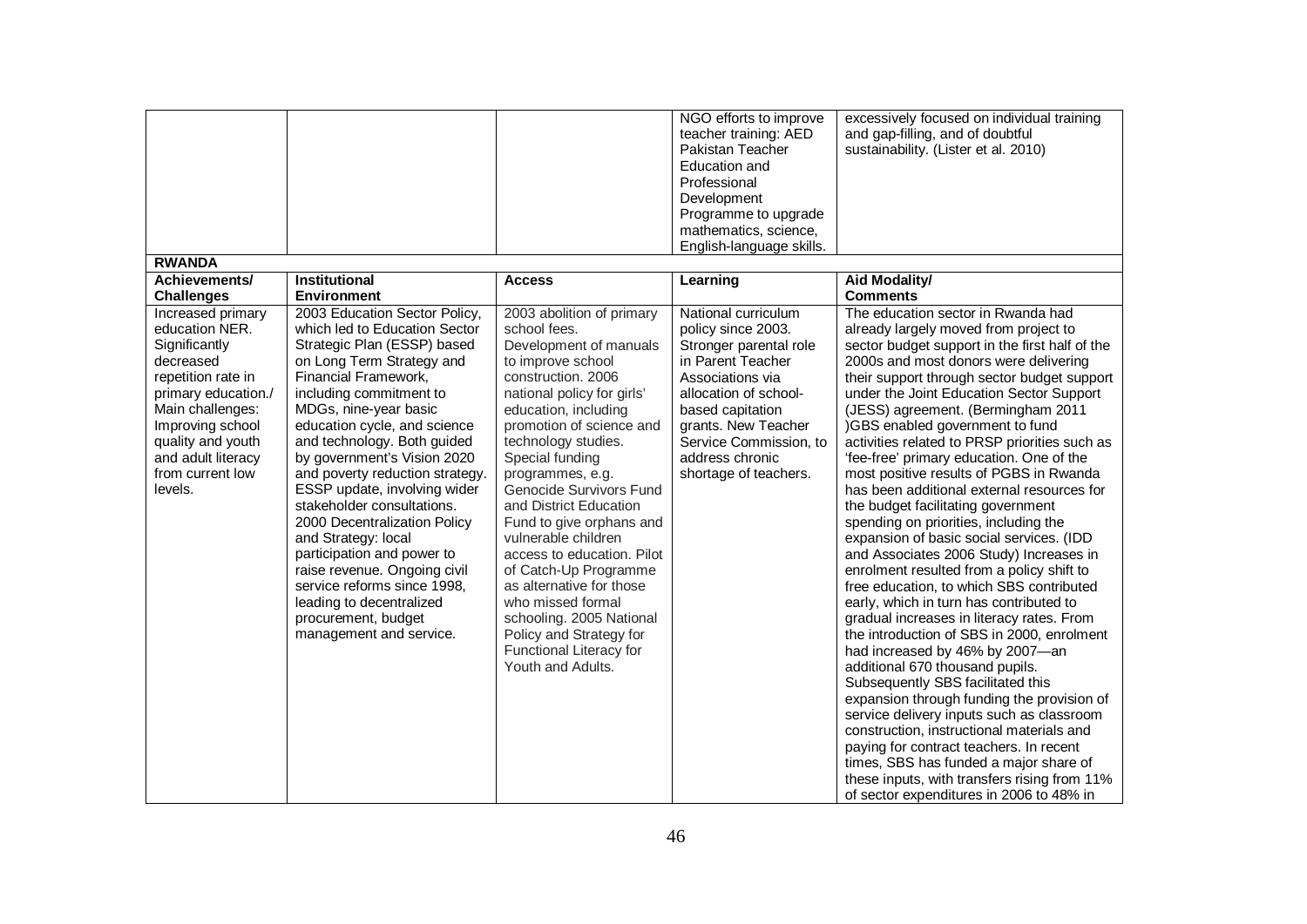|                      |                                  |                             |                           | 2009. (Williamson and Dom 2010, Box 31)    |
|----------------------|----------------------------------|-----------------------------|---------------------------|--------------------------------------------|
| <b>TANZANIA</b>      |                                  |                             |                           |                                            |
| Achievements/        | <b>Institutional</b>             | <b>Access</b>               | Learning                  | Aid Modality/                              |
| <b>Challenges</b>    | <b>Environment</b>               |                             |                           | <b>Comments</b>                            |
| Substantially        | Education guided by              | Basic education: Free       | Substantial curriculum    | Increased spending on education financed   |
| increased primary    | Development Vision 2025.         | primary education,          | reform: less rote         | large-scale classroom construction         |
| NER. The number      | <b>Education Sector</b>          | announced in 2003.          | memorization, more        | programmes and the abolition of primary    |
| of children out of   | Development Programme            | Increased school            | focus on understanding    | school fees in 2001. And the latest        |
| school declined      | (1997) and two subsector         | construction.               | concepts and acquiring    | SACMEQ learning assessment reveals         |
| from over 3 million  | programmes, Primary              | Government bursary          | skills. Teacher           | significant improvement in reading and     |
| in 1999 to around    | <b>Education Development</b>     | programme to help           | Education Master Plan,    | mathematics achievement (Hungi et al.      |
| 33 thousand in       | Programme and Secondary          | poorer students,            | defining professional     | 2010) (UNESCO 2011b)                       |
| 2008. Improved       | <b>Education Development</b>     | especially girls, gain      | development of            |                                            |
| literacy rate./ Main | Programme, expressing            | access to secondary         | teachers over next five   |                                            |
| challenges:          | commitment to meet EFA           | education. Youth and        | years. Increase in        |                                            |
| Improving low level  | goals and MDGs. Policy           | adults: Since 1999,         | trainee numbers at        |                                            |
| of pre-primary       | framework guided by National     | expanded catch-up           | teacher training centres  |                                            |
| coverage.            | Strategy for Growth and          | programmes for young        | (almost equal numbers     |                                            |
|                      | Reduction of Poverty. Public     | people and adults, e.g.     | of women and men).        |                                            |
|                      | sector reforms: decentralized    | <b>Complementary Basic</b>  | Participation in regional |                                            |
|                      | responsibility for implementing  | Education in Tanzania for   | learning assessments.     |                                            |
|                      | primary education, with MoE      | out-of-school children      | Training of facilitators  |                                            |
|                      | responsible for policy, capacity | and Integrated              | for youth and adult       |                                            |
|                      | development, standard-           | Community Basic and         | education programme.      |                                            |
|                      | setting, quality assurance.      | <b>Adult Education for</b>  |                           |                                            |
|                      | Development of Performance       | adults.                     |                           |                                            |
|                      | Assessment Framework.            |                             |                           |                                            |
|                      | Growing Role of School           |                             |                           |                                            |
|                      | Management Committees.           |                             |                           |                                            |
| <b>VIETNAM</b>       |                                  |                             |                           |                                            |
| Achievements/        | <b>Institutional</b>             | <b>Access</b>               | Learning                  | <b>Aid Modality/</b>                       |
| <b>Challenges</b>    | <b>Environment</b>               |                             |                           | <b>Comments</b>                            |
| Improved quality     | National EFA Action Plan         | <b>ECCE</b> programmes with | New learner-centred       | Recent PRSCs include policy actions to     |
| indicators.          | 2003-2015, linked to             | emphasis on ethnic          | curriculum. Pilots of     | improve service delivery in health and     |
| Increased literacy   | government's Education           | minority and poor urban     | bilingual approaches in   | education; it is too early to judge their  |
| levels and gender    | Development Strategy 2000-       | areas. Basic education:     | ethnic minority areas.    | effect, but their potential impact is      |
| parity./ Main        | 2010. Administrative reform      | Classroom construction      | Better textbook           | significant. PGBS has supported            |
| challenges:          | and decentralization to          | and rehabilitation          | provision, linked to      | nonincome poverty reduction through        |
| Decreasing large     | provincial and district levels.  | targeting rural and ethnic  | development of private    | increasing the use of health and education |
| number of out-of-    | National targeted programme      | minority areas.             | publishing; rental fees   | services by poor groups. (IDD and          |
| school children.     | of funding for poorer provinces  | Multigrade classes in       | replaced by loan          | Associates 2006)                           |
|                      | and support for provincial EFA   | mountainous ethnic          | programme. Teacher        |                                            |
|                      | planning, guided by national     | minority areas. Multiple    | incentives for work in    |                                            |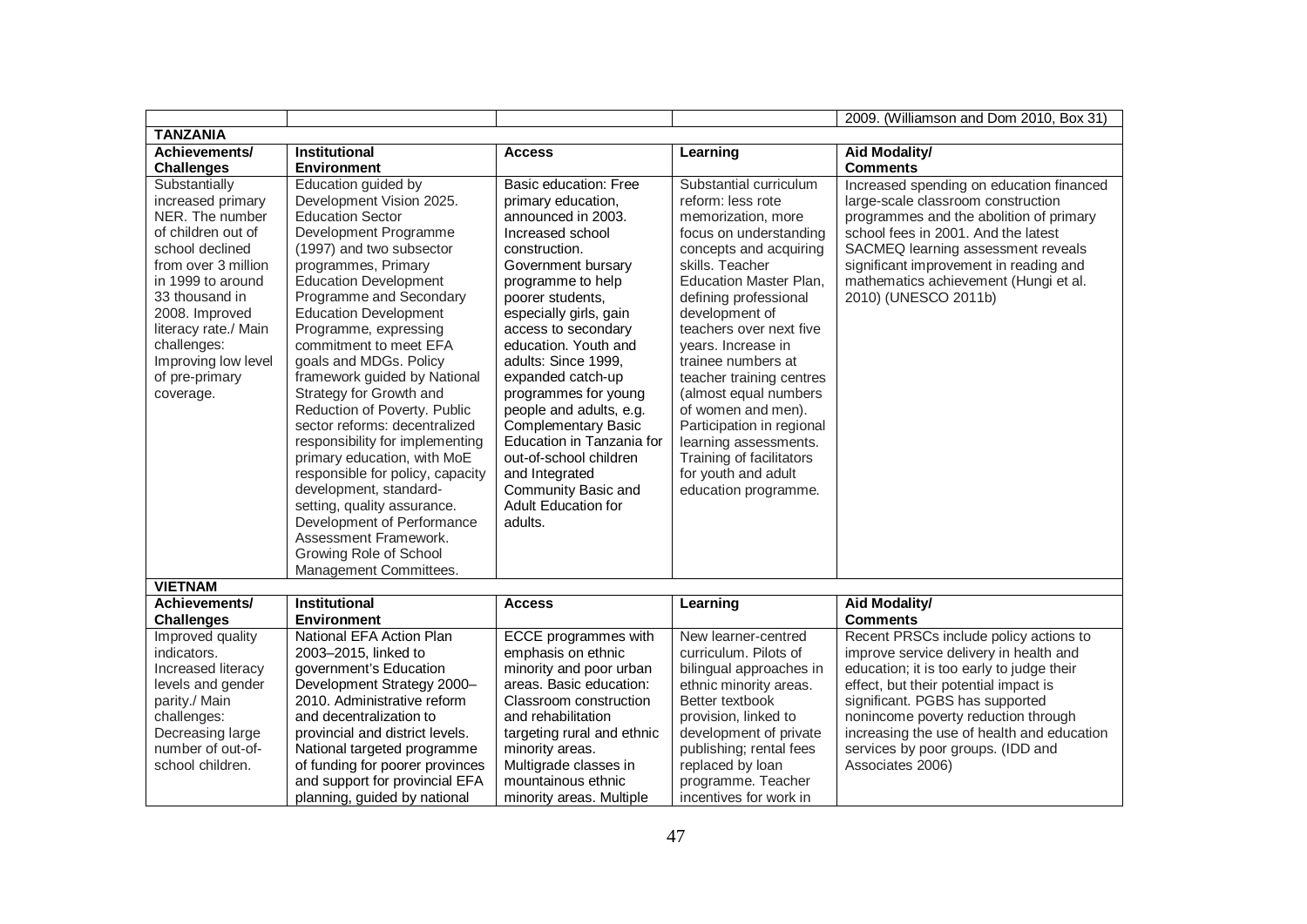|                                                                                                                                                                                                                                                                                                                               | framework. Decentralization to<br>provincial and district level of<br>school improvement planning<br>and funding of teaching and<br>learning resources other than<br>textbooks.                                                                                                                                                                                                                                                                                                                                               | shifts in overcrowded<br>schools. Primary<br><b>Education for</b><br>Disadvantaged Children<br>targeting unreached<br>children in poorest<br>provinces. Strong<br>mobilization campaign<br>known as Socialization of<br>Education, identifying<br>'compulsory education<br>officers' in each school<br>who follow up on<br>unenrolled children and<br>dropouts. 'Equalization<br>programme: evening                                             | remote and ethnic<br>minority regions.<br>Comprehensive<br>reporting system on<br>learning achievement<br>and progress in<br>schools.                                                                                                                                                            |                                                                                                                                                                                                                                                                                                                                                                                                                                                                                                                                                                                                                                                                                                                                                     |
|-------------------------------------------------------------------------------------------------------------------------------------------------------------------------------------------------------------------------------------------------------------------------------------------------------------------------------|-------------------------------------------------------------------------------------------------------------------------------------------------------------------------------------------------------------------------------------------------------------------------------------------------------------------------------------------------------------------------------------------------------------------------------------------------------------------------------------------------------------------------------|-------------------------------------------------------------------------------------------------------------------------------------------------------------------------------------------------------------------------------------------------------------------------------------------------------------------------------------------------------------------------------------------------------------------------------------------------|--------------------------------------------------------------------------------------------------------------------------------------------------------------------------------------------------------------------------------------------------------------------------------------------------|-----------------------------------------------------------------------------------------------------------------------------------------------------------------------------------------------------------------------------------------------------------------------------------------------------------------------------------------------------------------------------------------------------------------------------------------------------------------------------------------------------------------------------------------------------------------------------------------------------------------------------------------------------------------------------------------------------------------------------------------------------|
| <b>YEMEN</b>                                                                                                                                                                                                                                                                                                                  |                                                                                                                                                                                                                                                                                                                                                                                                                                                                                                                               | classes for primary and<br>secondary out-of-school<br>children, using regular<br>primary and secondary<br>teachers and facilities.                                                                                                                                                                                                                                                                                                              |                                                                                                                                                                                                                                                                                                  |                                                                                                                                                                                                                                                                                                                                                                                                                                                                                                                                                                                                                                                                                                                                                     |
| Achievements/                                                                                                                                                                                                                                                                                                                 | Institutional                                                                                                                                                                                                                                                                                                                                                                                                                                                                                                                 | <b>Access</b>                                                                                                                                                                                                                                                                                                                                                                                                                                   | Learning                                                                                                                                                                                                                                                                                         | Aid Modality/                                                                                                                                                                                                                                                                                                                                                                                                                                                                                                                                                                                                                                                                                                                                       |
| <b>Challenges</b>                                                                                                                                                                                                                                                                                                             | <b>Environment</b>                                                                                                                                                                                                                                                                                                                                                                                                                                                                                                            |                                                                                                                                                                                                                                                                                                                                                                                                                                                 |                                                                                                                                                                                                                                                                                                  | <b>Comments</b>                                                                                                                                                                                                                                                                                                                                                                                                                                                                                                                                                                                                                                                                                                                                     |
| Increased primary<br>education NER.<br>Improved gender<br>parity at all levels of<br>education.<br>Increased adult<br>literacy rate./ Main<br>challenges:<br>Improving very low<br>pre-primary GER.<br>Reducing large<br>number of out-of-<br>school children.<br>Reversing large<br>decrease in survival<br>rate to grade 5. | 2002 National Basic Education<br>Strategy, which aims for UPE<br>and school quality, with<br>emphasis on girls' access.<br>Ongoing development of<br>unified monitoring system of<br>the national strategy. Lack of<br>ECCE in national education<br>policies; weak role of<br>government in the sector.<br>Priority on girls' and women's<br>education: National Girls'<br>Education Strategy,<br>establishment of girls'<br>education unit in MoE (2006),<br>gender as cross-cutting theme<br>in PRSP. Capacity-building to | ECCE: Work with<br>religious leaders and<br>local communities to<br>change perceptions<br>about early childhood<br>and girls' education.<br>Basic education:<br>Increase in coeducational<br>and female-only schools,<br>particularly in rural areas,<br>and reduction of male<br>only schools. Sustained<br>construction of schools,<br>though not enough to<br>meet enrolment growth.<br>Waiving of school fees<br>for girls in all grades of | Revised curriculum and<br>teaching methods to<br>make schools more<br>'girl-friendly'. New<br>ECCE diploma at<br>Sana'a University to<br>increase numbers of<br>qualified teachers.<br>Increased numbers of<br>female teachers (but<br>greater efforts needed,<br>especially in rural<br>areas). | There were 3 FTI grant phases, all<br>managed like a traditional WB project<br>through the support of a programme<br>administration unit. The 2003 FTI proposal<br>initiated the development of the first<br>medium term implementation plan of<br>NBEDS with costed strategies. This<br>became de facto the road map for both the<br>government and the development partners<br>clearly influencing the design of the multi-<br>donor-funded BEDP. The FTI fund helped<br>identify priority programmes in the area of<br>access. However, over the period, FTI lost<br>its strategic inputs into national planning,<br>and the project nature of FTI-CF support<br>induced parallel planning processes at<br>governorate/district levels. The 2009 |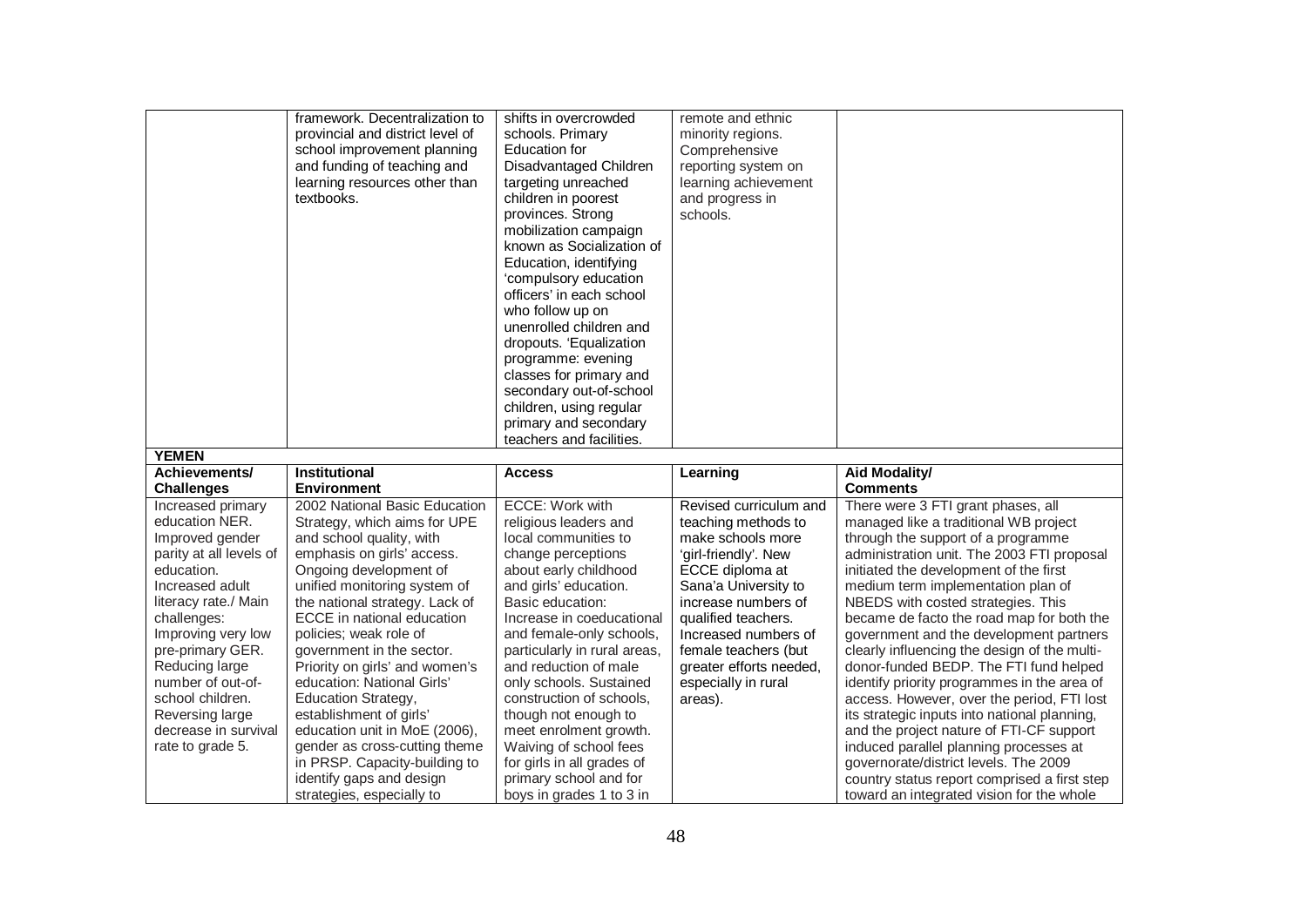| improve girls' education. | 2006. | sector, promoting better policy dialogue<br>and co-ordination between the three<br>ministries in charge of education. While the<br>BEDP has been envisaged as the<br>precursor to a full SWAp there is currently<br>no plan or timetable for the transition to a<br>SWAp. There are also no indications that<br>further major donors may join the sub- |
|---------------------------|-------|--------------------------------------------------------------------------------------------------------------------------------------------------------------------------------------------------------------------------------------------------------------------------------------------------------------------------------------------------------|
|                           |       | sector. (Duret et al. 2010)                                                                                                                                                                                                                                                                                                                            |

Source: Asian Development Bank (2008), Cafferini and Pierrel (2007), IDD and Associates (2006), Chiche et al. (2010), Purcell et al. (2010), UNESCO (2009), World Bank (2008), Overseas Development Institute (2011), Dom (2010), Bermingham (2011), Government of India (2010), Fearnley-Sanders et al. (2008), Bartholomew et al. (2010), Visser-Valfrey et al. (2010), Lister et al. (2010), Williamson and Dom (2010), Hungi et al. (2010), UNESCO (2008), UNESCO (2011b) and Duret et al. (2010).

Some of the information in the above country table is extracted from (UNESCO 2008) Table 4.9 for some of the main education aid-recipient countries, updated where possible from (UNESCO 2011b) and utilizing some of the EFA policy information from some of the countries included on p.221ff in (UNESCO 2008) plus further detail, as referenced in the table itself.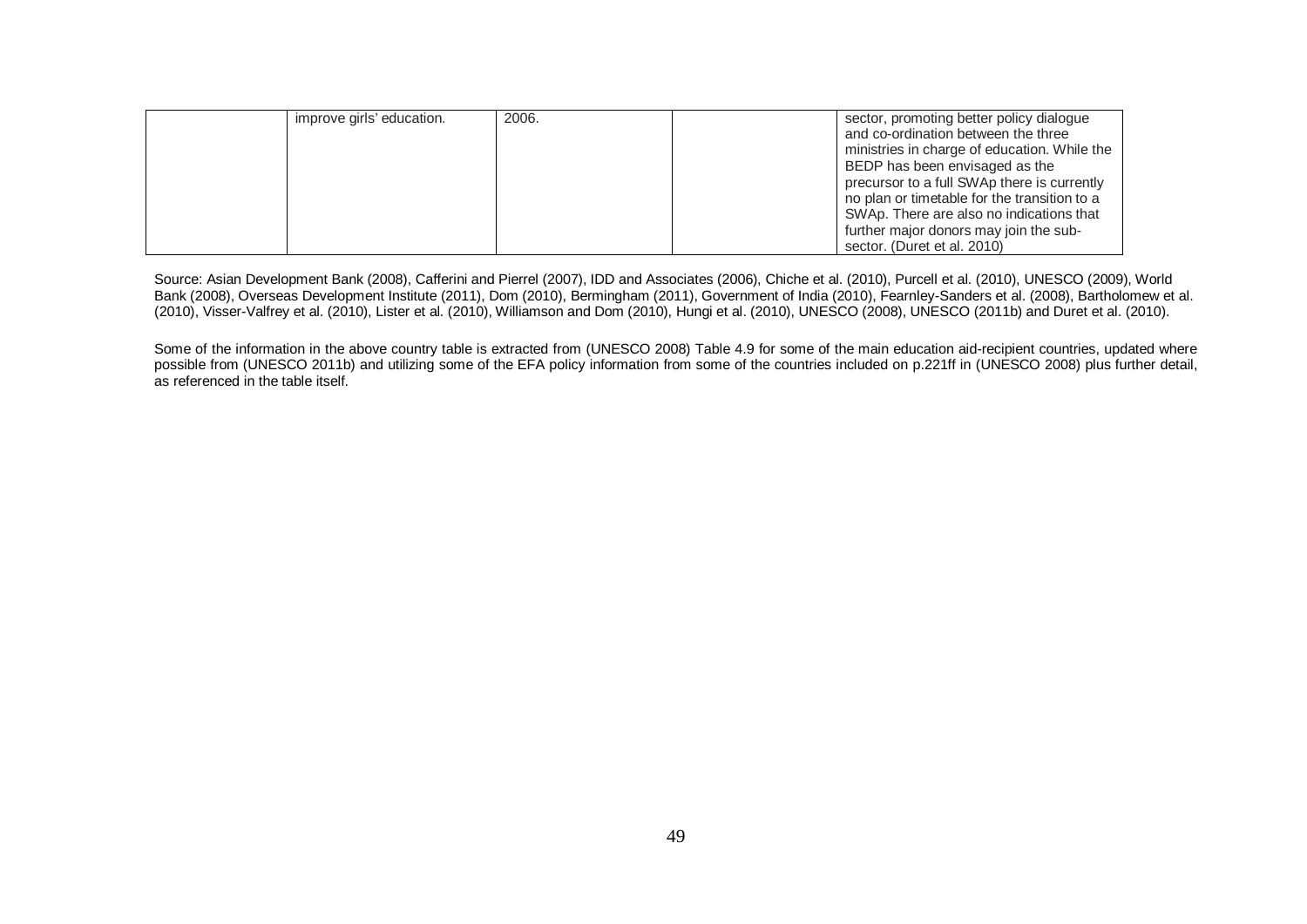## **References**

Accra Agenda for Action (2008). Accra, Ghana: 2-4 September.

Accra High-Level Forum on Aid Effectiveness, September 2008.

- Advisory Board for Irish Aid (2008). 'Measuring Impact: The Global and Irish Aid Programme, Assessing and Measuring the Impact of Aid: Evidence, Challenges and Ways Forward'. Research Series 4. Dublin.
- Aguirre Division, Inc (2006). Centers of Excellence for Teacher Training (Cett) Professional Development Review: Final Report, JBS International, North Bethesda, MD.
- Andrabi, T., J. Das, and A. Khwaja (2009). 'Report Cards: The Impact of Providing School and Child Test Scores on Educational Markets'. Unpublished manuscript, Washington, DC: World Bank.
- Asian Development Bank (2008). Education Sector in Bangladesh: What Worked Well and Why under the Sector-Wide Approach? ADB Evaluation Study Reference Number: SAP: BAN 2008-82 Sector Assistance Program Evaluation Study, Operations Evaluation, Asian Development Bank, December.
- Australia Indonesia Basic Education Program (AIBEP) (2010). Independent Completion Report, May.
- Barrera-Osorio, F. et al. (2008). 'Conditional Cash Transfers in Education: Design Features, Peer and Sibling Effects: Evidence from a Randomized Experiment in Colombia'. Impact Evaluation Series No. 20, Policy Research Working Paper 4580, Human Development Network Education Team, Washington, DC: World Bank, March.
- Bartholomew, A. et al. (2010). Mozambique Country Case Study, *Mid-Term Evaluation of the EFA Fast Track Initiative*, Cambridge Education, Mokoro and, Oxford Policy Management, February.
- Bermingham, D. (2011). The Interactions Between Global Education Initiatives and National Education Policy and Planning Processes: A Comparative Case Study of the Education for All Fast Track Initiative in Rwanda and Ethiopia, CREATE Pathways to Access Research Monograph No. 67, July.
- Boak, E., and S. Ndaruhutse (2011). *The Impact of Sector-Wide Approaches: where from, where now and where to?* CfBT Education Trust, Reading.
- Boosting South-South Cooperation in the Context of Aid Effectiveness: Telling the Story of Partners Involved in More than 110 Cases of South-South and Triangular Cooperation 2011, Part 2.
- Booth, D. (2011). 'Aid, Institutions and Governance: What Have We Learned?' *Development Policy Review*, 29, Issue Supplement s1 (s5-26).
- Bray, M., and N.V. Varghese (2011). *Directions in Educational Planning: International Experiences and Perspectives*. International Institute for Educational Planning. Paris: UNESCO.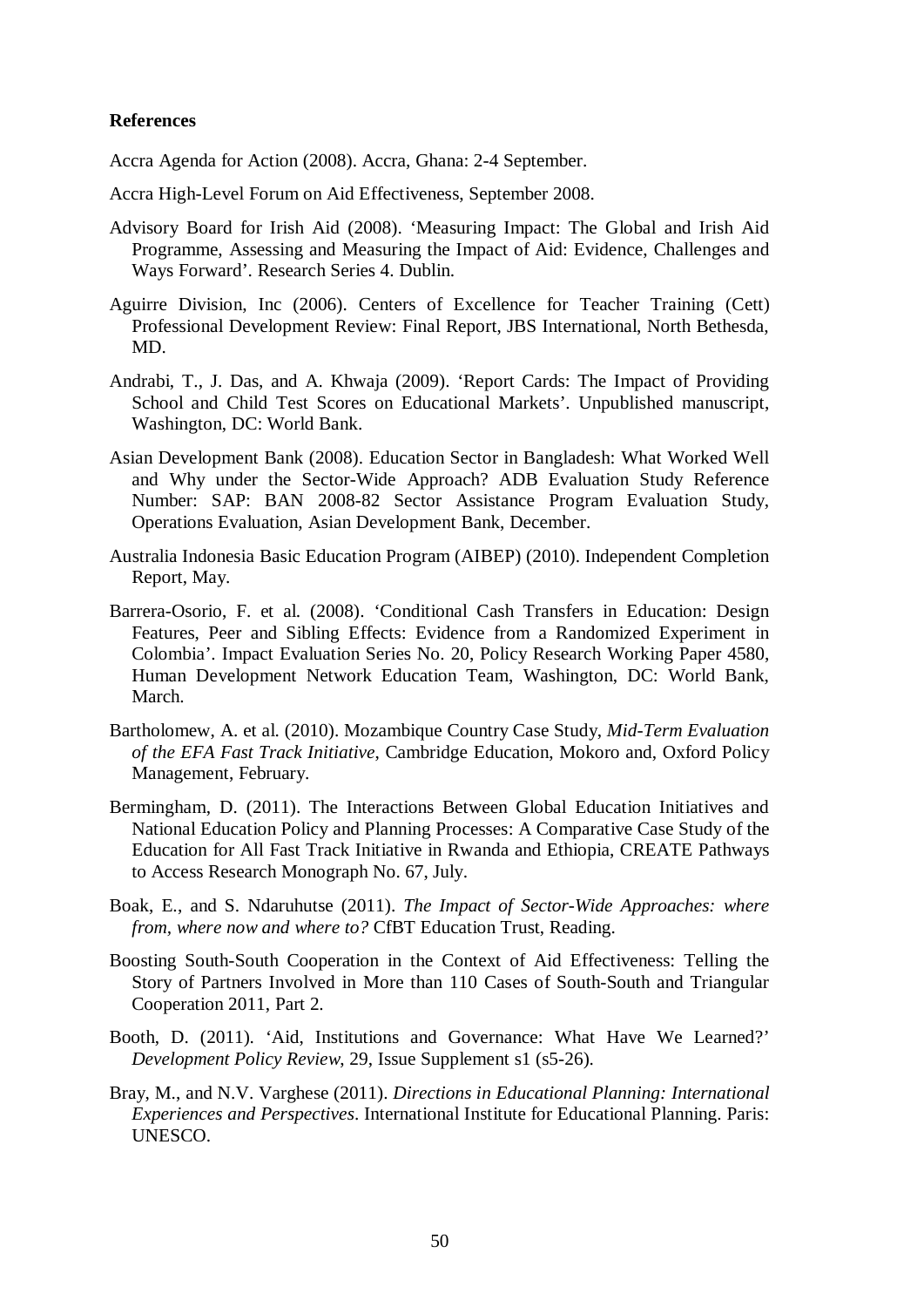- Brown, A., M. Foster, A. Norton, and F. Naschold (2001). 'The Status of Sector-Wide Approaches', ODI Working Paper 142, Overseas Development Institute, London.
- Bruns, B., D. Filmer, and H.A. Patrinos (2011). *Making Schools Work: New Evidence on Accountability Reforms*. Washington, DC: World Bank.
- Busan Partnership for Effective Development Co-operation (2011). Fourth High-Level Forum on Aid Effectiveness, Busan, Republic of Korea: 1 December.
- Cafferini, L., and H. Pierrel (2009). *Sector Program Support: Lessons and Perspectives for AFD: Reflections On Case Studies, Final* Report, *L'Agence Française de Développement* (AFD), 18 June.
- Cambridge Education, Mokoro Ltd. and Oxford Policy Management (2010). *Mid-Term Evaluation of the EFA Fast Track Initiative*, Final Synthesis Report.
- Cambridge Education, Mokoro Ltd. and Oxford Policy Management (2009). *Mid-Term Evaluation of the EFA Fast Track Initiative*, Preliminary Report, 25 May.
- Chapman, D.W., and J.J. Quijada (2008). An Analysis of USAID Assistance to Basic Education in the Developing World, 1990-2005, EQUIP2 Working Paper. Washington, DC.
- Chapman, D.W., and J.J. Quijada (2009). 'An Analysis of USAID Assistance to Basic Education in the Developing World, 1990–2005'. *International Journal of Educational Development*, 29: 268-80.
- Chesterfield, R., K. Enge, and H. Simpson (2002). 'New Horizons for Primary Schools/Jamaica Formative Evaluation 2002'. Prepared for United States Agency for International Development Jamaica. Los Angeles, CA: Juárez and Associates, Inc.
- Chiche, M. et al. (2010). *Burkina Faso Country Case Study*, *Mid-Term Evaluation of the EFA Fast Track Initiative*, Cambridge Education, Mokoro and, Oxford Policy Management, February.
- Clark, L.E., and R.P. Pearson (1996). Swaziland Educational Policy, Management and Technology Project: Final Evaluation, Creative Associates International, Inc.: Washington, DC.
- De Grauwe, A. (2009). *Without Capacity There is No Development, International Institute for Education Planning*. UNESCO: Paris.
- Dom, C. (2010). *Ethiopia Country Desk Study, Mid-Term Evaluation of the EFA Fast Track Initiative*, Cambridge Education, Mokoro and, Oxford Policy Management, February.
- Dreher, A., P. Nunnenkamp, and R. Thiele (2006). 'Does Aid for Education Educate Children? Evidence from Panel Data, KOF Working Paper No. 146. ETH Zurich.
- Duflo, E., and R. Hanna (2005). 'Monitoring Works: Getting Teachers to Come to School'. NBER Working Paper 11880. Cambridge, MA.
- Duret, E. et al. (2010). Yemen Country Case Study, *Mid-Term Evaluation of the EFA Fast Track Initiative*, Cambridge Education, Mokoro and, Oxford Policy Management, February.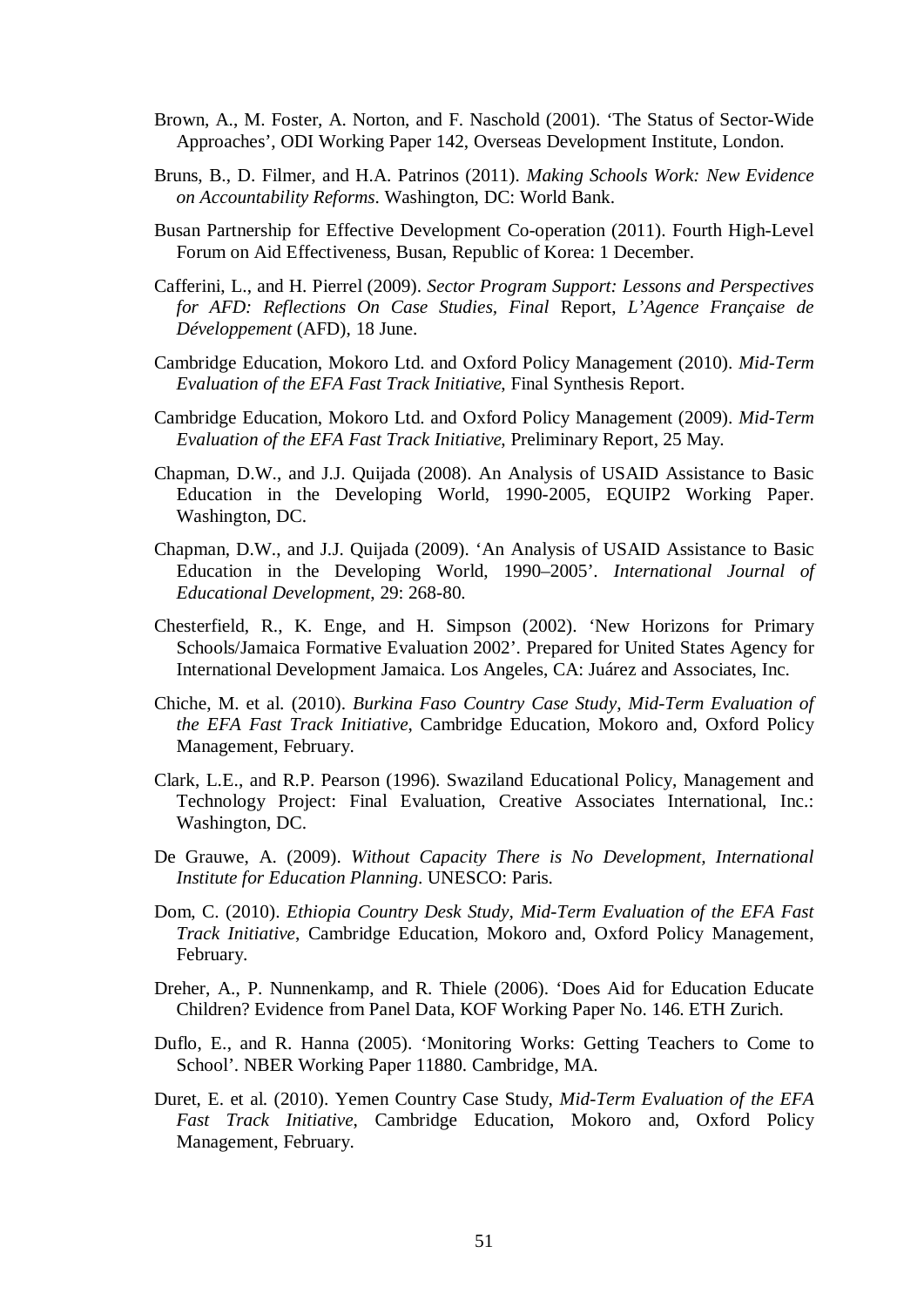- Education Policy and Data Center (2008). Four Studies of Education Growth: Inequality by Wealth, Age Effects, Sub-national Learning Differentials, and Projections. Background paper prepared for the Education for All Global Monitoring Report 2009: *Overcoming Inequality: why governance matters*, (2009/ED/EFA/MRT/PI/31).
- EFA-FTI (2007). Expanded Catalytic Fund, Concept Note. Washington, DC.
- EFA-FTI (2008). The EFA-FTI Modality Guidelines. Washington, DC.
- Elbers, C., J.W. Gunning, and J. de Hoop (2007). Assessing Budget Support with Statistical Impact Evaluation: a Methodological Proposal, Tinbergen Institute Discussion Papers 07-075/2, Tinbergen Institute, Amsterdam.
- EQUIP2, 'An Analysis of USAID Assistance to Basic Education in the Developing World, 1990-2005'. USAID Working Paper. Washington, DC.
- European Commission (2006). *Institutional Assessment and Capacity Development: Why, what and how?* Aid Delivery Methods Concept Paper. Brussels: EuropeAid.
- European Commission (2010). 'More and Better Education in Developing Countries'. Commission Staff Working Document SEC(2010)121 final, Brussels: 4 February.
- European Court of Auditors (2011). EU Development Assistance for Basic Education in Sub-Saharan Africa and South Asia, Special Report No. 12/2010, European Union, Luxembourg.
- Fearnley-Sanders, M. et al. (2008). Report of the Joint EC/AusAID Pre-feasibility Study Mission Support to Basic Education in Indonesia, December.
- Ferreira, F.H.G., D. Filmer, and N. Schady (2009). 'Own and Sibling Effects of Conditional Cash Transfer Programs: Theory and Evidence from Cambodia'. Policy Research Working Paper, Washington, DC: World Bank.
- Fiszbein, A., and N. Schady (2009). *Conditional Cash Transfers Reducing Present and Future Poverty*. World Bank, Washington, DC.
- Freund, P., E. Graybill, and N. Keith (2005). Health and Education Working Together: A Case Study of a Successful School Health and Nutrition Model, Creative Associates International, Inc., Washington, DC.
- FTI (2009). A Fast Track to 2015: Educating the World's Children for a Better Future. FTI, October.
- Gillies, J. (2010). The Power of Persistence: Education System Reform and Aid Effectiveness, *Case Studies in Long-Term Education Reform*, USAID, EQUIP2, November.
- Glewwe, P., and M. Kremer (2005). 'Schools, Teachers, and Education Outcomes in Developing Countries, CID Working Paper No. 122, Center for International Development at Harvard University, Cambridge, MA.
- Glewwe, P., and N. Ilias (1996). 'The Determinants of School Attainment in sub-Saharan Africa: A Case Study of Ghana'. *Journal of International Development*, 8(3): 395-413.
- Government of India (2010). Evaluation Report on Sarva Shiksha Abhiyan, Programme Evaluation Organisation, Planning Commission, New Delhi: June.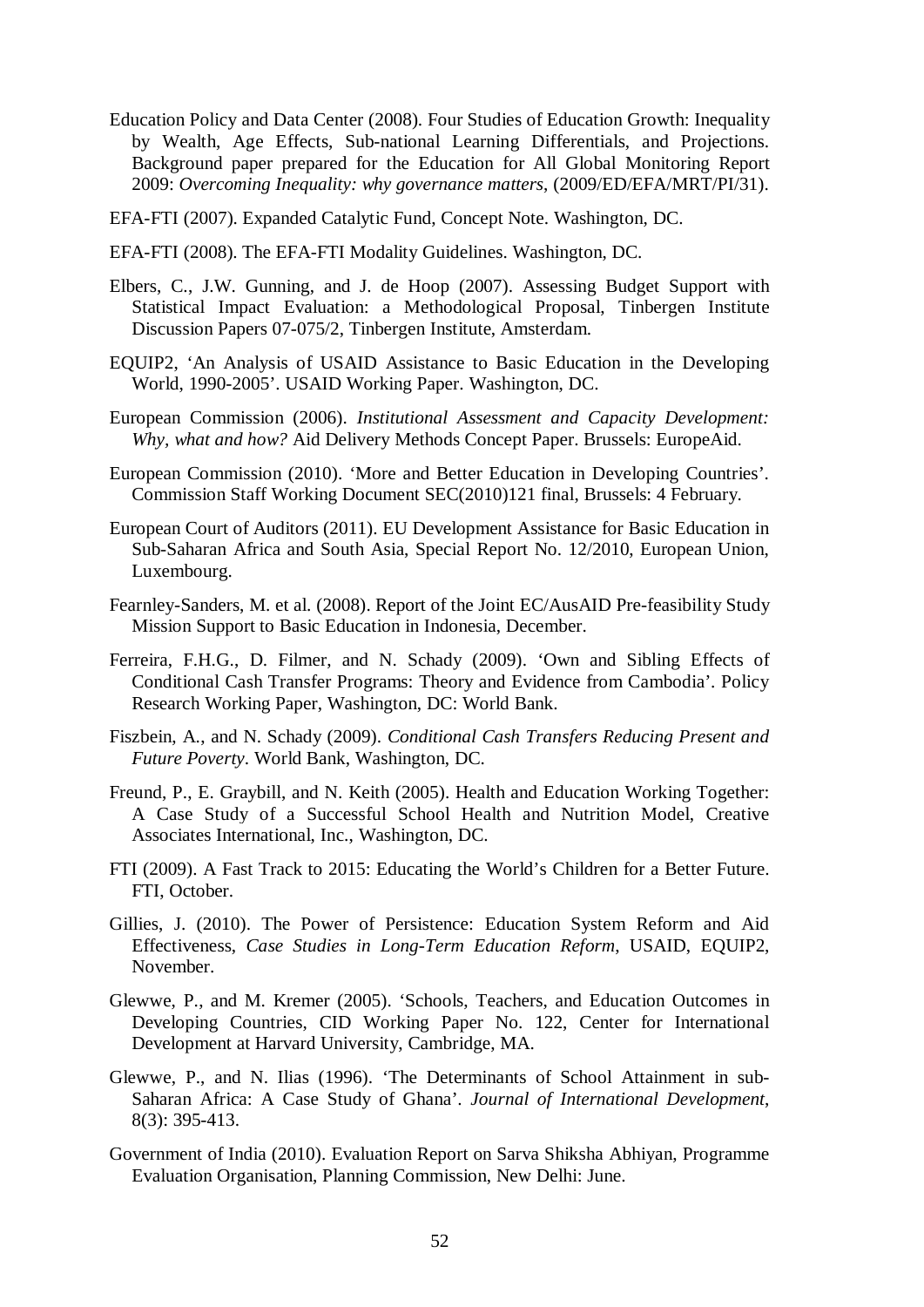- Grindle, M.S. (2010). 'Social Policy in Development: Coherence and Cooperation in the Real World', DESA Working Paper No. 98 ST/ESA/2010/DWP/98, United Nations Department for Economic and Social Affairs, September.
- Hanushek, E.A. (1981). 'Throwing Money at Schools'. *Journal of Policy Analysis and Management*, 1(1): 19-41, Autumn.
- Hanushek, E.A. (1994). 'An Exchange: Part II: Money Might Matter Somewhere: A Response to Hedges, Laine, and Greenwald', *Educational Researcher* 23(4): 5-8, May.
- Hanushek, E.A., and L. Woessman (2007). 'The Role of Education Quality in Economic Growth', World Bank Policy Research Working Paper 4122, February.
- Hebert, P., E. Randolph, and B. Udedi (2002). Comprehensive Evaluation of Quality Education through Supporting Teaching (QUEST), Comprehensive Evaluation Team The Mitchell Group, Inc., Lilongwe, Malawi.
- Hedges, L.V., R.D. Laine, and R. Greenwald (1994a). 'An Exchange: Part I: Does Money Matter? A Meta-Analysis of Studies of the Effects of Differential School Inputs on Student Outcomes'. *Educational Researcher*, 23: 5-14, April.
- Hedges, L.V., R.D. Laine, and R. Greenwald (1994b). 'Money Does Matter Somewhere: A Reply to Hanushek'. *Educational Researcher*, 23(4): 9-10, May.
- Hungi, N. et al. (2010). Pupil Achievement Results, SACMEQ Working Document 1.
- IDD and Associates (2006). *Joint Evaluation of General Budget Support 1994–2004: Synthesis Report*, International Development Department (IDD), School of Public Policy, University of Birmingham, May.
- Independent Evaluation Group (2011). *World Bank Progress in Harmonization and Alignment in Low-Income Countries*, World Bank, Washington, DC.
- Institute for Health Sector Development (2003). *Sector Wide Approaches in Education*, Institute for Health Sector Development, London.
- IOB Impact Evaluation (2008). *Primary Education in Zambia*, Policy and Operations Evaluation Department, No. 312, The Hague: April.
- Kenny, C. (2010). 'Learning about Schools in Development'. Center for Global Development Working Paper 236, Washington, DC: December.
- Kremer, M., and E. Miguel (2004). 'Worms: Identifying Impacts on Education and Health in the Presence of Treatment Externalities'. *Econometrica* 72, 1: 159-218
- Lawson, A., and D. Booth (2004). *Evaluation Framework for General Budget Support*. Overseas Development Institute, London.
- Lawson, A. et al. (2003). *General Budget Support Evaluability Study Phase 1*, Evaluation Report EV643, Department for International Development, London.
- Lister, S. et al. (2010). Pakistan Country Case Study, *Mid-Term Evaluation of the EFA Fast Track Initiative*, Cambridge Education, Mokoro and, Oxford Policy Management, February.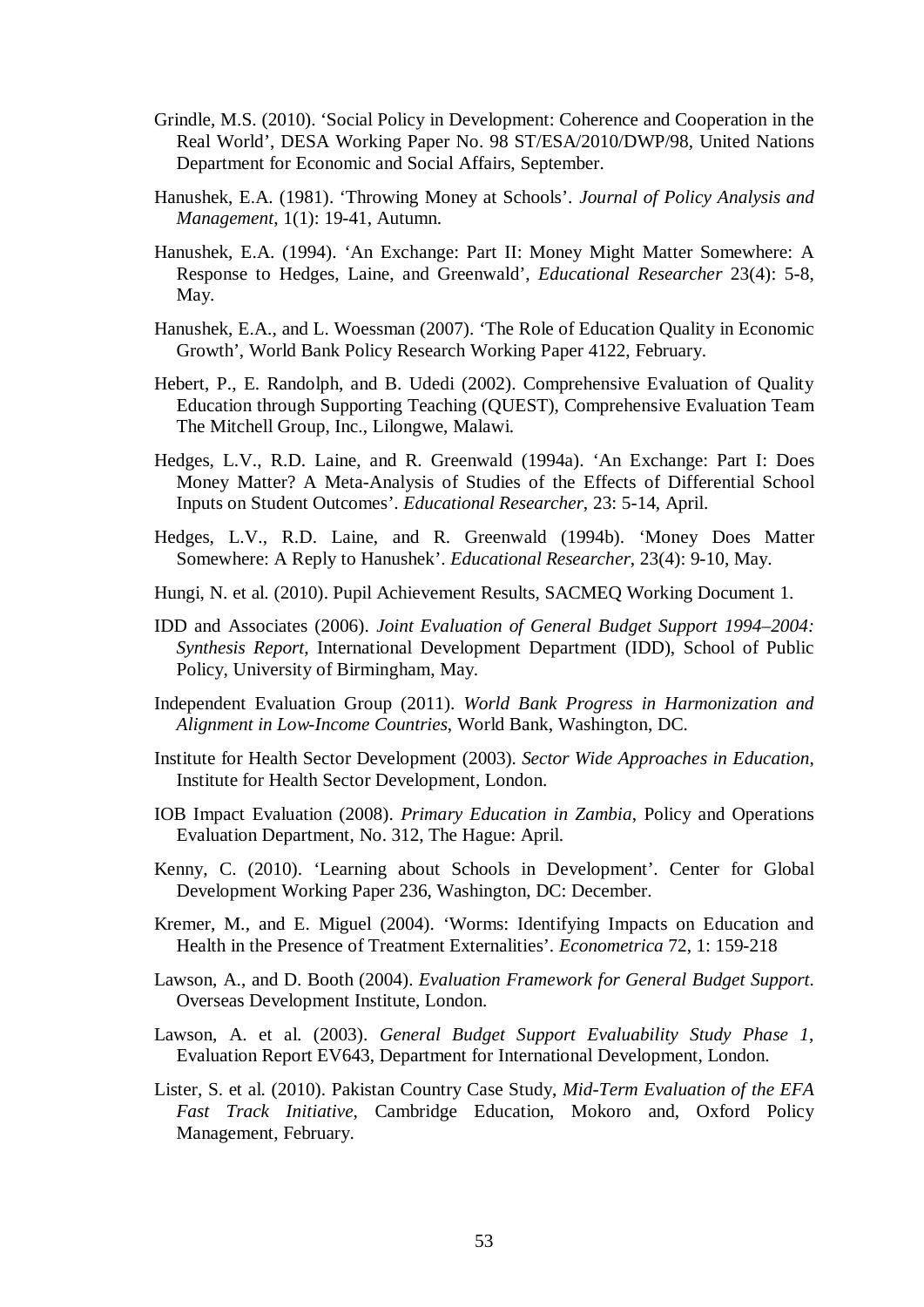- Lockheed, M.E., and A.M. Verspoor (1991). *Improving the Quality of Primary Education in Developing Countries*. The World Bank, Washington, DC.
- Michaelowa, K., and A. Wechtler (2006). The Cost-Effectiveness of Inputs in Primary Education: Insights from the Literature and Recent Student Surveys for Sub-Saharan Africa, Association for the Development of Education in Africa, Biennale on Education in Africa, Libreville, Gabon.
- Michaelowa, K. (2001). 'Primary Education Quality in Francophone Sub-Saharan Africa: Determinants of Learning Achievement and Efficiency Considerations'. *World Development*, 29(10): 1699-716.
- Michaelowa, K., and A. Weber (2006). 'Aid Effectiveness Reconsidered: Panel Data Evidence for the Education Sector'. HWWA Discussion Paper 264 (Revised), Hamburg Institute of International Economics.
- Michaelowa, K., and A. Weber (2007). 'Aid Effectiveness in Primary, Secondary and Tertiary Education'. Background paper prepared for the *Education for All Global Monitoring Report 2008, Education for All by 2015: will we make it?* (*2008/ED/EFA/MRT/PI/51*).
- Mingat, A. (2005). 'Options for a Cost-effective Allocation of Resources'. Chapter 5, in A.M. Verspoor (ed.), *The Challenge of Learning: Improving the Quality of Basic Education in Sub-Saharan Africa,* Association for the Development of Education in Africa (ADEA), Paris.
- Muralidharan, K., and V. Sundararaman (2011). 'Teacher Performance Pay: Experimental Evidence from India'. *Journal of Political Economy*, 119(1): 39-77.
- Netherlands Ministry of Foreign Affairs (2003). *Local Solutions to Global Challenges: Towards Effective Partnership in Basic Education*, Joint Evaluation of External Support to Basic Education in Developing Countries Final Report, Ministry of Foreign Affairs, The Hague.
- Netherlands Ministry of Foreign Affairs (2011). *Facilitating resourcefulness: Evaluation of Dutch support to capacity development, Synthesis report of the evaluation of Dutch support to capacity development*, IOB Evaluation Report 336, Ministry of Foreign Affairs, The Hague.
- Nielsen, D. et al. (2006). *From Schooling Access to Learning Outcomes: An Unfinished Agenda – An Evaluation of World Bank Support to Primary Education*, Independent Evaluation Group, World Bank, Washington, DC.
- OECD.StatExtracts (http://stats.oecd.org/Index.aspx?DatasetCode=CRSNEW) Accessed 5 April 2012.
- Organization for Economic Cooperation and Development (2006a). *The Challenge of Capacity Development: Working Towards Good Practice*. OECD, Paris.
- Organization for Economic Cooperation and Development (2006b). *Harmonising Donor Practices for Effective Aid Delivery, Volume 2, Budget Support, Sector Wide Approaches and Capacity Development in Public Financial Management*, A DAC Reference Document. OECD, Paris.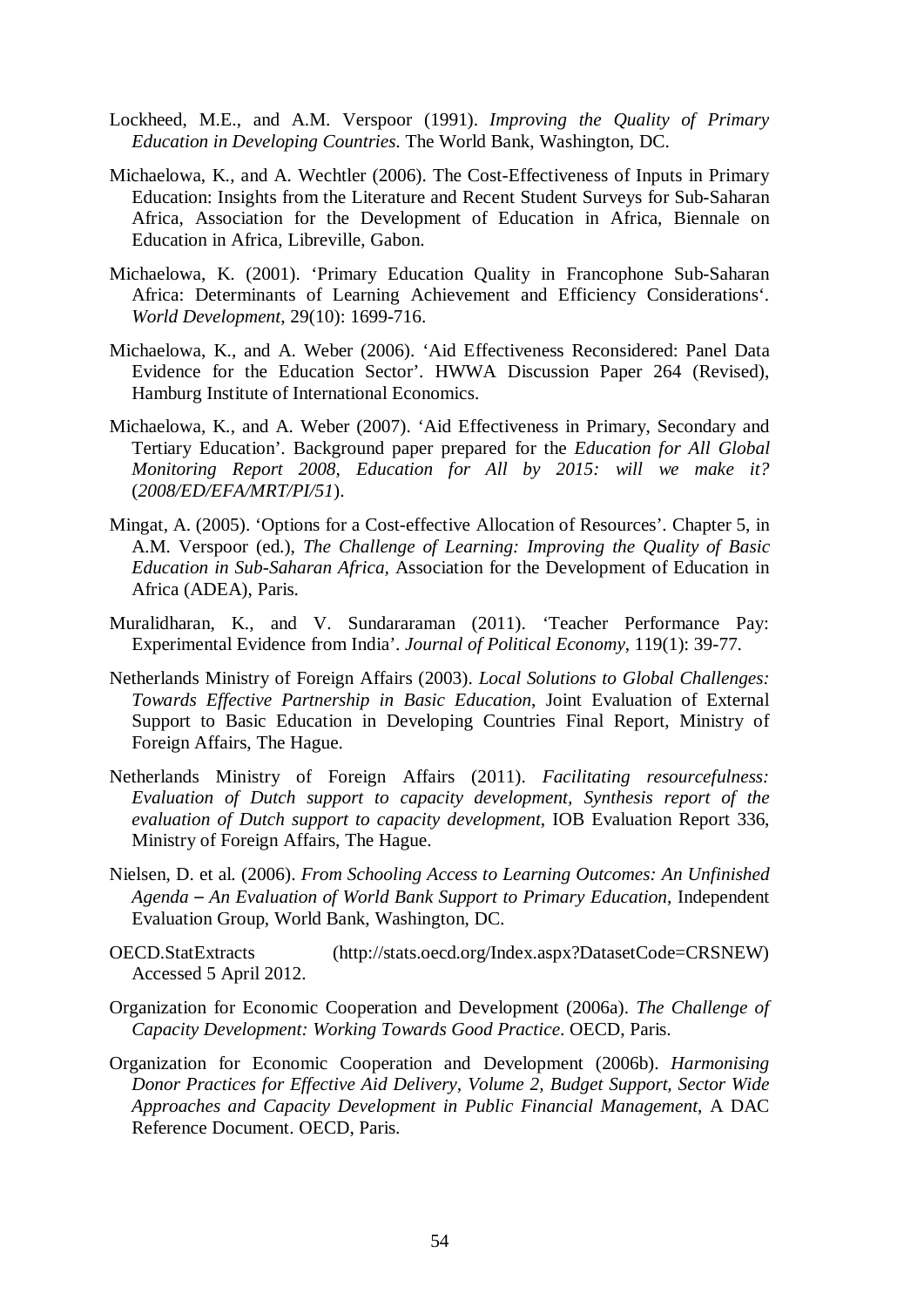- Organization for Economic Cooperation and Development (2008). *Survey on Monitoring the Paris Declaration: Effective Aid by 2010? What It Will Take?*. 3rd High Level Forum on Aid Effectiveness, Accra, Ghana, 2-4 September.
- Organization for Economic Cooperation and Development (2011). *Aid Effectiveness 2005-10: Progress in Implementing the Paris Declaration*. OECD, Paris.
- Overseas Development Institute (ODI) (2011). Ethiopia's Progress in Education: A Rapid and Equitable Expansion of Access. ODI Development Progress, London.

Paris Declaration on Aid Effectiveness (2005).

- Pennington, B., N. Ireland, and W. Narsey (2010). Fiji Education Sector Program, AidWorks Number: INF528, Independent Completion Report, 4 June.
- Pradhan, M. et al. (2011). 'Improving Educational Quality through Enhancing Community Participation: Results from a Randomized Field Experiment in Indonesia'. Policy Research Working Paper 5795, Washington, DC.
- Pritchett, L. (1996). 'Where Has All the Education Gone?'. Policy Research Working Paper 1581, World Bank, Washington, DC.
- Pritchett, L. (2008). 'The Policy Irrelevance of the Economics of Education: Is 'Normative as Positive' Just Useless, or is it Worse?' Harvard Kennedy School, Harvard University, Cambridge, MA.
- Purcell, R. et al. (2010). Cambodia Country Case Study, *Mid-Term Evaluation of the EFA Fast Track Initiative*, Cambridge Education, Mokoro and, Oxford Policy Management, February.
- Research Triangle Institute (RTI) International (2009). Early Grade Reading Assessment Toolkit, Raleigh, NC: 30 March.
- Riddell, A. (1989). 'An Alternative Approach to the Study of School Effectiveness in Third World Countries'. *Comparative Education Review*, 33(4): 481-97.
- Riddell, A. (1997). 'Assessing Designs for School Effectiveness Research and School Improvement in Developing Countries'. *Comparative Education Review*, 41, 2: 178- 205.
- Riddell, A. (2008). 'Factors Influencing Educational Quality and Effectiveness in Developing Countries: A Review of Research'. Deutsche Gesellschaft für Technische Zusammenarbeit (GTZ), Eschborn.
- Riddell, A. (2009). Working Paper 4, Preliminary Paper on Capacity Development, Mid-Term Evaluation of the EFA Fast Track Initiative. Cambridge Education, Mokoro, OPM, 26 February.
- Riddell, A. (2011). 'Donors and Capacity Development in Guyana and Bangladesh'. International Institute for Education Planning, UNESCO, Paris.
- Royal Government of Cambodia (2010). *Draft Priority Operating Costs Implementation Guide*.
- Samoff, J., M. Dembélé, and E.M. Sebatane (2001). Scaling up by Focusing Down: Creating Space to Expand Education Reform, ADEA Biennial Meeting: Reaching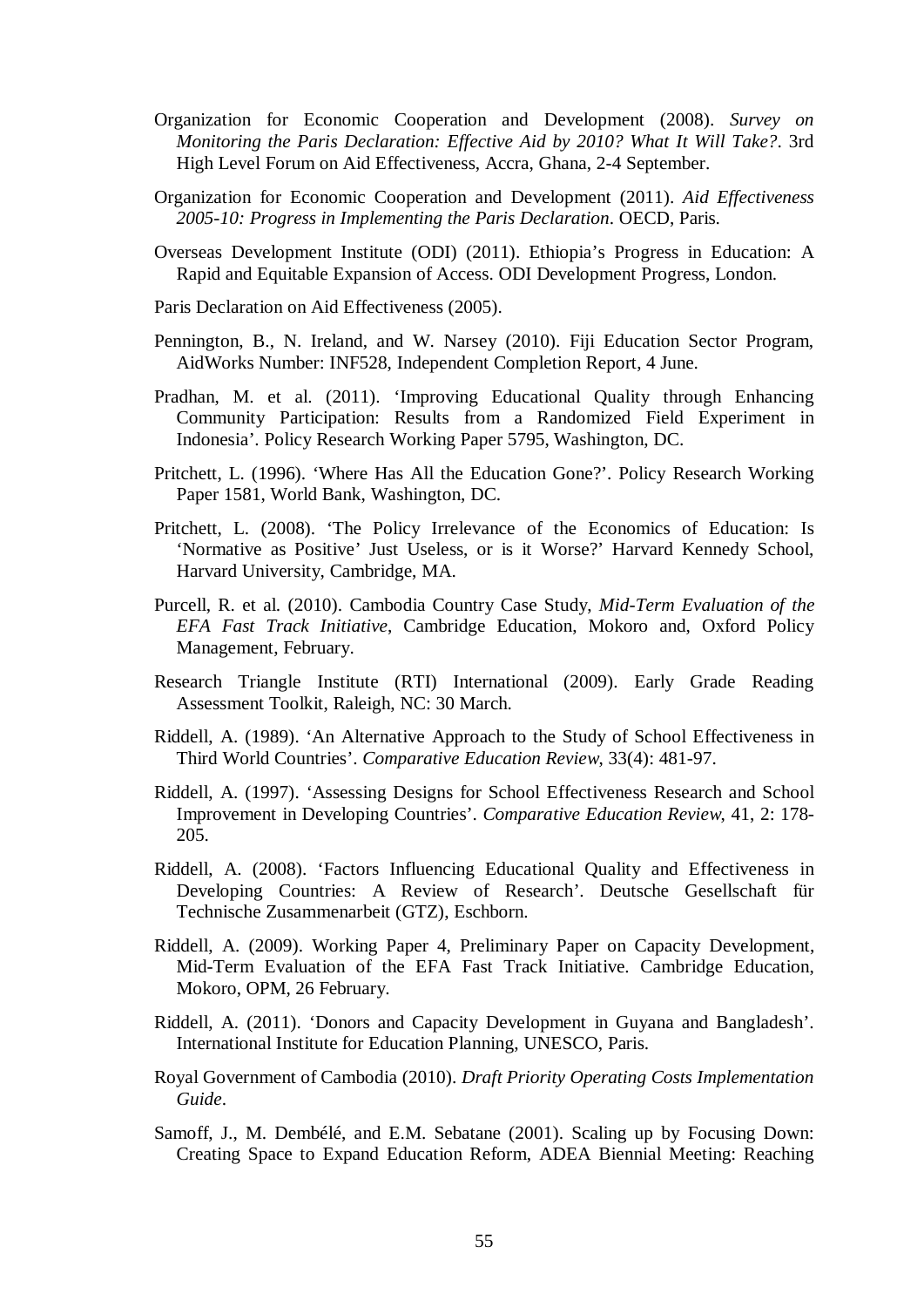Out, Reaching All—Sustaining Effective Policy and Practice for Education in Africa, Session 1 From Pilot to Scale: Issues and Experience, Arusha, Tanzania.

- Samoff, J., M. Dembélé, and E.M. Sebatane (2011). 'Going to Scale': Nurturing the Local Roots of Education Innovation in Africa, EdQual Working Paper No. 28, September.
- The QUIPS Program Evaluation Team (2005). A Look at Learning in Ghana: The Final Evaluation of USAID/Ghana's Quality Improvement in Primary Schools (QUIPS) Program, The Mitchell Group, Washington DC and the Educational Assessment and Research Centre, Accra.
- UN (2010). Fact Sheet on MDG 2, Sept. (http://www.un.org/millenniumgoals/pdf/MDG\_FS\_2\_EN.pdf)
- UNESCO (2007). *Education Sector-Wide Approaches (SWAps): Background, Guide and Lessons*, Education Policies and Strategies 12. UNESCO, Paris.
- UNESCO (2008). *EFA Global Monitoring Report 2008, Education for All by 2015: Will We Make It?*. UNESCO, Paris.
- UNESCO (2009). Overcoming Inequality: Why Governance Matters, *Education for All Global Monitoring Report 2009*. UNESCO, Paris.
- UNESCO (2011a). Beyond Busan: Strengthening aid to improve education outcomes, Education for All Global Monitoring Report, Policy Paper No. 2, Paris: November. *(2011/ED/EFA/MRT/PP/02/REV)*
- UNESCO (2011b). *The Hidden Crisis: Armed Conflict and Education, Education for All Global Monitoring Report 2011*. UNESCO, Paris.
- UNESCO (2011c). Trends in aid to education, 2002-2009: Despite increases, aid is still vastly insufficient and fragile, EFA Global Monitoring Report Policy Paper No. 1, November.
- UNICEF (2006). *Social and Gender Disparity in Education Sector-Wide and Programme-Based Approaches*. UNICEF Regional Office for South Asia, Nepal.
- United Nations (2000). Resolution adopted by the General Assembly, United Nations Millennium Declaration A/RES/55/2, 18 September.
- Visser-Valfrey, M. et al. (2010). Nicaragua Country Case Study, *Mid-Term Evaluation of the EFA Fast Track Initiative*, Cambridge Education, Mokoro and, Oxford Policy Management, February.
- Wagner, D.A. (2011). *Smaller, Quicker, Cheaper Improving Learning Assessments for Developing Countries*, International Institute of Educational Planning and Education For All – Fast Track Initiative. UNESCO, Paris.
- Williams, G. et al. (2003). A Vision for the Future of Technical Assistance in the International Development System, Final Report (Revised). Oxford Policy Management, Oxford.
- Williams, G. et al. (2003). A Vision for the Future of Technical Assistance in the International Development System, Final Report (Revised). Oxford Policy Management, July.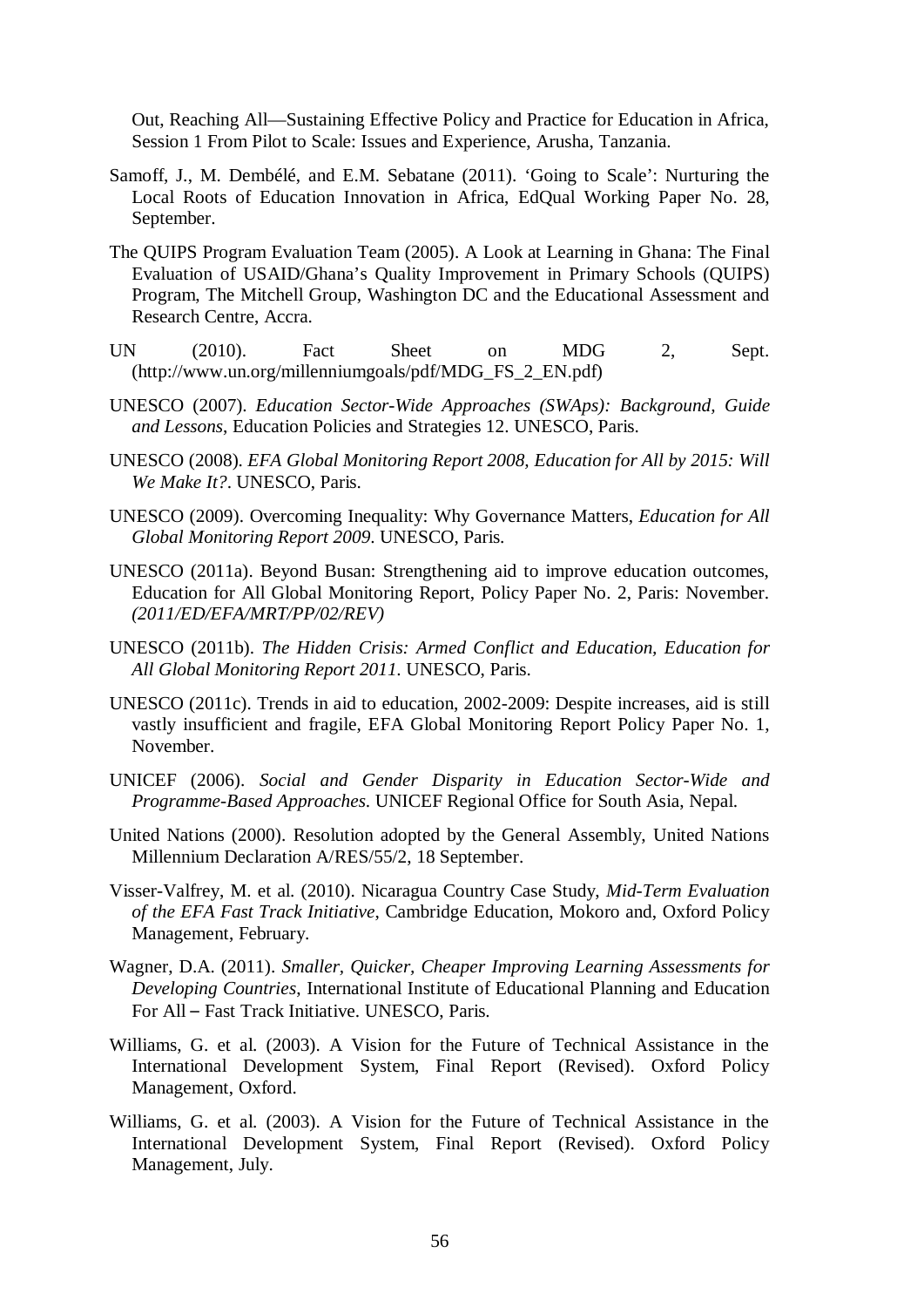- Williamson, T., and C. Dom (2010). *Sector Budget Support in Practice: Synthesis Report*. Overseas Development Institute and Mokoro. London and Oxford: February.
- World Bank (2000). Project Appraisal Document for Mali Education Sector Expenditure Program. World Bank, Washington, DC.
- World Bank (2002). Development Committee Development Effectiveness and Scaling Up: Lessons and Challenges from Case Studies, World Bank Board Report DC2002- 0018. World Bank, Washington, DC, 18 September.
- World Bank (2003). Toward Country-led Development: A Multi-Partner Evaluation of the Comprehensive Development Framework, Synthesis Report. World Bank, Washington, DC.
- World Bank (2004). Ghana—Education Sector Project, Project Appraisal Document, Report No. 26090. Washington, DC.
- World Bank (2005). Operations Evaluation Department, Capacity Building in Africa. An OED Evaluation of World Bank Support. World Bank, Washington DC.
- World Bank (2008). Ethiopia, General Education Quality Improvement Program Project Appraisal Document. World Bank, Washington, DC, 24 November.
- World Declaration on Education for All and Framework for Action to Meet Basic Learning Needs (1990). Adopted by the World Conference on Education for All, Meeting Basic Learning Needs. Jomtien, Thailand: 5-9 March.
- World Education Forum (2000). *The Dakar Framework for Action: Education for All: Meeting our Collective Commitments*. World Education Forum, 26-28 April.
- Yu, G. (2007). 'Research Evidence of School Effectiveness in sub-Saharan Africa'. EdQual Working Paper No. 7.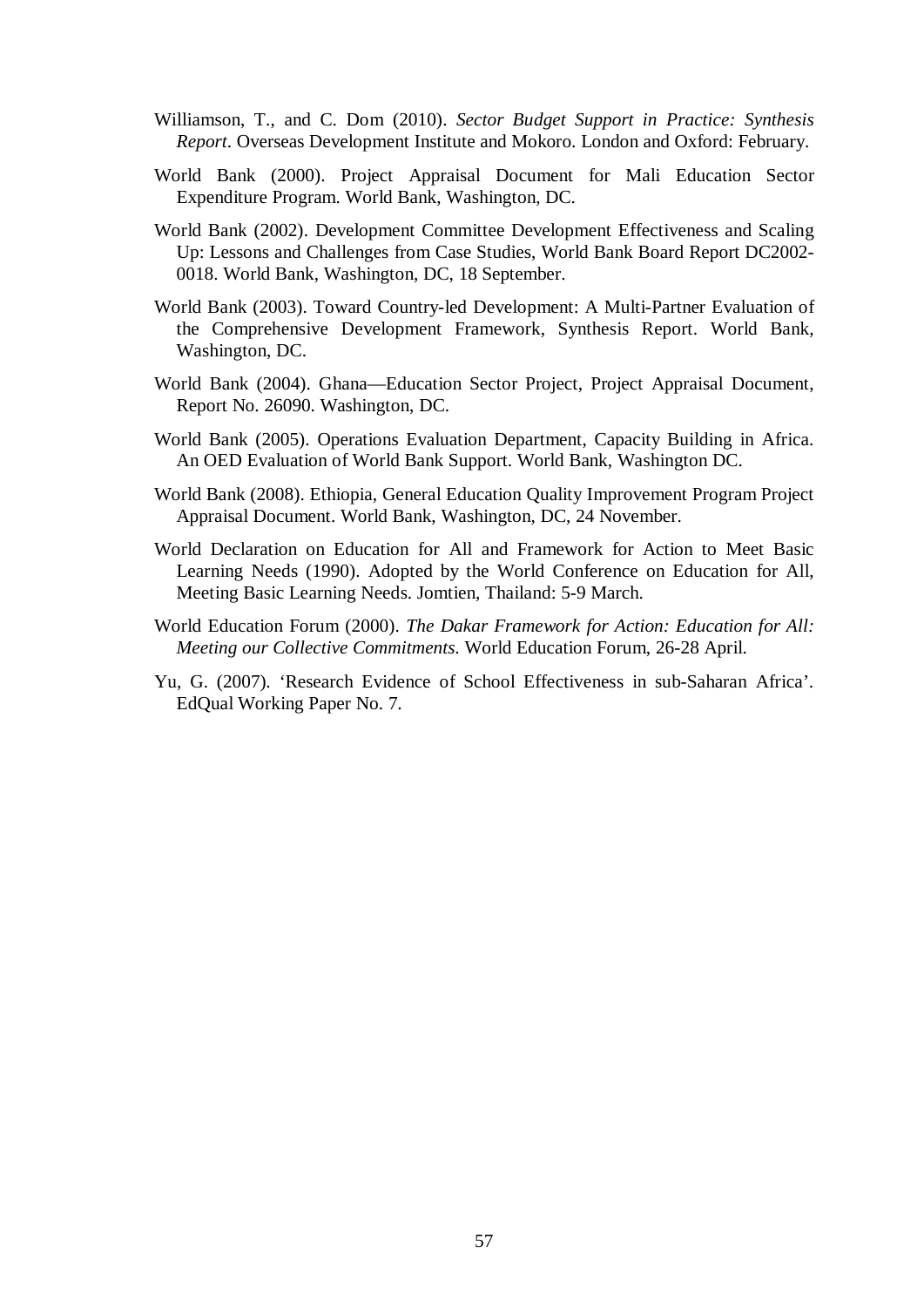|                                 | 1995      |         | 2000      |         | 2005      |         | 2010       |         |
|---------------------------------|-----------|---------|-----------|---------|-----------|---------|------------|---------|
|                                 | US\$m     | % total | US\$m     | % total | US\$m     | % total | US\$m      | % total |
| Total aid                       | 2,888.237 | 100     | 6,376.738 | 100     | 8,489.961 | 100     | 13,298.645 | 100     |
| Level<br>unspecified            | 1,408.548 | 49      | 1,781.985 | 28      | 1,836.347 | 22      | 2,739.402  | 21      |
| Basic<br>education              | 542.801   | 19      | 2.038.808 | 32      | 2.777.058 | 33      | 2,961.403  | 30      |
| Secondary<br>education          | 334.729   | 12      | 685.815   | 11      | 914.248   | 11      | 1.319.495  | 10      |
| Post-<br>secondary<br>education | 2.16      | $<$ 1   | 1,870.129 | 29      | 2,962.308 | 35      | 5,278.345  | 40      |

Table 1: Total and sub-sectoral ODA to education (constant 2010 US\$m) (all donors)

Source: OECD/DAC International Aid Statistics, Creditor Reporting System http://stats.oecd.org/Index.aspx?datasetcode=CRS1 (accessed 5 April 2012).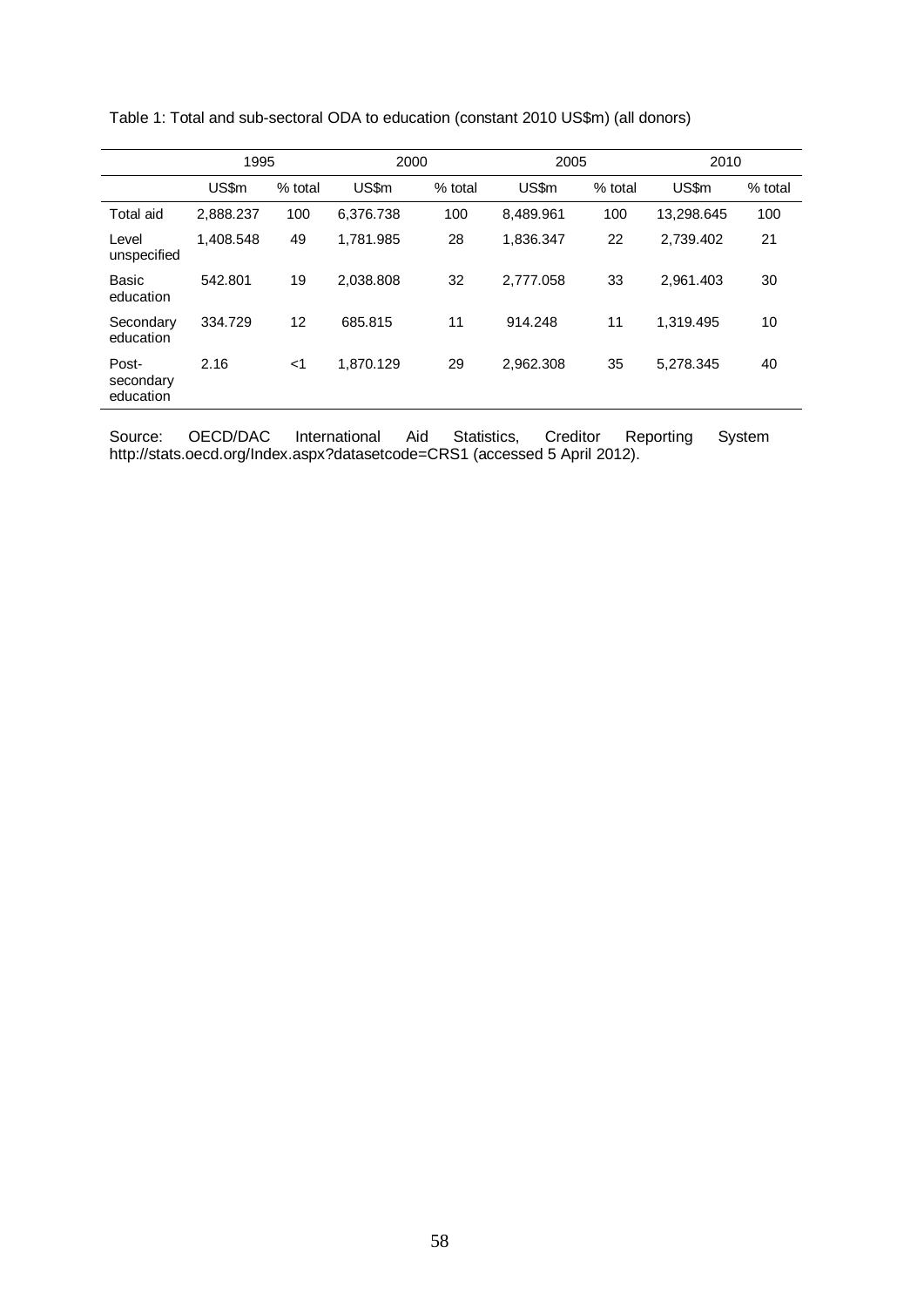

Source: OECD/DAC International Aid Statistics, Creditor Reporting System http://stats.oecd.org/Index.aspx?datasetcode=CRS1 (accessed 5 April 2012).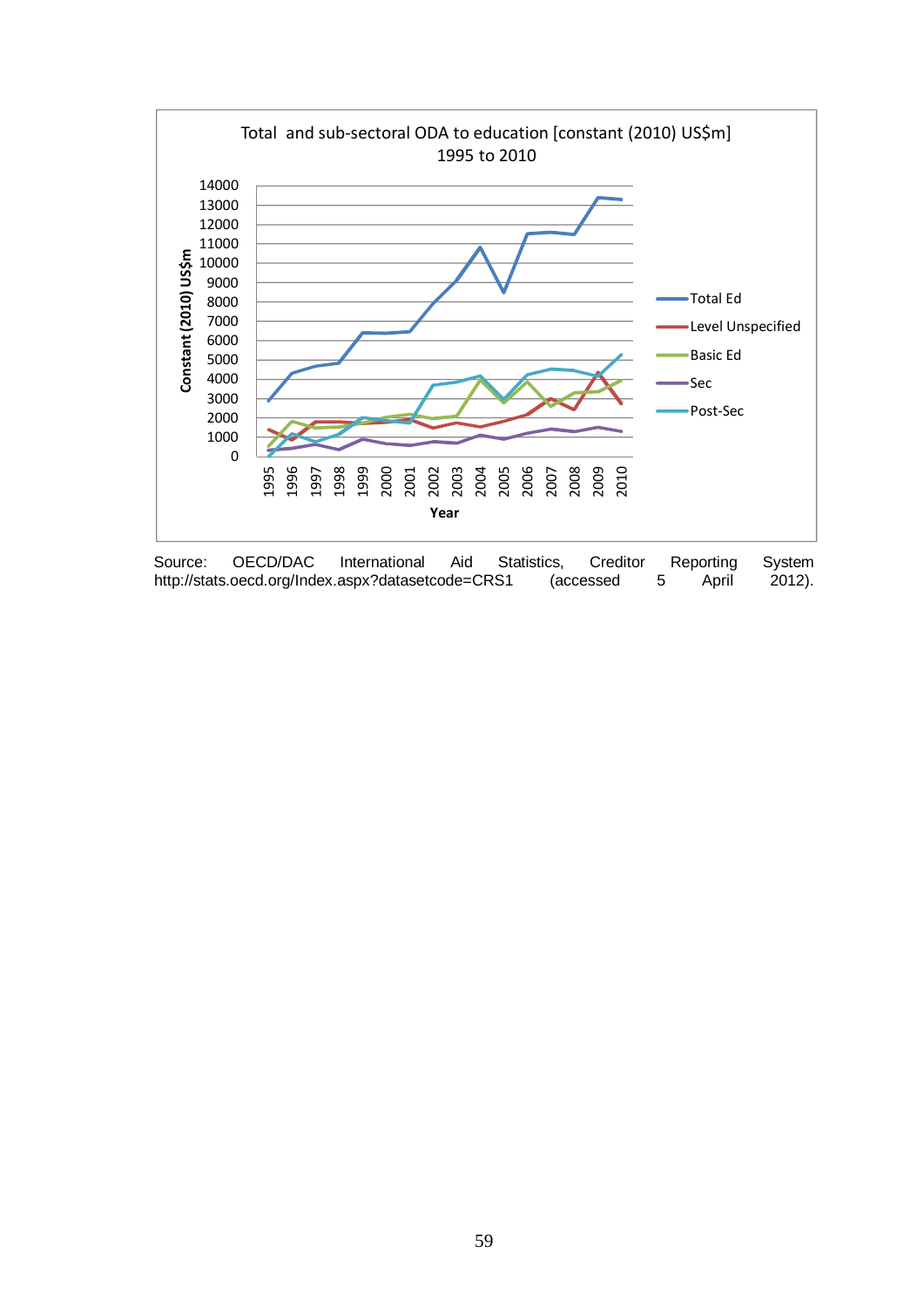|                      |                     |                                   |                                    | Country/ |                                   |                                     |                               |                                                                                                           |
|----------------------|---------------------|-----------------------------------|------------------------------------|----------|-----------------------------------|-------------------------------------|-------------------------------|-----------------------------------------------------------------------------------------------------------|
| Author(s)            |                     | Publication                       | Type of policy                     | region   |                                   | Sampling                            | Outcome                       |                                                                                                           |
| (year of             |                     | (year) and                        | intervention                       | (rural/  |                                   | and sample                          | variables                     |                                                                                                           |
| study)               | Title               | (web link)                        | under analysis                     | urban)   | Methodology                       | size                                | used                          | Main findings incl. impact size                                                                           |
|                      |                     |                                   |                                    |          |                                   | 100 schools/800                     |                               |                                                                                                           |
|                      |                     |                                   |                                    |          |                                   | middle schools                      |                               |                                                                                                           |
|                      | Own and             |                                   |                                    |          |                                   | in scholarship                      |                               |                                                                                                           |
|                      | Sibling             |                                   |                                    |          |                                   | programme in                        |                               |                                                                                                           |
|                      | Effects of          | <b>World Bank</b>                 |                                    |          |                                   | five provinces                      |                               |                                                                                                           |
|                      | Conditiona          | Policy                            |                                    |          |                                   | offering 3,800                      |                               |                                                                                                           |
| Ferreira,            | I Cash              | Research                          |                                    |          |                                   | student                             |                               |                                                                                                           |
| Francisco            | Transfer            | <b>Working Paper</b>              |                                    |          | Two-period                        | scholarships/                       |                               |                                                                                                           |
| H. G.,               | Programm            | 5001 (2009)                       |                                    |          | schooling                         | 26,537                              |                               |                                                                                                           |
| Filmer,              | es Theory           | (http://ddp-                      |                                    |          | decision partial                  | applicants;                         | Drop-out                      |                                                                                                           |
| Deon, and<br>Schady, | and<br>Evidence     | ext.worldbank.<br>org/EdStats/K   |                                    |          | equilibrium<br>regression         | households from<br>schools selected | scores, work<br>for pay, work | Increased attendance, but no better achievement<br>>18mos: Scholarship recipients were more than 20       |
| Norbert              | from                | HMimp09a.pdf                      | Scholarships for                   | Cambodia | discontinuity                     | randomly from                       | without pay,                  | percentage points more likely to be enrolled in school                                                    |
| (2005-2007           | Cambodia            |                                   | poor female students               | (Rural)  | model                             | these provinces                     | siblings work                 | and 10 percentage points less likely to work for pay.                                                     |
|                      |                     |                                   |                                    |          |                                   | Random                              |                               | On average, the combined incentives increase                                                              |
|                      |                     |                                   |                                    |          |                                   | allocation of                       |                               | attendance, pass rates, enrollment, graduation rates,                                                     |
|                      |                     |                                   |                                    |          |                                   | about 10,000                        |                               | and matriculation to tertiary institutions. Taken                                                         |
|                      |                     |                                   |                                    |          |                                   | treatments were                     |                               | together, all of the cash incentive treatments                                                            |
|                      |                     |                                   | Three treatments: a                |          |                                   | made to about                       |                               | generate significant changes in the behaviour of                                                          |
|                      |                     |                                   | basic conditional                  |          |                                   | 17,000                              |                               | students directly treated by the programme. Students                                                      |
|                      |                     |                                   | cash transfer based                |          |                                   | registered                          |                               | are more likely to attend school (2.8%), more likely to                                                   |
|                      | Conditiona          |                                   | on school                          |          |                                   | children                            |                               | remain enrolled (2.6%), more likely to matriculate to                                                     |
|                      | cash<br>transfers   |                                   | attendance, a<br>savings treatment |          |                                   | following a<br>recruitment          |                               | the next grade (1.6%), more likely to graduate<br>(4.0%), and more likely to matriculate to a tertiary    |
|                      | in.                 |                                   | that postpones a                   |          |                                   | drive. This                         |                               | institution (23%). For daily attendance, the effect is                                                    |
|                      | education:          |                                   | bulk of the cash                   |          |                                   | model enabled                       |                               | much stronger for students who would not have met                                                         |
|                      | design              |                                   | transfer due to good               |          |                                   | randomization at                    |                               | the attendance target without the program. Simply                                                         |
|                      | features.           |                                   | attendance to just                 |          | RCT. Simple                       | the child-level.                    |                               | changing the timing of the transfer with the savings                                                      |
|                      | peer and            |                                   | before children have               |          | difference                        | generating                          |                               | incentive increases enrolment in both secondary and                                                       |
|                      | sibling             |                                   | to re-enroll, and a                |          | estimates, then                   | variation within                    |                               | tertiary institutions over the basic treatment (by 3.6%                                                   |
|                      | effects             |                                   | tertiary treatment                 |          | with controls for                 | schools.                            |                               | and 3.3% respectively) while not reducing the daily                                                       |
|                      | evidence            | <b>NBER</b>                       | where some of the<br>transfers are |          | individuals and                   | families, and<br>networks of        |                               | attendance rates of students despite the lower                                                            |
|                      | from a<br>randomize | <b>Working Paper</b><br>No. 13890 | conditional on                     |          | families, then an<br>instrumental | friends. The                        |                               | monthly transfers. Compared to the basic treatment,<br>the tertiary treatment encourages higher levels of |
|                      | d                   | (2008)                            | students' graduation               |          | variables model                   | randomization                       |                               | daily attendance (3.5% more for students least likely                                                     |
|                      | experimen           | (http://www.nb                    | and tertiary                       | Bogota,  | to estimate                       | was stratified on                   |                               | to attend) and higher levels of enrolment at the                                                          |
|                      | t in                | er.org/papers/                    | enrollment rather                  | Colombia | externalities,                    | locality, type of                   | Attendance                    | secondary (3.3%) and tertiary levels (46%). Important                                                     |
|                      | Colombia            | w13890)                           | than attendance.                   | (Urban)  | OLS.                              | school (public)                     | rates                         | spillover effects of the programme are observed                                                           |

Table 2: A summary of some recent, representative random controlled trials in education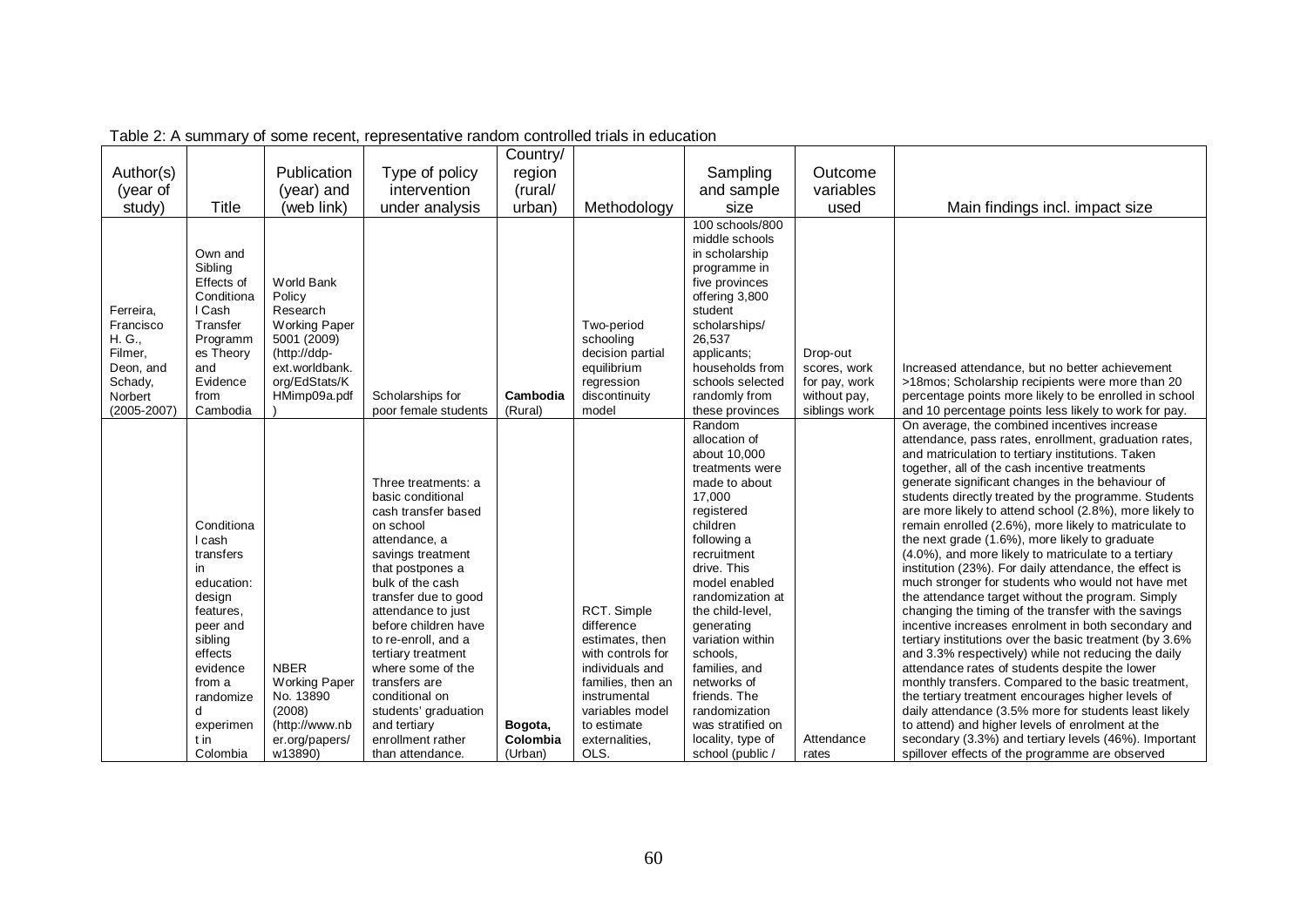|                                                                                    |                                                                                                                                         |                                                                                                                                                                                                                                          |                                                                                                                                                                                          |                                        |                                                                                                                                                                                                                   | private), gender,<br>and grade level.                                                                                                                              |                                                                                                                                                                        | within families and peer networks.                                                                                                                                                                                                                                                                                                                                                                                                                                                                                                                                                                                                                                                                                                                                                                                                                                                                                |
|------------------------------------------------------------------------------------|-----------------------------------------------------------------------------------------------------------------------------------------|------------------------------------------------------------------------------------------------------------------------------------------------------------------------------------------------------------------------------------------|------------------------------------------------------------------------------------------------------------------------------------------------------------------------------------------|----------------------------------------|-------------------------------------------------------------------------------------------------------------------------------------------------------------------------------------------------------------------|--------------------------------------------------------------------------------------------------------------------------------------------------------------------|------------------------------------------------------------------------------------------------------------------------------------------------------------------------|-------------------------------------------------------------------------------------------------------------------------------------------------------------------------------------------------------------------------------------------------------------------------------------------------------------------------------------------------------------------------------------------------------------------------------------------------------------------------------------------------------------------------------------------------------------------------------------------------------------------------------------------------------------------------------------------------------------------------------------------------------------------------------------------------------------------------------------------------------------------------------------------------------------------|
| Kremer, M<br>and Miguel,<br>E. (1998-<br>2000)                                     | Worms:<br>Identifying<br>Impacts<br><b>on</b><br>Education<br>and Health<br>in the<br>Presence<br>of<br>Treatment<br>External-<br>ities | Econometrica<br>72, 1 (2004)<br>(http://elsa.ber<br>keley.edu/~em<br>iguel/pdfs/mig<br>uel worms.pdf                                                                                                                                     | Deworming                                                                                                                                                                                | Kenya<br>(Rural)                       | Group-level<br>randomization to<br>identify peer<br>effects; probit<br>estimation with<br>non-<br>experimental<br>method for<br>decomposing<br>direct and<br>within-school<br>indirect<br>externality<br>effects. | 75 schools.<br>30,000 students<br>in 3-year phased<br>programme                                                                                                    | Health and<br>education<br>outcomes:<br>effect of<br>deworming;<br>attendance<br>and school<br>exam scores                                                             | Deworming<br>increased<br>school<br>participation in<br>treatment schools by at least seven percentage<br>points, a one-quarter reduction in total school<br>absenteeism. Within-school participation externality<br>benefits were positive and statistically significant (5.6)<br>percentage points) for untreated pupils in the<br>treatment schools in the first year of the programme.<br>The average school participation gain for treatment<br>schools relative to comparison schools across both<br>years of the project is 5.1 percentage points. The<br>estimated differences in test scores between pupils in<br>treatment and comparison schools are -0.032<br>standard deviations for the first year posttreatment<br>and 0.001 standard deviations for the second year,<br>neither of which is significant, nor are the within-<br>school externality effect estimates statistically<br>significant. |
| Andrabi,<br>Tahir, Das.<br>Jishnu and<br>Khwaja,<br>Asim (2004-<br>5)              | Report<br>Cards:<br>The<br>Impact of<br>Providing<br>School<br>and Child<br>Test-<br>scores on<br>Education<br>al Markets               | The Abdul<br>Latif Jameel<br><b>Poverty Action</b><br>Lab (2009)<br>(http://www.po<br>vertyactionlab.<br>org/publication<br>/report-cards-<br>impact-<br>providing-<br>school-and-<br>child-test-<br>scores-<br>educational-<br>markets) | Detailed information<br>of externally<br>collected data on<br>performance,<br>intensively<br>disseminated to<br>parents, teachers,<br>and school<br>administrators                       | Punjab,<br>Pakistan<br>(Rural)         | RCT-half<br>schools in<br>villages in<br>treatment<br>group; Standard<br>Difference in<br><b>Differences</b>                                                                                                      | 112 villages<br>chosen at<br>random: 823<br>public and<br>private schools,<br>12,000 Grade 3<br>children, 5,000<br>teachers and a<br>sample of 1,800<br>households | Test scores at<br>the student<br>and school<br>level in Urdu,<br>Maths and<br>English,<br>school fees.<br>school inputs,<br>teacher effort,<br>and household<br>inputs | Initially bad (below median baseline test scores)<br>private schools respond by increasing quality -<br>showing learning gains of 0.34 standard deviations -<br>or shutting down, but show limited fee changes. In<br>contrast, initially good (above median) private<br>schools show no learning gains, but drop fees<br>substantially. Government schools see a tenth of a<br>standard deviation increase in learning. Report card<br>provision improves learning by 0.10 standard<br>deviations and decreases private school fees by 21<br>per cent, with very small changes in school switching<br>and moderate increases in overall enrolment.                                                                                                                                                                                                                                                               |
| Muralidhara<br>n, Karthik<br>and<br>Sundararam<br>an,<br>Venkatesh<br>$(2005 - 7)$ | Teacher<br>Perfor-<br>mance<br>Pay:<br>Experimen<br>tal<br>Evidence<br>from India                                                       | Journal of<br>Political<br>Economy Vol.<br>119, No., pp.<br>39-77 (2011)<br>(http://www.jst<br>or.org/stable/1<br>0.1086/65965<br>5)                                                                                                     | 1.Group bonus<br>payments to<br>teachers based on<br>the average<br>improvement of their<br>students' test scores<br>in independently<br>administered<br>learning<br>assessments (with a | Andhra<br>Pradesh,<br>India<br>(Rural) | Experimental<br>design using<br>pooled group<br>and incentive<br>dummy variable<br>at school level<br>regressed on<br>test scores (with<br>separate<br>student, grade,                                            | 500 schools.<br>Random<br>allocation of<br>incentive<br>programmes<br>across a<br>representative<br>sample of 300<br>government-run<br>primary schools             | End of year<br>student<br>assessments<br>using<br>independent<br>tests based on<br>syllabus.<br>Teacher<br>behaviour in<br>response to                                 | 1. +2 years: students in incentive schools performed<br>significantly better than those in control schools by<br>0.27 and 0.17 standard deviations in math and<br>language tests respectively. Positive spillovers in<br>non-incentive subjects.<br>2. Schools receiving the input programmes scored<br>0.08 SD higher than those in comparison schools.<br>The incentive programmes had a significantly larger<br>impact on learning outcomes (0.22 versus 0.09 SD).<br>The mean treatment effect of 0.22 SD and a                                                                                                                                                                                                                                                                                                                                                                                               |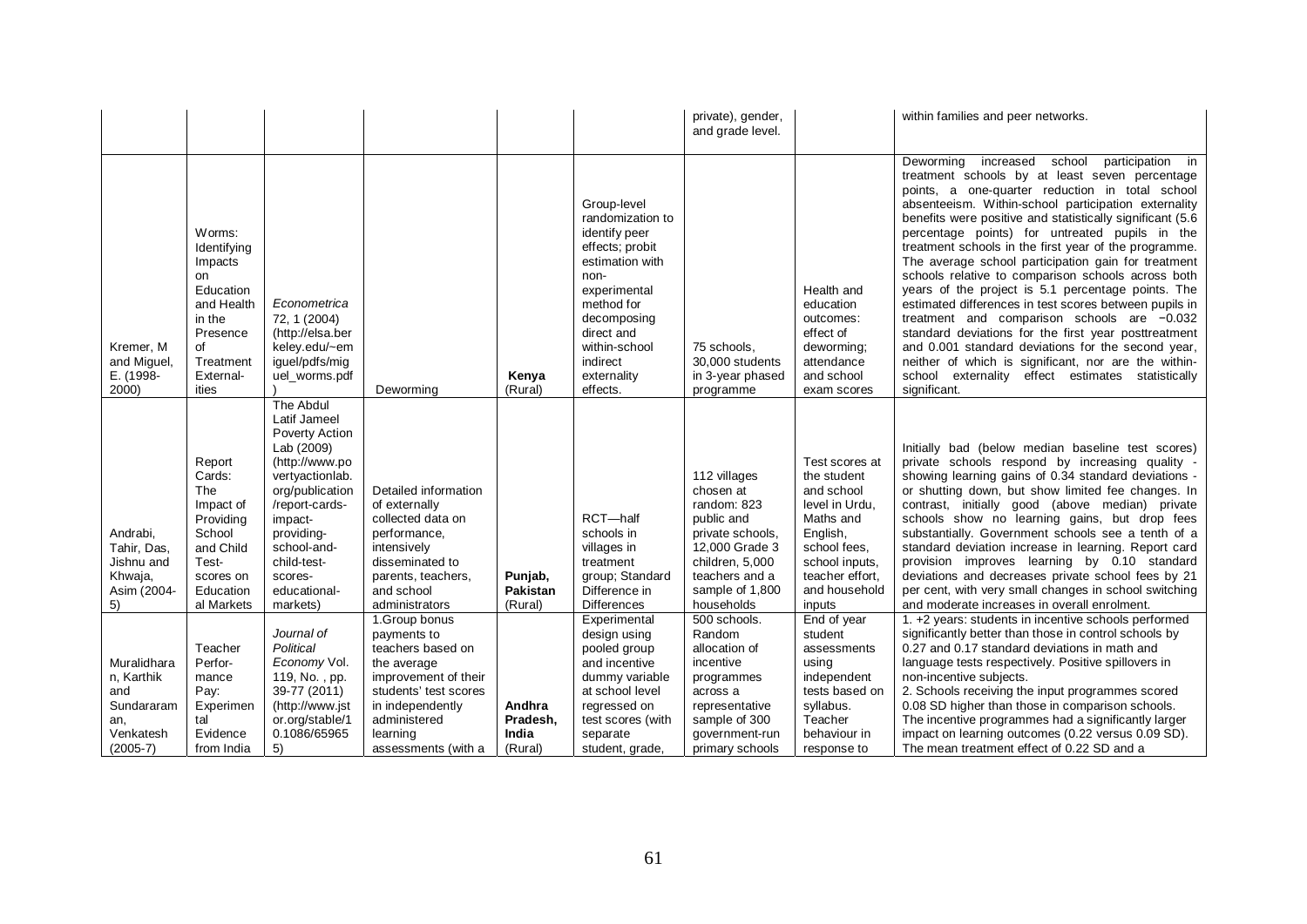|                                                                    |                                                                                                             |                                                                                                                                        | mean bonus of 3%<br>of annual pay) and<br>individual bonuses<br>based on teacher<br>performance. 2.<br>Parallel initiative for<br>different set of<br>schools provided<br>with an extra<br>contract teacher,<br>and with a cash<br>grant for school<br>materials<br>respectively. |                      | school and,<br>mandal<br>residuals)                                          | with 100 schools<br>each in the<br>group and<br>individual<br>incentive<br>treatment groups<br>and 100 schools<br>serving as the<br>comparison<br>group. Sampling<br>5 districts across<br>each of the 3<br>socio-cultural<br>regions of AP in<br>proportion to<br>population with<br>random<br>selection of one<br>division and then<br>random sample<br>of 10 mandals in<br>the selected<br>division.<br>Random sample<br>of 10 schools in<br>each mandal<br>with probability<br>proportional to<br>enrolment. | the<br>programme<br>with both<br>teacher<br>interviews as<br>well as direct<br>physical<br>observation of<br>teacher<br>activity                                                                               | minimum average treatment effect of 0.1 SD at every<br>percentile of baseline test scores for group incentive.<br>Average treatment effect was 0.28 SD in the<br>individual incentive schools compared to 0.15 SD in<br>the group incentive schools.                                                                                                                                                                                                      |
|--------------------------------------------------------------------|-------------------------------------------------------------------------------------------------------------|----------------------------------------------------------------------------------------------------------------------------------------|-----------------------------------------------------------------------------------------------------------------------------------------------------------------------------------------------------------------------------------------------------------------------------------|----------------------|------------------------------------------------------------------------------|------------------------------------------------------------------------------------------------------------------------------------------------------------------------------------------------------------------------------------------------------------------------------------------------------------------------------------------------------------------------------------------------------------------------------------------------------------------------------------------------------------------|----------------------------------------------------------------------------------------------------------------------------------------------------------------------------------------------------------------|-----------------------------------------------------------------------------------------------------------------------------------------------------------------------------------------------------------------------------------------------------------------------------------------------------------------------------------------------------------------------------------------------------------------------------------------------------------|
| Duflo,<br>Esther and<br>Hanna.<br>Rema.<br>$(2003-05)$<br>Pradhan, | Monitoring<br>Works:<br>Getting<br>Teachers<br>to Come<br>to School<br>Improving<br>Education<br>al Quality | <b>NBER</b><br><b>Working Paper</b><br>11880 (2005)<br>(http://www.nb<br>er.org/papers/<br>w11880)<br>World Bank<br>Policy<br>Research | Financial incentive<br>programme to<br>reduce teacher<br>absenteeism through<br>date and time<br>camera monitoring<br>at beginning and end<br>of school day.<br>Strengthening<br>school committees<br>through grants                                                              | India<br>(Rural)     | RCT: OLS and<br>2SLS estimation<br>Two-stage<br>sampling,<br>pairwise impact | 60 informal one-<br>teacher schools<br>in rural India,<br>randomly<br>chosen out of<br>120 (the<br>treatment<br>schools); other<br>$60 =$ control<br>schools.<br>420 treatment<br>schools in nine<br>districts in                                                                                                                                                                                                                                                                                                | Students:<br>basic<br>competency<br>exams<br>controlled for<br>baseline<br>results.<br>Teacher<br>attendance<br>rates: number<br>of 'valid' days<br>teaching.<br>Dropout rate,<br>repetition rate.<br>and test | The absence rate (measured using unannounced<br>visits both in treatment and comparison schools)<br>changed from an average of 42% in the comparison<br>schools to 22% in the treatment schools; +1 year:<br>test scores in programme schools were 0.17<br>standard deviations higher than in the comparison<br>schools and children were 40% more likely to be<br>admitted into regular schools.<br>Only linkage has significant results: test scores in |
| Menno et al.<br>$(2007-10)$                                        | through<br>Enhancing                                                                                        | Working Paper<br>5795 (2011)                                                                                                           | $(US870) +$ one or<br>combination of:                                                                                                                                                                                                                                             | Indonesia<br>(Rural) | evaluation+<br>qualitative                                                   | central Java and<br>Yogyakarta                                                                                                                                                                                                                                                                                                                                                                                                                                                                                   | scores in<br>Indonesian                                                                                                                                                                                        | Indonesian improve by 0.17 standard deviation and<br>0.22 for linkage+election of committee members                                                                                                                                                                                                                                                                                                                                                       |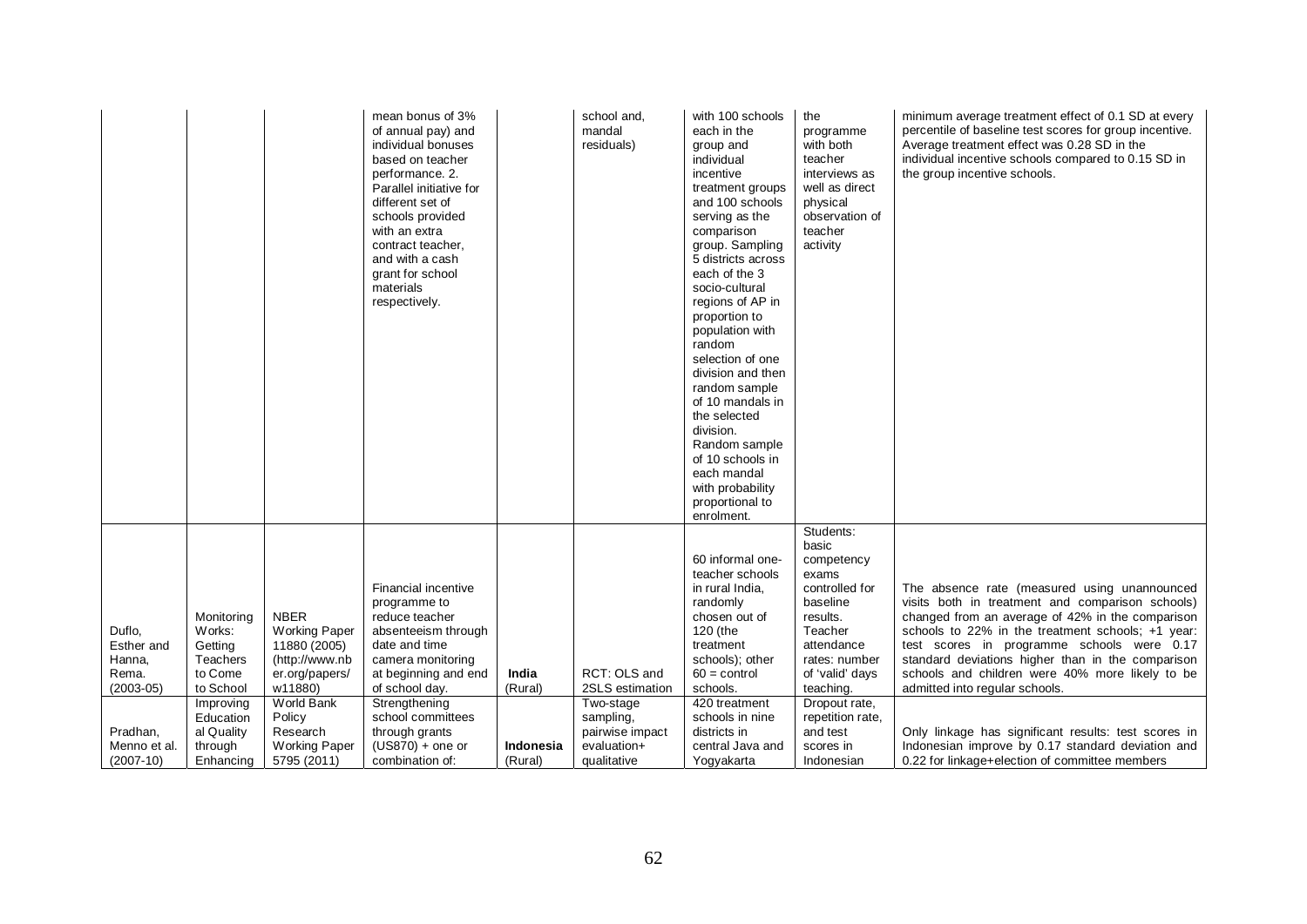| Communit   | http://www-     | training, democratic | research | and Maths |  |
|------------|-----------------|----------------------|----------|-----------|--|
|            | wds.worldbank   | election and/or      |          |           |  |
| Participa- | .org/external/d | linkage of school    |          |           |  |
| tion:      | efault/WDSCo    | committee members    |          |           |  |
| Results    | ntentServer/W   | with village         |          |           |  |
| from a     | DSP/IB/2011/0   | committee.           |          |           |  |
| Random-    | 9/13/0001583    |                      |          |           |  |
| ized Field | 49 20110913     |                      |          |           |  |
| Experimen  | 123202/Rende    |                      |          |           |  |
| t in       | red/PDF/WPS     |                      |          |           |  |
| Indonesia  | 5795.pdf)       |                      |          |           |  |

Source: Ferreira et al. (2009), Kremer and Miguel (2004), Muralidharan and Sundararaman (2011), Duflo and Hanna (2005), Pradhan et al. (2011) and Andrabi et al. (2009).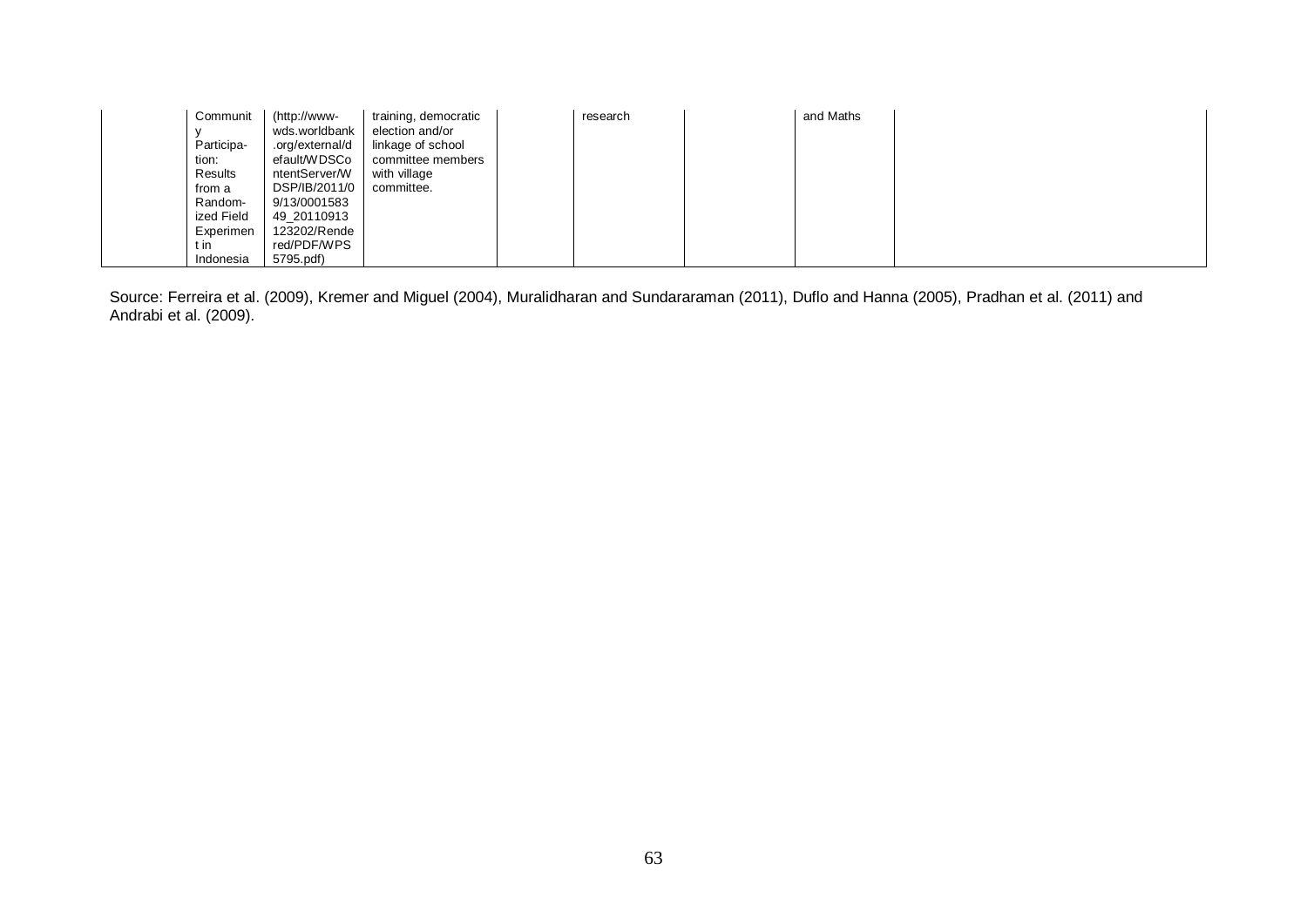| Type of aid                                                      | US\$m      | % total aid to education |
|------------------------------------------------------------------|------------|--------------------------|
| Sector Budget<br>Support                                         | 723.259    | 5                        |
| Pooled/Basket Fund                                               | 365.344    | 3                        |
| <b>Project Support</b>                                           | 6,350.183  | 48                       |
| Experts/TA                                                       | 1,445.079  | 11                       |
| Scholarships/ student<br>costs in donor<br>countries             | 3,473.006  | 26                       |
| Multilateral and<br>international NGO<br>support                 | 730.579    | 5                        |
| Support to NGOs,<br>private bodies, PPPs,<br>research institutes | 203.624    | 2                        |
| Other                                                            | 7.571      | ا>                       |
| Total                                                            | 13,298.645 | 100                      |

Table 3: ODA to education sector by type of aid, 2010 (US\$m)

Source: OECD/DAC International Aid Statistics, Creditor Reporting System http://stats.oecd.org/Index.aspx?datasetcode=CRS1 (accessed 5 April 2012)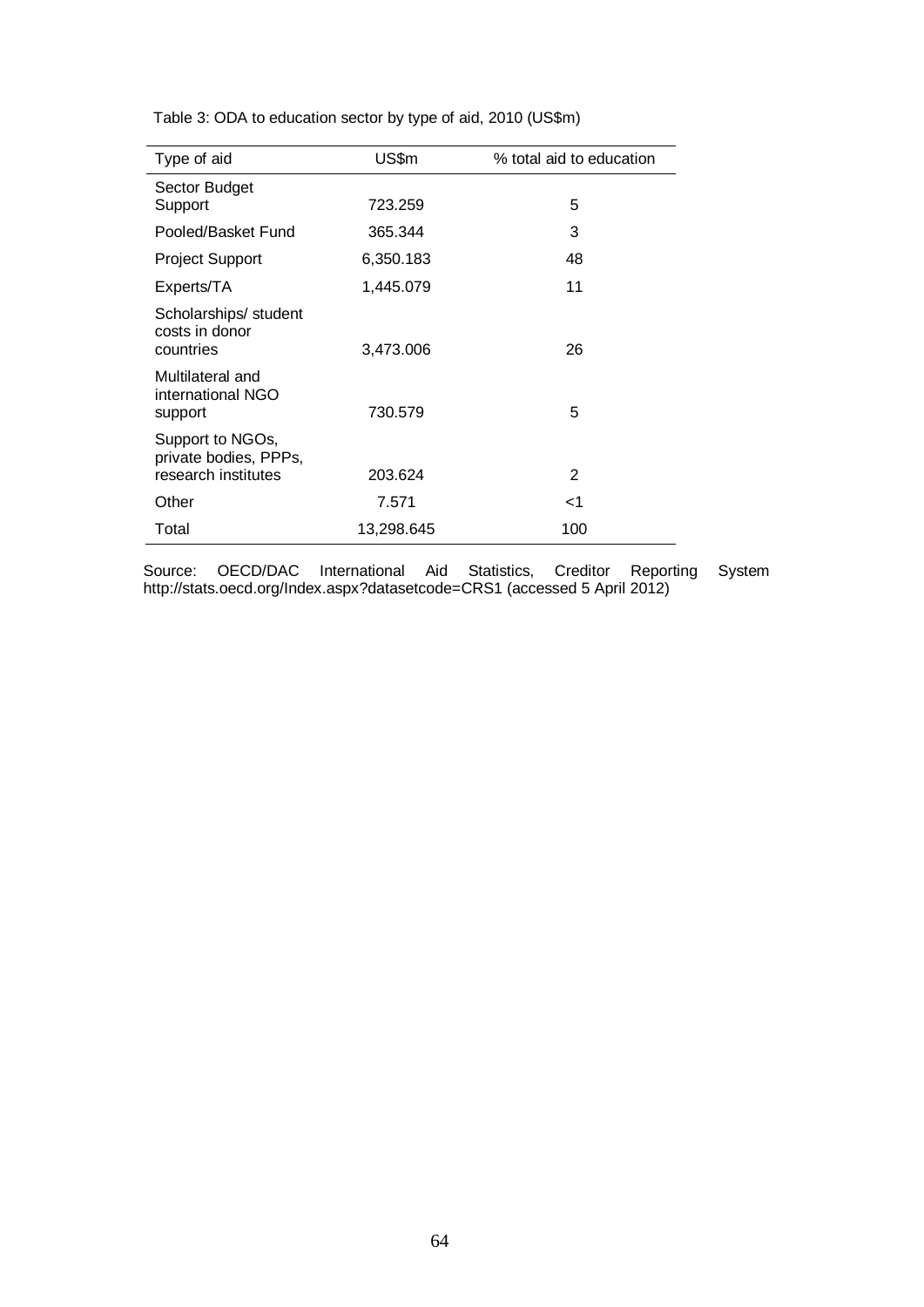## Table 4: A summary of some evaluations of USAID education programmes

|                 |            |                  |                        | Country/      |                  |                        |                |                                                   |
|-----------------|------------|------------------|------------------------|---------------|------------------|------------------------|----------------|---------------------------------------------------|
| Author(s)       |            | Publication      | Type of policy         | region        |                  |                        |                |                                                   |
| (year of        |            | (year) and       | intervention under     | (rural/       |                  | Sampling and           | Outcome        |                                                   |
| study)          | Title      | (web link)       | analysis               | urban)        | Methodology      | sample size            | variables used | Main findings incl. impact size                   |
|                 |            |                  | Increased budgetary    |               |                  |                        |                |                                                   |
|                 |            |                  | resources to primary   |               |                  |                        |                |                                                   |
|                 |            |                  | education and to       |               |                  |                        |                |                                                   |
|                 |            |                  | primary level          |               |                  |                        |                |                                                   |
|                 |            |                  | learning materials;    |               |                  |                        |                |                                                   |
|                 |            |                  | implement a            |               |                  | Baseline and follow-   |                |                                                   |
|                 |            |                  | community school       |               |                  | on data collection in  |                |                                                   |
|                 |            |                  | system; increase the   |               |                  | 6 schools in each of   |                |                                                   |
|                 |            |                  | number of teachers     |               |                  | the three target       |                |                                                   |
|                 |            |                  | and their training;    |               |                  | Districts in 1999.     |                |                                                   |
|                 |            |                  | increase the supply    |               |                  | Data from five         |                |                                                   |
|                 |            |                  | of learning materials  |               |                  | matched schools in     |                |                                                   |
|                 |            |                  | in primary schools,    |               |                  | Salima added to the    |                |                                                   |
|                 |            |                  | and increase the       |               |                  | longitudinal study as  |                |                                                   |
|                 |            |                  | supply of              |               |                  | a control measure in   |                |                                                   |
|                 |            |                  | classrooms; reduce     |               |                  | 2000, 122 teacher      |                |                                                   |
|                 |            |                  | repetition and late    |               |                  | surveys (Standard 1    |                |                                                   |
|                 |            |                  | entry in all standards |               |                  | to Standard 4          |                |                                                   |
|                 |            |                  | and improve the        |               |                  | teachers): 24 from     |                |                                                   |
|                 |            |                  | analytical and         |               |                  | Mangochi; 49 from      |                |                                                   |
|                 |            |                  | planning capacity of   |               |                  | Blantyre Rural; and    |                |                                                   |
|                 |            |                  | the Ministry of        |               |                  | 49 from Balaka, 27     |                |                                                   |
|                 |            |                  | Education (MOE);       |               |                  | classroom              |                |                                                   |
|                 |            |                  | and improve the        |               |                  | observations in        |                | Grade 3: Results favoured project schools in all  |
|                 |            |                  | relevance of primary   |               |                  | schools within the     | Pupil perform- | three subjects. Grade 4: Project schools out-     |
|                 |            |                  | education for girls    |               |                  | QUEST Districts and    | ance in Maths, | performed non-project schools in Maths, only      |
|                 |            |                  | through gender         |               |                  | 24 in the five control | Chichewa       | marginally outperformed comparison schools in     |
|                 | Comprehe   |                  | appropriate teacher    |               |                  | schools in Salima.     | reading, and   | English, underperformed comparison schools in     |
|                 | nsive      | <b>USAID</b>     | training, gender       |               | Longitudinal,    | Data from the          | English        | Chichewa. Grade 5: Project schools                |
| Hebert,         | Evaluation | Consultants'     | appropriate            |               | repeated         | QUEST monitoring       | reading using  | outperformed in Maths, only slightly outperformed |
| Paul,           | of Quality | Evaluation       | curricula, a           |               | measures         | and evaluation         | a set of       | in English, essentially comparable in Chichewa.   |
| Randolph,       | Education  | (2002)           | scholarship            |               | design with      | system: longitudinal   | performance-   | For Mathematics, pupils in the QUEST Schools      |
| Elizabeth       | Through    | http://pdf.usaid | programme for          |               | matched          | study, pupil dropout   | based,         | consistently performed, on the average, 17.4      |
| and Udedi,      | Supporting | .gov/pdf_docs/   | secondary school       |               | comparison       | and repetition study,  | curriculum-    | percentage points higher than pupils in non-      |
| Bertha          | Teaching   | PDABW641.p       | girls and the          | <b>Malawi</b> | group of schools | and the integrated     | bound          | QUEST schools. (No significance reported, nor     |
| $(1999 - 2001)$ | (QUEST)    | df               | introduction of        | (Rural)       | as control.      | curriculum study.      | instruments    | SD <sub>s</sub> )                                 |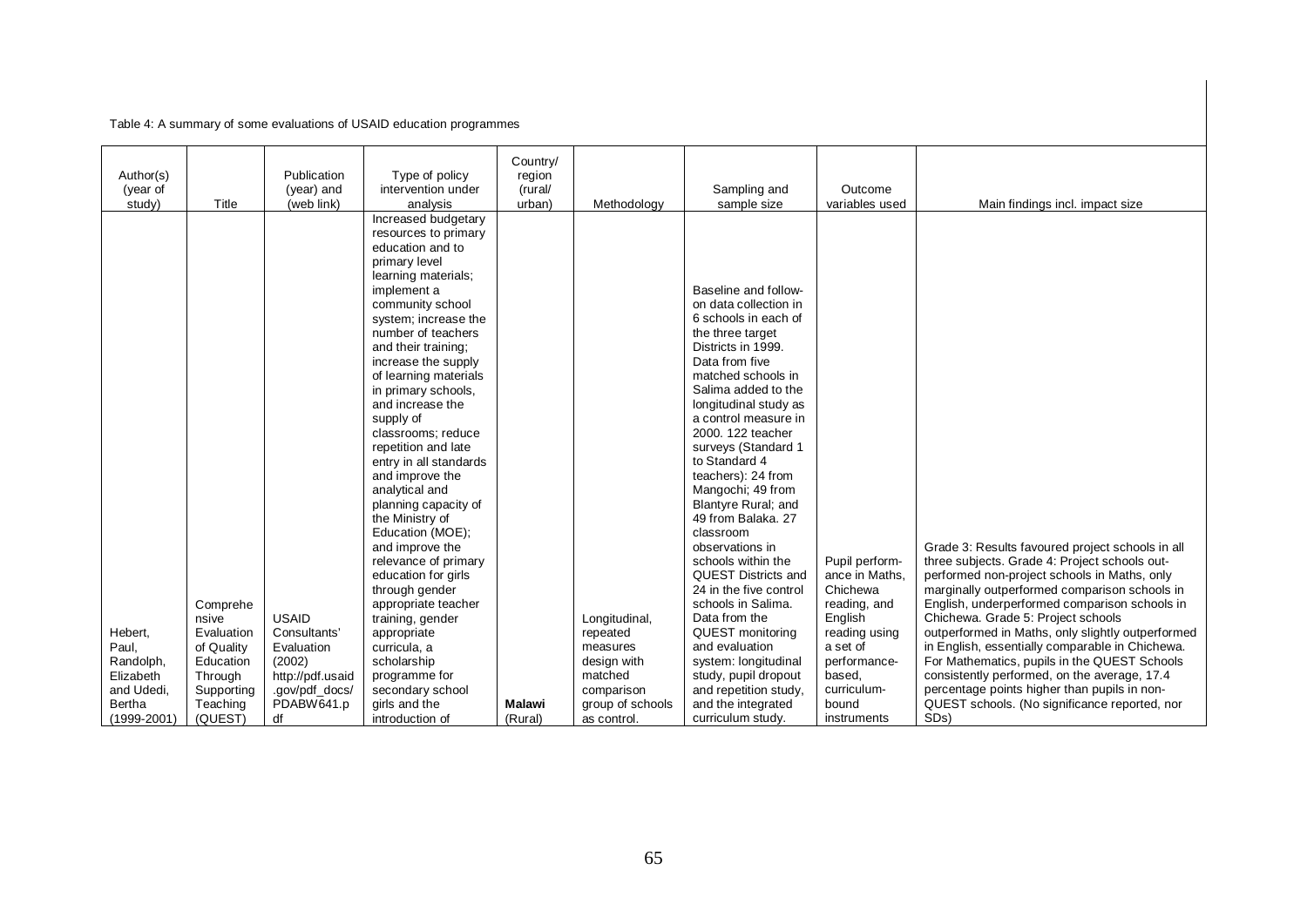| The QUIPS<br>Programme<br>Evaluation<br>Team<br>$(1997 - 2003)$                                                                                                                                                                                             | Clark. Leon<br>E. and<br>Pearson,<br>Robert P.<br>$(1992 - 95)$                                                                                                                                                                                                                                                                                                                                                                                                                                                                                                                          |                                                       |
|-------------------------------------------------------------------------------------------------------------------------------------------------------------------------------------------------------------------------------------------------------------|------------------------------------------------------------------------------------------------------------------------------------------------------------------------------------------------------------------------------------------------------------------------------------------------------------------------------------------------------------------------------------------------------------------------------------------------------------------------------------------------------------------------------------------------------------------------------------------|-------------------------------------------------------|
| A Look at<br>Learning<br>in Ghana:<br>The Final<br>Evaluation<br>of<br>USAID/Gh<br>ana's<br>Quality<br>Improvem<br>ent in<br>Primary<br>Schools<br>(QUIPS)                                                                                                  | Swaziland<br>Education<br>al Policy,<br>Manage-<br>ment and<br>Technolog<br>y Project:<br>Final<br>Evaluation                                                                                                                                                                                                                                                                                                                                                                                                                                                                            |                                                       |
| <b>USAID</b><br>Consultants'<br>Evaluation<br>(2005)<br>http://pdf.usaid<br>.gov/pdf_docs/<br>PDACG661.pd                                                                                                                                                   | <b>USAID</b><br>Consultants'<br>Evaluation<br>(1996)<br>http://pdf.usaid<br>.gov/pdf_docs/<br>PDABN363.pd                                                                                                                                                                                                                                                                                                                                                                                                                                                                                |                                                       |
| In-service teacher<br>professional<br>development<br>including:<br>professional<br>development of<br>district level trainers:<br>school based<br>INSETs; and<br>residential<br>professional<br>development for<br>teachers, head<br>teachers, and circuit   | achievement<br>Continuous<br>Assessment (CA)<br><b>Head Teacher</b><br>Management<br>Training,<br>Management<br>Information<br>Systems,<br>Organizational<br>Development,<br><b>Student Career</b><br>Guidance                                                                                                                                                                                                                                                                                                                                                                           | improved classroom<br>techniques to<br>enhance girls' |
| Ghana<br>(Rural/<br>Urban)                                                                                                                                                                                                                                  | <b>Swaziland</b>                                                                                                                                                                                                                                                                                                                                                                                                                                                                                                                                                                         |                                                       |
| HLM: project<br>schools matched<br>with control<br>schools with pre-<br>and post-testing<br>of same children<br>3x to measure<br>learning growth;<br>ANCOVA: static<br>achievement<br>performance of<br>grades 4 and 6<br>in project and<br>control schools | Structured,<br>semi-structured<br>and open-ended<br>interviews; focus<br>group<br>discussions;<br>direct<br>observations:<br>and analysis of<br>case study<br>material (Project<br>documents),<br>Project-<br>produced<br>classroom and<br>teacher<br>materials, GOS<br>documents and<br>reports,<br>commissioned<br>studies and<br>general<br>background<br>material relevant<br>to education in<br>Swaziland                                                                                                                                                                           |                                                       |
| 16 schools in eight<br>districts. Three of<br>the 16 were urban.<br>Four schools were<br>selected in each<br>district: high-<br>performance QUIPS,<br>low QUIPS, high-<br>performance control<br>and low control.                                           | 2.410 Grade 1<br>Maths students in<br>1992 down to 97<br>students in 1995                                                                                                                                                                                                                                                                                                                                                                                                                                                                                                                |                                                       |
| In pre- and<br>post-testing in<br>mathematics,<br>spoken<br>English, and<br>English<br>literacy. (1)<br>comparisons<br>of pupil<br>achievement<br>growth during<br>the two-year<br>intervention<br>cycle; (2)                                               | Test data<br>collected<br>sometimes<br>systematically<br>and<br>sometimes<br>sporadically<br>over the last<br>three years of<br>the project,<br>using baseline<br>data collected<br>prior to the<br>introduction of<br>CA in grades<br>$1-4$ , end-of-<br>year CA-<br>based<br>examinations<br>collected less<br>systematically.                                                                                                                                                                                                                                                         |                                                       |
|                                                                                                                                                                                                                                                             | Suggestive findings (No significance reported)<br>Grade 1 Maths, increase of 3% in mean score<br>over 2 years, with number of students achieving<br>80% mastery increasing from 36% (1992) to 40%<br>(1993) to 51% (1994). Grade 1 English, mean<br>scores rise from 19 (1992) to 24 (1994) while the<br>per cent of students scoring in the two highest<br>categories increases from 12% (1992) to 29%<br>(1993) to 34% (1994). Grade 2 Math and English<br>show similar increases in mean scores and in<br>proportions of student scores at the high-end of<br>the score distribution. |                                                       |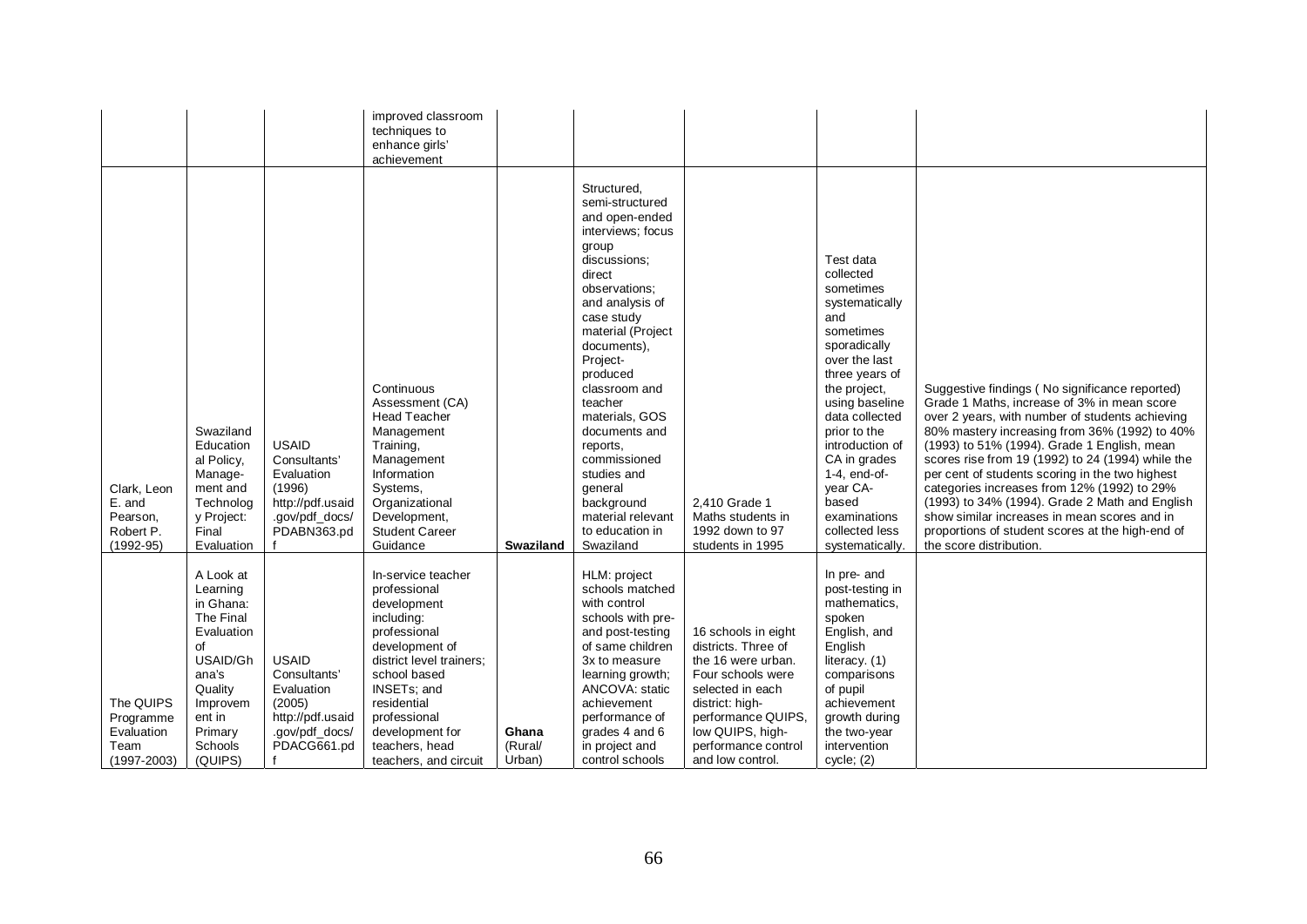|                                                                                     | Programm<br>e                                                                        |                                                                                                           | supervisors.     |         | investigated for<br>residual effects<br>of project on<br>learning<br>outcomes.                                                                                                                                                                                                                                   |                                                                                                                                                                                                                                                                                             | exploratory<br>study of the<br>residual<br>effects from<br>the end of the<br>intervention<br>cycle through<br>the second<br>year after the<br>withdrawal of<br>active QUIPS<br>interventions;<br>and $(3)$<br>descriptive<br>analysis of the<br>types of skills<br>and general<br>class<br>performance<br>of pupils<br>completing<br>Grades 3, 4, 5,<br>and 6 in<br>QUIPS and<br>control<br>schools. |                                                                                                                                                                                              |
|-------------------------------------------------------------------------------------|--------------------------------------------------------------------------------------|-----------------------------------------------------------------------------------------------------------|------------------|---------|------------------------------------------------------------------------------------------------------------------------------------------------------------------------------------------------------------------------------------------------------------------------------------------------------------------|---------------------------------------------------------------------------------------------------------------------------------------------------------------------------------------------------------------------------------------------------------------------------------------------|------------------------------------------------------------------------------------------------------------------------------------------------------------------------------------------------------------------------------------------------------------------------------------------------------------------------------------------------------------------------------------------------------|----------------------------------------------------------------------------------------------------------------------------------------------------------------------------------------------|
| Chesterfield<br>, Ray, Enge,<br>Kjell and<br>Simpson,<br>Heather<br>$(1998 - 2002)$ | New<br>Horizons<br>for<br>Primary<br>Schools/J<br>amaica:<br>Formative<br>Evaluation | <b>USAID</b><br>Consultants'<br>Evaluation<br>(2002)<br>http://pdf.usaid<br>.gov/pdf_docs/<br>PDABY194.pd | Innovative maths | Jamaica | A multi-method<br>design,<br>consisting of<br>inventories,<br>checklists,<br>classroom<br>observation<br>forms, and<br>focused<br>interviews, to<br>measure the<br>conditions in<br>place for<br>effective<br>learning in NHP<br>classrooms.<br>Data analysis<br>consisted of<br>calculating the<br>absolute and | A stratified sample<br>of 35% of project<br>schools was drawn<br>from the universe of<br>72 schools. Schools<br>were stratified by<br>size (small, medium,<br>or large) and type<br>(primary or all age)<br>then randomly<br>selected within<br>strata. Those schools<br>that had been most |                                                                                                                                                                                                                                                                                                                                                                                                      | Mixed results, over 3 years: In Language Arts,<br>project girls out-performed comparison group<br>girls by 3.3%; project boys out-performed<br>nonproject boys by 0.4%. In Math, non-project |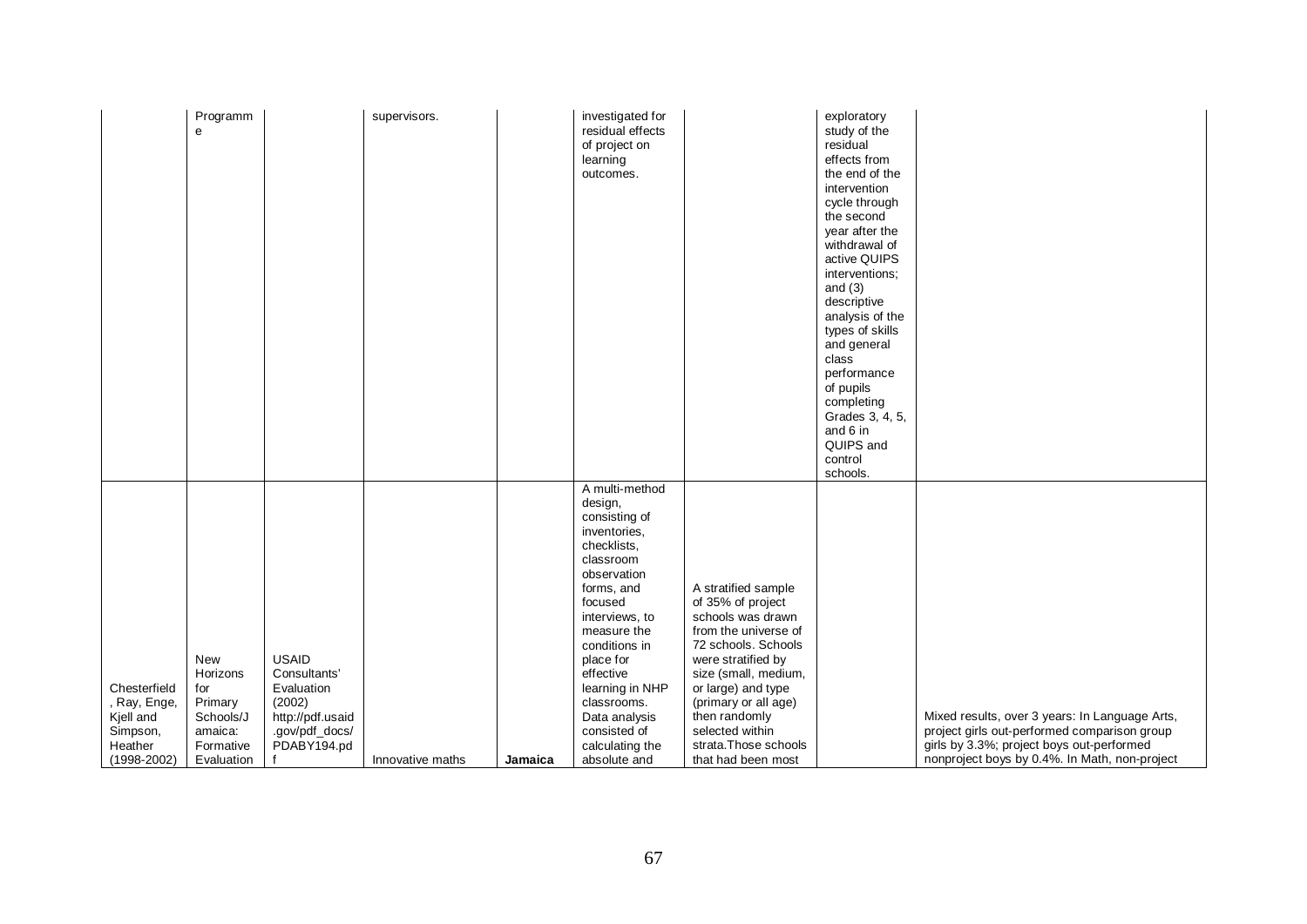|                                                                |                                                                                                                                   |                                                                                                                                                                                                                                         | and literacy program<br>mes through: in-<br>service teacher<br>training in reading<br>and mathematics;<br>governance and<br>leadership training<br>for schools.<br>communities and<br>parents; parent<br>education and<br>training; selective<br>nutritional<br>programmes;<br>reading and<br>mathematics<br>materials;<br>establishing<br>computer use in<br>schools and training<br>teachers in<br>educational<br>technology; training<br>resource teachers;<br>integrating<br>databases and<br>improved school<br>management using<br>EMIS. |         | relative<br>frequencies of<br>each<br>behavioural<br>indicator and<br>making<br>comparisons<br>across the three<br>evaluation<br>years.<br>Differences by<br>types of schools<br>were also<br>examined.<br>Special indices<br>were created to<br>measure<br>complex issues<br>such as teaching<br>quality. Where<br>appropriate,<br>statistics such<br>as chi-square<br>and correlations<br>were used to<br>examine<br>relationships<br>among the<br>sample. | involved in NHP<br>activities during the<br>year were over-<br>sampled. The final<br>sample consists of<br>25 schools and 48<br>classrooms for<br>intensive data<br>collection and<br>analysis. Each of<br>the 72 NHP schools<br>were matched<br>retrospectively by<br>size and by 1998<br><b>GSAT</b> performance<br>to a similar school in<br>the same<br>geographical area.<br>The GSAT test<br>results for each year<br>for this group of<br>schools were then<br>compared to NHP<br>schools. | Observational<br>data were<br>complemented<br>by the results<br>of the third<br>grade<br>diagnostic<br>tests and the<br>sixth grade<br><b>GSAT</b> results<br>for 2002.                                                            | girls out-performed project girls by 4.0%; non-<br>project boys out-performed project boys by 4.4%.<br>NHP has been most successful in improving the<br>near mastery levels of Mathematics. NHP<br>students have improved over the baseline in<br>1998 in both third and sixth grade and the<br>improvement has been greater than that for<br>children in the system as a whole. NHP students<br>also have higher mean scores in Mathematics in<br>2002 than a matched comparison group of<br>schools. Language Arts mastery appears to be a<br>problem for the Jamaican primary education<br>system as a whole. There is a general decrease<br>in Language Arts performance in 2002 at both<br>third and sixth grade levels. This follows a decline<br>in the percentage of students reaching at least<br>near mastery in 2001. The success of NHP in<br>improving student performance is questionable.<br>Although NHP students have improved in their<br>mastery of Language Arts and Mathematics over<br>the baseline in 1998 to 2002, this improvement is<br>only slightly higher than that of similar schools<br>without the NHP programme over the same time<br>period. |
|----------------------------------------------------------------|-----------------------------------------------------------------------------------------------------------------------------------|-----------------------------------------------------------------------------------------------------------------------------------------------------------------------------------------------------------------------------------------|------------------------------------------------------------------------------------------------------------------------------------------------------------------------------------------------------------------------------------------------------------------------------------------------------------------------------------------------------------------------------------------------------------------------------------------------------------------------------------------------------------------------------------------------|---------|--------------------------------------------------------------------------------------------------------------------------------------------------------------------------------------------------------------------------------------------------------------------------------------------------------------------------------------------------------------------------------------------------------------------------------------------------------------|---------------------------------------------------------------------------------------------------------------------------------------------------------------------------------------------------------------------------------------------------------------------------------------------------------------------------------------------------------------------------------------------------------------------------------------------------------------------------------------------------|------------------------------------------------------------------------------------------------------------------------------------------------------------------------------------------------------------------------------------|--------------------------------------------------------------------------------------------------------------------------------------------------------------------------------------------------------------------------------------------------------------------------------------------------------------------------------------------------------------------------------------------------------------------------------------------------------------------------------------------------------------------------------------------------------------------------------------------------------------------------------------------------------------------------------------------------------------------------------------------------------------------------------------------------------------------------------------------------------------------------------------------------------------------------------------------------------------------------------------------------------------------------------------------------------------------------------------------------------------------------------------------------------------------------------|
| Freund,<br>Paul,<br>Graybill,<br>Edward and<br>Keith,<br>Nancy | Health and<br>Education<br>Working<br>Together:<br>A Case<br>Study of a<br>Successful<br>School<br>Health and<br><b>Nutrition</b> | <b>USAID</b><br>Consultants'<br>Evaluation<br>(2005)<br>http://www.cre<br>ativeassociate<br>sinternational.<br>com/caiistaff/d<br>ashboard_giro<br>admincaiistaff/<br>dashboard cai<br>iadmindatabas<br>e/publications/<br>ZambiaHealth | Development of a<br>national school<br>health and nutrition<br>policy and the<br>integration of health<br>interventions and<br>education in<br>Zambian schools:<br>broad media<br>campaign,<br>sensitization efforts<br>throughout Zambian<br>society, and systems<br>strengthening and<br>capacity building of                                                                                                                                                                                                                                | Zambia  | Impact<br>assessment<br>through 'phased<br>roll in<br>methodology'<br>over three years.<br>In each school,<br>five boys and<br>five girls were<br>randomly<br>selected from<br>each grade for<br>inclusion in the<br>study. In total,<br>70 children were                                                                                                                                                                                                    | 80 schools in<br>Chadiza and<br>Chipata Districts of<br>Zambia's Eastern<br>The biomedical and<br>cognitive testing and<br>treatment took place<br>in the first set of 80<br>pilot schools over a<br>three-year period. Of<br>the 155 schools in<br>the two districts, 80<br>were randomly<br>selected for<br>inclusion in the                                                                                                                                                                    | Baseline data<br>to document<br>the prevalence<br>of bilharzia,<br>worms, and<br>micronutrient<br>deficiencies.<br>Designated<br>teachers and<br>health workers<br>attended<br>training,<br>received the<br>tools,<br>assessed the | Significant increase in cognitive assessment<br>scores for 2017 pupils. Children who received<br>treatment improved significantly more than<br>children in control schools. In 2001 more than 50<br>per cent of the schools had children with a high<br>percentage of anemia and bilharzias infection, to<br>which were added other problems such as<br>malaria and malnutrition. Treating all students in<br>a school for worm infestations (hookworms,<br>roundworms) reduced the overall infection rate in<br>the community by 80%. The follow-up surveys<br>conducted in years two and three showed<br>marked declines in students' worm loads and<br>bilharzia infection. When the Zambian Cognitive<br>Assessment Instrument (ZCAI) was administered                                                                                                                                                                                                                                                                                                                                                                                                                     |
| $(2001-03)$                                                    | Model                                                                                                                             | EdFINAL.pdf                                                                                                                                                                                                                             | individual                                                                                                                                                                                                                                                                                                                                                                                                                                                                                                                                     | (Rural) | recruited from                                                                                                                                                                                                                                                                                                                                                                                                                                               | study. The schools                                                                                                                                                                                                                                                                                                                                                                                                                                                                                | students, and                                                                                                                                                                                                                      | in 2001 and 2002, after one year (2002), children                                                                                                                                                                                                                                                                                                                                                                                                                                                                                                                                                                                                                                                                                                                                                                                                                                                                                                                                                                                                                                                                                                                              |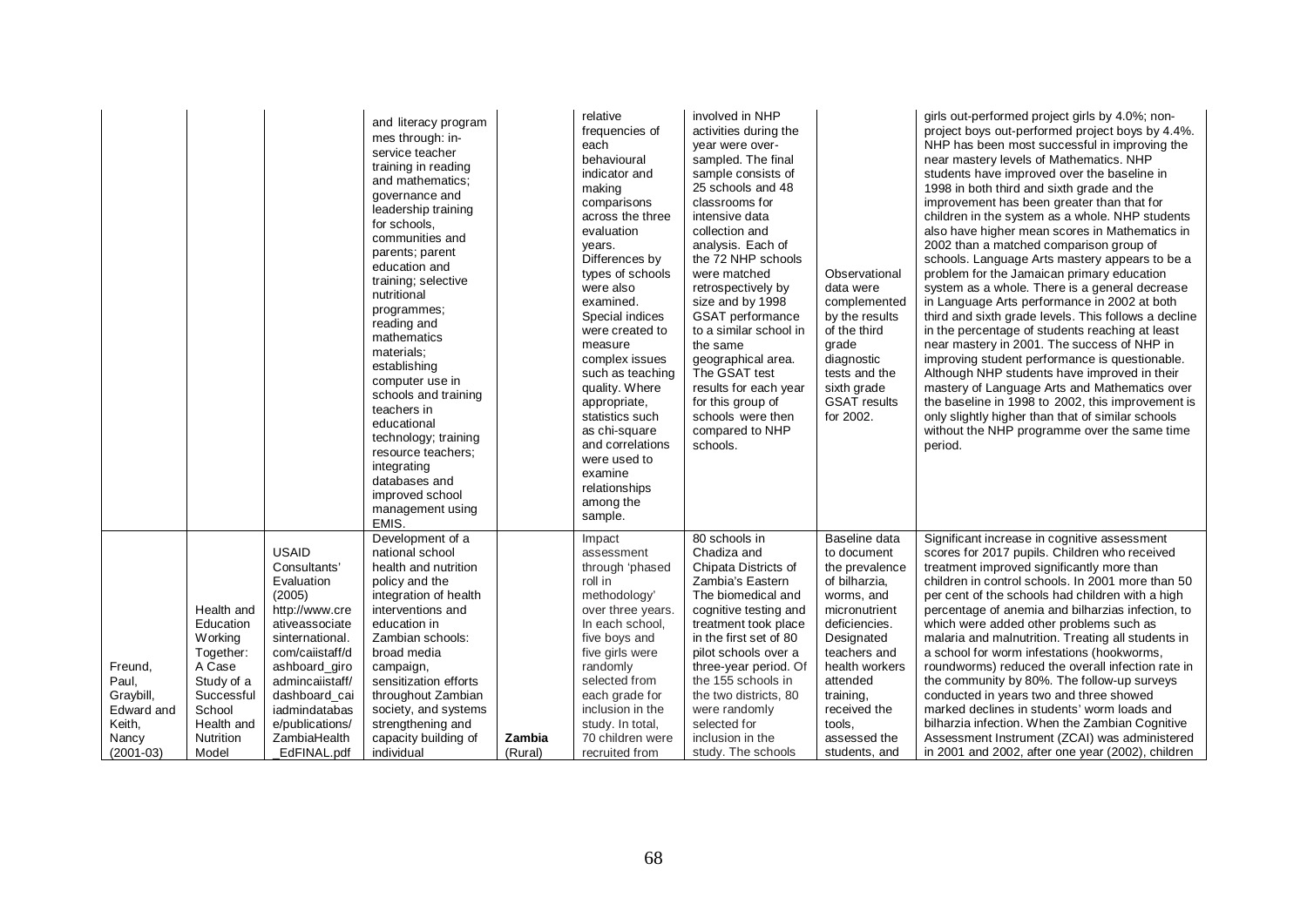|               |            |                 | communities to<br>address the wide<br>range of health<br>issues plaguing the<br>country. |                 | each school (7<br>grades x 10<br>children each $=$<br>70 children).<br>Each study<br>group contained<br>1,400 children<br>(20 schools x 70<br>children = $1400$<br>children). | were randomly<br>divided into four<br>groups of 20 schools<br>each. In the first<br>year, pupils from 20<br>schools served as<br>the intervention<br>group that received<br>SHN treatment,<br>while those from<br>another 20 formed a<br>control group. In the<br>second year, the<br>pupils from 20<br>schools that had<br>constituted the<br>control group<br>received SHN<br>interventions while<br>an additional cohort<br>of pupils from 20<br>new schools<br>constituted a new<br>control group | administered<br>drugs during<br>the school<br>year. At the<br>end of year<br>one, data<br>collected to<br>document the<br>results of the<br>interventions.<br>This was<br>complemented<br>by testing of<br>participating<br>students'<br>cognitive<br>ability. | who received interventions performed<br>significantly better than those who did not<br>(p<0.001). Further, in 2003, children who had<br>received interventions for two years (2001 and<br>2002) were found to perform better than those<br>who had received only one (2002 only). The<br>results show that the impact of deworming is<br>cumulative. Regular deworming has a greater<br>impact on children's educational ability than one<br>time activities. The results also showed that the<br>interventions acted to help correct the gender<br>imbalance: the cognitive scores of girls receiving<br>interventions increased significantly more than<br>those of boys (p<0.05). Among children who had<br>received deworming for one (2002 only) or two<br>years (2001 and 2002), the prevalence of<br>infection (number of children infected) with<br>parasitic worms was approximately one quarter<br>of the rate at baseline and was much lower than<br>that of children in the control group $(p<0.001)$<br>when data were controlled for differences such<br>as age and sex. The overall Z-CAI scores of<br>children at baseline (2001), in control and<br>intervention groups, were much the same. |
|---------------|------------|-----------------|------------------------------------------------------------------------------------------|-----------------|-------------------------------------------------------------------------------------------------------------------------------------------------------------------------------|-------------------------------------------------------------------------------------------------------------------------------------------------------------------------------------------------------------------------------------------------------------------------------------------------------------------------------------------------------------------------------------------------------------------------------------------------------------------------------------------------------|----------------------------------------------------------------------------------------------------------------------------------------------------------------------------------------------------------------------------------------------------------------|---------------------------------------------------------------------------------------------------------------------------------------------------------------------------------------------------------------------------------------------------------------------------------------------------------------------------------------------------------------------------------------------------------------------------------------------------------------------------------------------------------------------------------------------------------------------------------------------------------------------------------------------------------------------------------------------------------------------------------------------------------------------------------------------------------------------------------------------------------------------------------------------------------------------------------------------------------------------------------------------------------------------------------------------------------------------------------------------------------------------------------------------------------------------------------------------------------------|
|               |            |                 |                                                                                          |                 | Data from<br>training and                                                                                                                                                     | The sample for the                                                                                                                                                                                                                                                                                                                                                                                                                                                                                    | Multi-method<br>design                                                                                                                                                                                                                                         | CETT teachers did better than non-CETT teach-<br>ers. The teachers with one year of experience in                                                                                                                                                                                                                                                                                                                                                                                                                                                                                                                                                                                                                                                                                                                                                                                                                                                                                                                                                                                                                                                                                                             |
|               |            |                 |                                                                                          |                 | classrooms                                                                                                                                                                    | classroom impact                                                                                                                                                                                                                                                                                                                                                                                                                                                                                      | consisting of                                                                                                                                                                                                                                                  | 2006 were significantly more likely to be near                                                                                                                                                                                                                                                                                                                                                                                                                                                                                                                                                                                                                                                                                                                                                                                                                                                                                                                                                                                                                                                                                                                                                                |
|               |            |                 |                                                                                          |                 | observations                                                                                                                                                                  | part of the review                                                                                                                                                                                                                                                                                                                                                                                                                                                                                    | the use of                                                                                                                                                                                                                                                     | mastery of key literacy components than were                                                                                                                                                                                                                                                                                                                                                                                                                                                                                                                                                                                                                                                                                                                                                                                                                                                                                                                                                                                                                                                                                                                                                                  |
|               |            |                 |                                                                                          |                 | and principal                                                                                                                                                                 | was planned to                                                                                                                                                                                                                                                                                                                                                                                                                                                                                        | classroom and                                                                                                                                                                                                                                                  | comparable CETT teachers in 2004. Duration of                                                                                                                                                                                                                                                                                                                                                                                                                                                                                                                                                                                                                                                                                                                                                                                                                                                                                                                                                                                                                                                                                                                                                                 |
|               |            |                 |                                                                                          |                 | and teacher<br>interviews were                                                                                                                                                | consist of six<br>teachers in each                                                                                                                                                                                                                                                                                                                                                                                                                                                                    | training<br>observation                                                                                                                                                                                                                                        | training was found to be an important factor;<br>teachers with two or more years of CETT training                                                                                                                                                                                                                                                                                                                                                                                                                                                                                                                                                                                                                                                                                                                                                                                                                                                                                                                                                                                                                                                                                                             |
|               |            |                 |                                                                                          |                 | analyzed by                                                                                                                                                                   | country. selecting                                                                                                                                                                                                                                                                                                                                                                                                                                                                                    | forms,                                                                                                                                                                                                                                                         | compared with teachers who had only one year                                                                                                                                                                                                                                                                                                                                                                                                                                                                                                                                                                                                                                                                                                                                                                                                                                                                                                                                                                                                                                                                                                                                                                  |
|               |            |                 |                                                                                          |                 | developing                                                                                                                                                                    | teachers considered                                                                                                                                                                                                                                                                                                                                                                                                                                                                                   | classroom                                                                                                                                                                                                                                                      | of training were more often categorized as being                                                                                                                                                                                                                                                                                                                                                                                                                                                                                                                                                                                                                                                                                                                                                                                                                                                                                                                                                                                                                                                                                                                                                              |
|               | Centers of |                 |                                                                                          |                 | codes for the                                                                                                                                                                 | as high, medium and                                                                                                                                                                                                                                                                                                                                                                                                                                                                                   | best practice                                                                                                                                                                                                                                                  | at or near mastery in most best practices sought.                                                                                                                                                                                                                                                                                                                                                                                                                                                                                                                                                                                                                                                                                                                                                                                                                                                                                                                                                                                                                                                                                                                                                             |
|               | Excellence |                 |                                                                                          |                 | key areas of                                                                                                                                                                  | low. The final                                                                                                                                                                                                                                                                                                                                                                                                                                                                                        | rating forms,                                                                                                                                                                                                                                                  | Differential instruction is considered the most                                                                                                                                                                                                                                                                                                                                                                                                                                                                                                                                                                                                                                                                                                                                                                                                                                                                                                                                                                                                                                                                                                                                                               |
|               | for        |                 |                                                                                          |                 | interest and                                                                                                                                                                  | sample included                                                                                                                                                                                                                                                                                                                                                                                                                                                                                       | interviews for                                                                                                                                                                                                                                                 | difficult of all the best practices sought; in 2004,                                                                                                                                                                                                                                                                                                                                                                                                                                                                                                                                                                                                                                                                                                                                                                                                                                                                                                                                                                                                                                                                                                                                                          |
|               | Teacher    |                 |                                                                                          | St. Lucia       | using Max QDA,                                                                                                                                                                | nine first-grade                                                                                                                                                                                                                                                                                                                                                                                                                                                                                      | teachers,                                                                                                                                                                                                                                                      | no CETT teachers were at near mastery or                                                                                                                                                                                                                                                                                                                                                                                                                                                                                                                                                                                                                                                                                                                                                                                                                                                                                                                                                                                                                                                                                                                                                                      |
|               | Training   | <b>USAID</b>    |                                                                                          | Jamaica         | a software                                                                                                                                                                    | teachers, three                                                                                                                                                                                                                                                                                                                                                                                                                                                                                       | school                                                                                                                                                                                                                                                         | mastery levels, whereas in 2006, 30% of the                                                                                                                                                                                                                                                                                                                                                                                                                                                                                                                                                                                                                                                                                                                                                                                                                                                                                                                                                                                                                                                                                                                                                                   |
|               | (CETT)     | Consultants'    |                                                                                          | Dominica        | package for                                                                                                                                                                   | multi-grade teachers                                                                                                                                                                                                                                                                                                                                                                                                                                                                                  | principals,                                                                                                                                                                                                                                                    | teachers were providing some differential                                                                                                                                                                                                                                                                                                                                                                                                                                                                                                                                                                                                                                                                                                                                                                                                                                                                                                                                                                                                                                                                                                                                                                     |
|               | Profession | Evaluation      |                                                                                          | n               | qualitative data                                                                                                                                                              | (a grade 1-2, a                                                                                                                                                                                                                                                                                                                                                                                                                                                                                       | <b>CETT</b> trainers                                                                                                                                                                                                                                           | instruction to struggling students based on their                                                                                                                                                                                                                                                                                                                                                                                                                                                                                                                                                                                                                                                                                                                                                                                                                                                                                                                                                                                                                                                                                                                                                             |
| Aguirre       | al         | (2006)          |                                                                                          | <b>Republic</b> | analysis. Data                                                                                                                                                                | grade 1-3, and a                                                                                                                                                                                                                                                                                                                                                                                                                                                                                      | and                                                                                                                                                                                                                                                            | diagnosed needs. The newly trained teachers                                                                                                                                                                                                                                                                                                                                                                                                                                                                                                                                                                                                                                                                                                                                                                                                                                                                                                                                                                                                                                                                                                                                                                   |
| Division,     | Developm   | http://www.jbsi |                                                                                          | Guatemal        | regarding                                                                                                                                                                     | grade 2-3                                                                                                                                                                                                                                                                                                                                                                                                                                                                                             | administrators,                                                                                                                                                                                                                                                | were also more likely to teach fluency effectively,                                                                                                                                                                                                                                                                                                                                                                                                                                                                                                                                                                                                                                                                                                                                                                                                                                                                                                                                                                                                                                                                                                                                                           |
| JBS           | ent        | nternational.co | Teacher                                                                                  | a               | training and                                                                                                                                                                  | combination), nine                                                                                                                                                                                                                                                                                                                                                                                                                                                                                    | and focus                                                                                                                                                                                                                                                      | use resources well, to work with others to                                                                                                                                                                                                                                                                                                                                                                                                                                                                                                                                                                                                                                                                                                                                                                                                                                                                                                                                                                                                                                                                                                                                                                    |
| International | Review:    | m/pdf/port rep  | Professional                                                                             | <b>Honduras</b> | materials and                                                                                                                                                                 | second-grade                                                                                                                                                                                                                                                                                                                                                                                                                                                                                          | groups held                                                                                                                                                                                                                                                    | improve instruction, and they were more                                                                                                                                                                                                                                                                                                                                                                                                                                                                                                                                                                                                                                                                                                                                                                                                                                                                                                                                                                                                                                                                                                                                                                       |
| , Inc. (2003- | Final      | $orts_3$ -      | Development in                                                                           | <b>Bolivia</b>  | changes in                                                                                                                                                                    | teachers and 19                                                                                                                                                                                                                                                                                                                                                                                                                                                                                       | with teachers                                                                                                                                                                                                                                                  | reflective about their practice. (Magnitude of                                                                                                                                                                                                                                                                                                                                                                                                                                                                                                                                                                                                                                                                                                                                                                                                                                                                                                                                                                                                                                                                                                                                                                |
| 06)           | Report     | review.pdf      | Literacy Instruction                                                                     | Peru            | teacher and                                                                                                                                                                   | third-grade teachers.                                                                                                                                                                                                                                                                                                                                                                                                                                                                                 | after training                                                                                                                                                                                                                                                 | difference not provided)                                                                                                                                                                                                                                                                                                                                                                                                                                                                                                                                                                                                                                                                                                                                                                                                                                                                                                                                                                                                                                                                                                                                                                                      |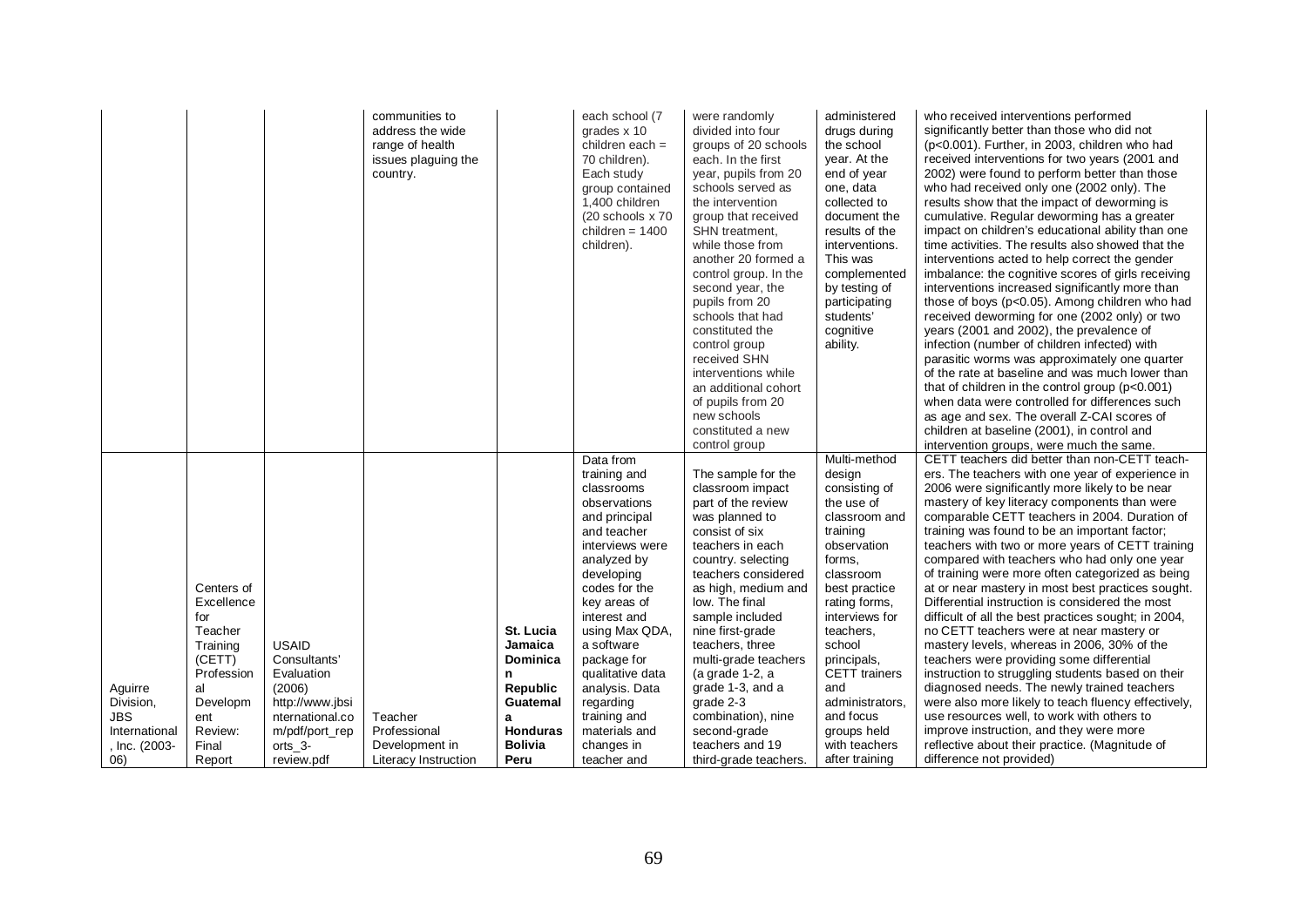|  |  | school level     | events. |  |
|--|--|------------------|---------|--|
|  |  | practices were   |         |  |
|  |  | aggregated by    |         |  |
|  |  | region. Best     |         |  |
|  |  | Practice Ratings |         |  |
|  |  | Forms            |         |  |
|  |  | completed after  |         |  |
|  |  | observations     |         |  |
|  |  | and interviews   |         |  |
|  |  | with teachers    |         |  |
|  |  |                  |         |  |
|  |  | were scored to   |         |  |
|  |  | determine levels |         |  |
|  |  | or stages of     |         |  |
|  |  | teacher          |         |  |
|  |  | implementation   |         |  |
|  |  | of best          |         |  |
|  |  | practices.       |         |  |
|  |  | Comparisons      |         |  |
|  |  | were made        |         |  |
|  |  | across groups    |         |  |
|  |  | using chi-square |         |  |
|  |  | analysis to      |         |  |
|  |  | examine the      |         |  |
|  |  | impact of        |         |  |
|  |  | professional     |         |  |
|  |  | development in   |         |  |
|  |  |                  |         |  |
|  |  | each region, as  |         |  |
|  |  | well as trends   |         |  |
|  |  | for the entire   |         |  |
|  |  | CETT. These      |         |  |
|  |  | data were        |         |  |
|  |  | compared with    |         |  |
|  |  | data from the    |         |  |
|  |  | 2004 study.      |         |  |
|  |  | Interviews with  |         |  |
|  |  | <b>CETT</b>      |         |  |
|  |  | administrators,  |         |  |
|  |  | trainers and     |         |  |
|  |  | teacher focus    |         |  |
|  |  | groups were      |         |  |
|  |  | reviewed to      |         |  |
|  |  |                  |         |  |
|  |  | identify and     |         |  |
|  |  | summarize key    |         |  |
|  |  | trends.          |         |  |

Source: Hebert, Randolph and Udedi 2002, Clark and Pearson 1996, The QUIPS Programme Evaluation Team 2005, Chesterfield, Kjell and Simpson 2005, Freund, Graybill and Keith 2005, and Aguirre Division Inc. 2006.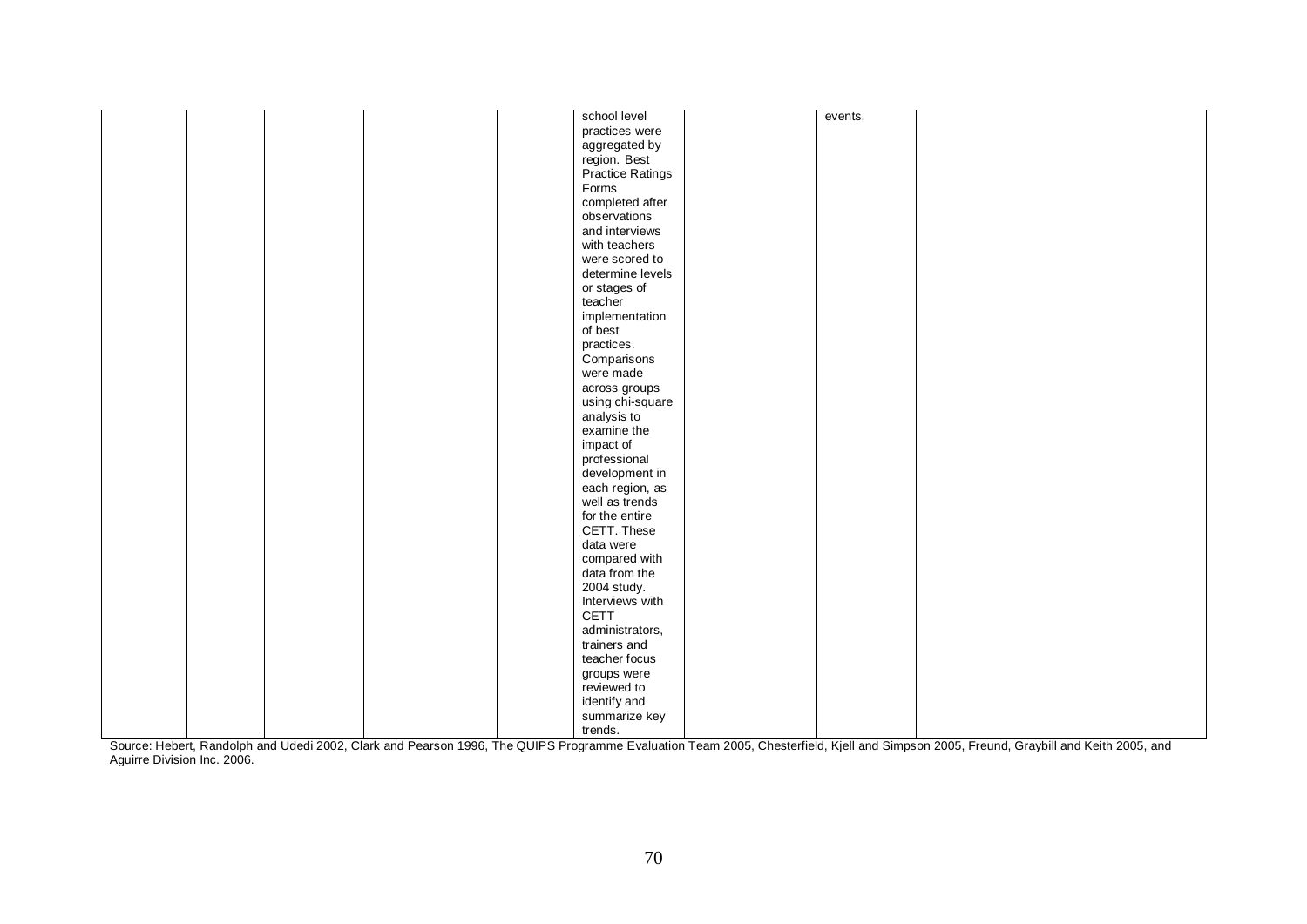|                                                                                                                                                                 | US\$m   | $%$ total |
|-----------------------------------------------------------------------------------------------------------------------------------------------------------------|---------|-----------|
| <b>SECTOR BUDGET SUPPORT</b>                                                                                                                                    |         |           |
| Total (5% total aid to education sector)                                                                                                                        | 723.259 | 100       |
| DAC:                                                                                                                                                            | 335.312 | 46        |
| Of which, the 6 largest bilaterals provide 43% SBS:                                                                                                             | 310.524 | 43        |
| Australia (18%); USA (11%); Spain (4%); Netherlands (3%);<br>Norway (3%); UK (3%)                                                                               |         |           |
| Multilateral:                                                                                                                                                   | 387.947 | 54        |
| EU                                                                                                                                                              | 284.172 | 39        |
| IDA.                                                                                                                                                            | 103.775 | 14        |
| POOLED FUND AID                                                                                                                                                 |         |           |
| Total $(=$ only DAC) (2.7% of total aid to education sector)                                                                                                    | 365.344 | 100       |
| Of which, the 6 largest bilaterals provide 93% Pooled Fund Aid:<br>Netherlands (35%); Germany (21%); Canada (17%); Australia<br>(8%); Sweden (7%); Ireland (6%) | 338.081 | 93        |
|                                                                                                                                                                 |         |           |

Table 5: Education sector budget support and pooled fund aid 2010 (constant 2010 US\$m)

Source: OECD/DAC International Aid Statistics, Creditor Reporting System http://stats.oecd.org/Index.aspx?datasetcode=CRS1 (accessed 5 April 2012).